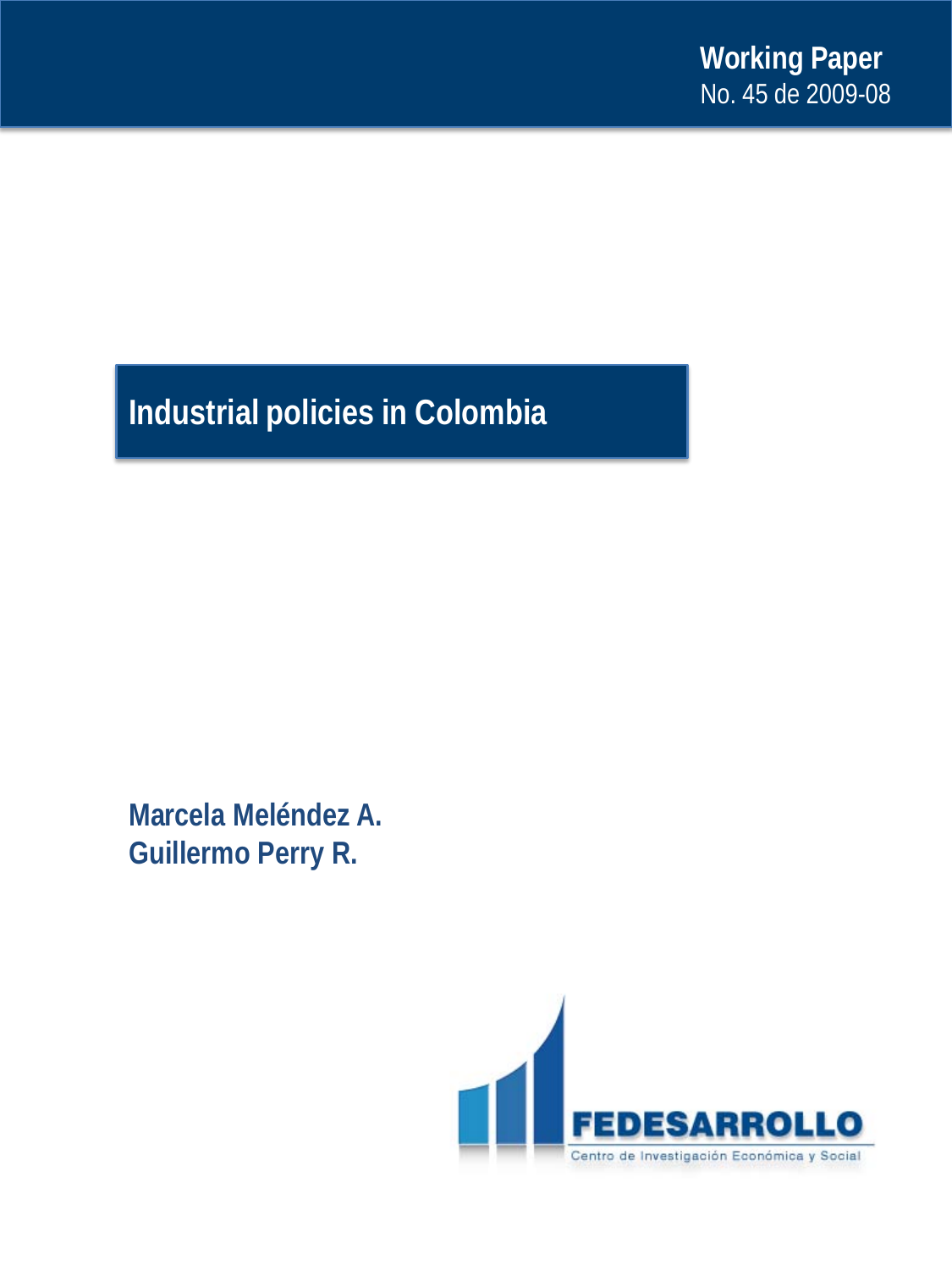#### Industrial policies in Colombia

# Final draft presented to the IDB Country Studies Initiative on Industrial Policies in LAC

Marcela Meléndez Guillermo Perry<sup>[1](#page-1-0)</sup> Fedesarrollo March 2009

# **I. Introduction**

Latin American and Caribbean countries underperformance relative to other developing countries in terms of productivity growth has reflected on moderate average economic growth of the region over the last 15 years. Colombia is no exception.

Figure 1 summarizes the history of economic growth in Colombia since 1970. GDP per capita grew at 3% per year on average in the 1970s and then at 2.2% between 1985 and 1997, but completely stagnated during the first half of the 1980s and decreased at a rate of -1.3% per year between 1997 and 2002. This poor performance has been partially compensated by positive growth rates since 2003, with average annual growth of GDP per capita reaching 3.6% between then and 2006. Still, the average growth rate of 1990- 2006 is only 1.4% per year.



**Figure 1: Economic growth, 1970-2005 (1970=1)**

Source: DANE and GRECO (2002).

<span id="page-1-0"></span><sup>&</sup>lt;sup>1</sup> Ana María Ricaurte and María Antonieta Borrero participated as Research Assistants.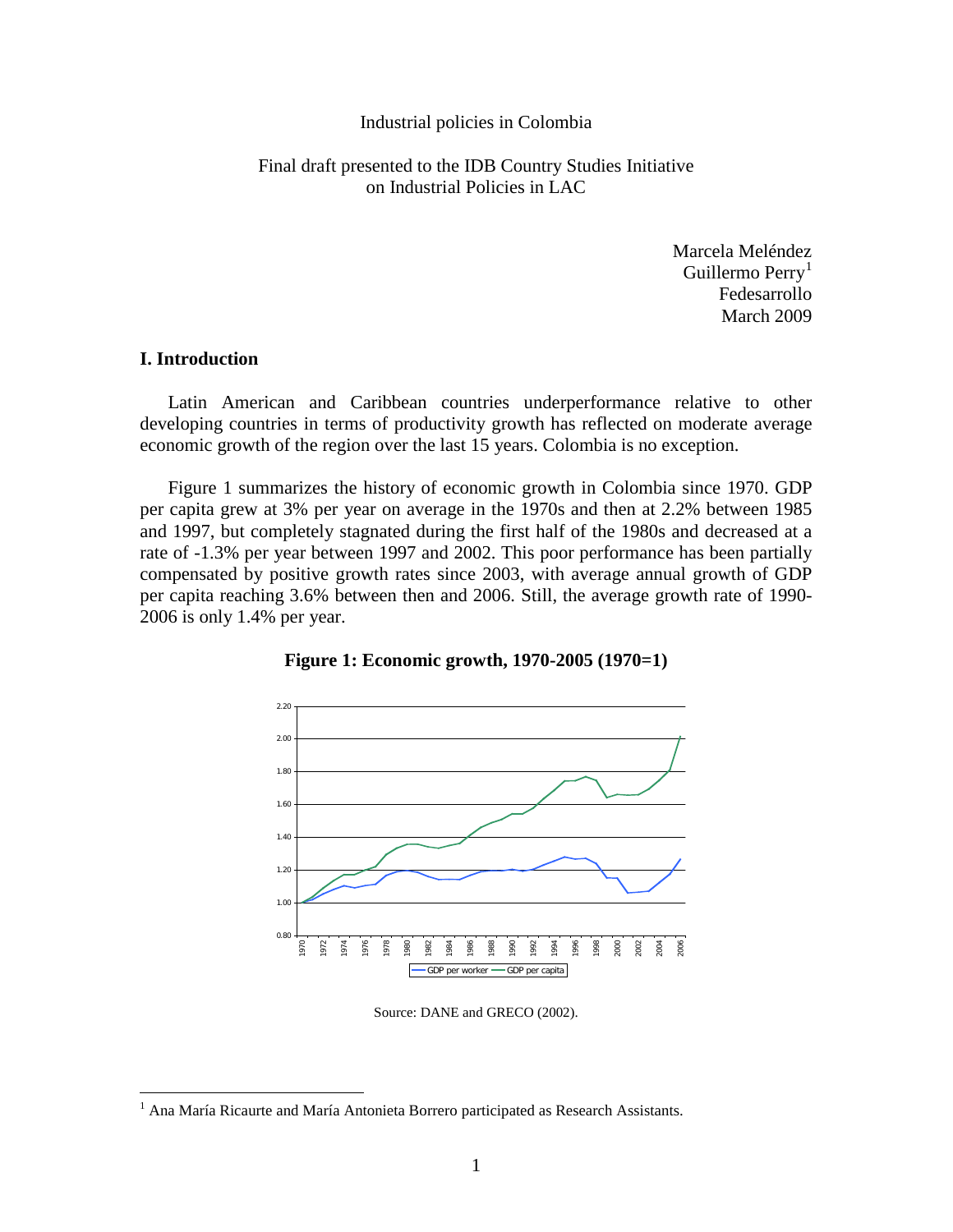The picture is even less appealing looking at the evolution of GDP per worker that had a peak in 1995 and then fell continuously until 2003. Despite recent recovery, GDP per worker had by the end of 2006 only reached its level of ten years earlier.

Underlying these results is stagnant productivity. Medina et al (2003) measure plantlevel TFP between 1978 and 1999 and find aggregate manufacturing productivity largely stagnates and even declines in some of the larger industries during this period.

Since aggregate productivity is essentially the outcome of decisions undertaken by economic and social actors in response to economic policies and the way these are designed and implemented, the analysis of existing productive development policies (PDPs) may help understanding why social returns to investment are low and identifying possible lines of reform for both policies and institutional settings that may contribute to generate higher productivity.

We focus on the Colombian case. We show that in Colombia, use of sector-specific or region-specific PDPs as well as of more horizontal incentive policies has been extensive, despite the fiction maintained until recently of moderate government intervention. PDPs, with few exceptions, have been rarely associated in speech to market failures that must be addressed - this is particularly true for vertical PDPs targeting sectors or particular groups of firms-. More commonly, PDPs have been connected to economic reactivation, and 'competitiveness', a term that until recently dominated the policy-making jargon and has been used to justify a mixed set of policies tied up by loose rationality. There is also a set of PDPs that, in spirit of "second best" policies, address government failures deemed to be more difficult to correct by first best interventions.

Colombia has made progress, however, in structuring an institutional setting for PDP design sufficiently embedded within a network of linkages with private groups, to elicit information about the constraints and opportunities facing the private sector that require government intervention. This has been a process of trial and error that started with liberalization in the early 1990s and that, while still lacking in many dimensions, is starting to reflect in new courses of policy action. This institutional setting for PDP design coexists, as we discuss, with another track of policy-making, in which economic groups and other private actors obtain their desired policies by entering in transactions with bureaucrats and politicians. So the overall set of PDPs in place still lacks coherence and is not always guided by the policy requests of the private sector more widely defined.

This document is organized as follows. Chapter II contains an analysis of the evolution and characterization of the PDPs' decision-making process in Colombia. Chapter III classifies PDPs in place according to their degree of transversality and to the channel through which they materialize, and discusses the rationales supporting them under the light of the best practices' economic literature. It uses the records of the Domestic Agenda consultations and the module of Fedesarrollo's Entrepreneurial Opinion Survey (EOS) prepared for the purpose of this study<sup>[2](#page-2-0)</sup>, to complement this

<span id="page-2-0"></span> $2$  Results from these sources are presented in Appendix 1.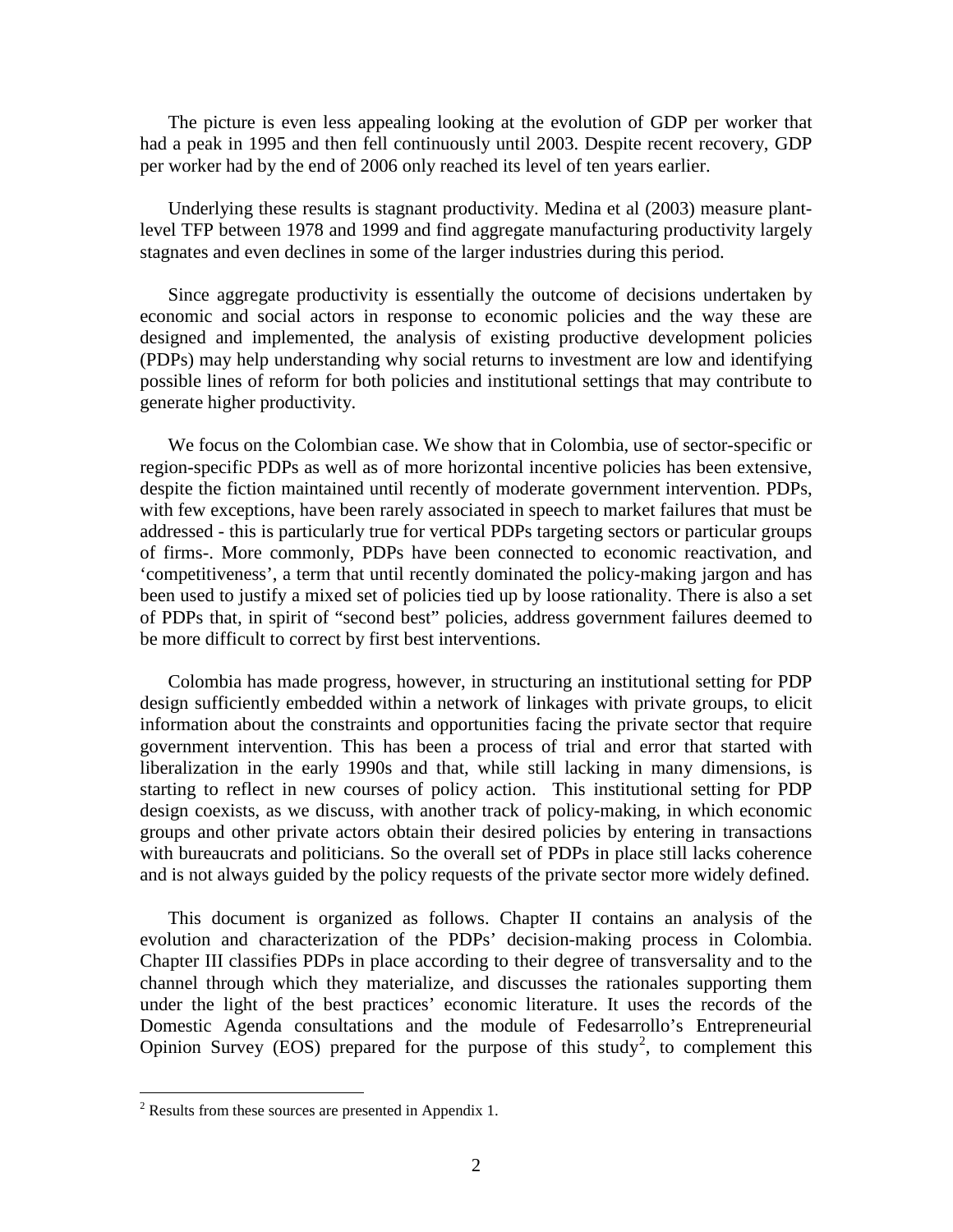analysis. Chapters IV and V present a more detailed analysis of a set of specific horizontal and vertical PDPs. Chapter VI presents our conclusions.

# **II. Evolution and characteristics of PDPs' implementation and institutional setting**

# **1. A paradigm shift after trade opening**

Colombia, like other Latin American countries, followed an import substitution industrialization (ISI) strategy from around 1950 up to 1991, though since 1967 the strategy should be rather characterized as a hybrid model that added an active export promotion strategy to the ISI. The main policy instruments for the execution of the early ISI strategy were trade protectionism, subsidized and directed credit and tax exemptions. A host of institutions and additional intervention instruments were used to protect and promote agricultural development. From 1967 onwards export subsidies, credit and marketing support, plus trade agreements to secure market access and an expanded ISI strategy through the Andean Community, were added to this list of instruments, while tax exemptions were faced out under a commitment to more neutral tax policies. Macro policies were also affected by the paradigm shift: Colombia adopted a "crawling peg", instead of the previous commitments to fixed exchange rates, in order to avoid undervaluations that discriminated against exports and led to successive currency crises<sup>[3](#page-3-0)</sup>. Subsidized and directed credit was significantly reduced through a comprehensive financial reform in 1974.

In 1991 the Gaviria administration drastically eliminated or reduced much of the trade protection institutions and instruments, opened the capital account, further reduced subsidized and directed credit and many other instruments of support and intervention (notably in agriculture) and initiated the privatization of public banks and utilities, in what was broadly defined as a new economic model of "apertura" (opening). The 1991 Constitutional reform endorsed this new view though it also kept a significant scope for Government intervention, considerably decentralized public finances and services provision (a process initiated in 1968), gave autonomy to the Central Bank and reinforced the role of Development Plans, which, proposed by Government in consultation with civil society, and approved by Congress, would constitute a "super" law that gave each Government legal instruments to execute its development strategy and its public investment plan –and would afterwards constrain its policies. The new Constitution also strengthened human and social rights protection as well as political participation channels.

As a consequence of this paradigm shift, the conceptual approach to PDPs, as well as its instruments and institutions, underwent a significant change. From the previous traditional "industrial policies", geared to promote industrialization mostly through trade protectionism and direct support to "strategic" industries –though also keeping significant protection and support to agriculture-, a new concern with "competitiveness" and

<span id="page-3-0"></span><sup>&</sup>lt;sup>3</sup> See G. Perry (2008) for an analysis of the motivations and conceptual structure behind these policy changes.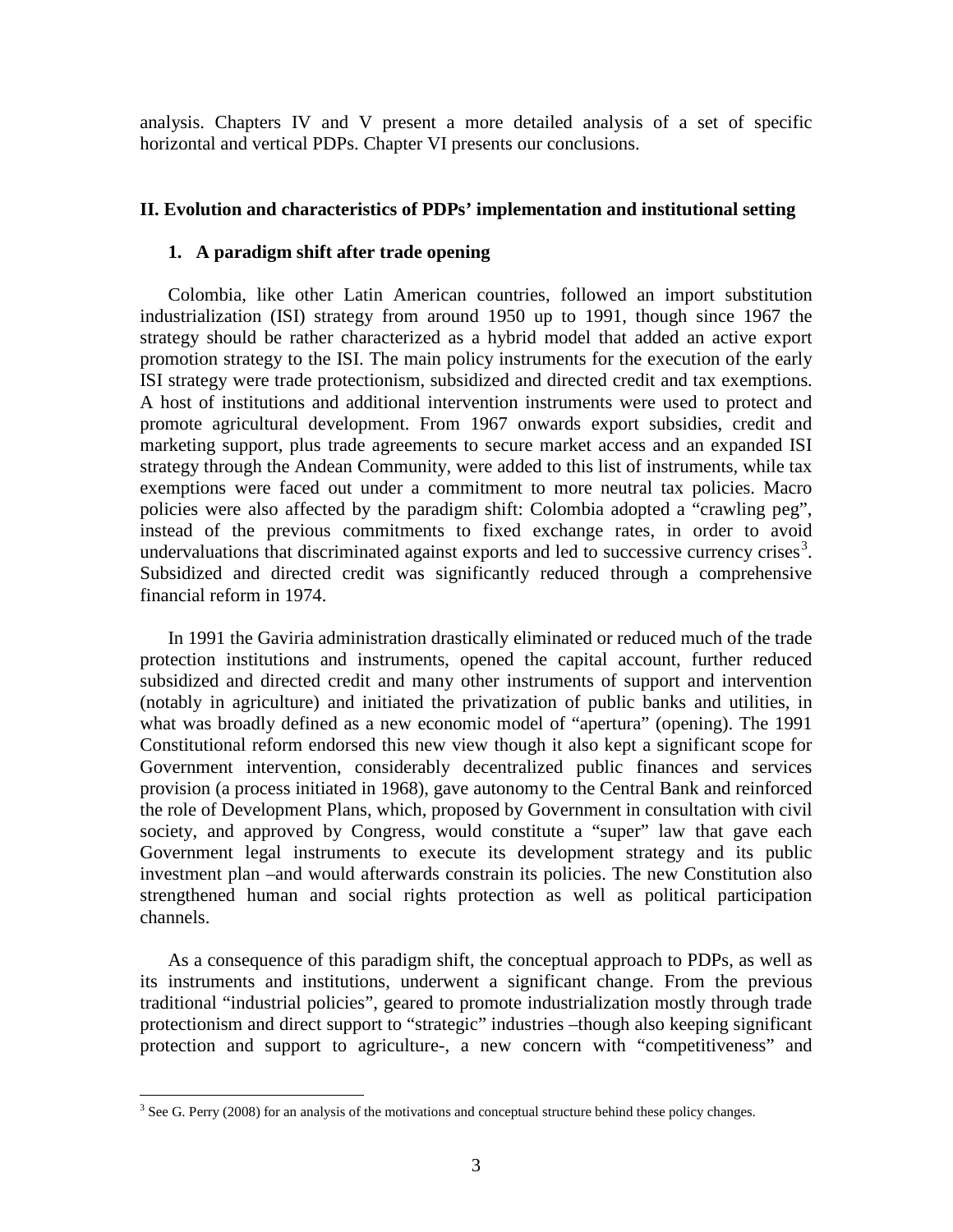institutions and processes to promote it through formal consultation and agreements with the private sector, began to emerge.

## **2. Zig-zags in the development of the Competitiveness and Productivity Agenda and Institutions from 1992 to 2006**

The Gaviria administration, through the Institute for Industrial Promotion, contracted seven sector level "competitiveness" studies<sup>[4](#page-4-0)</sup> to an international firm, Monitor, composed by previous Porter associates. Though these studies did not lead to significant action, their concept of competitiveness based on "productive chains" influenced the policy and consultation process for more than a decade.

The Samper administration<sup>[5](#page-4-1)</sup>, as soon as inaugurated in 1994, approved a set of policy guidelines on competitiveness<sup>[6](#page-4-2)</sup>, instituted a National Council for Competitiveness and began a formal process of consultation and agreements with the private sector. The Council was a mixed body, with representatives from the private sector, labor, academia and Government, and responded directly to the President<sup>[7](#page-4-3)</sup>. Advisory committees were set up in five transversal areas: firm management, productivity and quality; technology; human resources; infrastructure; regulatory and legal frameworks. The technical secretariat of each Committee was given to specialized Government agencies and private sector organizations. Under Council auspices, sector Competitiveness Agreements were negotiated in eleven "production chains"<sup>[8](#page-4-4)</sup>. Some of these agreements were geared to restructuring needs vis a vis increased import competition, while others were oriented towards the development of export capabilities. Most of the Agreements contained concrete action plans, with Government commitments in areas of regulation, trade policies, financial support and infrastructure, and private sector commitments to certain productivity or export goals. However, there was no monitoring of implementation, neither evaluation of results, so it is difficult to ascertain their effects.

The Pastrana Administration (1998-2002) left the direction of competitiveness policies to the Commission for Foreign Trade and the Ministry of Foreign Trade. The Ministry launched a new policy of productivity and competitiveness, somewhat more focused on export sectors and possibilities, and developed an ambitious ten-year strategic plan for exports. It reorganized the previous advisory committees in ten transversal groups, corresponding to the ten competitiveness factors defined by the World Economic Forum, under the coordination of the Red Colombia Compite (RCC). The Ministry also organized public/private regional advisory competitiveness committees (CARCEs) in all Departments. Led by a technocratic Minister, the RCC and some of the CARCEs were very dynamic and generated a lot of enthusiasm in the private sector during the Pastrana

<span id="page-4-1"></span><span id="page-4-0"></span> $^4$  For Petrochemicals, flowers, leather, textiles, fruit juices, graphic arts and metal mechanics  $^5$  Samper had been Minister of Development and Trade in the Gaviria administration, in charge of the initial process of trade opening

<span id="page-4-2"></span> $\frac{6}{7}$  Council for Economic and Social Policy, CONPES, document # 2724  $\frac{7}{7}$  The Economic Secretary of the President acted as coordinator

<span id="page-4-4"></span><span id="page-4-3"></span><sup>&</sup>lt;sup>8</sup> Textiles and apparel; leather and leather products; siderurgy, metal mechanics and automobile industries; software; pulp, paper and graphic industries; aquiculture; maize, sorghum, cassava, poultry and pork; milk and milk derivatives; oleaginous, oils and fats; and rice. See Florez, Luis Bernardo and Misas, Gabriel (2008).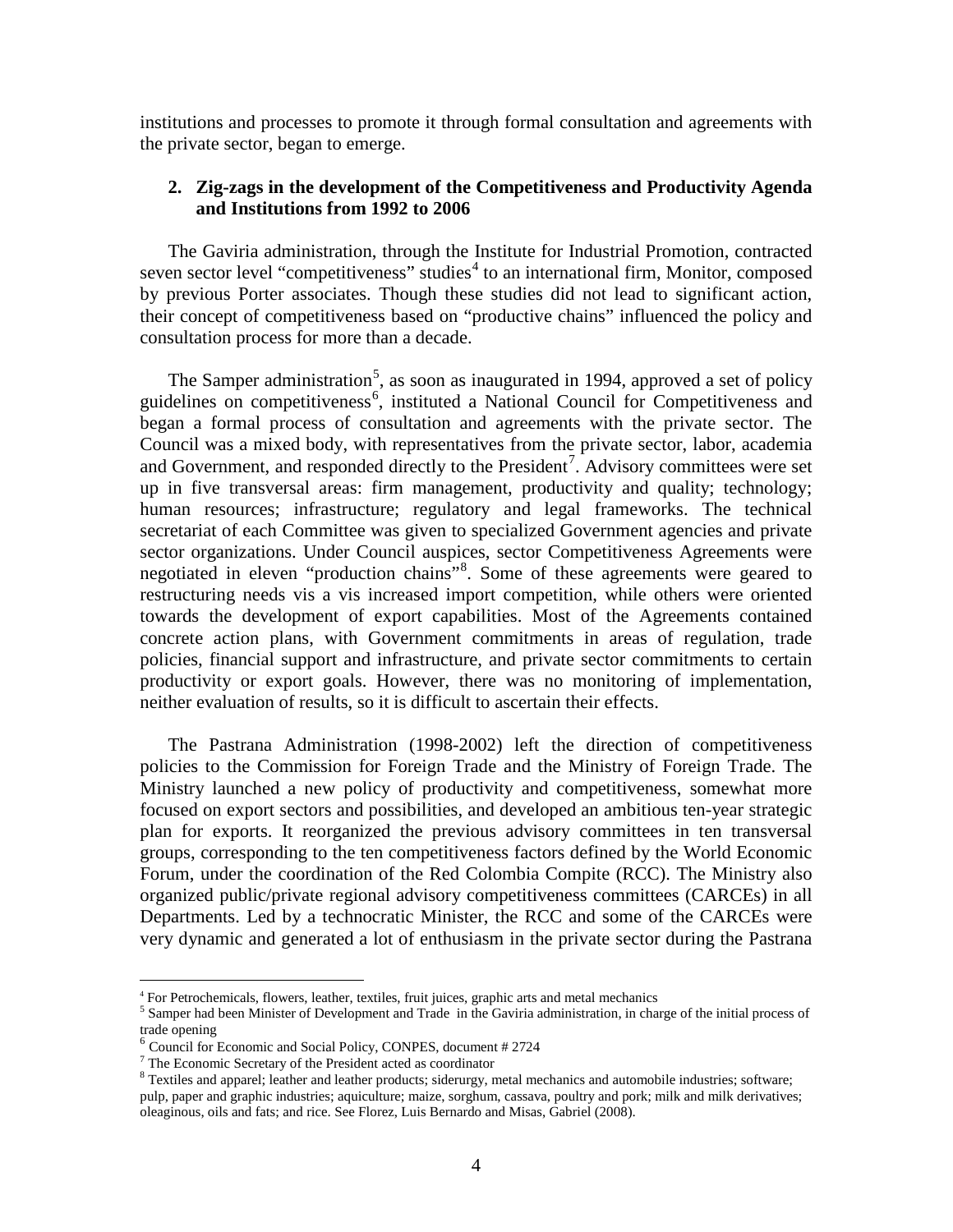Government This organization survived but languished during the first Uribe Administration (2002-2006). Forty one sector competitiveness agreements were negotiated from 1998 to 2006, mostly during the Pastrana Government, 31 with national coverage and 10 regional, 29 on industrial and agricultural "production chains" and 12 in service sectors. These agreements had rather limited effect on Government policies, mostly due to the fact that the Trade Ministry was in no position to influence the policies and decisions of other ministries, often led by politically more powerful ministers with their own agenda. Other weaknesses of the process are discussed in the following section.

Even more, the first Uribe Administration established a parallel competing process in 2004, as a complement to the launching of negotiations of an FTA with the US: the so called "Domestic Agenda"<sup>[9](#page-5-0)</sup>. This was a broad process of regional, sector and transversal consultations led by the National Planning Department (DNP), geared to identify priority policies and investments required to take advantage of export opportunities under the future FTA, as well as to mitigate the impact of increased import competition from the US. Chapter III uses the records of the Domestic agenda to discuss private sector policy demands.

#### **3. Taking Stock: 2005 and 2006 assessments of previous experiences.**

In 2006 the Government requested an international consulting agency to provide a full assessment of competitiveness policies and processes, for the period 1998-2006. The study highlighted four major weaknesses in the overall institutional structure: the duplicity of efforts and consultation instances between the Red Colombia Compite and the Domestic Agenda since 2004, a low level of activity on transversal and process issues (several of the initial transversal committees were inactive by 2006), too informal links with key decision-making bodies (like CONPES and Congress) and the weak participation of entrepreneurs (private sector representation was mostly carried on through business association staff), specially of SMEs, and some key agencies<sup>10</sup>. It also concluded that the major process drawbacks were on weak execution, followed by weak monitoring of actions and commitments and evaluation of impact<sup>[11](#page-5-2)</sup> (see [Figure 2\)](#page-6-0).

<span id="page-5-0"></span> <sup>9</sup> Agenda Interna para la Productividad y Competitividad, CONPES 3297 of 2004

<span id="page-5-1"></span><sup>&</sup>lt;sup>10</sup> Like the FDI promotion agency, Coinvertir, absorbed by Proexport in 2003, and the regulatory and supervisory bodies for the financial sector, utilities and social services. However, nearly 160 public agencies were involved in these processes.

<span id="page-5-2"></span><sup>&</sup>lt;sup>11</sup> It also found specific weaknesses in policy formulation in two areas (firm strategies and technology) and significant weaknesses in regulation in environmental policies.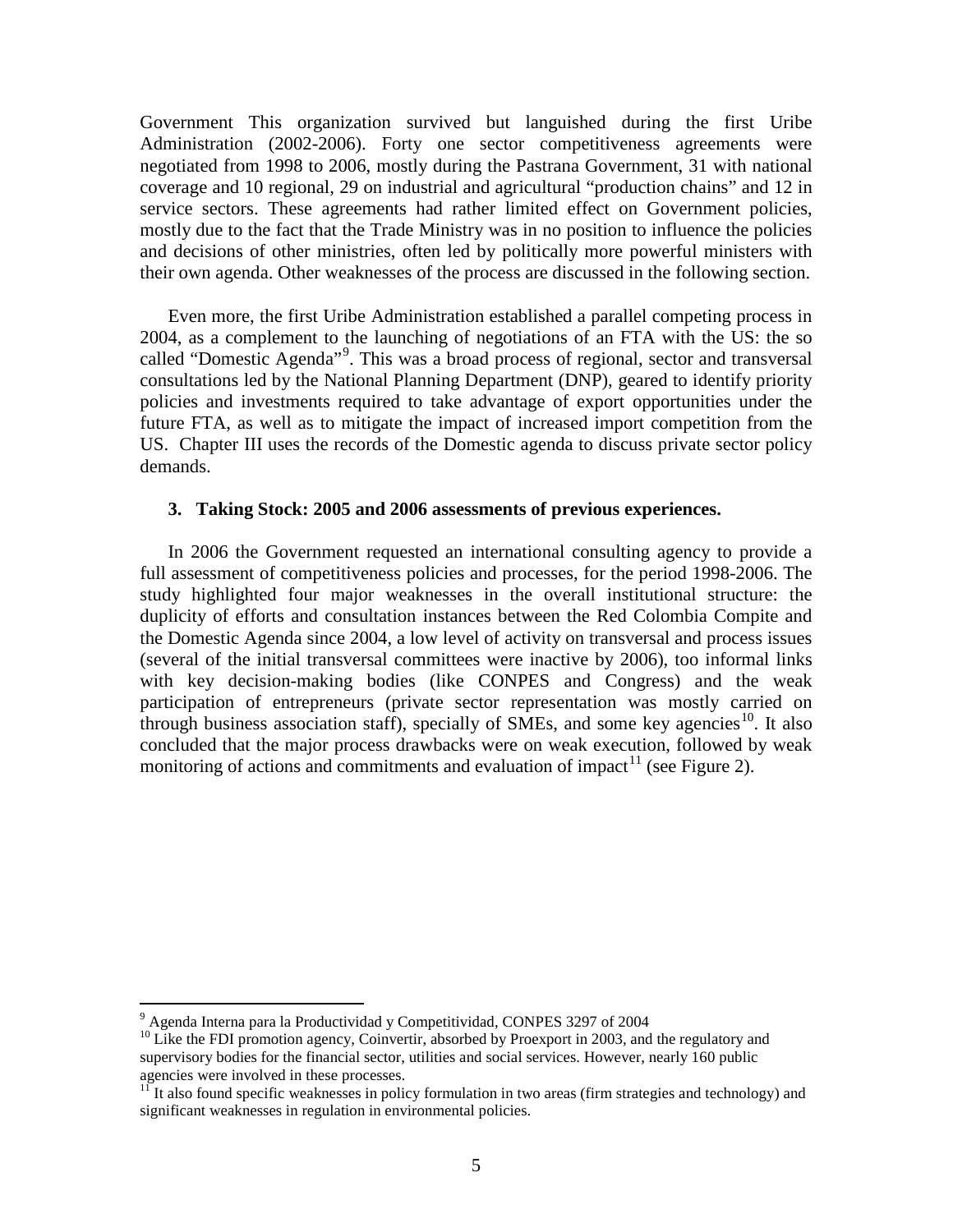<span id="page-6-0"></span>

**Figure 2: Weaknesses of the 1998/2006 process**

The diagnosis included a wide survey to participants. In spite of the institutional problems indicated above, participants considered the overall "institutional structure" as moderately adequate (an average score of 3.2 over 5) but the overall strategy and process as inadequate (scores of 2.5 and 2.4). In particular, participants considered that the country did not have a clear and coherent competitiveness strategy and that the Government strategy lacked continuity (score 2.5); that there was a lack of a shared vision across groups on the competitiveness strategy (score 2.2), specially on the part of civil society organizations; that processes were weak (score 2.4), specially with respect to execution, monitoring and evaluation; and so were information and communications channels (score  $2.5$ )<sup>[12](#page-6-1)</sup>. The Survey highlighted the capabilities and commitment of some government agencies (specially DNP and the Ministry of Trade and its agencies and a few departments and municipalities) and private sector organizations, though not of other actors. In particular, civil society organizations, academic representatives, the ministry of Agriculture and its agencies and most departmental and municipal agencies received low scores on capabilities and commitment.

Participants highlighted the adequacy of the organization by productive chains and horizontal networks, though they were more critical about the regional networks, with some exceptions corresponding mostly to the largest Departments and Bogotá. However, another technical evaluation of Competitiveness Agreements led by CAF in 2005 [13](#page-6-2) had none of them in the agricultural sector, and none of the horizontal networks (see Table 1). found "satisfactory" only 5 out of 38 competitiveness agreements by productive chains,

<span id="page-6-1"></span> $12$  The diagnostic report also benchmarked the Colombian process vis a vis other countries (Finland, Sweden, Korea, Ireland, Malaysia, India, Vietnam, Senegal, Turkey, Latvia, Chile, Brasil and Mexico). It concluded that "successful cases" tend to have a simple institutional structure with strong leadership, a focus on firms and synergies between different policies and dimensions of competitiveness, strong Presidential backing, high participation in networks, accountability mechanisms and continuity. Colombia was found to have a relatively sound institutional structure (except for duplications between the RCC and the Domestic Agenda structures, which it urged to be integrated), but relatively weak processes, especially in terms of accountability (including M&E) and focus.

Source: BOT (2006).

<span id="page-6-2"></span> $13$  Evaluation of Competiveness Agreements by Corporación Calidad and CAF, 2005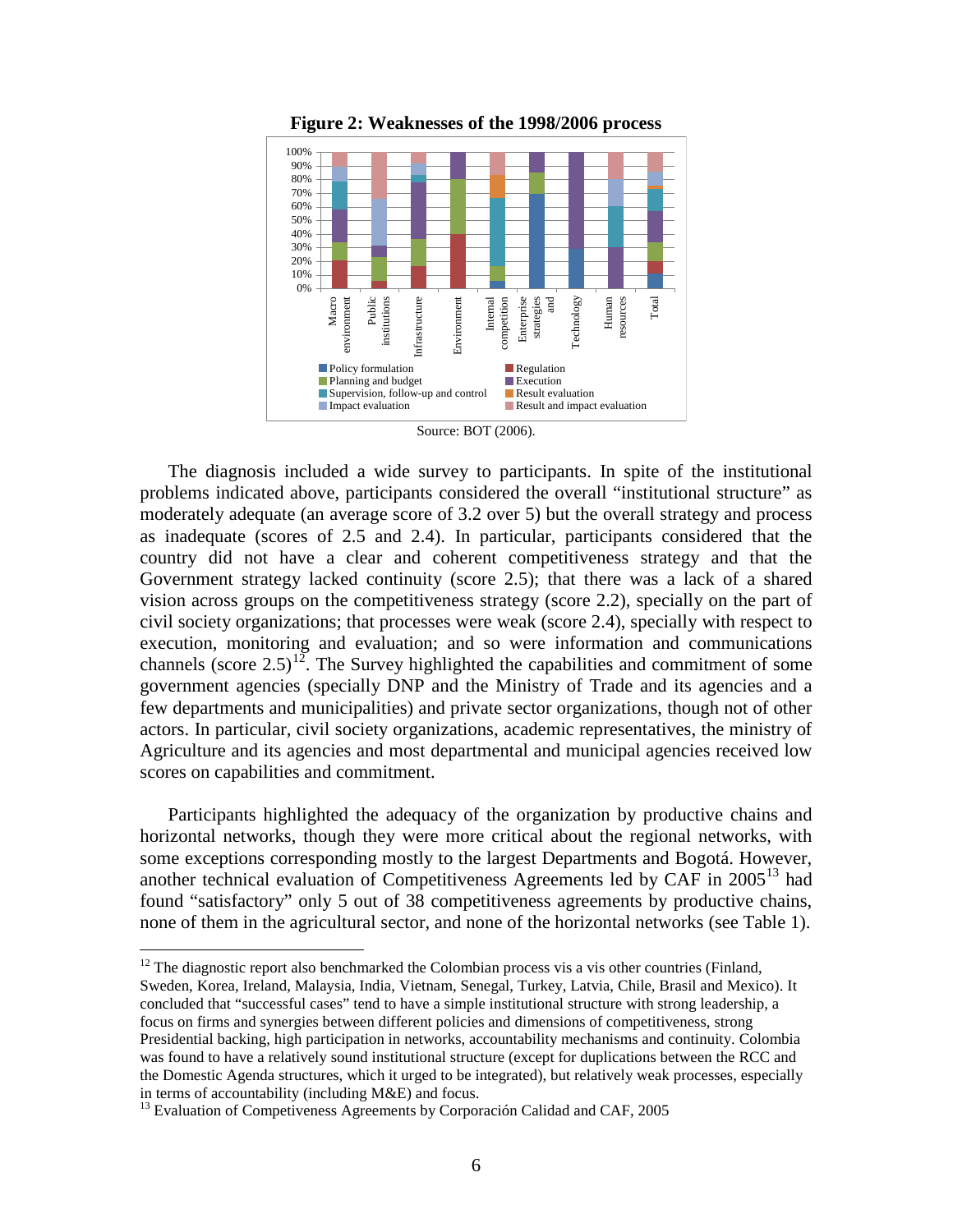| Grade              | MCIT | <b>MADR</b> |  |
|--------------------|------|-------------|--|
| Less than 30       |      |             |  |
| Between 30 and 60  | 14   |             |  |
| Between 60 and 90  |      |             |  |
| Between 90 and 100 |      |             |  |

#### <span id="page-7-0"></span>**Table 1: Evaluation of sector level Competitiveness Agreements**

#### **Evaluation of specialized networks**

| Energy             |    |
|--------------------|----|
| Management         | 48 |
| Finances           | 43 |
| Work               | 41 |
| Transport          | 39 |
| R&D                | 34 |
| Telecommunications | 29 |
| Human capital      | 24 |

Source: Corporación Calidad and CAF (2005)

The CAF evaluation of competitiveness agreements included detailed surveys of participants and signatories<sup>14</sup>. For this purpose, seven out of 41 agreements were selected as representative of different epochs and characteristics of sectors, five national and two regional in scope<sup>[15](#page-7-2)</sup>. Opinions, especially those from the private sector, were quite negative about the effectiveness of the agreements (see Figure 3): 68% of private sector answers considered that the agreements did not give an adequate base for a development strategy for the respective production chain. Several operational traits got poor marks, again specially from private sector representatives: insufficient coverage of key topics, poor communications, low level of participation of Government officials with decision making power. Public sector officials, in turn, felt weak participation and commitment from entrepreneurs (representation was mostly through business associations). In addition, most participants emphasized the need to establish quantifiable objectives and monitoring and evaluation systems. In spite of this rather negative assessment, there was general support for the objectives of the agreements and for the need of such mechanisms for public/private interaction. As a consequence, the key recommendations of this study were to appoint managers for each agreement, with own budgetary resources, and to establish quantifiable objectives and M&E systems to guarantee continuity and efficacy.

<span id="page-7-2"></span><span id="page-7-1"></span><sup>&</sup>lt;sup>14</sup> Participants and signatories do not necessarily coincide.<br><sup>15</sup> Flowers; Cotton, Textiles and Apparel; Footwear and Leather products; Electronics (regional); Housing cluster (regional); Software; Logistics and Transport.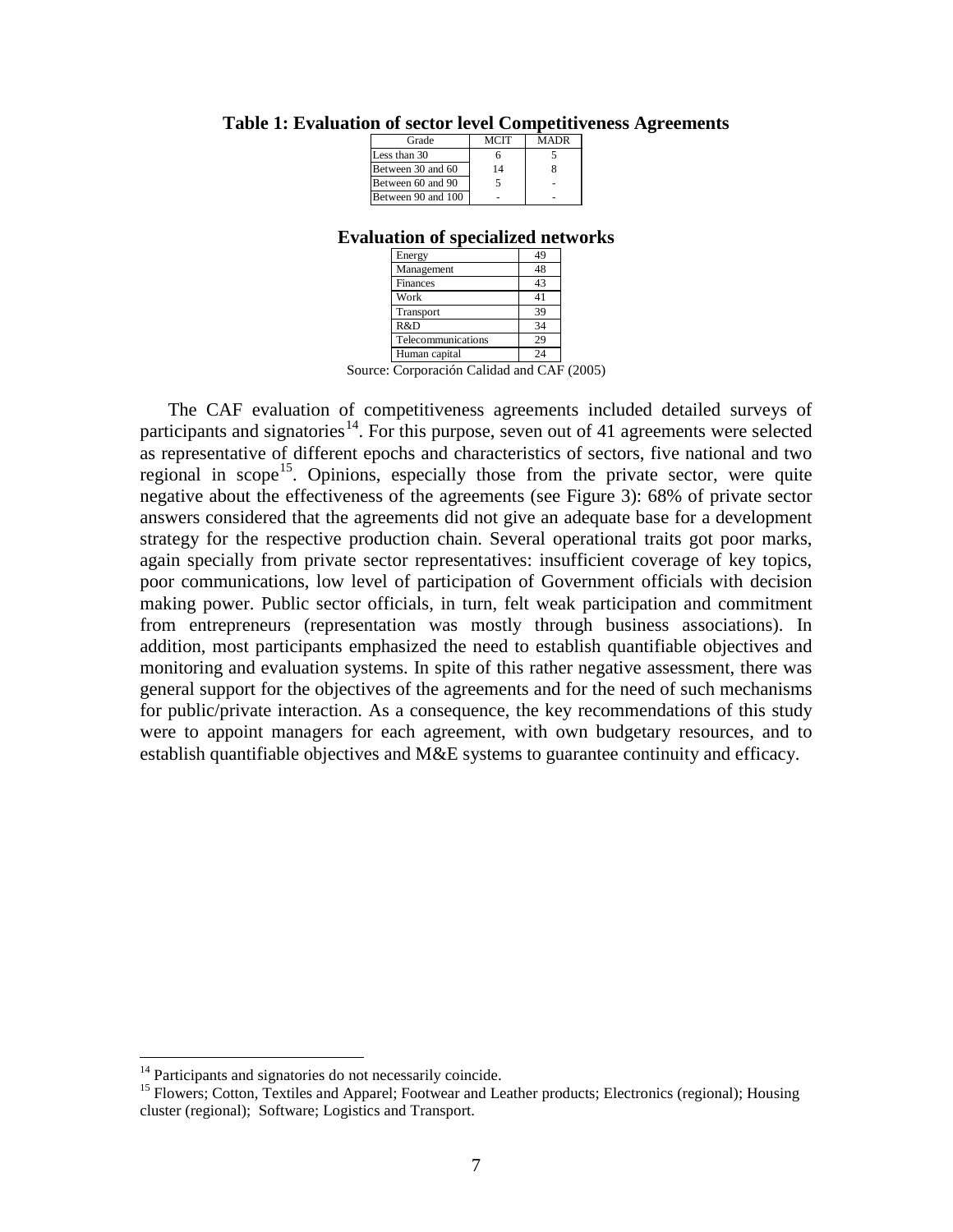

<span id="page-8-0"></span>**Figure 3: Participants Survey - Aspects limiting the effectiveness of agreements**

Source: CAF (2005)

# **4. The development of an integrated National Competitiveness System from 2006 onwards**

On the basis of these two diagnostics, the Government reorganized the institutional setup and redefined the strategy<sup>[16](#page-8-1)</sup>. A well thought institutional structure evolved. First, it is a unified structure, coordinated by a national commission for competitiveness (CNC) composed by a balanced representation of public and private key interests<sup>[17](#page-8-2)</sup>, with a

<span id="page-8-2"></span> $17$  Eight ministers, the directors of the science and technology agency (Colciencias) and the national training institute (SENA), the presidents of the national federations of Departments and Municipalities, 2 private sector representatives selected by the federation of business associations, 2 trade union representatives, the president of the association of universities, and a representative of regional universities and 3 independent members selected by the president.

<span id="page-8-1"></span> <sup>16</sup> CONPES (2006) Institucionalidad y principios rectores de política para la Competitividad y Productividad. Policy Document No. 3439. According to the recommendations of the two diagnostics, the strategy was to be based on focalization of priorities; precise goals and clear evaluation and accountability mechanisms; strong participation of the private sector and co-responsibility with governmental agencies; emphasis on SMEs and development of regional institutions and capabilities in laggard areas.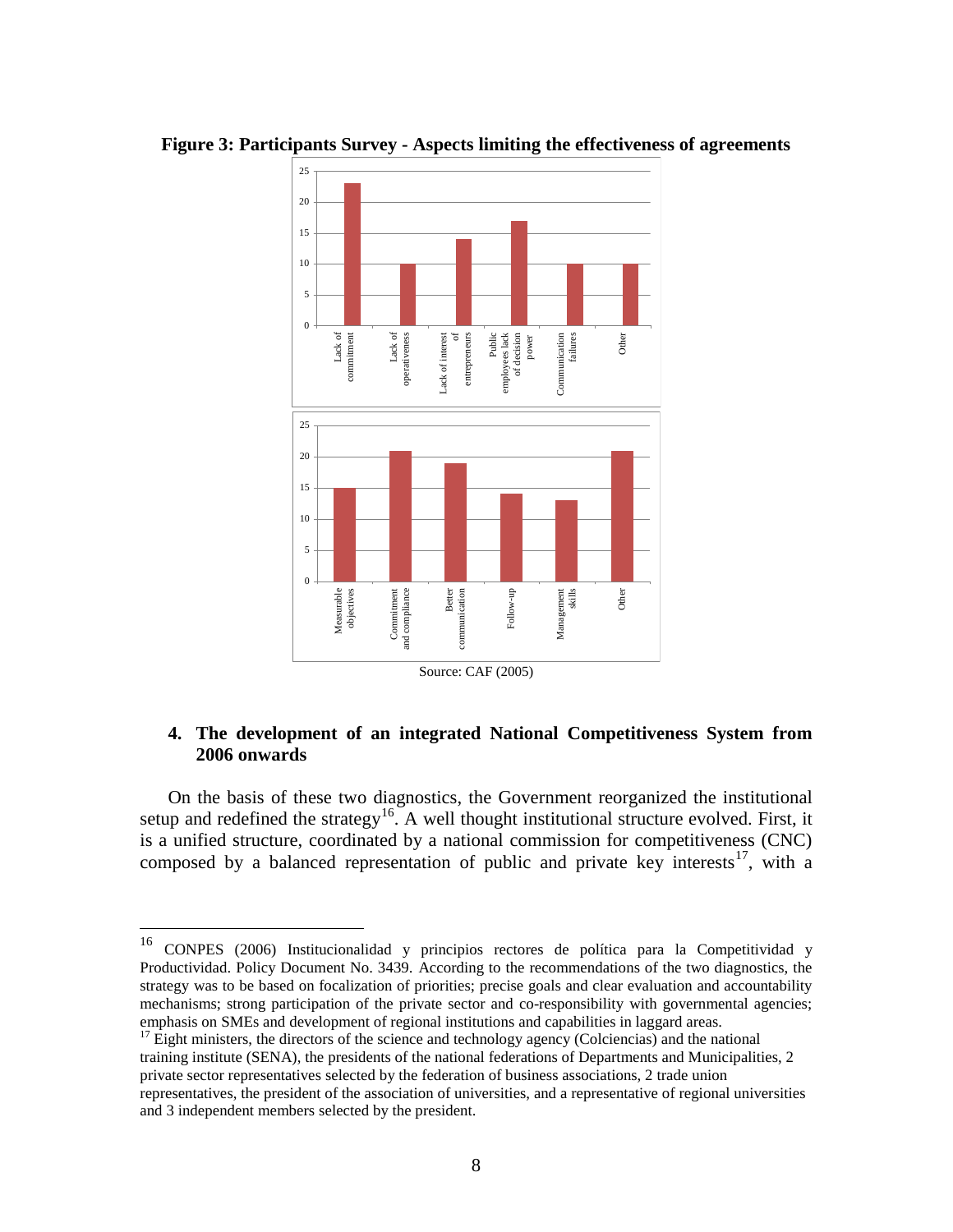public/private operational executive committee<sup>18</sup>, a governmental operational committee and a public/private technical secretariat<sup>19</sup>. The CNC established fourteen horizontal and ten vertical technical working groups<sup>[20](#page-9-2)</sup>. Second, unified public/private regional commissions, merging existing ones, were established under the coordination of the Ministry of Trade and Industry and the Federation of Trade Chambers (Confecámaras). Third, a monitoring and evaluation system was designed and is being operated by DNP with results publicly available through a governmental webpage (SIGOB).

The CNC elaborated and CONPES approved in June  $2008<sup>21</sup>$ , a new Competitiveness and Productivity Strategy. The strategy adopted as a basic principle that the competitiveness agenda would be based on productivity increases and not on reduction of labor costs or rent seeking activities. It envisaged a State role based on the provision of public goods as key inputs to increase the competitiveness and productivity of the private sector and the promotion of public/private alliances and regional competitiveness dimensions. The main goals would be to guarantee that "by 2032 Colombia is one of the three more competitive Latin American countries"; to achieve a level of income per capita corresponding to a high middle income country through an economy exporting goods and services with high value added and technological content and a strong investment climate; and to promote internal regional convergence, increased formal employment and sharply reduced poverty levels. It was deemed that productivity increases would have to come mostly by the development of new products and exports. The latter was a conclusion derived from a Hausmann and Klinger study<sup>[22](#page-9-4)</sup> for the Private Council for Competitiveness.

The new strategy adopted detailed Action Plans for each of its working groups, with precise products, activities, indicators, goals and responsible Agencies, indicating progress to that date on each of them. The most interesting development to date relates to the Action Plan on developing World Class Sectors, which is discussed in Section 5 below. The SIGOB gives permanently updated information on the development of these Action Plans, as well as on other Government programs.

We should highlight the influence of external advisors (from Porter to Haussman) and institutions (WEF, World Bank, IADB, CAF and USAID) on these developments. In particular, the CNC and CONPES have adopted as explicit goals to improve Colombia's score in the WEF Competitiveness Indexes and the World Bank Doing Business Reports. The Ministry of Trade has officials responsible for each set of indicators, who promote agreements among the relevant government units and monitor their implementation. All major cities have prepared action plans based on a sub-national report on Doing Business

<span id="page-9-0"></span><sup>&</sup>lt;sup>18</sup> Integrated by the Presidential Advisor for Competitiveness and Productivity, the Minister of Trade and Industry, the Head of DNP and the President of the Private Council for Competitiveness. Vice Ministers and Heads of key Government Agencies.

<span id="page-9-1"></span><sup>&</sup>lt;sup>19</sup> Integrated by the Presidential Advisor for Competitiveness and Productivity, the Vice Minister of Trade and Industry for Entrepreneurship Development, a delegate of DNP and two Vice Presidents of the Private Council for Competitiveness.<br> $20$  See Appendix 2.

<span id="page-9-2"></span>

<span id="page-9-3"></span><sup>&</sup>lt;sup>21</sup> CONPES, Policy Document No. 3527 (2008).<br><sup>22</sup> Hausmann and Klinger (2007).

<span id="page-9-4"></span>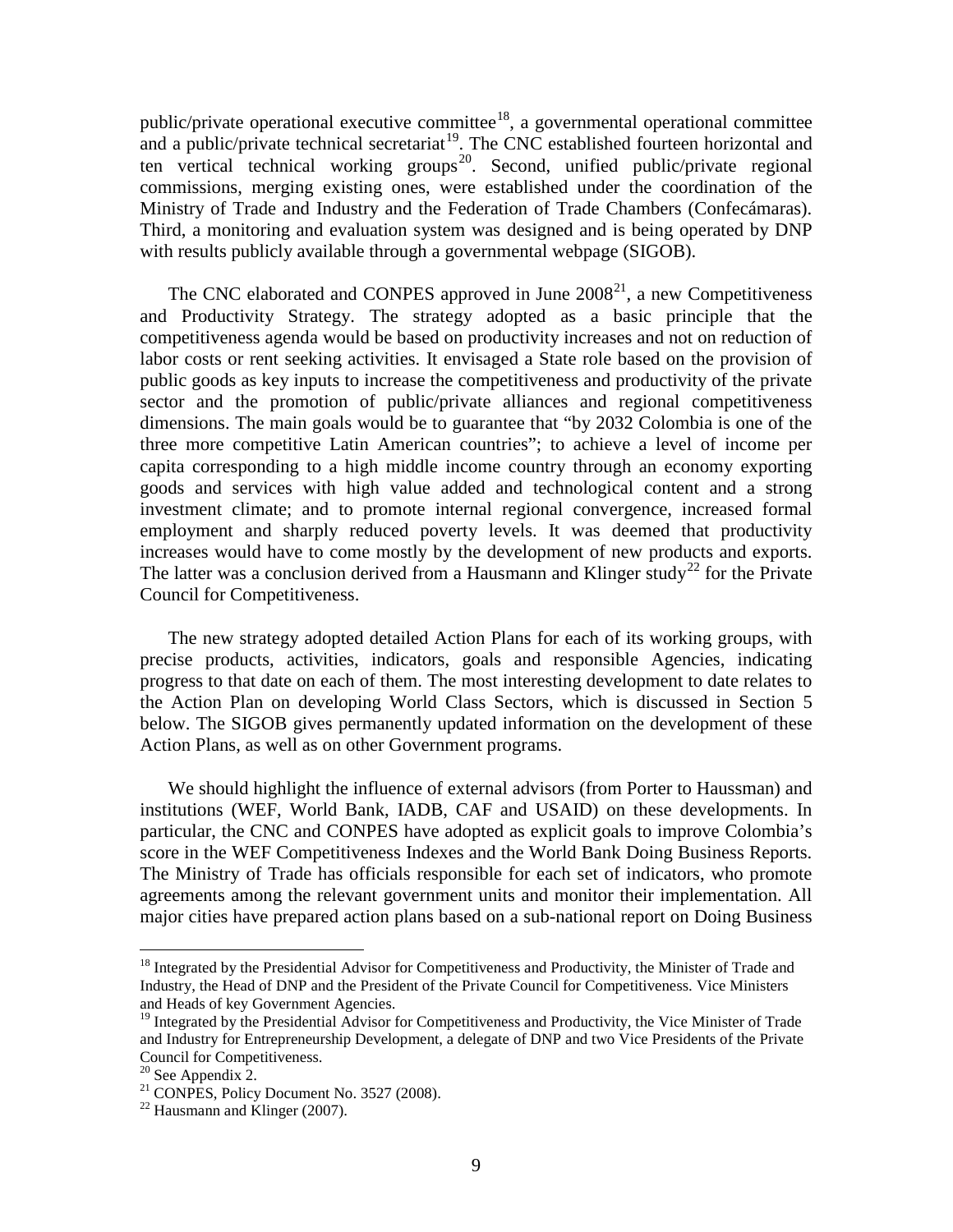financed by the WB and USAID. Not surprisingly, Colombia has won twice in a row the "prize" of major reformer according to the CDB indicators. Such a strong drive towards achieving improvements in these external indicators stimulate activism and compliance and facilitate monitoring and evaluation, but it can also bias efforts towards low cost actions that may not render the highest benefits. Indeed, there is no way to know at present the actual benefits on TFP increases of a given improvement in one or another of the individual WEF or CDB indexes.

#### **5. Two Promising Initiatives.**

#### a. **The Private Council for Competitiveness**

The creation of a Private Council for Competitiveness in January 2007 signaled an increased degree of commitment by the private sector to the Competitiveness Agenda and could make an important difference going forward in terms of effectiveness and continuity of the PDP process. The Council includes both business associations and selected successful entrepreneurs, committed to the concept that firm productivity is the key to competitiveness and growth, that the State has a purely facilitating role, providing both general and sector specific public goods, and that public/private alliances are needed to identify and support successful "bets" and emerging clusters, solve coordination problems and overcome bottlenecks. It has close ties to the US Competitiveness Council, which has been its inspiration, and has had Ricardo Hausmann as its main advisor $^{23}$  $^{23}$  $^{23}$ .

As part of CNC technical secretariat the Council was very active in the design of the new Competitiveness Strategy approved by CONPES and is pushing its development. It publishes an excellent Annual Report on Competitiveness<sup>[24](#page-10-1)</sup>, which gives an updated diagnosis of national, sectoral and regional competitiveness issues and highlights advances and problems in the implementation of the agenda. Its current own initiatives are focused on logistics, informality, tax structure and intellectual property rights. It is also supporting important initiatives such as the establishment of a Labor Observatory, with the Ministry of Education, and an ambitious ITC plan under implementation by the Ministry of Communications. The Council has given public prominence and support to a modern competitiveness agenda, provides a non-official monitoring and evaluating channel and can potentially help to maintain continuity of the strategy.

#### **b. Business Plans for World Class Sectors**

The Ministry of Industry and Trade, with the advice of McKinsey, identified a set of potential emerging world-class sectors for Colombia through a methodology (based on those followed by China, Korea, Dubai, Kuwait, Spain and Ireland) that contrasted global opportunities<sup>[25](#page-10-2)</sup> with Colombian relative strengths (sectors with strong local development and/or potential for growth, significant actual export performance and competitive

<span id="page-10-0"></span> $^{23}$  Regional "product maps", following Hausmann's "open forests" concepts, have been produced to guide selection of growth areas. The potential usefulness of these exercises is still to be established.<br><sup>24</sup> The second report was launched in November 5, 2008.

<span id="page-10-2"></span><span id="page-10-1"></span> $^{25}$  Sectors with high global and regional growth, analysis of strengths and weaknesses of competitors, and identification of key success factors.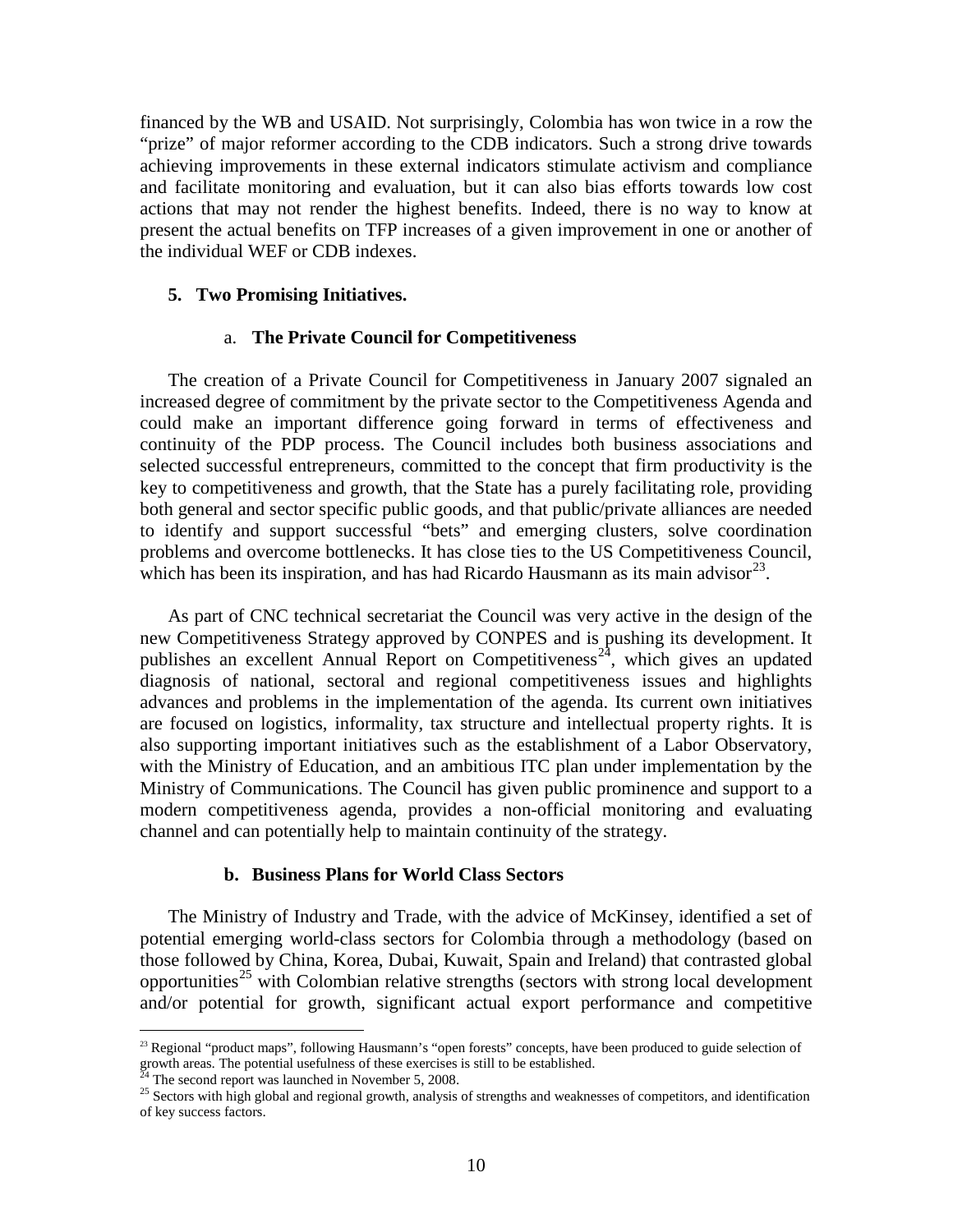advantages) and weaknesses, according to a host of previous studies<sup>[26](#page-11-0)</sup>. A preliminary group of emerging sub-sectors with strong export growth potential was identified for which a more detailed analysis of potential markets and entry barriers was undertaken. As a result, a "short list" of seven sectors was selected: business process outsourcing, software and IT services, health tourism, cosmetics, household appliances, auto parts and pharmaceuticals.

After an open call to these sectors for "sector level value proposals", to which six responded, the best two were selected. Detailed Business Plans were elaborated for these two sectors (business process outsourcing and software and IT services), financed by the Ministry of Trade, with support of McKinsey and high industry participation, which were finalized and approved in August 2008. The Business Plans are based on a detailed identification and projection of global and regional market opportunities, benchmarking of Colombian strengths and weaknesses vis a vis potential competitors, establishment of goals and an action plan. As an example, for business process outsourcing, 31 required action initiatives were identified, 12 related to skill upgrading, 9 to the regulatory framework, 8 to industry maturing, and 2 to infrastructure improvements. It is estimated that the implementation of this plan may generate around US\$1.400 additional exports (out of US\$3.300 additional total sales) and 78.000 new jobs by 2012. Chapter V of this report discusses the Software Business Plan. From a second call for "sector level value proposals" two additional emerging export "growth" sectors were selected: health tourism and cosmetics, for which Business Plans are being produced follo wing the same methodology.

This program for emerging export "growth" sectors is being complemented by a similar call for proposals to mature sectors with export growth potential. Following a similar methodology, 11 mature sectors with significant export growth potential through innovation and development of new products, were invited through their respective business associations to present "sector value proposals": graphic industries, energy power, siderurgy and metal mechanics, jewelry, textiles and apparel, footwear and leather products, petrochemicals and plastics, fertilizers and pesticides, auto parts<sup>[27](#page-11-1)</sup>, biotechnology and industrial and health gases. Seven of these sectors presented proposals that are presently under evaluation. In the case of mature sectors, the Ministry will finance only half of the cost of the elaboration of the Business Plan. A second round for a similar call for proposals in agricultural and agro industrial sectors is being prepared jointly with the Ministry of Agriculture.

The program was officially launched in October 2008 under the generic name of "Productive Transformation". The Ministry emphasized in the presentation the differences with traditional industrial policies, specially the fact that it is a competitive program (without arbitrary selection of winners), as eventually the elaboration of Business Plans can be done jointly with any sector that presents a sound "value proposal", and that no subsidies or differential tariffs or taxes are offered. The program

<span id="page-11-1"></span><span id="page-11-0"></span><sup>&</sup>lt;sup>26</sup> Porter, Haussman, IDI, Domestic Agenda, Araujo Ibarra, AT Kearney, Universidad del Valle, Colciencias. <sup>27</sup> This was the second call for this sector.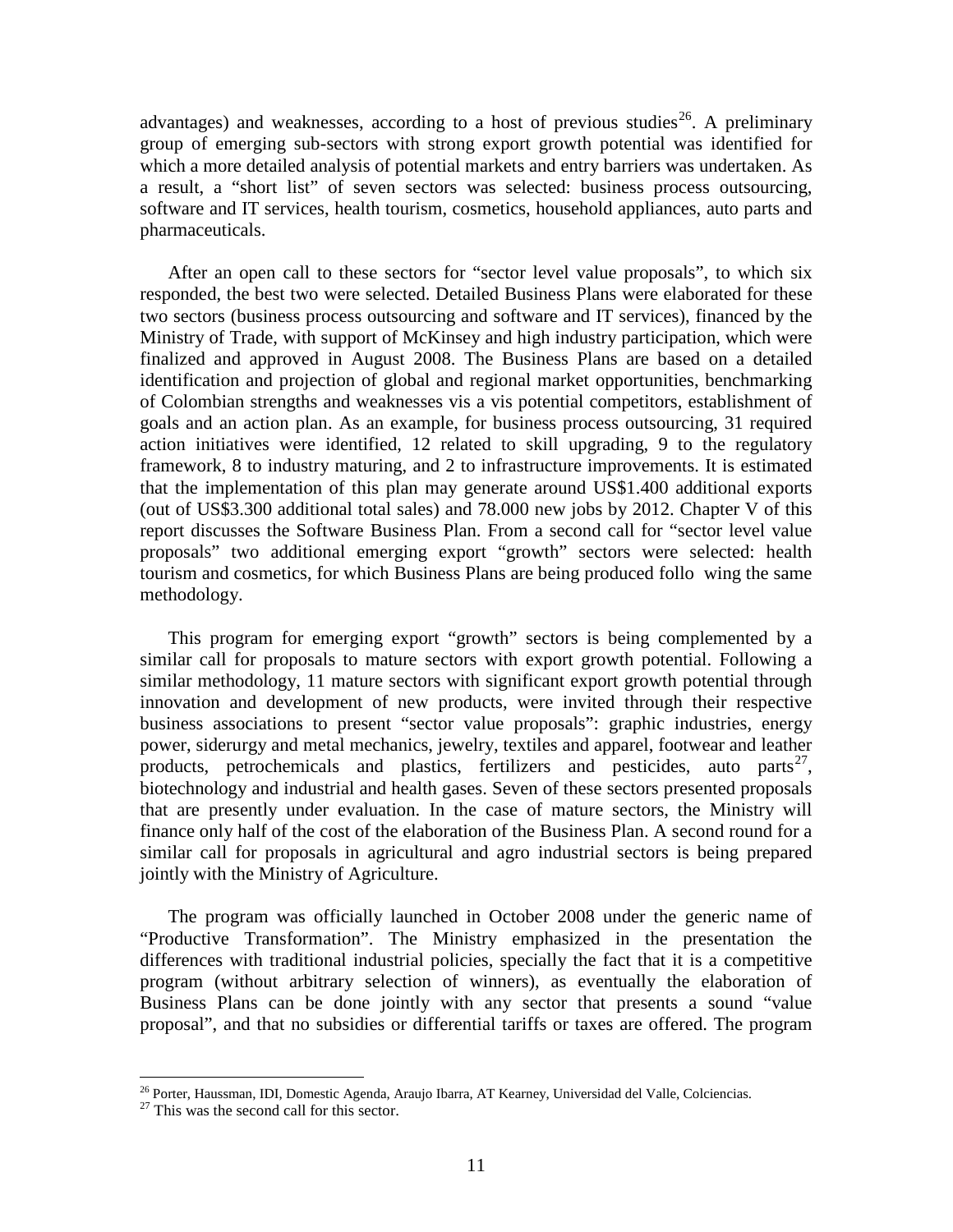has been well received, but it is still too early to be able to predict results or even continuity under the next Government<sup>[28](#page-12-0)</sup>.

## **6. But bad habits are hard to die: the survival of a parallel track**

We described above the evolution of a process of policy experimentation and institutional construction for a modern PDP strategy since trade opening in the early nineties, which has been fraught with inconsistencies, weaknesses and lack of continuity, but that would appear to be maturing and consolidating into a participative, integrated and operative institutional structure and strategy, which is producing promising initiatives like the pilot Business Plans to achieve World Class Sectors discussed in the last section. However rent seeking is well and alive through parallel traditional tracks and there are still major questions about to what extent the new process of formulation of PDPs actually leads to policy decisions and constraints traditional non-transparent policy making, and even about the continuity of the present institutional setup and policies.

Indeed, though the World Class Sectors strategy emphasizes that subsidies and differential tax rates are not options to be considered within the process, there has been a proliferation of both subsidies and tax incentives within the present administration. The introduction of new tax incentives started timidly during the first Uribe Administration benefiting a few handpicked emerging "growth" sectors in 2003, such as biofuels (which are further discussed in Chapter V) and tourism. In 2004*,* a generous temporary income tax reduction for investments financed out from retained profits was established, with the stated purpose of stimulating investment. This decision was accompanied by a major public discussion in which many expert voices pointed out that an incipient investment boom was already underway fueled by a favorable external environment and significant improvements in public order, so such an additional stimulus was unnecessary and rather imprudent given the existing high central government deficit and public debt levels $^{29}$ . In 2006, the Minister of Finance presented to Congress a bold tax reform proposal that would eliminate most tax incentives and at the same time significantly reduce the Corporate tax rate, which was one of the highest in Latin America. The general direction of this proposal received significant support from academia and the media<sup>[30](#page-12-2)</sup>. However, to everybody's surprise the President began to offer not only to keep most existing tax incentives, but also to introduce new ones, during his interventions in sector business gatherings. The tax reform approved was almost the opposite of the initial draft: an even higher tax reduction for investments financed by retained profits became a permanent feature of the tax system and several new exemptions were introduced, much to the regret of the Minister of Finance who, when leaving office, openly criticized the tax reform and said this had been his major disappointment. Indeed, since then, tax incentives are openly

<span id="page-12-0"></span><sup>&</sup>lt;sup>28</sup> Source: Discussions with Minister Luis Guillermo Plata and his team.

<span id="page-12-1"></span><sup>&</sup>lt;sup>29</sup> See, for example, Fedesarrollo's Tendencia Económica, several numbers. The President consulted the opinion of a group of Ex Ministers of Finance, which was overwhelmingly negative to the proposal.

<span id="page-12-2"></span> $30$  Though there was some opposition to an initial proposal to convert the Corporate income tax into a cash flow tax (permitting full expense of investments and eliminating depreciation allowances and interest deductions and, specially, to a subsequent "hybrid"proposal among these two types of taxes, which would have produced negative marginal investment tax rates.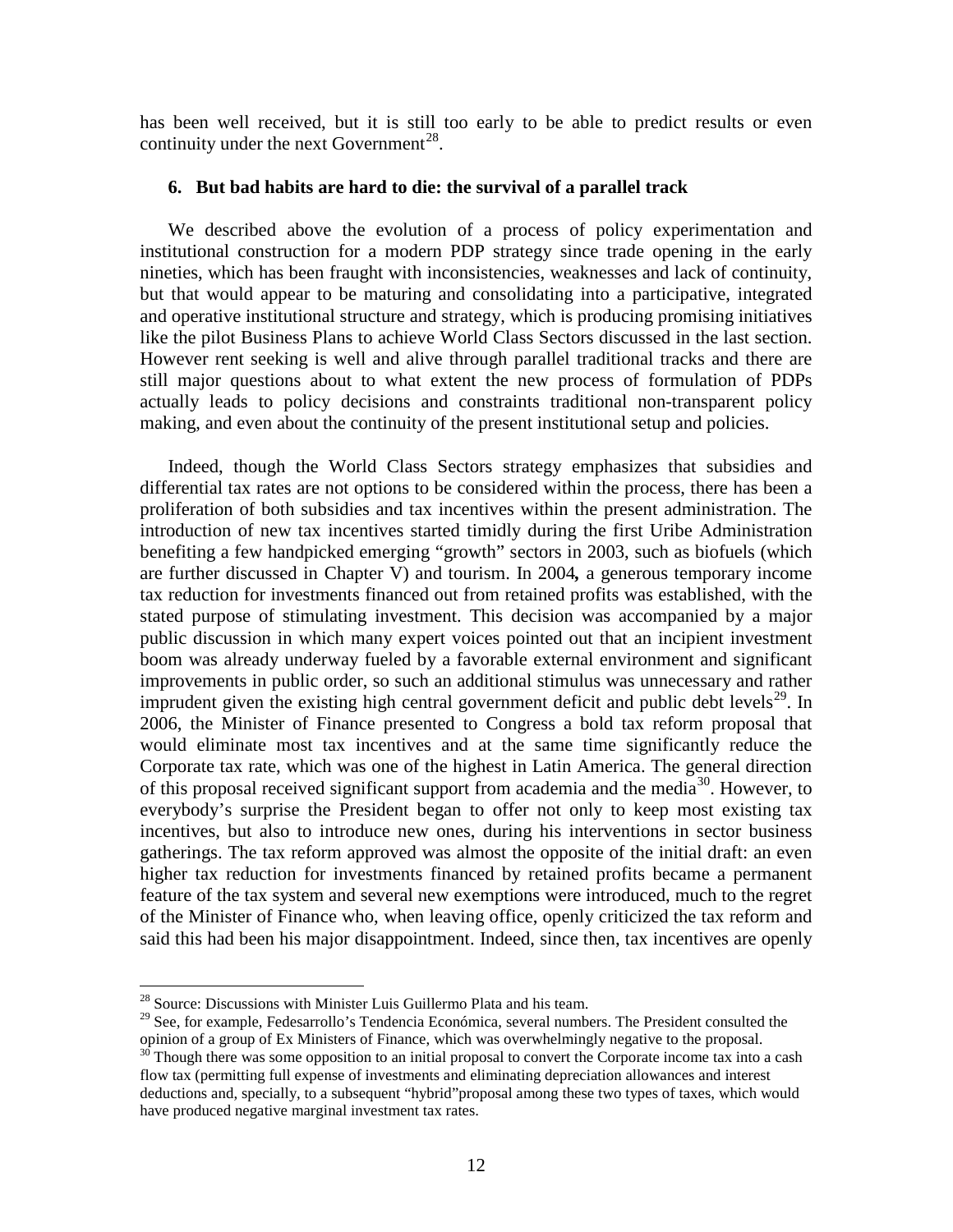promoted and defended by the President as a key handle for increased investment and growth and as an essential component of his government's economic policy.

Similarly, in 2007 the government enacted a new regime for Free Trade Zones, through two successive decrees<sup>[31](#page-13-0)</sup> regulating Law 1005 of December of 2005. Law 1005 permitted the Government to comply with WTO mandates by converting them to generalpurpose free trade zones in which firms would be able to import capital goods and inputs free of taxes (tariffs and VAT) and be subject to a reduced corporate income tax rate of 15% (less than half the full rate of 33%). The decrees extended these privileges not just to existing export promotion zones, but to a wide variety of permanent or temporary zones, including ports, mining zones and individual projects located anywhere, as long as they exceed minimum investment or employment levels. Even existing firms can be converted to an FTZ if they undertake a significant expansion. The decrees were "negotiated" to make sure that particular investment projects fitted the conditions. In practice, the new FTZ regime is essentially a mechanism to grant tax incentives to large firms in a more or less discretionary way<sup>[32](#page-13-1)</sup>. From 11 previously existing FTAs (see Chapter IV) there are 38 approved by now (see Table 2).

Entrepreneurs claimed in our interviews that these tax incentives do not affect in a significant way their long-term "business plan" (expansions and product diversification). They, of course, admit that they are a welcome addition to their cash flows and that, on occasion, they influence the choice of technology (by allowing them to choose the most expensive, presumably capital intensive technology). Further, authorities and beneficiaries are aware that the regime is creating major tax discrimination among competing firms and that the situation will be untenable in the future, requiring a unification of tax regimes. Because of this, all firms benefiting from the new regime are subscribing tax stability agreements with the government, which will force the future unification to happen at the reduced rate of 15% independently from actual fiscal needs. Further, as the tax reduction for new investments and the new FTZ regime evolved independently neither the government nor Congress realized they would be cumulative, leading to several instances of negative marginal rates. This unexpected result is so preposterous that the Government has included in a recent draft law an article prohibiting the accumulation of these benefits  $33$ .

As a further example, several agricultural lobbies fiercely opposed granting tariff reductions under an FTA with the US. In spite of the considerable interest of President Uribe in negotiating such a Treaty, the government attempted to either exclude or obtain long periods for tariff reductions in several so called "sensitive" agricultural sectors, to the extent that this position significantly delayed final agreements until after Congressional elections in the US and thus contributed to present difficulties in obtaining approval in the US Congress. In the end, the government attempted to obtain support from agricultural lobbies by promising considerable subsidies through a law called "Agro Ingreso Seguro" (secure income for agricultural producers), to partially or wholly

<span id="page-13-1"></span><span id="page-13-0"></span><sup>&</sup>lt;sup>31</sup> Decrees 383 of February and 4051 of October 2007.<br><sup>32</sup> Economía y Política. No. 34. Fedesarrollo. Bogotá, 2008.<br><sup>33</sup> Economía y Política. No. 34. Fedesarrollo. Bogotá, 2008.

<span id="page-13-2"></span>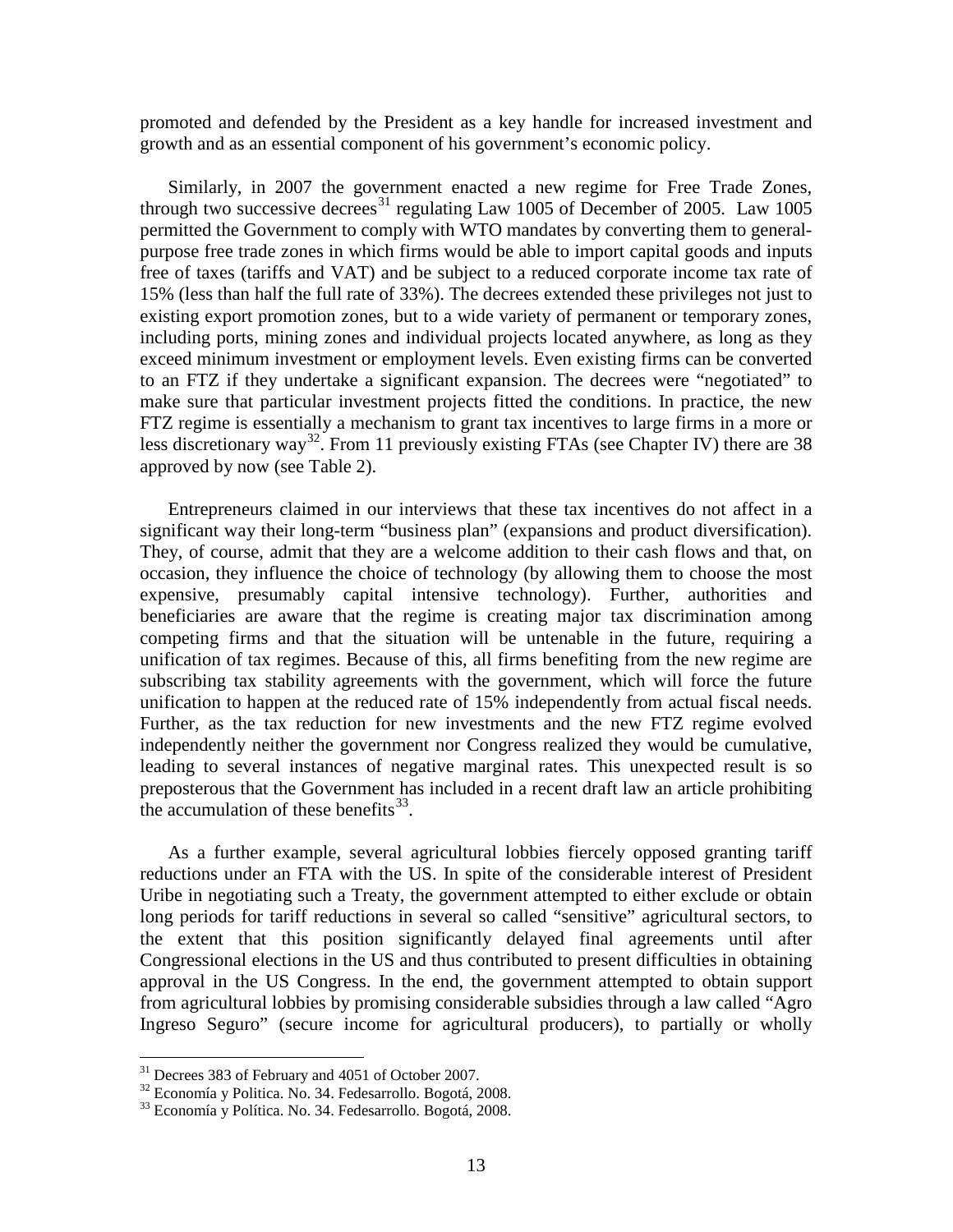compensate for potential adverse effects of the FTA on those sectors. Ironically, the Treaty is not under effect and its perspectives are rather dim, but the "compensation" is flowing generously without clear or transparent criteria. Though some evaluations of the programs financed through this law are taking place, they are unfortunately not available at the time of writing.

| Free zones              |       |                  |                 |  |  |  |
|-------------------------|-------|------------------|-----------------|--|--|--|
|                         | Total | Total employment | Amount invested |  |  |  |
|                         | zones | generated        | (\$mill)        |  |  |  |
| Approved FZ             | 25    | 125,022          | 2,863,280       |  |  |  |
| Approved widened FZ     | 3     | 3,050            | 1,709           |  |  |  |
| <b>Approved Plan</b>    |       |                  |                 |  |  |  |
| Maestro by the          |       |                  |                 |  |  |  |
| $Comisi$ -n             | 10    | 10,157           | 6,790,717       |  |  |  |
| Intersectorial. Pending |       |                  |                 |  |  |  |
| <b>DIAN</b> declaration |       |                  |                 |  |  |  |
| Total                   | 38    | 138,229          | 9,655,706       |  |  |  |

<span id="page-14-0"></span>**Table 2: Investments benefiting from tax reductions under the new FTA regime**

Source: Ministry of Industry and Trade.

It is beyond the scope of this paper to attempt an assessment of these interventions. General expert opinion, even within Government officials -as transpired during the interviews we conducted-, is that what is going on with the allocation of these subsidies is "rent-seeking" big time. As an example, the Government decided in 2006 to revive subsidies to exports<sup>[34](#page-14-1)</sup> in order to "compensate" for the effects of currency appreciation on selected sectors. Criteria for selecting sectors or fixing the level of the exchange rate over which compensation would take place or amounts involved (4% of value of exports) were non transparent and seemingly arbitrary. The second Competitiveness Report recently launched by the Private Council for Competitiveness highlighted that most of the Agro Ingreso Seguro resources are being used to subsidize credit and hedges (55.7% and 8.5% respectively) and to grant direct subsidies and "compensations" (22.8%) to specific subsectors. The Council view is that large and middle-sized producers could access commercial credit and derivative markets without subsidies and that the contribution of occasional direct subsidies and compensations to productivity is highly suspect<sup>[35](#page-14-2)</sup>. It implicitly suggests that the latter should be eliminated and the former focused on small producers, and more resources devoted to "public goods" such as R&D and extension services and phytosanitary campaigns.

As a final example, the annual budget is Constitutionally mandated to conform to a four-year investment plan approved by Congress as part of the National Development Plan at the beginning of each Presidential period. The draft of these laws is prepared by the DNP, who was in charge of the Domestic Agenda consultations. Not surprisingly, DNP did its best to reflect the outcome of those consultations in the Investment Plan for 2006-2010. However, there is little evidence that Annual budget drafts and approvals actually reflect the Domestic Agenda priorities.

<span id="page-14-1"></span> $34$  That had been previously dismantled to comply with WTO mandates and as a consequence of the 1999 fiscal crises.

<span id="page-14-2"></span><sup>&</sup>lt;sup>35</sup> Private Council for Competitiveness (2008).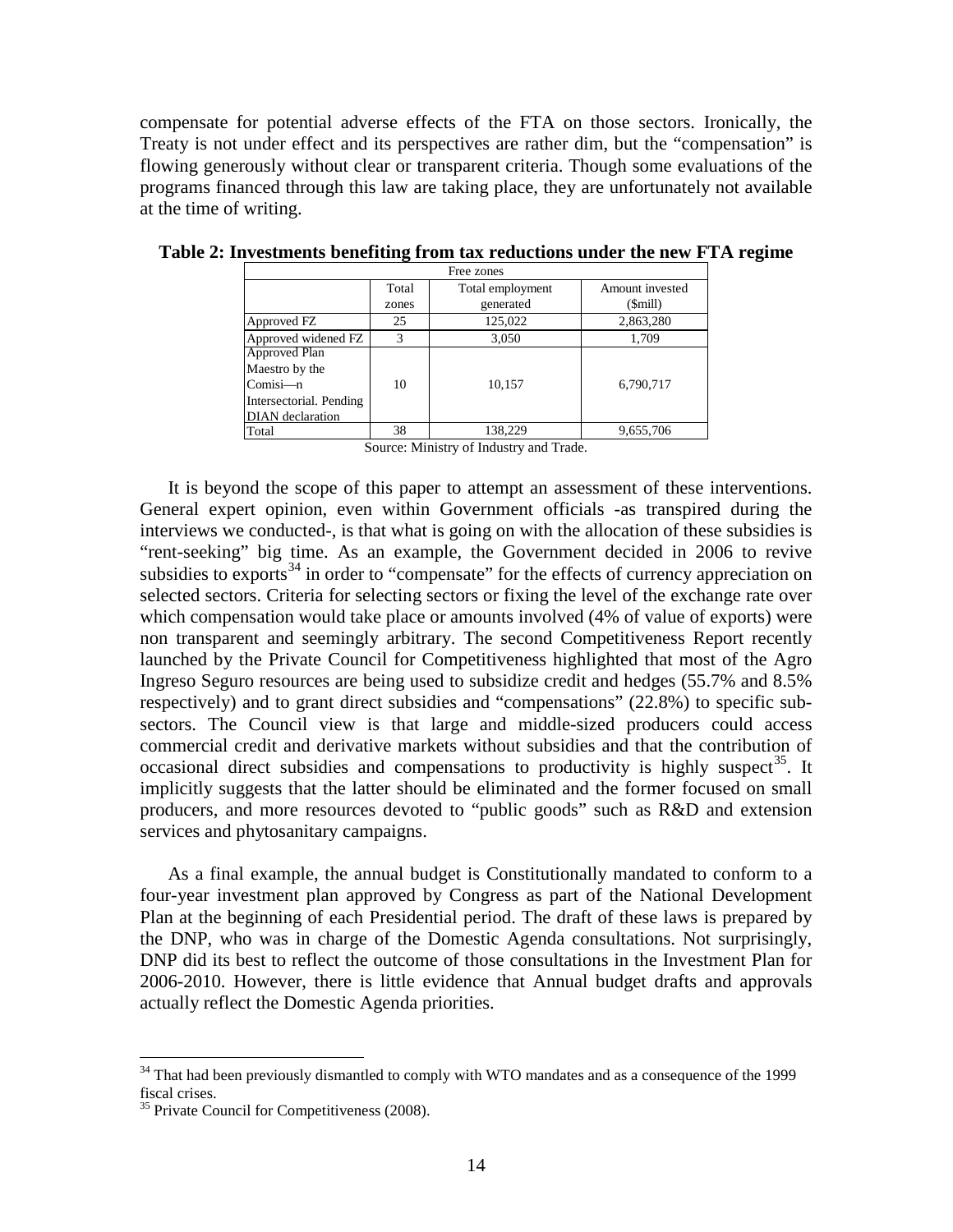As a case in point, as the Domestic Agenda consultations highlighted major transport infrastructure needs, the Planning Department and the private Council for Competitiveness followed up in identifying a set of priority infrastructure projects deemed as "the national roads for competitiveness" However, neither annual budgets nor transport policies have given high priority to these roads or other primary roads, at least until recently, as continuously criticized by the "Cámara de Infraestructura" and brought out clearly by our interviews with all actors of the PDP consultation process. Instead, the ministry of Transport and the budget have given higher priority to an ambitious "Plan 2500" that attempts to build 2500 kilometers of secondary and tertiary roads (which should be carried on by Departments and Municipalities) in a short period of time. It is widely believed that Plan 2500 is, if anything, the currency with which regional and Congressional support for the reelection of President Uribe for the 2006-2010 period was bought. Plan 2500 also lends itself to a large number of small contracts to local contractors that play an important role in local electoral financing. Thus, traditional clientelistic politics and rent-seeking seem behind the partial displacement of "roads for competitiveness" for "roads for governability".

The strength of these clientelistic, rent-seeking, paralell tracks is probably a reflection of the general clientelistic nature of party politics in Colombia. It is however beyond the scope of this study to explore this or other hypothesis behind this fact.

Conversely, even if the proposals from CNC have been granted Governmental approval through CONPES 3527 and other policy documents, many participants in the process are somewhat skeptical that such approvals will necessarily translate into full execution and, thus, into actual Government priorities. In interviews conducted, some participants indicated how some key specific actions agreed upon through sector level Competitiveness Agreements were repeatedly "approved" through CONPES documents during the last three Governments until they were finally executed<sup>[36](#page-15-0)</sup>. As indicated above, evaluations conducted in 2006 found that "execution" was the weakest chain in the competitiveness Agenda process.

It maybe that the new trend towards precise and dated actions and goals and public monitoring through SIGOB may improve actual compliance with CONPES approved agreements. But the jury is still out. The same is true for those actions agreed under the World Class Action Plans under the Ministry of Trade and Industry that must be executed by other Ministries. As mentioned above, this was a major problem for the Competitiveness Agreements signed from 1998 to 2002 under the leadership of the former Ministry of Trade. Though the current Ministry seems to have been able to commit the support of two key ministries for the first two pilots (Education and Communications, which are currently led by technocratic ministers), participants in the interviews were skeptical about the potential cooperation of other ministries, notably Transport.

<span id="page-15-0"></span> $36$  This was the case, for example, of an expansion and upgrade of the Cartagena refinery, which was deemed essential for further development of the petrochemical industry.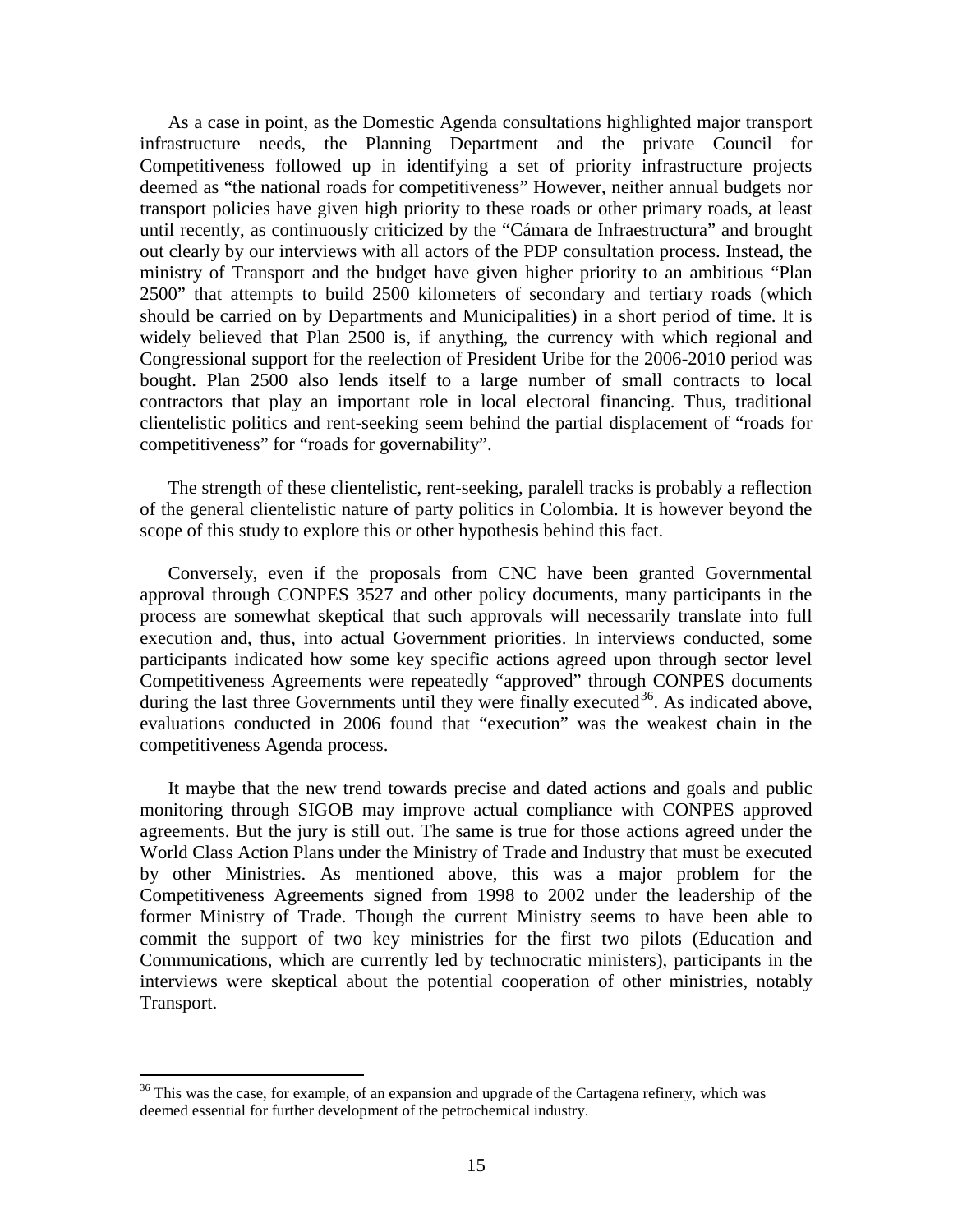All in all, the "new" participative PDP process appear to be still of marginal importance, as compared to the amount of resources, financial and human, deployed through the traditional clientelistic track. It might be that it is precisely for this reason that the current PDP "process" appears as relatively uncontaminated by rent seeking: there are enough opportunities elsewhere to benefit from pork. However, this condition of relative "marginality" also makes it frail. Indeed, the other major concern is about continuity of policies. The account in this chapter shows how Competitiveness policies and institutional structure have been subject to major changes every time a new Government takes over. It is thus by no means clear that the current structure and approach will prevail in a future Government. Even a change of Minister of Trade (or of presently key allies such as the Ministers of Education and Communications) could weaken considerably the process, as happened with the previous Red Colombia Compite. It could be that the presence of an organized and committed Private Council for Competitiveness this time makes a difference. Admittedly, if current policies can show some important successes, well-documented and evaluated, chances of continuity will increase. However, the jury is again still out in this regard.

## **7. Assessment of private participation in policy-making**

Tables 3 to 5 summarize the answers of firms to the module on PDPs included in Fedesarrollo EOS on October 2008 for the purpose of this study about their participation in the policy-making processes and their evaluation of the qualities of such processes $^{37}$  $^{37}$  $^{37}$ . As can be seen from Table 3, 30% of firms acknowledge having had some participation in these processes. The corresponding figures for large, medium and small firms are 38%, 16%, and 29%, respectively. It is surprising that small firms claim much higher participation levels than medium size firms, but such a trait is corroborated by other answers to the questionnaire. Participation seems to have increased considerably in the present decade, especially among small firms.

Most firms that have participated in PDP policy making have done so in the context of Business Associations' initiatives (16% of total firms), and only 12% of responding firms have participated in Government sponsored scenarios (5% in the Domestic Agenda consultations, 4% in negotiations of Competitiveness Agreements, 2% in Communal Councils and 1% in National Development Plans consultations). Small firms claim more participation than medium size firms through most channels, specially through Domestic Agenda consultations and Communal Councils -where their participation rates exceed even those of large enterprises-, with the exception of negotiations of Competitiveness Agreements which seemed limited to large and medium size firms

Given these results it is not surprising that very few firms rate participation mechanisms as adequate (3% out of 30% that participated), especially among small and medium size firms. Most firms claim that channels are essentially limited to firms represented by a powerful business association (11% out of 30% that participated), to

<span id="page-16-0"></span><sup>&</sup>lt;sup>37</sup>Appendix 1 contains a description of the survey and presents a more complete version of these results.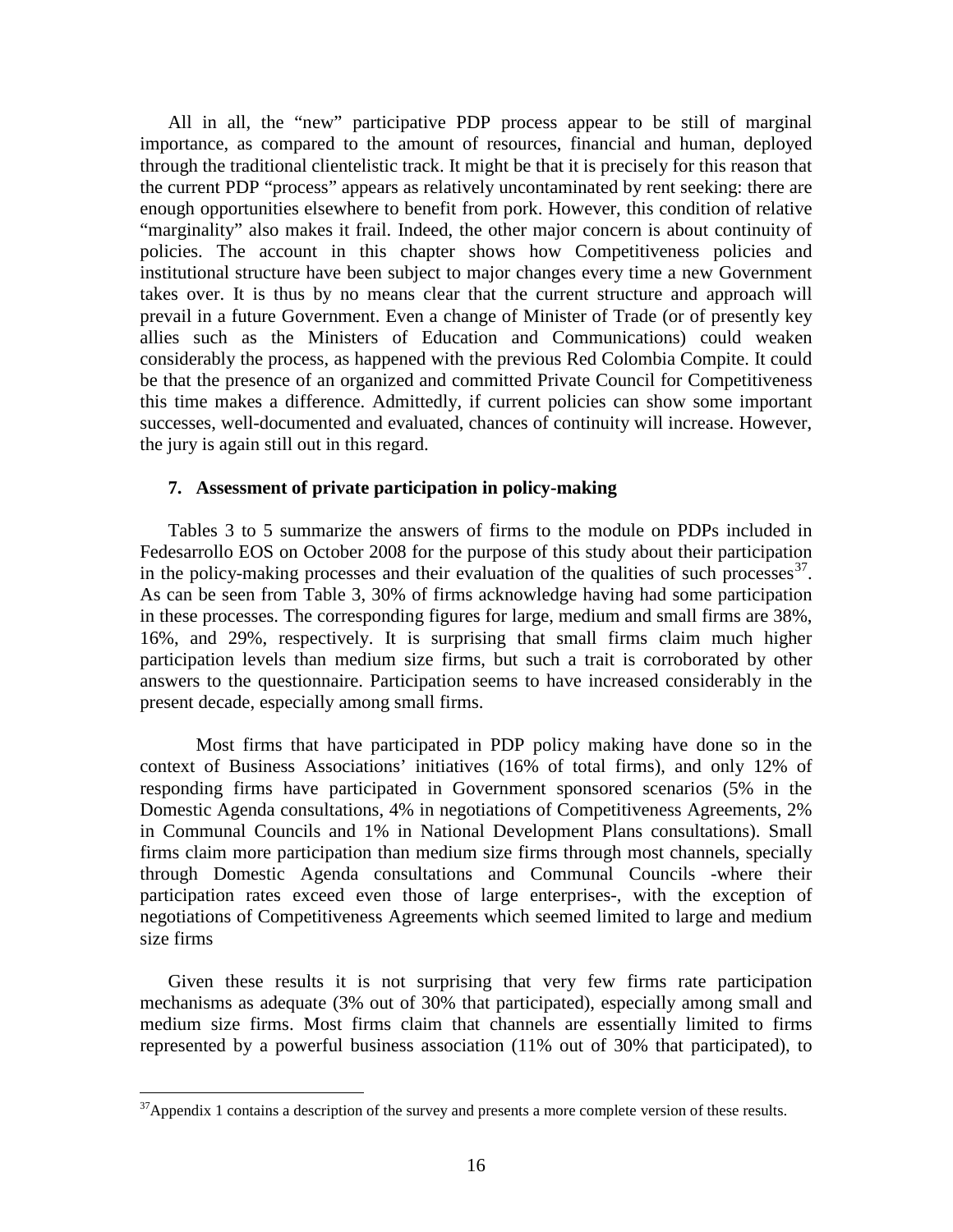large firms (6%) or to groups with regional political power (6%). 4% out of the 30% that participated claim that there are no effective implementation mechanisms.

<span id="page-17-0"></span>

|                                                        | <b>Total</b> |                |                | Large          | Medium   |                | <b>Small</b>   |                |
|--------------------------------------------------------|--------------|----------------|----------------|----------------|----------|----------------|----------------|----------------|
| Participation in the formulation of                    | Yes          | N <sub>o</sub> | Yes            | N <sub>o</sub> | Yes      | N <sub>0</sub> | Yes            | N <sub>o</sub> |
| policies                                               | 30           | 70             | 38             | 63             | 16       | 84             | 29             | 71             |
|                                                        |              |                |                |                |          |                |                |                |
| If affirmative:                                        |              |                |                |                |          |                |                |                |
| Participated before 1991                               |              | 11             |                | 18             |          | 3              | $\mathbf{0}$   |                |
| Participated in the 90's                               |              | 14             |                | 20             |          | 3              | 9              |                |
| Has participated in the present decade                 |              | 27             |                | 33             |          | 15             |                | 26             |
| Participation in the context of:                       |              |                |                |                |          |                |                |                |
| <b>Negotiations of Competitiveness</b><br>Agreements   |              | 4              | 5              |                |          | 3              |                | $\mathbf{0}$   |
| Discussion of Domestic Agenda                          |              | 5              | 7              |                |          | $\Omega$       | 10             |                |
| Formulation of National Development                    |              |                |                |                |          |                |                |                |
| Plan                                                   |              | 1              | $\overline{2}$ |                | $\theta$ |                | $\mathbf{0}$   |                |
| <b>Communal Councils</b>                               |              | $\overline{c}$ | $\overline{2}$ |                | $\Omega$ |                | 5              |                |
| Business association initiatives                       |              | 16             | 20             |                | 11       |                | 14             |                |
| Other                                                  |              | $\overline{2}$ | 2              |                | 1        |                | $\mathbf{0}$   |                |
|                                                        |              |                |                |                |          |                |                |                |
| Participation mechanisms are:                          |              |                |                |                |          |                |                |                |
| Adequate because the government                        |              |                |                |                |          |                |                |                |
| provides sufficient spaces for                         |              | 3              | 6              |                |          | 1              | $\overline{0}$ |                |
| participation                                          |              |                |                |                |          |                |                |                |
| Only for firms represented by a                        | 11           |                |                | 13             |          | 7              |                | 9              |
| business association                                   |              |                |                |                |          |                |                |                |
| Only for large firms                                   | 6            |                | 6              |                |          | 3              |                | 13             |
| Only for groups with political power<br>in the regions | 6            |                | 7              |                | 3        |                | $\overline{4}$ |                |
| Not working due to lack of                             |              |                |                |                |          |                |                |                |
| mechanisms to implement the policies                   |              | $\overline{4}$ | 5              |                | 1        |                | $\overline{4}$ |                |
| formulated.                                            |              |                |                |                |          |                |                |                |

**Table 3: Participation in PDP policy-making (% over total firms in each category)**

Source: Fedesarrollo EOS October 2008.

[Table 4](#page-18-0) shows a breakdown by main interlocutors. As observed, lobbying in Congress is quite common to all firms (around 18% of total)*.* It is surprising that the President has been the direct interlocutor in half of the cases in which firms have met with executive officials. Firms claim much higher effectiveness of interactions with the President than with other interlocutors. Large enterprises, as expected, use more varied channels than other firms (including technical public officials, and professional lobbysts and "other channels"). These "other channels" are also reputed to be highly efficient in obtaining desired results.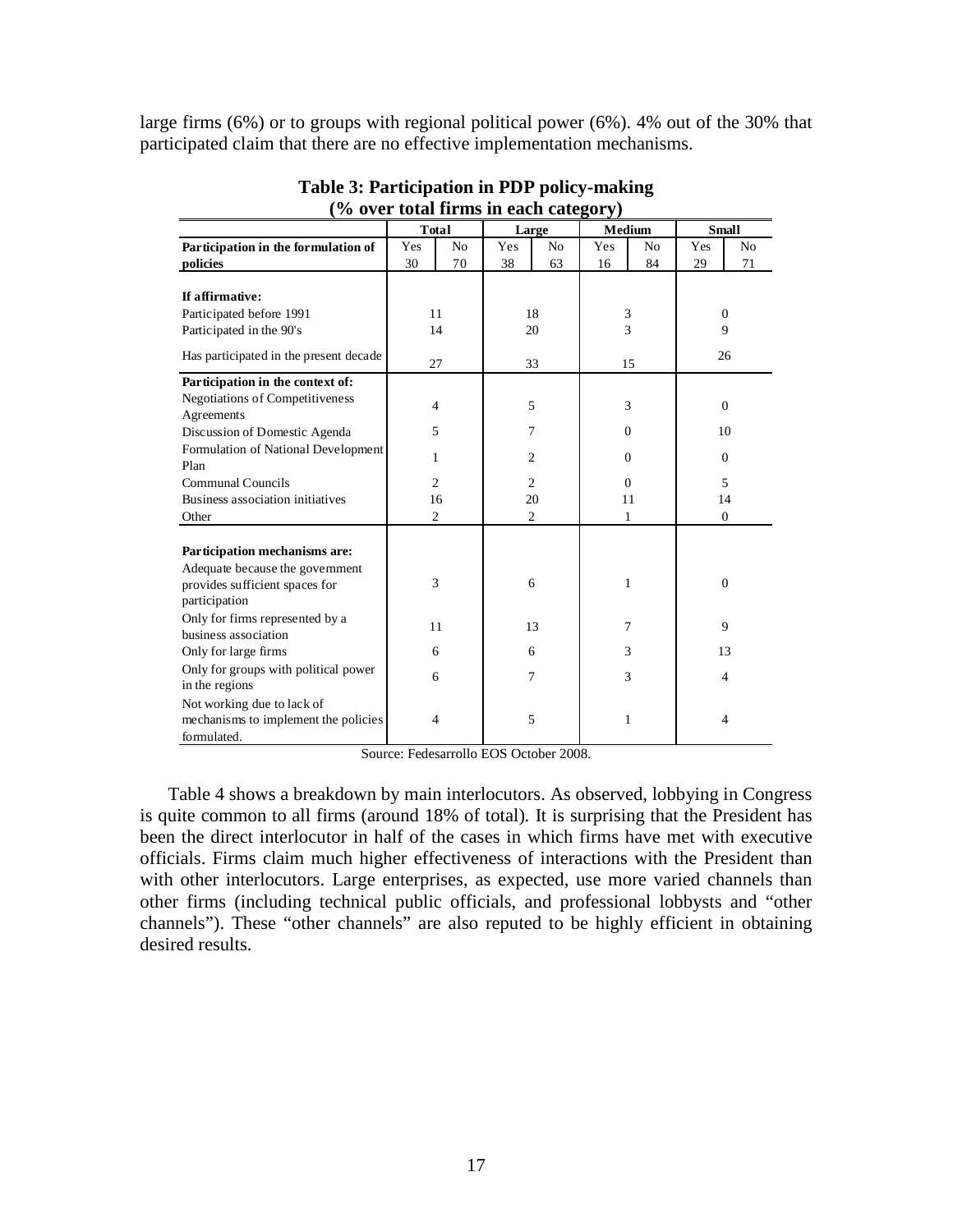|                             | Total | Large | Medium | Small |  |  |  |  |  |
|-----------------------------|-------|-------|--------|-------|--|--|--|--|--|
| One or more congressmen     | 18    | 21    | 12     |       |  |  |  |  |  |
| The President               |       |       |        |       |  |  |  |  |  |
| A Minister or Vice-minister |       |       |        |       |  |  |  |  |  |
| Other public officials      |       |       |        |       |  |  |  |  |  |
| No response                 |       |       |        |       |  |  |  |  |  |

# <span id="page-18-0"></span>**Table 4: Participation in PDP policy-making by main interlocutor (% over total firms in each category)**

Source: Fedesarrollo EOS October 2008.

|                             | Succesful: a<br>similar policy<br>was<br>implemented | Moderately<br>succesful: a<br>similar policy<br>was<br>implemented | Moderately<br>succesful: a<br>compensatory<br>policy was<br>implemented | Not succesful:<br>the policy<br>request was<br>denied |  |  |  |
|-----------------------------|------------------------------------------------------|--------------------------------------------------------------------|-------------------------------------------------------------------------|-------------------------------------------------------|--|--|--|
| One or more congressmen     | 25                                                   | 25                                                                 | 25                                                                      | 25                                                    |  |  |  |
| The President of Colombia   | 39                                                   | 50                                                                 | 11                                                                      |                                                       |  |  |  |
| A Minister or Vice Minister | 20                                                   | 29                                                                 | 34                                                                      | 17                                                    |  |  |  |
| Other public officials      | 23                                                   | 15                                                                 | 15                                                                      | 46                                                    |  |  |  |
| Other channel               | 38                                                   | 25                                                                 | 25                                                                      | 13                                                    |  |  |  |

**Table 5: Interaction effectiveness, by interlocutor (%)**

Source: Fedesarrollo EOS October 2008.

In concluding, firms' participation in PDP decision-making processes appear to have increased substantially in the present decade, especially for small firms, thanks to the broad Domestic Agenda consultation process and frequent Communal Council meetings presided by the President himself. Business association initiatives (such as annual assemblies and public specialized events, where the President and high public officials usually attend, and organized private meetings with authorities), however, continue to be the main individual channel of participation. Large firms use a wider variety of participation channels, including hiring professional lobbyists, "influential" persons and direct lobbying. Thus, in spite of increased participation rates, most firms, specially small and medium sized ones, feel that Government sponsored channels are still inadequate, as they are open mostly for large firms, powerful business associations or groups with local political power. These conclusions were broadly supported in our direct interviews.

## **III. Analysis of the current PDP system**

The theoretical justification for industrial policy is not a settled question. The standard notion is that governments intervene to alter the structure of production towards sectors with greater prospects, to attain growth levels that would not be attained in absence of intervention, by a typical process of industrial evolution. There is a considerable amount of literature about industrial policy, with divergent views. Part of it explores the empirical relevance of market failures that would justify industrial policy, while another part debates if government failures from lack of information and badly aligned incentives make it impractical to engage in industrial policy even in their presence.

Harrison and Rodriguez-Clare (2008) argue that the standard model of industrial policies is not always useful as a guide for policy in least developed countries. When there is a latent or dynamic comparative advantage associated to local externalities that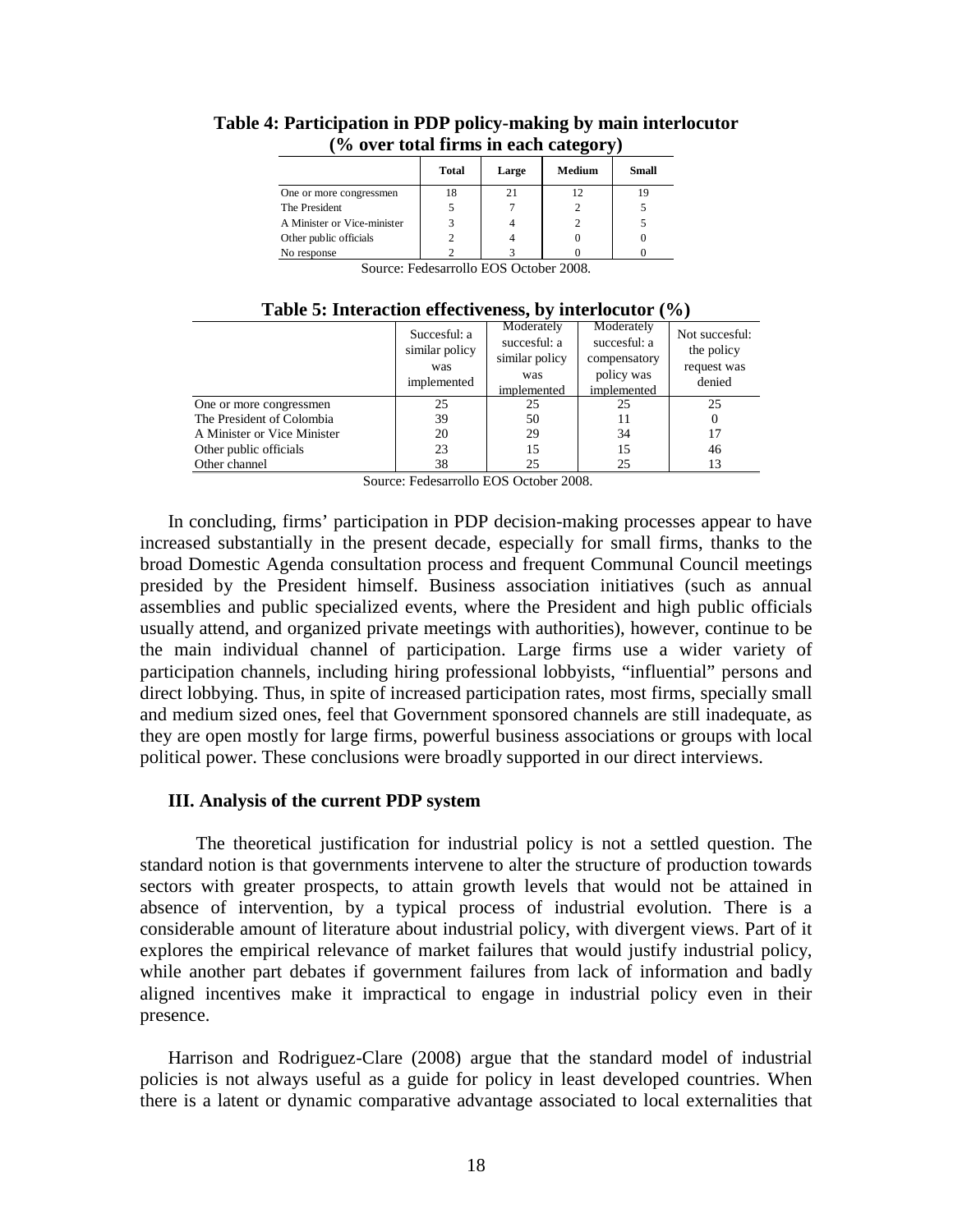increase with the size of the industry<sup>[38](#page-19-0)</sup> and there is a specific coordination failure preventing it from being exploited, temporary protection (or a direct subsidy) may turn that latent comparative advantage into and effective one. This is the case for infantindustry protection. Such policy can be welfare enhancing if the discounted future benefits compensate the present costs of protection (or if the less stringent condition that the protected sector can eventually survive international competition without protection is met). In absence of a latent comparative advantage industrial policies aimed at sectors likely to have Marshallian externalities can still be justified, under the condition that there are rents associated to the advanced sector, or that there are inter-industry externalities such that having a large advanced sector increases overall productivity.

But agglomeration effects may depend on the way production is carried out externalities may not be intrinsic to sectors but to the way in which they are organized. In this case, output reallocation across sectors is not enough for productivity enhancement. When there are coordination failures that do not disappear as a sector becomes large, protection and subsidies fail, and policies called for are more of collective action. In this context, sectors that merit special consideration for PDPs would be "ones that have large opportunities for productivity-enhancing collective action, or that have high world demand relative to the combined size of countries that have achieved such collective action", and the appropriate policy interventions are focused not on the sector or industry itself, but on the activity or technology that produces the characteristics of the coordination failure – this holds true even if the ultimate target is a particular sector.

Also, since diversification of the productive structure is a way of increasing productivity, policies to encourage discovery (and through it, diversification) are desirable. Hausmann and Rodrik (2003) argue that countries do not know their cost structure, so they don't know the goods in which they have a comparative advantage, and this must be discovered through costly experimentation. Because this is plagued by information externalities, it has social benefits higher than the private benefits it generates, so the market by itself leads to sub-optimal levels of discovery and diversification. Policy interventions once more should be targeted on activities rather than on sectors per se.

Rodrik (2004) emphasizes that the task of industrial policy is as much about eliciting information from the private sector on significant externalities and their remedies as it is about implementing appropriate policies. Identifying the appropriate policy outputs depends on the opportunities and constraints that are identified through a deliberative process in each particular case. Design principles for adequate industrial policy include, however, providing incentives only to new activities -products that are new to the local economy or new technologies for producing existing products-; having clear criteria for success and failure of promotion efforts so that failures do not get entrenched; including built-in sunset clauses; targeting activities rather than sectors; and ensuring subsidized activities have a clear potential of spillovers.

<span id="page-19-0"></span><sup>&</sup>lt;sup>38</sup> Marshallian externalities arising through localized industry-level knowledge spillovers, input-output linkages together with transportation costs, and labor pooling.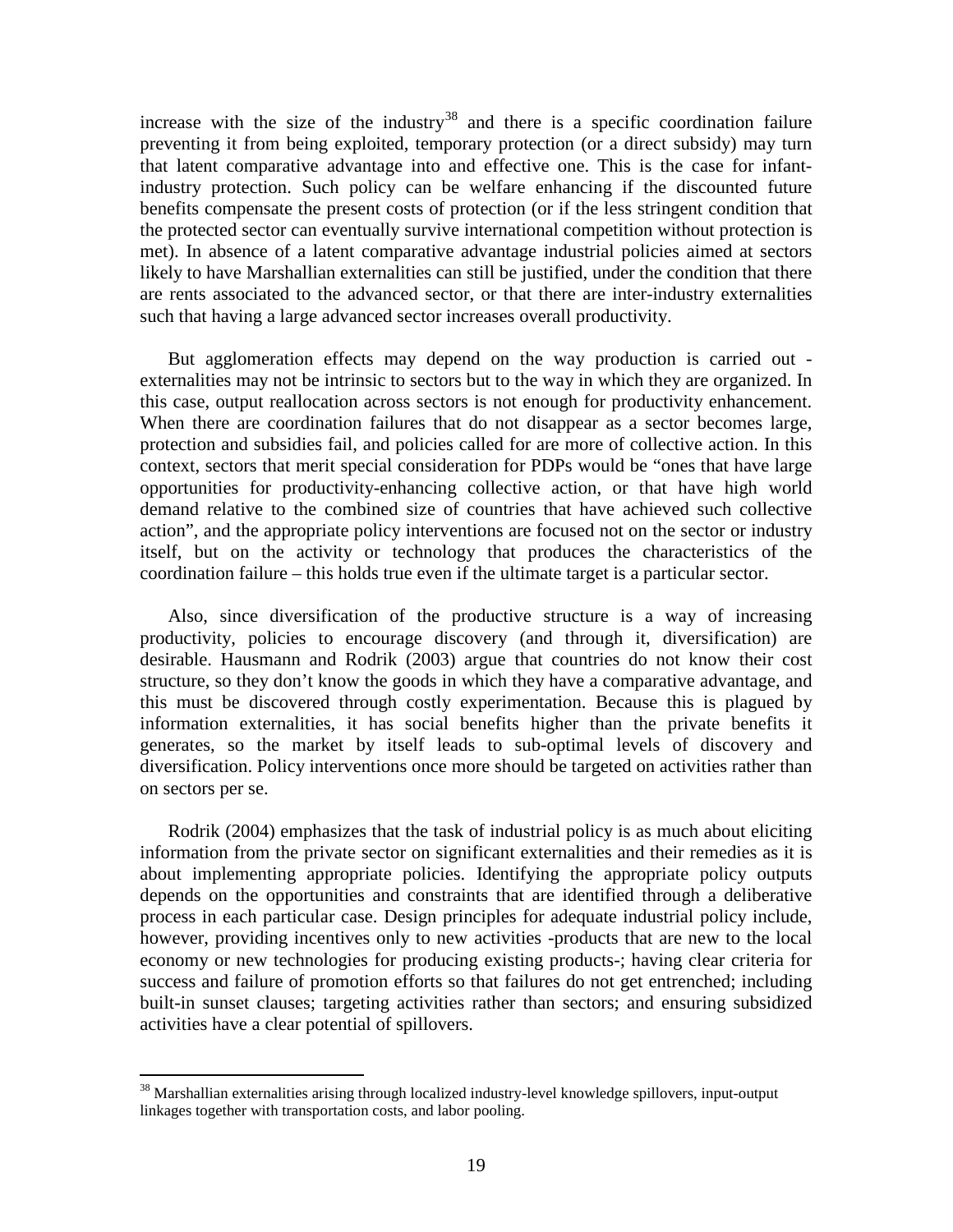Finally, there are government failures and institutional shortcomings that are often a fundamental stumbling block, and can be major constraints on economic growth. While direct action to solve them would be the first best route, there are often political economy constraints that make that difficult. When this is the case, "second best" compensatory interventions in their place are preferable to doing nothing.

This literature provides elements useful for analyzing the quality of PDPs in Colombia from the point of view of their design and the rationales that support them that are used in the following chapters in the analysis of specific policies. This chapter starts by characterizing the Colombian PDP system according to the degree of transversality of policies and programs and to the shape in which they materialize (as public goods or as direct market interventions), and investigates to what extent PDPs available are perceived by the private sector as addressing actual market failures or other restrictions to investment.

# 1. **Broad PDPs classification**

[Figure 4,](#page-20-0) below, presents the classification of the sets of PDPs in place, according to their degree of transversality and to the shape in which they materialize (as public goods or as direct market interventions).

<span id="page-20-0"></span>

|                     | <b>Transversality</b>                                        |                                                        |  |  |  |  |  |
|---------------------|--------------------------------------------------------------|--------------------------------------------------------|--|--|--|--|--|
|                     | Horizontal                                                   | <b>Vertical</b>                                        |  |  |  |  |  |
|                     |                                                              | Business plans for selected sectors.                   |  |  |  |  |  |
| <b>Public input</b> |                                                              | Services provided by sector specific public-private    |  |  |  |  |  |
|                     |                                                              | funds partially financed by compulsory contributions   |  |  |  |  |  |
|                     |                                                              | from producer (agricultural sectors).                  |  |  |  |  |  |
|                     | Tariff exemption for imported machinery                      | Income tax exemptions for selected sectors             |  |  |  |  |  |
|                     | VAT exemption for imported machinery                         | Tariffs                                                |  |  |  |  |  |
|                     | VAT exemption for industrial machinery                       | VAT exemption for industrial machinery                 |  |  |  |  |  |
|                     | Deducibility of fixed assets investments from taxable        | Band tariff system for selected agricultural crops and |  |  |  |  |  |
|                     | income                                                       | agroindustrial sectors.                                |  |  |  |  |  |
|                     |                                                              | Price support schemes to selected agricultural and     |  |  |  |  |  |
|                     |                                                              | agroindustrial sectors                                 |  |  |  |  |  |
|                     | Subsidized financing to SMEs                                 | Direct subsidies to investments in agriculture.        |  |  |  |  |  |
|                     | Cofinancing of business startup projects and of              | Direct compensation for exchange rate fluctuations to  |  |  |  |  |  |
| <b>Market</b>       | technological innovation projects to SMEs                    | selected exporting sectors.                            |  |  |  |  |  |
| intervention        | Facilitation of access to credit through guarantee<br>system | Professional and technical training (sector specific)  |  |  |  |  |  |
|                     |                                                              | Business plans for selected sectors.                   |  |  |  |  |  |
|                     | Export promotion policies.                                   |                                                        |  |  |  |  |  |
|                     |                                                              | Financial support for R&D projects and R&D training    |  |  |  |  |  |
|                     |                                                              | (sector specific)                                      |  |  |  |  |  |
|                     | Financial support for R&D projects and R&D                   |                                                        |  |  |  |  |  |
|                     | training.                                                    |                                                        |  |  |  |  |  |
|                     | Professional and technical training (skill specific)         |                                                        |  |  |  |  |  |

# **Figure 4: PDPs classification matrix**

Some items appear in more than one quadrant. This is the case, for instance, of professional and technical training offered through SENA to workers with no distinction of their sector of employment, and training also offered through SENA to workers of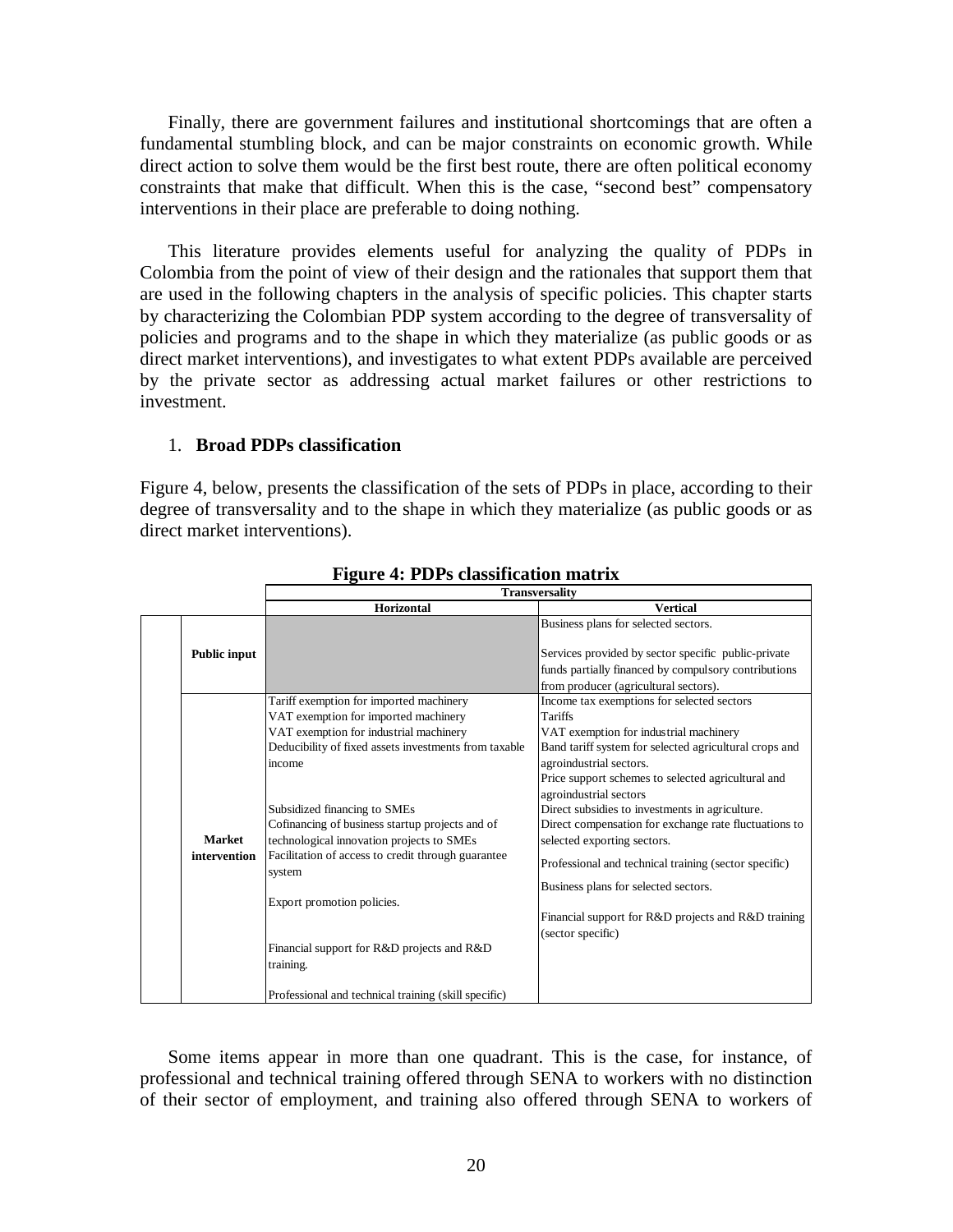selected sectors. These types of training differ to the extent that the former is intended to strengthen work skills that are common to different types of labor and will eventually allow workers to reallocate across productive sectors (*i.e. learning English*) while the latter is intended to provide sector-specific skills *(i.e. particularities of cotton).* We consider this item belongs in both quadrants since, depending on the form it takes, the market failures it addresses, and the incentives it provide are nor the same. For similar reasons, financial support for R&D activities also appears in more than one quadrant. While Colciencias allocates resources for R&D across sectors, usually through competitive processes, on occasion it also targets specific sector-specific R&D developments. Moreover, there are institutions that channel R&D resources to specific sectors, like Corpoica, created to promote R&D in agriculture.

We have also classified Business Plans for selected sectors in both the public input and market intervention quadrants of sector-specific PDPs. As mentioned above, these are new instruments developed jointly by the Ministry of Industry and Trade and sector representatives at request of the private sector, intended to develop a long-run strategy for the sector and to commit both public and private actors to actions directed towards obtaining specific objectives. So far, Business Plans for the Software and Business Process Outsourcing sectors have been developed, and Business Plans for the Cosmetics and Medical Tourism sectors are underway. All actions agreed upon in these plans are sector-specific, and include in some cases direct provision of public inputs.

#### **2. Perceived market failures and other restrictions to investment**

In this section we explore the perceptions of the private sector about the most felt restrictions to investment and the adequacy of the policies available to solve them, using two sources of information: a database containing the record of the interaction of government authorities and private sector representatives in the context of the Domestic Agenda for Productivity and Competitiveness<sup>[39](#page-21-0)</sup>, and the results of a special module of Fedesarrollo's Entrepreneurial Opinion Survey (EOS) on PDPs, prepared for this study. Appendix 1 describes these data sources more thoroughly and presents summary tables of their results.

#### **a. Domestic Agenda**

The Domestic Agenda for Productivity and Competitiveness was created in 2004, under coordination of the National Planning Department, with the purpose of defining short-run and medium-run plans, programs and projects to "take advantage of the opportunities and mitigate the risks associated to increased integration under the Free Trade Agreement with the U.S." (under negotiation at the time). It relied for policy

<span id="page-21-0"></span> $39$  The database of the Domestic Agenda was available from the National Planning Department (DNP). The research team coded needs and policy requests for the purpose of this study.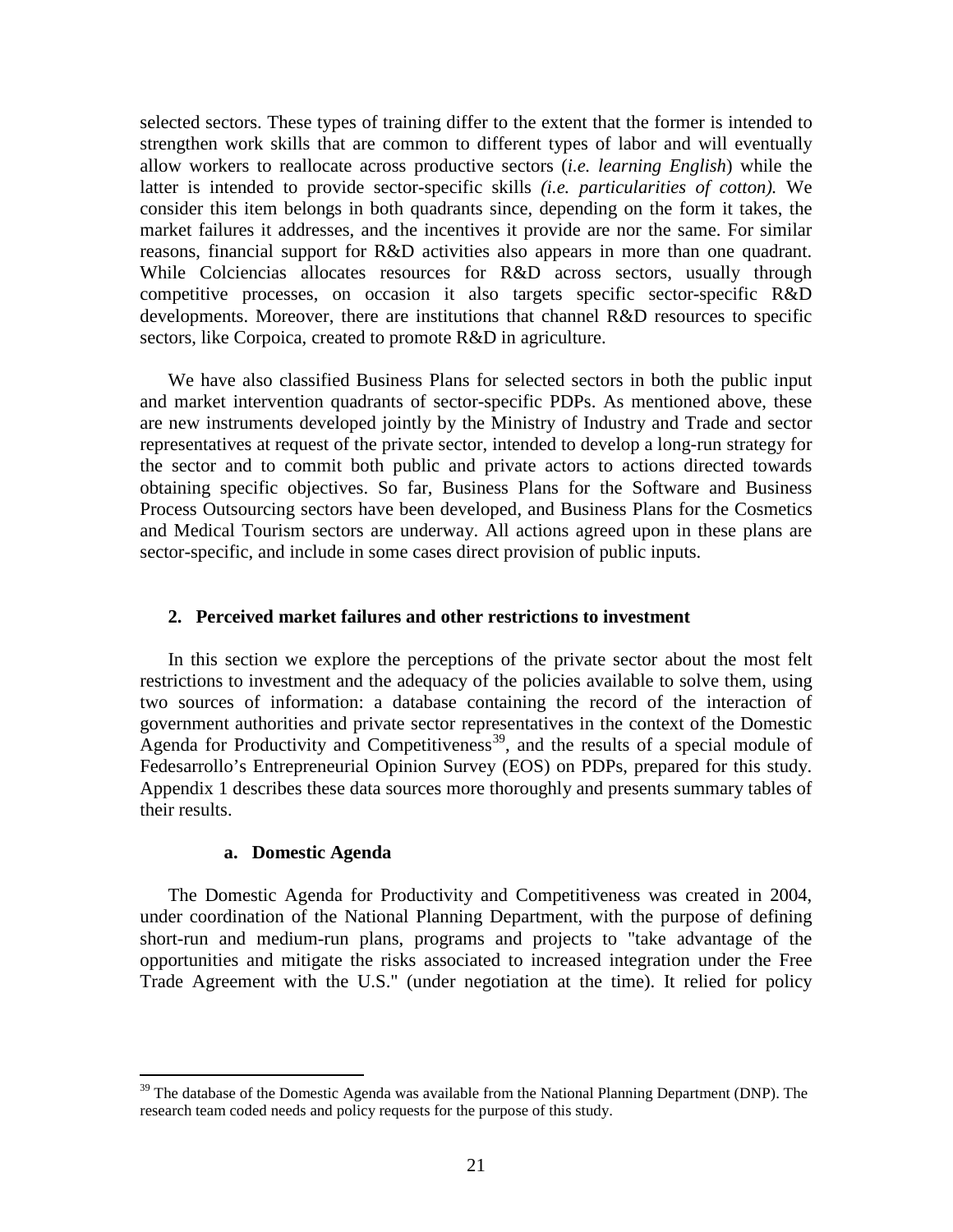design upon dialogue with all interested public and private actors, usually represented under organized associations<sup>[40](#page-22-0)</sup>.

The most striking result of the record from this interaction is the frequency with which the problems pointed at, fall in the category of government failures (52% of all responses)<sup>[41](#page-22-1)</sup>. The three problem categories ranking next all point, however, to coordination failures preventing firms to gain access to new markets and new business opportunities. They concentrate about 30% of the responses. Poor access to technological innovation and insufficient human capital follow capturing each a fraction of responses of around 6%. Accordingly, the policies or courses of action requested by the private sector as potential solutions to their perceived problems include institutional development in the first place. Requests to strengthen cooperation strategies, and help in the development of commercialization channels, follow.

A revision of the private sector's claims in the context of the Domestic Agenda shows that the most required policy efforts fall largely in the quadrant of horizontal public inputs, banned from analysis for the purpose of the present study: institutional strengthening; development of inter-institutional programs; red tape reduction; improvement of transport infrastructure and logistic capacity; development of information systems; and improvement of basic education are typically horizontal policy areas. There surely can be edges of them of a more vertical character, but the most salient problems identified by the private sector in the context of the Domestic Agenda call for solutions that are not sector-specific in principle. It also shows that export promotion policies designed to facilitate access to information of new markets, commercialization channels, and international quality standards, are policy instruments that respond to problems clearly identified by the private sector and associated to market failures. To that extent they represent good policy design. This is true too about policies for education/training improvement (both skill and sector specific) and about policies for technological improvement.

# **b. Fedesarrrollo's Entrepreneurial Opinion Survey (EOS)**

Perhaps due to the context in which the questions are posed and in the way they are framed, the assessment of perceived problems obtained by means of the PDP module added to the EOS in October 2008, gives a different picture about the most frequent concerns of the private sector, with "high taxes" and "high costs of financing" coming up more frequently<sup>[42](#page-22-2)</sup> (see [Table 6\)](#page-23-0). Both sources coincide, however, in singling out lacking infrastructure as one of the most important restrictions facing productive activities, and in

<span id="page-22-0"></span> $40$  Twenty-one ISIC 3-digit sectors, eleven from manufacturing and ten from services participated in the Domestic Agenda dialogue tables.

<span id="page-22-1"></span><sup>&</sup>lt;sup>41</sup> The higher concentration of complaints occurs in the category of "Regulatory instability / inadequacy". The 52% statistic results from adding to these, the responses under "Weak or lacking institutions", "Poor or insufficient infrastructure services", and "Insufficient quality control and certification". Interestingly, only 0.6% of the participants in the dialogue tables point at National security as a limiting factor to their activity.  $42$  Potential explanations for the differences are provided in Appendix 1.

<span id="page-22-2"></span>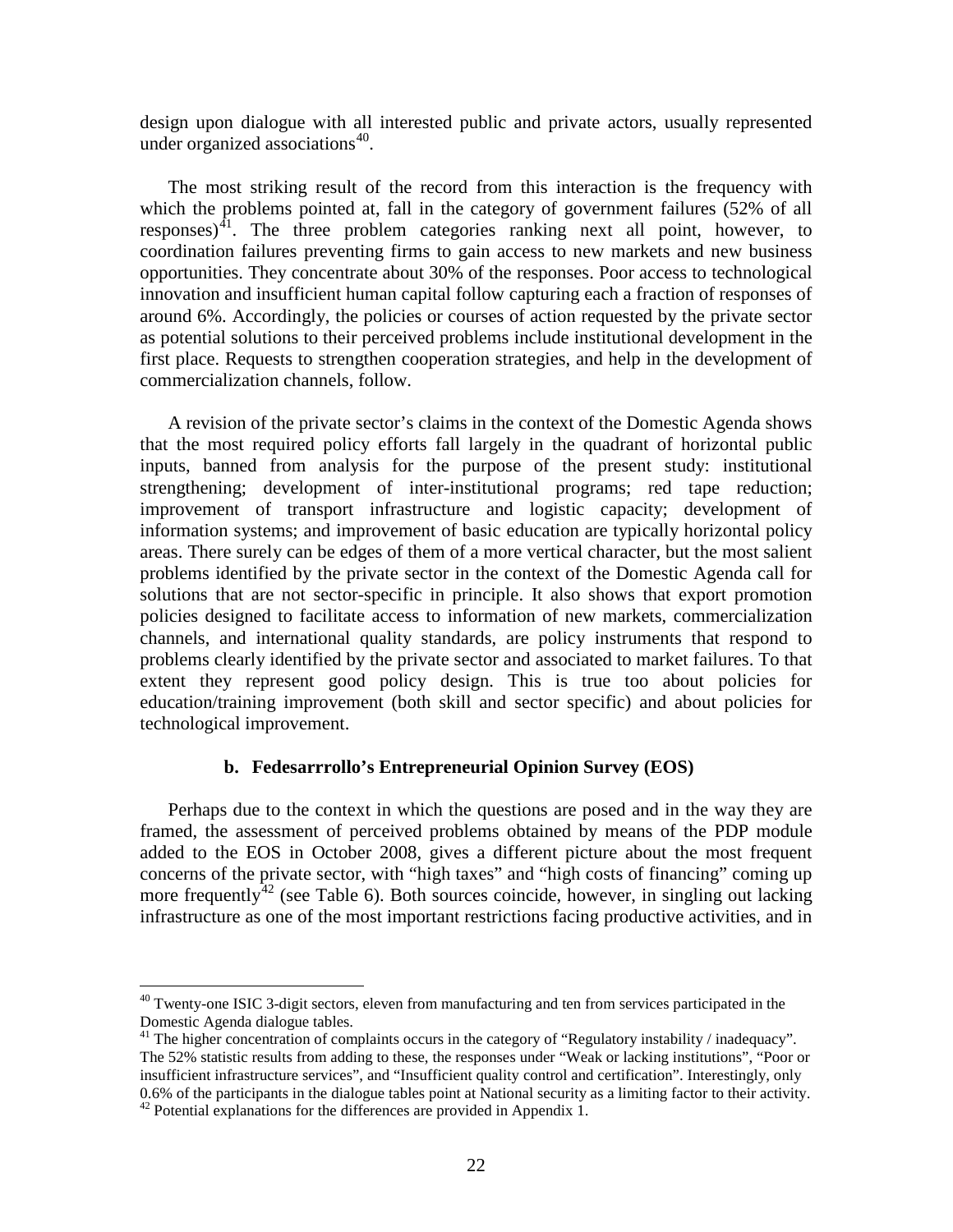assigning significant weight to problems arising from government failures – 30% of all responses fall in this category<sup>[43](#page-23-1)</sup>.

| Restrictions to productive investment                                          | A11 | Large | Medium | Small |
|--------------------------------------------------------------------------------|-----|-------|--------|-------|
| High taxes                                                                     | 19  | 19    | 18     | 21    |
| Poor or insufficient infrastructure services                                   | 16  | 18    | 15     |       |
| High cost of financing                                                         | 15  | 14    | 15     | 22    |
| High input costs                                                               |     | 10    |        | n     |
| Poor or insufficient human capital                                             |     | 6     |        | 18    |
| Difficulty to access international markets information                         | 6   |       |        |       |
| Uncertainty about appropriability of returns due to regulatory instability     | h   |       |        |       |
| Lack of risk capital resources                                                 |     |       |        |       |
| Uncertainty about appropriability of returns due weak competition policy       |     |       |        |       |
| Labor market rigidities                                                        |     |       |        |       |
| Uncertainty about appropriability of returns due to National security problems |     |       |        |       |
| High costs from red tape and licenses                                          |     |       |        |       |
| Poor access to financing due to excessive collateral requirements              |     |       |        |       |
| Difficulty to comply with quality standards in international markets           |     |       |        |       |
|                                                                                | 100 | 100   | 100    | 100   |

<span id="page-23-0"></span>**Table 6: Perceived restrictions to productive investment (% over total responses)**

Responses to the EOS provide support for policies designed to lower the costs of financing for all firms, and particularly for the smaller, for which costly financing is a relatively more important restriction (replies of small firms fall in this category 22% of the time, while the same statistic for all firms is 15%). This is probably associated to the fact that markets fail to identify good risks when it comes to small players with no previous banking history and as a result small firms often obtain financing, when they do, from sources outside the financial sector and/or at higher costs. Responses to the EOS do not, however, justify sector specific tax cuts or tax cuts privileging particular types of firms. The results obtained support, instead, lower tax rates for all firms.

The EOS shows an increasing use in the 2000s of policy instruments that target information and coordination failures preventing entry into new markets<sup>[44](#page-23-2)</sup> (market information, support for participation in fairs and events and for contacts with potential clients). Use of tax breaks and exemptions is also more pervasive than in the previous decade and so is participation in quality certification programs. This reflects fairly well the emphasis of the policy supply in recent years. Most firms taking advantage of the policy instruments available are, however, medium and large firms. Interestingly, small firms show above average participation in programs facilitating access to collateral.

When asked to rate the policy instruments available, on average 40% of firms declare to be unsatisfied (see [Table A1 3\)](#page-92-0). They consider the PDP supply to be either inadequately designed and/or poorly implemented. Ratings vary somewhat across both instruments and firm sizes, and fare best for quality certification, phytosanitary certification and red tape reduction programs. Respondents who where active before the 1990s, however, evaluate most PDPs better after 2000 than in previous years, apparently reflecting a relative success of the government in adjusting its policy supply to more adequately match the needs of the private sector. These results must be taken with

<span id="page-23-1"></span> $43$  In addition to lacking infrastructure, problems categories taken into account in this statistic include weak competition policy, regulatory instability, National security and high costs from red tape and licenses.

<span id="page-23-2"></span><sup>&</sup>lt;sup>44</sup> Market information, and support for participation in fairs and events, and for contacting potential clients.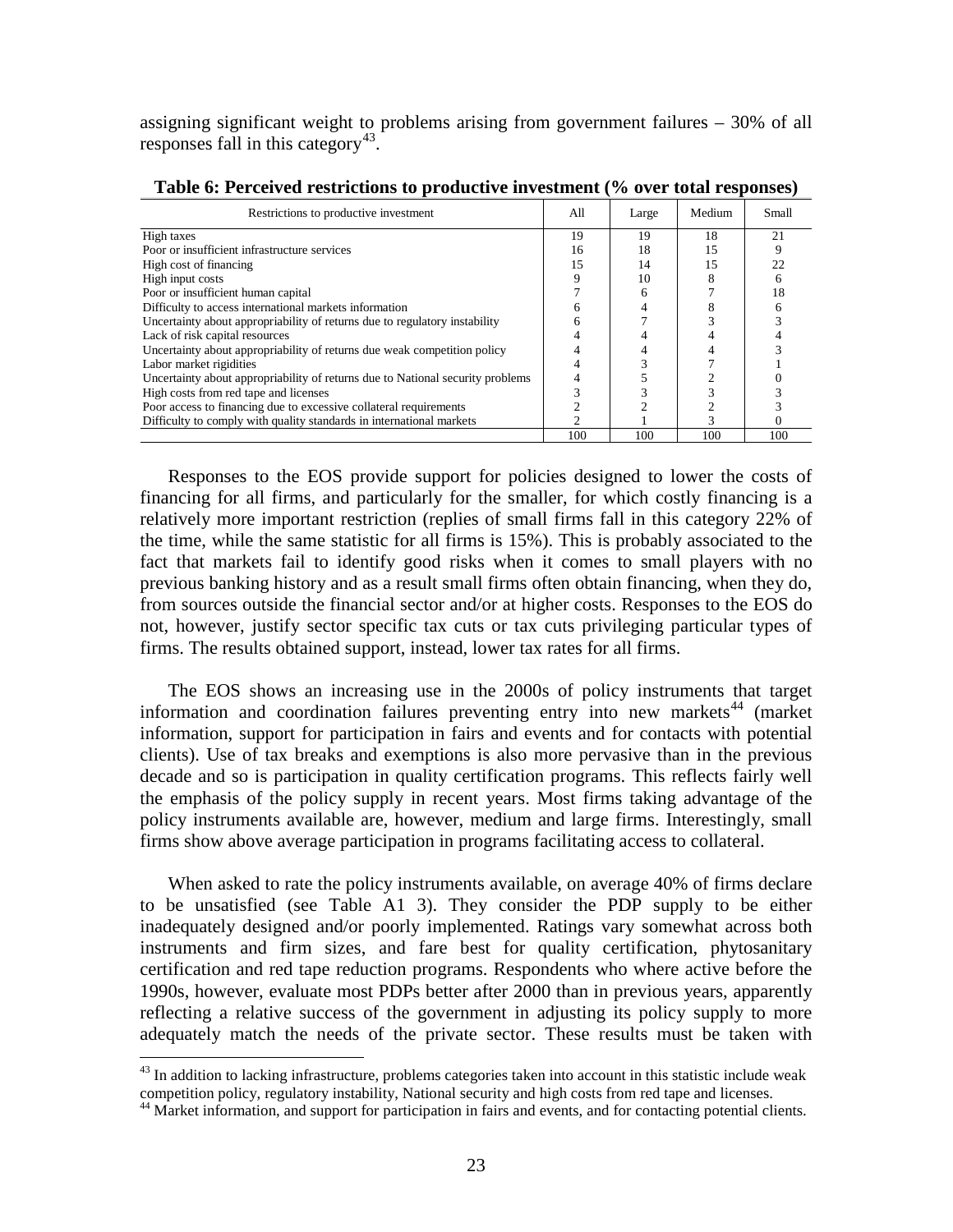caution, however, since the private sector can assign a good grade to a policy instrument for a reason unrelated to good policy design. For example, firms will tend to grade generously any policy that improves their cash flows (and their internal rate of return), regardless of whether it is the correct response to an identified market failure. This probably explains both, the improvement in the evaluation of corporate tax reductions and exemptions that are a widespread practice since 2002, and the deterioration in the evaluation of Tax Reimbursement Certificates for Exporters (CERTs) that were reintroduced in 2002 after being suspended, but are now smaller than they used to be.

# **IV. Horizontal PDPs**

Colombia has had a long history of horizontal PDPs, mostly in four areas: export promotion, support to SMEs –specially through access to credit-, skill training and innovation. This section examines the evolution of stated objectives and theoretical conception behind the interventions, the design and use of instruments and evidence from previous studies about their impact. In addition, it examines recent evidence on use and users assessment of adequacy and impact of these instruments based on answers to the Fedesarrollo Entrepreneurial Opinion Survey (EOS) conducted for this study; on export promotion instruments collected from primary sources<sup>[45](#page-24-0)</sup>; on access to credit by SMEs from the ANIF SME Survey, and primary data collected from the Superintendence of Financial Institutions; and on innovation support instruments from Colciencias and other sources. Finally, it summarizes econometric evidence from previous studies about impact of export promotion instruments (mostly from studies before 1991) and presents some updated estimates

## **1. Export Subsidies and Promotion**

## **a. Rationale and evolution of support instruments**

Colombia has had a long history of export subsidies and promotion schemes, as has been the case in most other LAC countries. The rationale, choice of instruments and design criteria has varied overtime.

Several instruments designed before trade opening were basically geared to avoid or compensate for excess costs imposed by protectionist policies under the ISI strategy and for other "government failures", in the spirit of second-best policy. This was the case in particular of:

> • Plan Vallejo, a system for input duties drawback instituted in 1959 and still in use, applicable to all export sectors. It is a relatively high transaction costs system and is thus in practice mostly used by large firms in sectors that are intensive in either imported capital goods or intermediate inputs. It has been broadened overtime to services sectors and fine tuned to avoid discrimination against national producers competing with imports (by

<span id="page-24-0"></span> <sup>45</sup> Ministry of Industry and Trade, Bancoldex, Proexport and DIAN.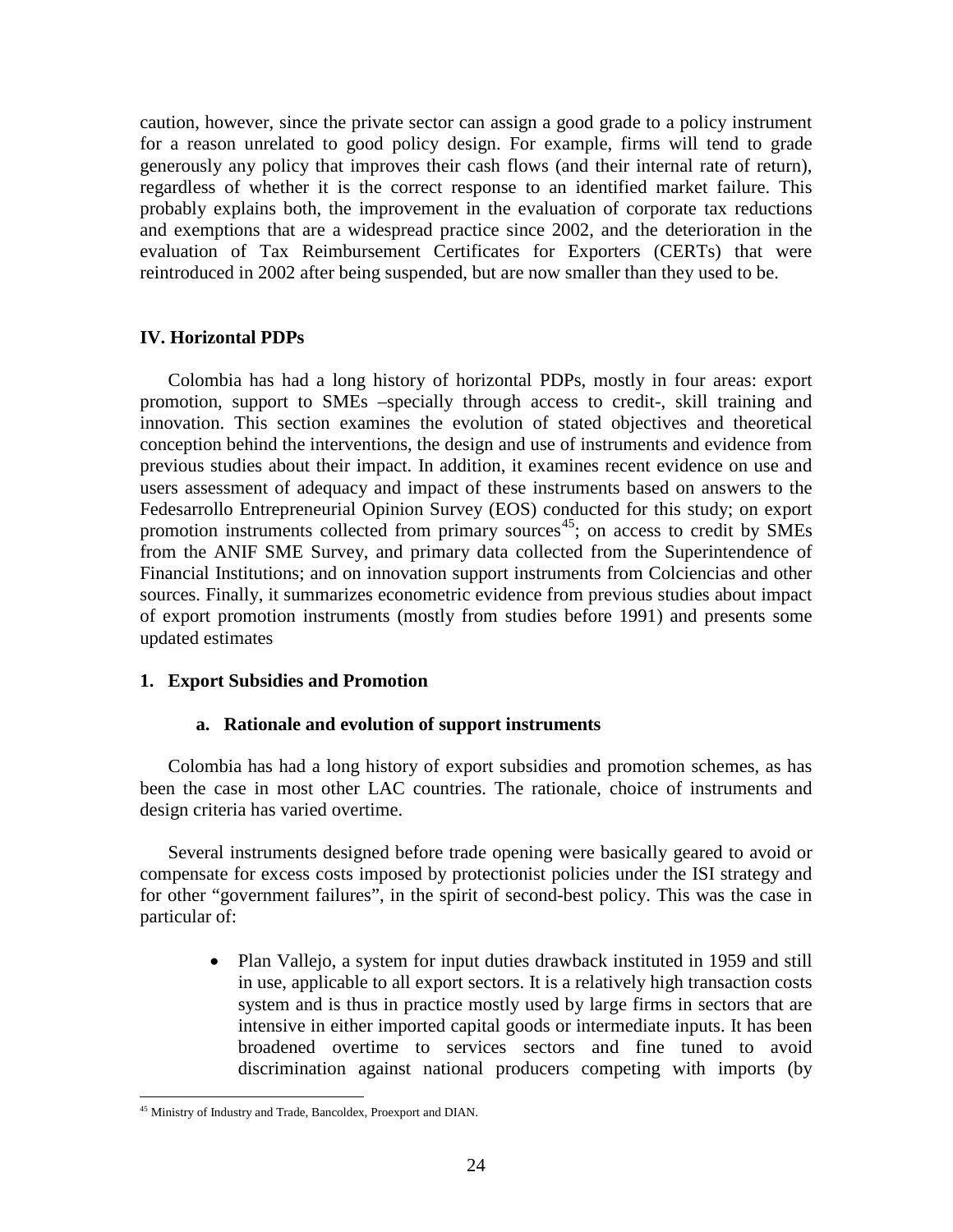including an imputed rebate proportional to the tariffs that would be paid by competing imported inputs).

- CAT (Certificado de Abono Tributario), a subsidy proportional to exports gross value introduced in 1967. This subsidy applied initially to all nontraditional exports with a basic rate of 15% and its explicit rationale was to compensate for the biases against non-traditional exports that resulted from the import substitution policies<sup>[46](#page-25-0)</sup>. As a consequence, firms benefiting from Plan Vallejo did not benefit from CAT. CAT was afterwards converted into CERT (Certificado de Reembolso Tributario) with differential rates by sector, intended to approximate the value of taxes paid in inputs (to make it more compatible with WTO regulations). The average rate was reduced in the eighties and further in the nineties, until it was basically eliminated in 2002, both as a consequence of fiscal stress and to comply with the WTO agreement on subsidies. It was temporarily revived in 2007 to compensate some sectors for currency overvaluation. In practice, CERT rates have been rather arbitrary responding to a combination of sector level rent seeking pressures and fiscal constraints.
- Export Free Zones, instituted by law 109 of 1985. As in other countries, ETZs were thought of both as compensating for Government failures (reducing transaction costs, avoiding tariffs on inputs and benefiting from a stable regime) and outright incentives (income tax exemption). As discussed below, ETZs never covered a high proportion of exports, as in other countries. ETZs were converted in 2007 to general purpose Free Trade Zones, in order to adapt to WTO agreements but also to institute a preferential tax regime for large investments, whether oriented to domestic or foreign markets, as discussed above.

However, even as early as 1967 an Export Promotion Fund (Proexpo) was created to help solve two kinds of perceived market failures<sup>47</sup>. First, those associated with coordination problems and entry barrier costs related to gathering of external market information, identification of new export opportunities and opening of new markets for existing or new export products. As discussed in Chapter III, the fact that "fist movers" have to bear these market development costs and risks, while followers can benefit freely from first mover successes or failures (eg, benefit from significant externalities), leads to a clear cut case of an important market failure: an aggregate underinvestment in developing new exports or penetrating new markets, which has been widely recognized in the recent technical literature<sup>[48](#page-25-2)</sup>.

The second perceived market failure that Proexpo was supposed to solve was related to access to credit issues. In particular, the lack of adequate access to export and long

<span id="page-25-2"></span>

<span id="page-25-1"></span><span id="page-25-0"></span><sup>&</sup>lt;sup>46</sup> See G. Perry (2008).<br><sup>47</sup> See G. Perry (2008).<br><sup>48</sup> See recent analytical contributions supporting the existence of market failures in these areas in Imbs and Warcziag (2003); Hausmann and Klinger (2006); Hausmann and Rodrik (2003); Harrison and Rodriguez-Clare (2008); Lederman and Maloney (2007); De Ferranti, Perry, Lederman and Maloney (2002).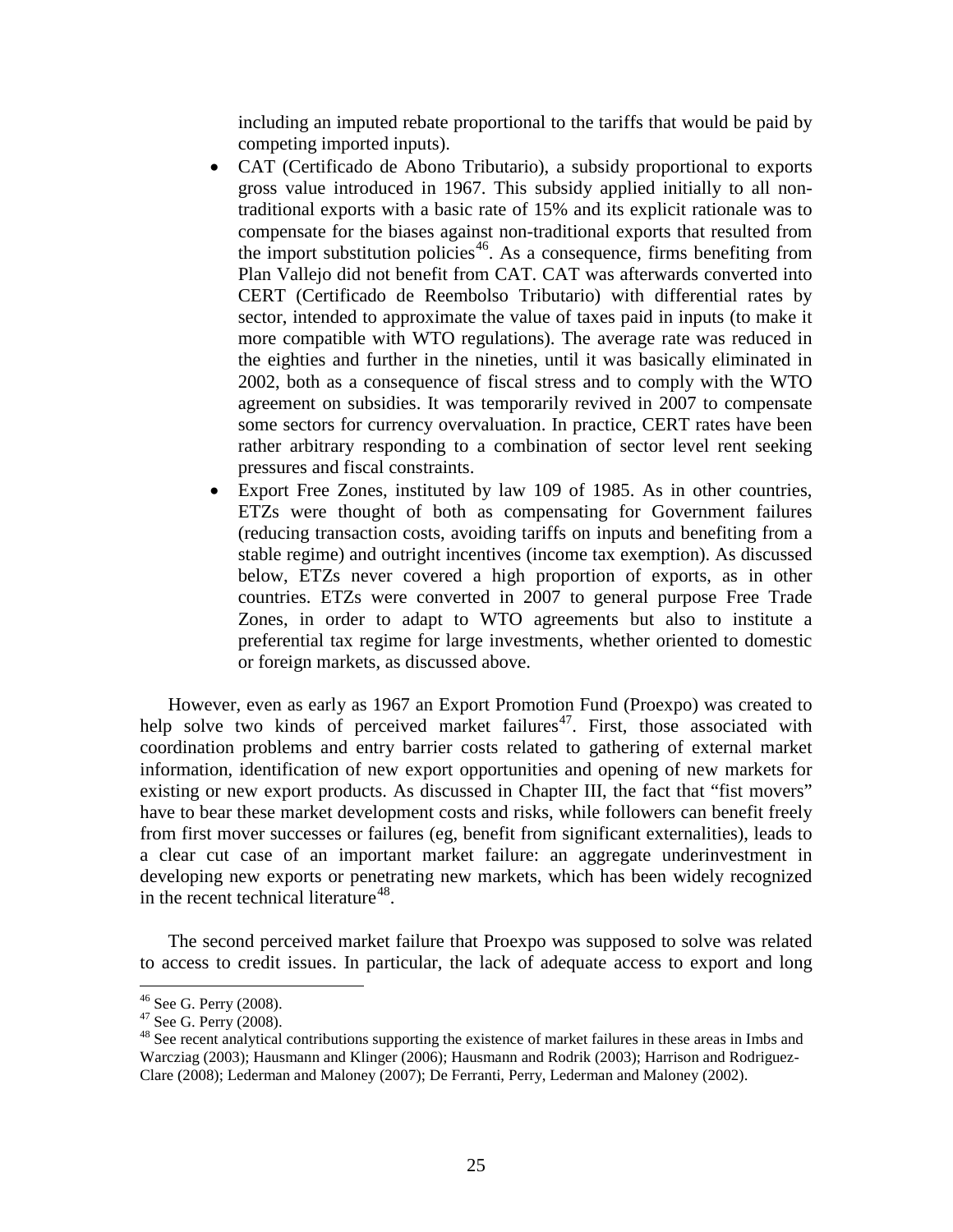term credit, in terms comparable to competitors from elsewhere, was perceived as a limitation for export growth and diversification, beyond the capacity of individual exporters to overcome. It is debatable to what extent this problem of an "unleveled playing field" arose from government failures at home (insufficient domestic financial market development due to poor Government policies) and abroad (official subsidized credit to exports) or from true market failures (the fact that credit access by a particular exporter does not depend on its intrinsic creditworthiness but on overall country risk). In any case, it does seem clear from most available studies that access to low cost export (and investment) credit played an important role in facilitating non-traditional export growth<sup>[49](#page-26-0)</sup> and that there was a need for this kind of intervention. What was more debatable was the early use of public funds and Central Bank credit to extend subsidized credit to exporters, but these features of Proexpo were abandoned in 1991.

Indeed, the Fund, under Central Bank management, was initially financed by an additional 1% import surtax (increased to 4% in 1974) and access to Central Bank rediscount facilities*.* Proexpo supplied subsidized credit to exporters and trade-related information to potential exporters, promoted and supported market contacts, organized trade promotion events in Colombia and elsewhere as well as trade missions and attendance of actual and prospective exporters to international fairs. It also, on occasions, subsidized transport and insurance costs for exporters in a given sector.

In 1991*,* Proexpo was split into two independent agencies: Bancoldex (an Export Bank) and Proexport (an Export Promotion Agency). This reform was prompted both by specialization needs and the Constitutional Reform of 1991, which prohibited the Central Bank to continue extending development credit through rediscount facilities. Bancoldex was, as a consequence, organized as a public commercial Bank, which would be managed in commercial terms without receiving budgetary or monetary subsidies apart from its initial capital base. It is reputed to have been a well run Bank, so much so that in 2003 the Government decided to liquidate the former Industrial Promotion Institute (IFI) and transfer its standing credit lines to Bancoldex. Bancoldex, in agreement with the Government, cancelled all existing IFI credit lines except those geared to SME finance, which have been expanded substantially from there on, becoming the main public credit support agency for SMEs, as indicated in subsection **c** below. Overtime Bancoldex developed other financial instruments for exporters, such as a limited export insurance scheme and currency swaps. Currency swaps for agricultural exporters have received significant public subsidies in recent years through the Ministry of Agriculture, a feature that has been subject to criticisms (see Chapter II).

Proexport was given an initial endowment and has received limited budgetary support. It is also reputed to be a well run Agency and existing studies have found robust evidence of a positive impact of its services on export growth and, specially, on export product diversification<sup>[50](#page-26-1)</sup>. Because of this, and disappointment with the performance of the FDI Promotion Agency (Coinvertir), the Government decided in 2005 to liquidate the

<span id="page-26-1"></span><span id="page-26-0"></span><sup>&</sup>lt;sup>49</sup> Villar (1992).<br><sup>50</sup> See Volpe and Caraballo (2007).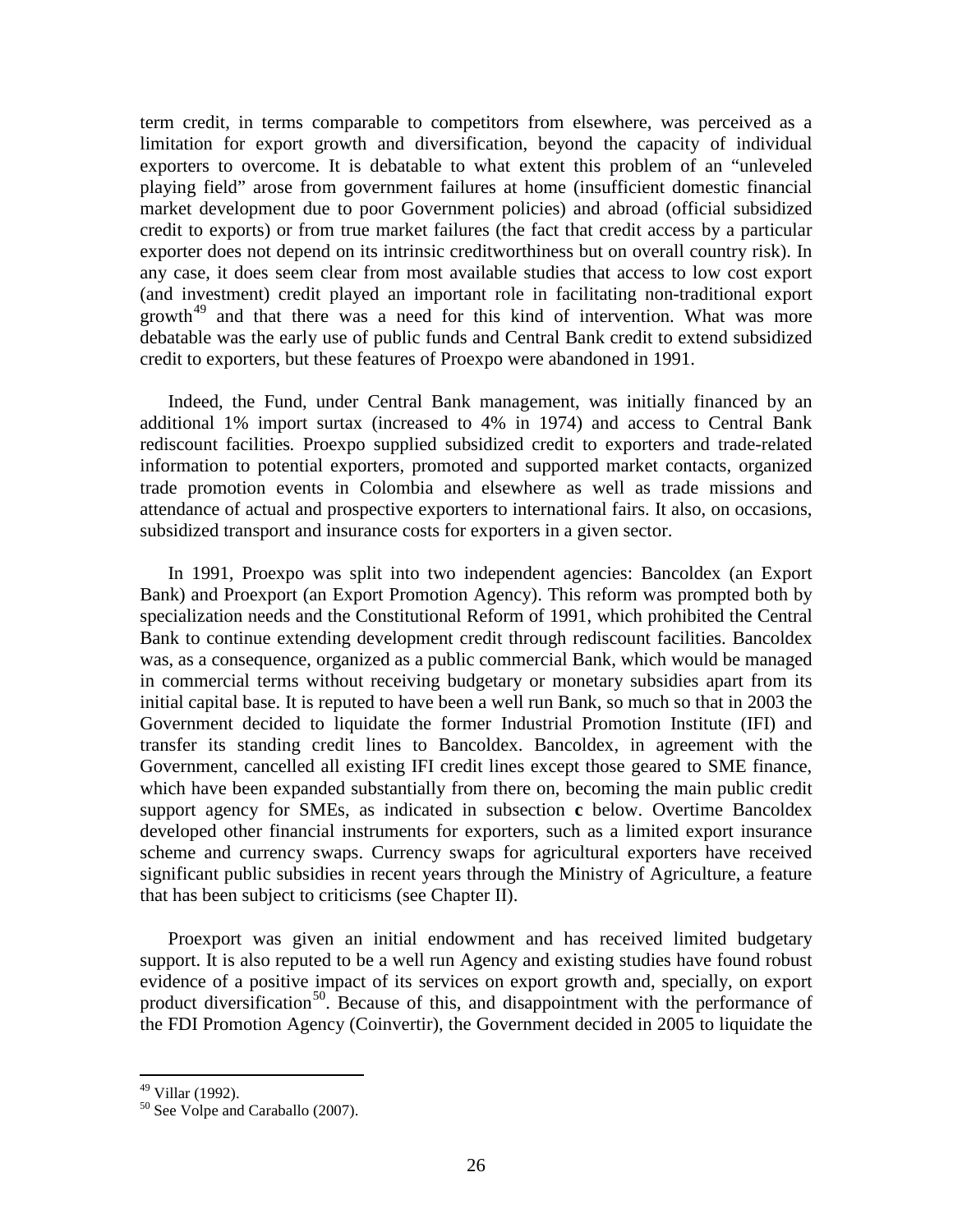latter and transfer its responsibilities to Proexport, expecting to capitalize on potential synergies between FDI and export promotion activities.

Finally, while there maybe some market failures that justify Bancoldex offers of export insurance and currency hedges to exporters, it seems hard to justify the recent liberal use of budget subsidies for hedges in favor of some sectors, as mentioned in Chapter II.

[Table 7](#page-28-0) summarizes an estimate of the equivalent value of several export promotion instruments from 1967 to 1992 (except for ETZ's and Proexport services), as a percentage of total non-traditional exports value. The total equivalent subsidy was above 20% from 1967 to 1974 (peaking at about 27% in 1972 and 1973), mostly due to the high CAT average rates, and to the equivalent subsidy of "reintegro anticipado", a sort of exchange rate subsidy that was in effect until 1975**.** Between 1975 and 1981 CAT rates were drastically reduced to an average ranging from 4.5% to 7.5%. The total equivalent subsidy fell from 1975 to 1977 (to a range between 10% and 13%), rose again to around 15% from 1978 to 1981, due to a rapid increase in subsidized credit, and increased once more to a range of 24%-27% between 1983 and 1985 (years in which Colombia was close to a currency crisis) as CAT rates were augmented to averages of 16% in 1984 and 18% in 1985<sup>[51](#page-27-0)</sup>. From 1986 onwards the equivalent total subsidy went down gradually, reaching 7.9% in 1992 (and was kept below this level during most of that decade) as both CAT rates and subsidized credit receded*.* Plan Vallejo's effective subsidy was around an equivalent 1.5% to 2.5% for most of the period, except 1986-1989 when tariffs were considerably increased as one of the measures to contain the currency crisis, and came down again in 1991. Although we do not have similar estimates for implicit subsidies of these export promotion instruments from 1992 onwards, we do know that they have been lower than the estimated 1992 value. Indeed, as mentioned above, CERT rates were kept low during the nineties and then virtually eliminated by 2003, to be temporarily revived at a 4% value for some exports in 2007; Plan Vallejo implicit subsidies, however, show an increasing tendency after 1993; and the use of public funds or Central Bank credit to extend subsidized credit to exporters was eliminated since 1991. In what follows we present the evolution of coverage rates of export promotion instruments.

<span id="page-27-0"></span><sup>&</sup>lt;sup>51</sup> In 1984 rates of 30% and 20% were in effect for 259 export products and for 108 products, including most of agricultural exports, respectively.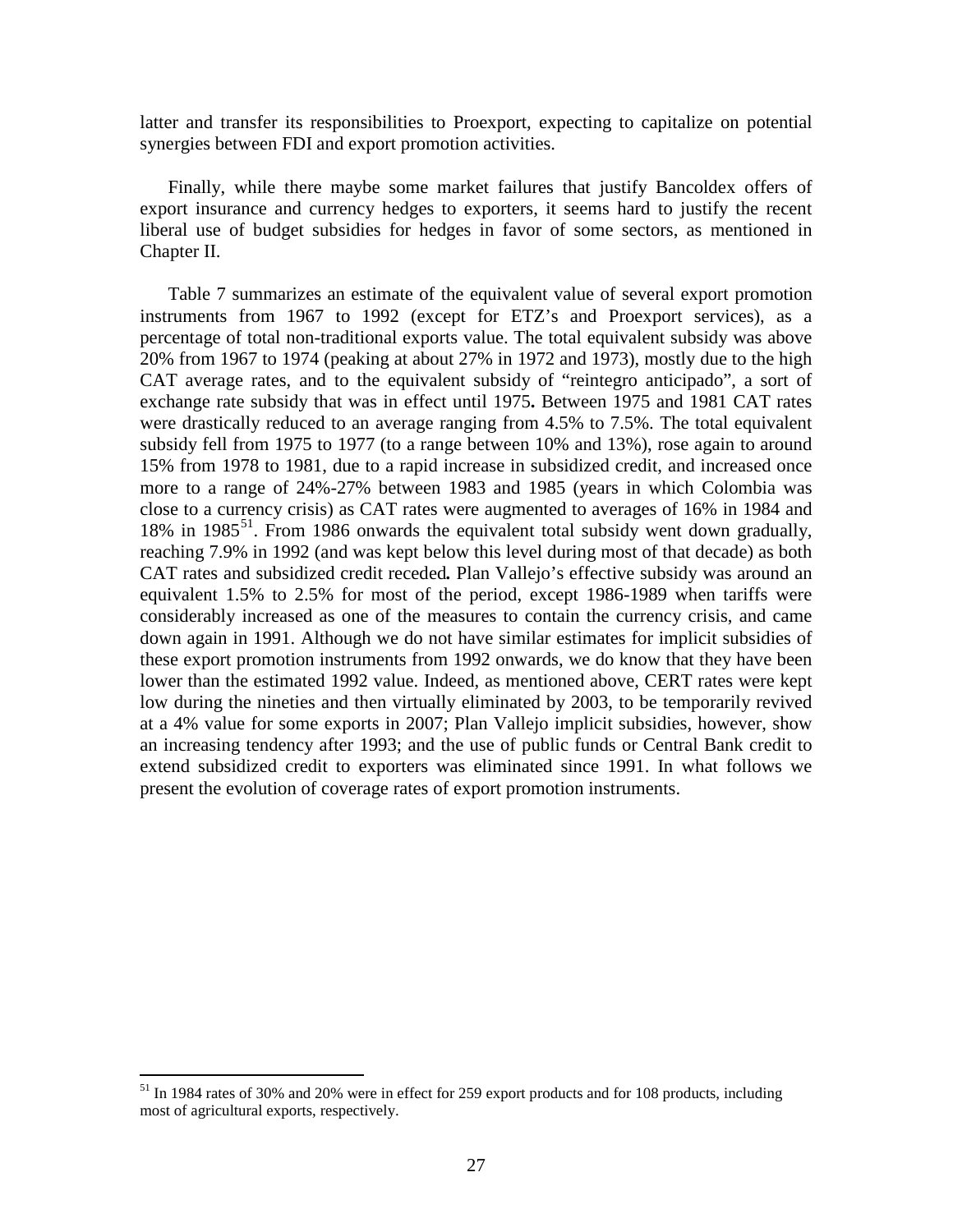<span id="page-28-0"></span>

| year | CAT  | Plan<br>Vallejo | Proex po<br>credit       | Exchange rate<br>subsidy | Total | <b>REER</b> | REER for non-traditional<br>exports |
|------|------|-----------------|--------------------------|--------------------------|-------|-------------|-------------------------------------|
| 1967 | 15.2 | 1.9             | $\blacksquare$           | 6                        | 23.1  | 76.1        | 82.9                                |
| 1968 | 15.1 | 2.2             | $\overline{\phantom{0}}$ | 3.9                      | 21.2  | 84          | 90.1                                |
| 1969 | 16.5 | 1.3             | $\overline{\phantom{a}}$ | 1.4                      | 19.1  | 85.7        | 90.3                                |
| 1970 | 15.7 | 2.5             | $\overline{\phantom{a}}$ | 1.6                      | 19.8  | 90.3        | 95.7                                |
| 1971 | 16.3 | 1.9             | $\overline{\phantom{a}}$ | 4.3                      | 22.6  | 95.8        | 103.9                               |
| 1972 | 18.4 | $\overline{c}$  | 0.5                      | 6                        | 26.8  | 99.2        | 111.3                               |
| 1973 | 21.5 | 2.2             | 1.1                      | 1.9                      | 26.6  | 97.5        | 109.2                               |
| 1974 | 19.9 | 2.3             | 1.3                      | $\mathbf{0}$             | 23.5  | 95.7        | 104.6                               |
| 1975 | 7.4  | 1.7             | $\overline{c}$           | 1.9                      | 13    | 100         | 100                                 |
| 1976 | 5.8  | 1.8             | 1.8                      | 0.8                      | 10.2  | 95.4        | 93                                  |
| 1977 | 4.4  | 2.2             | 3.4                      | $\blacksquare$           | 9.9   | 85.7        | 83.4                                |
| 1978 | 6.3  | 2.1             | 5.7                      | $\overline{\phantom{a}}$ | 14.1  | 85.5        | 86.3                                |
| 1979 | 7.2  | 1.9             | 5                        | $\overline{\phantom{a}}$ | 14.1  | 81.7        | 82.5                                |
| 1980 | 6.9  | 2.4             | 5.7                      | $\overline{\phantom{a}}$ | 15.1  | 83.5        | 85                                  |
| 1981 | 7.6  | $\overline{c}$  | 6.8                      |                          | 16.4  | 81.6        | 84                                  |
| 1982 | 8.8  | 1.8             | 8.2                      | $\overline{\phantom{a}}$ | 18.8  | 75.6        | 79.5                                |
| 1983 | 11.9 | 1.4             | 10.3                     | $\blacksquare$           | 23.7  | 73.6        | 80.5                                |
| 1984 | 15.8 | 2.1             | 9.2                      | $\overline{\phantom{m}}$ | 27    | 79.9        | 89.8                                |
| 1985 | 18.2 | 2.8             | 5.4                      | $\overline{\phantom{a}}$ | 26.4  | 91.4        | 102.2                               |
| 1986 | 11.6 | 3.7             | 3.1                      | $\overline{\phantom{a}}$ | 18.4  | 108.5       | 113.6                               |
| 1987 | 8.6  | 3.9             | 3.1                      | $\blacksquare$           | 15.6  | 111.2       | 113.7                               |
| 1988 | 8    | 4.5             | 1.6                      | $\overline{a}$           | 14.1  | 111.3       | 112.3                               |
| 1989 | 8.3  | 4.4             | 2.1                      | $\overline{\phantom{a}}$ | 14.8  | 113.5       | 115.3                               |
| 1990 | 8.2  | $\overline{3}$  | 1.5                      | ÷,                       | 12.8  | 127.4       | 127.2                               |
| 1991 | 7.8  | 2.1             | 0.7                      |                          | 10.6  | 123.7       | 121.1                               |
| 1992 | 6.2  | 0.7             | 1.1                      | $\overline{a}$           | 7.9   | 117.5       | 112.2                               |

**Table 7: Export incentives, 1967-1992** 

Source: Ocampo and Villar (1993)

## **b. Evolution of individual instruments**

[Figure 5](#page-28-1) shows an estimate of PV equivalent effective compensatory subsidy for the periods 1971-1992 and 1993-2006, plotted against the growth of non-traditional exports. The value of the effective subsidy appears to have been approximately constant from 1971 to 1983; increased substantially after that date as tariffs were raised to help cope with the currency crisis of 1983; and dropped significantly from 1991 onwards as tariffs were sharply reduced during trade opening.

<span id="page-28-1"></span>



Source: Urrutia et al. (2001) for 1971-1992, DIAN and calculations from the authors for 1993-2006. Plan Vallejo data for the 1993-2006 period includes all imports entering under Plan Vallejo exemptions.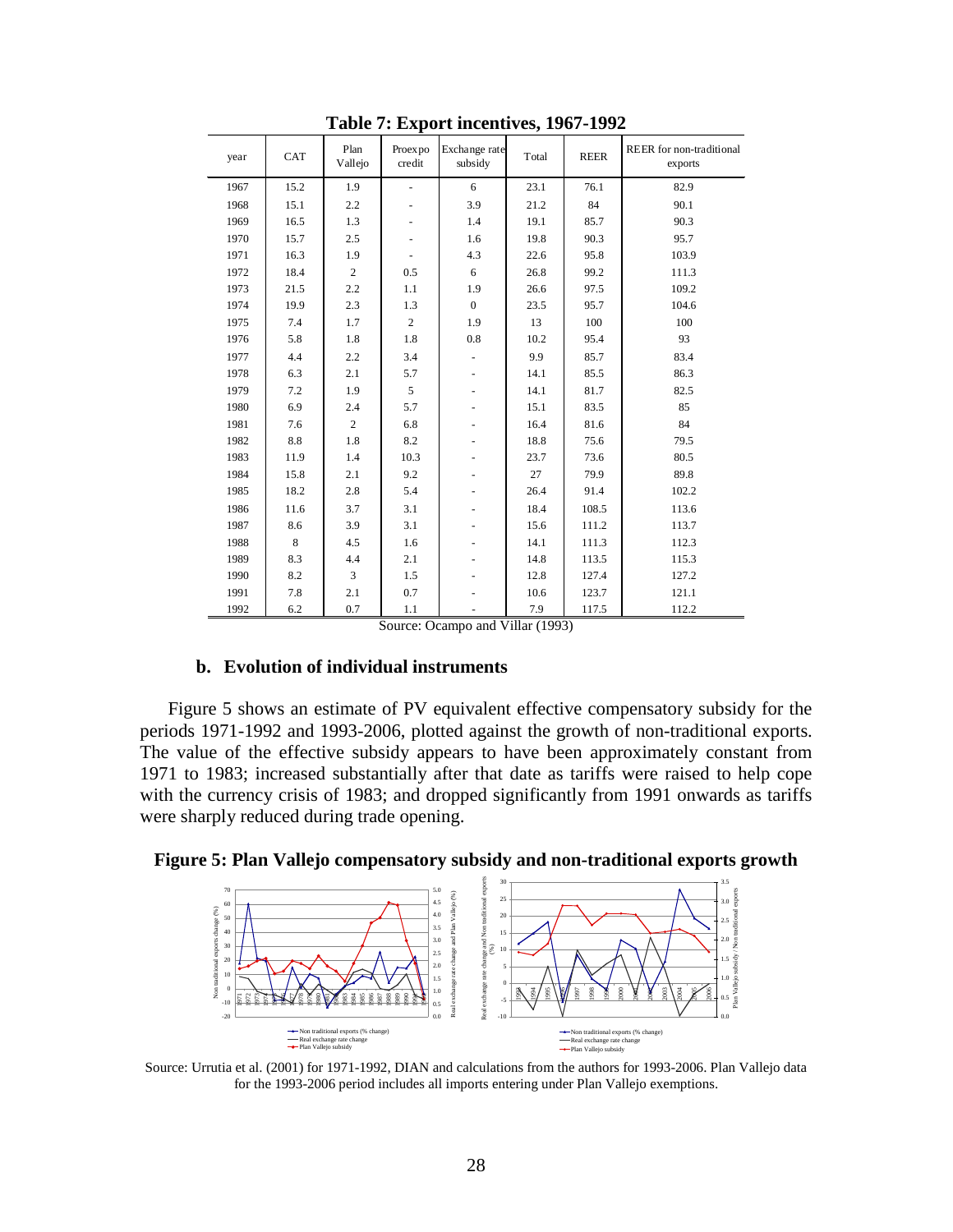In spite of the fact that there is a VAT rebate for exports since 1974 and tariffs on manufactured inputs and capital goods have been relatively low since, around 20 to 30% of exporters still give considerable value to the Plan Vallejo drawback system (see [Figure](#page-29-0)  [6\)](#page-29-0). Presumably this is due not just to the exemption of tariffs on inputs and, specially, on capital goods, but to the simpler import procedures under PV and the financial costs incurred outside the PV (VAT rebates on inputs and capital goods are recovered with a delay).



<span id="page-29-0"></span>**Figure 6: Most favorable and unfavorable policies for exports, Fedesarrollo EOS**

Source: Fedesarrollo EOS and calculations from the authors: difference between percentage of favorable and unfavorable answers

Plan Vallejo has been found, though, to be accessible mostly to large permanent exporters, as transaction costs related to registration and approvals are non-negligible. Further, they appear to have been relatively concentrated in capital-intensive sectors such as mining, chemicals and graphic arts, a few agricultural products, such as flowers, banana, and sugar $52$ 

[Figure 7](#page-30-0) shows the evolution of CAT/CERT average effective rates and non-traditional exports' growth for two periods (1971/1991 and 1997/2007), collected from different sources. It suggests a positive relation between CAT/CERT subsidies and growth rates of non-traditional exports with a lag, which is further examined below. As with PV, there has been some concentration of CAT/CERT subsidies, benefiting sectors such as sugar, printing, fertilizer and apparel sectors in latter years, though with significant changes overtime<sup>[53](#page-29-2)</sup>.

<span id="page-29-2"></span><span id="page-29-1"></span> $52$  Garay (1998), Urrutia et al (2001). Estimates available on demand.<br> $53$  Estimates available on demand.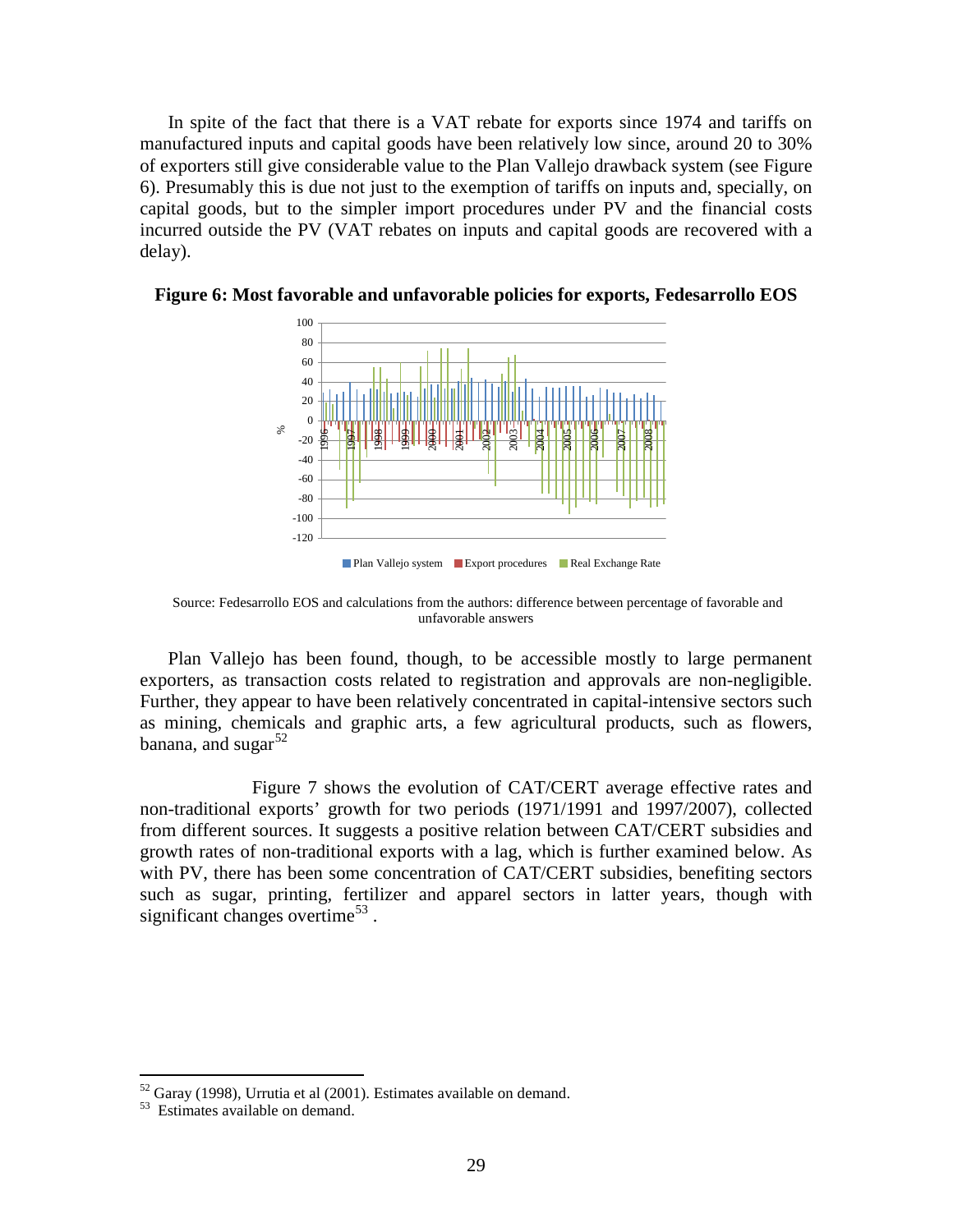<span id="page-30-0"></span>**Figure 7: CAT/CERT average effective rates and non traditional exports growth**



Source: Urrutia et al ( 2001 ) for 1971-1991, Ministry of Industry and Trade and author calculations for 1998-2007.

[Figure 8](#page-30-1) shows the evolution of Bancoldex credits to exporters. The left hand panel presents an estimate of effective Proexpo credit subsidy, while the right hand panel presents just credit versus value of non-traditional exports*.* Variations in credit subsidy and coverage seem to anticipate export growth rates. There appears to be some concentration, though not much, on sectors such as textiles and apparel, chemicals, printing and food products<sup>[54](#page-30-2)</sup>.

<span id="page-30-1"></span>**Figure 8: Official credit to exports and non-traditional exports growth** 



Source: Urrutia et al (2001) for 1972-1992, Bancoldex and calculations from the authors for 1996-2007.

As for Free Trade Zones, earlier ones were established basically as free import zones under Law 105 of 1958, mostly for holding inventories of imported goods that would pay tariffs when retired from the FTZ for use or sale<sup>55</sup>. In 1985 (Law 109) established a modernized Free Trade Zones regime for Exports. Six additional new FTZs were created under this law until  $2005^{56}$  $2005^{56}$  $2005^{56}$ . FTZ investment, exports and employment grew, however, rather slowly ([Figure 9](#page-31-0)). By 2004 exports from FTZ were just 4.1% of total exports as compared to figures from around 50% (Costa Rica, Mexico), 60% (Honduras, El Salvador), 80% (Nicaragua, Dominican Republic) and higher (Puerto Rico, Malaysia, Chec Republic, China) in countries that have relied extensively in such an instrument for export promotion).

<span id="page-30-3"></span><span id="page-30-2"></span><sup>&</sup>lt;sup>54</sup> Estimates available on demand.<br><sup>55</sup> Barranquilla (1958); Palmaseca, Valle (1970), Cúcuta (1972), Cartagena (1973) and Santa Marta (1974)<br><sup>56</sup> Rionegro (Antioquia), Candelaria (Cartagena), Bogotá and Pacífico (Palmira)

<span id="page-30-4"></span>Zone) in 1996 and Sopo (near Bogotá) in 2000.

<span id="page-30-5"></span>Singa, J.P. (2007).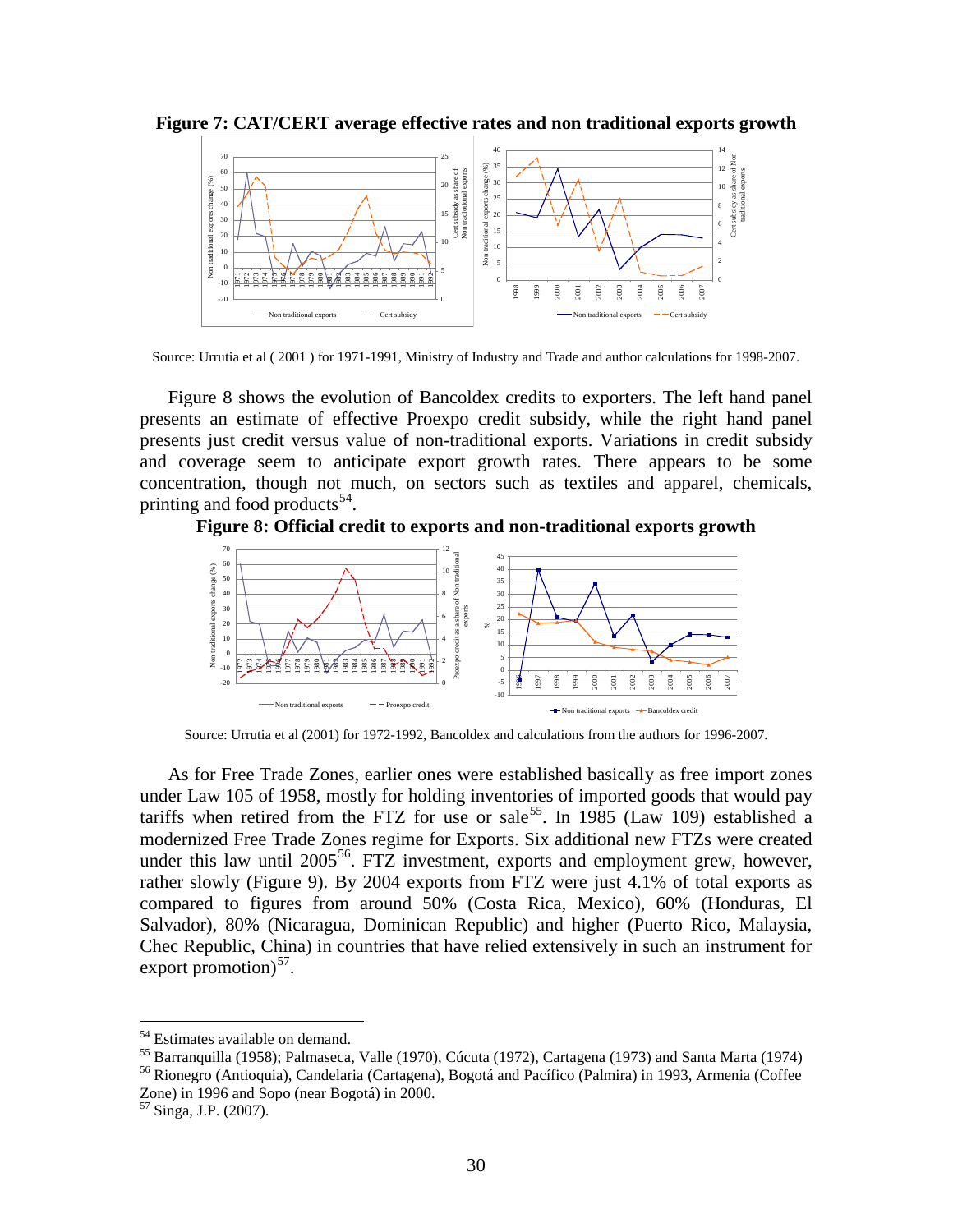<span id="page-31-0"></span>

In order to comply with WTO requirements, Law 1004 of 2005 applied a reduced 15% tax rate (as compared to the statutory tax rate of 33%) for all firms established in existing or new FTZs, whether dedicated to exports or to the local market, as long as they would comply with minimum investment and/or employment requirements to be established by a regulatory decree. Two successive decrees in 2007 established differential requirements for old and new firms located in so called "permanent zones", agro-industrial zones and port zones, or for new or expanding individual firms located anywhere. As discussed in Chapter II, the new regime amounts to a significant tax reduction for all sorts of large firms that qualify in any one of these categories, creating major distortions vis a vis existing competing firms. By September 2008, 37 new FTZs had been approved by a special committee set up for this purpose (with a total investment of 4,891 million dollars)<sup>[58](#page-31-1)</sup>.

As for Proexport services, we classify themin three groups, following common practice in the literature<sup>59</sup>: (1) Counseling and Information, which consist of a wide variety of services including training on the export process, provision of information on business opportunities for Colombian products in specific target markets and on transport logistics; and support in the formulation and execution of export plans; (2) Trade Agenda, which refers to the arrangement of appointments with potential customers through the commercial offices of the agency and support to commercial management, and (3) Trade fairs, shows, and missions, outgoing and incoming, organized and co-financed by Proexport. On average Proexport has assisted 2500 firms per year, which represent around 25% of exporting firms<sup>[60](#page-31-3)</sup> (see [Table 8\)](#page-32-0). The average exporting firm exports on average 5 products to between 2 and 3 countries.. Firms with larger total exports, exporting to more countries and/or more products typically use more Proexport services.

<span id="page-31-1"></span> $58 - 27$  of which had already been ratified by the Tax Authority-, 7 more requests were under consideration, and 3 had been rejected

<span id="page-31-3"></span><span id="page-31-2"></span> $\frac{59}{60}$  Volpe and Carballo (2008).<br><sup>60</sup> Volpe and Carballo (2008).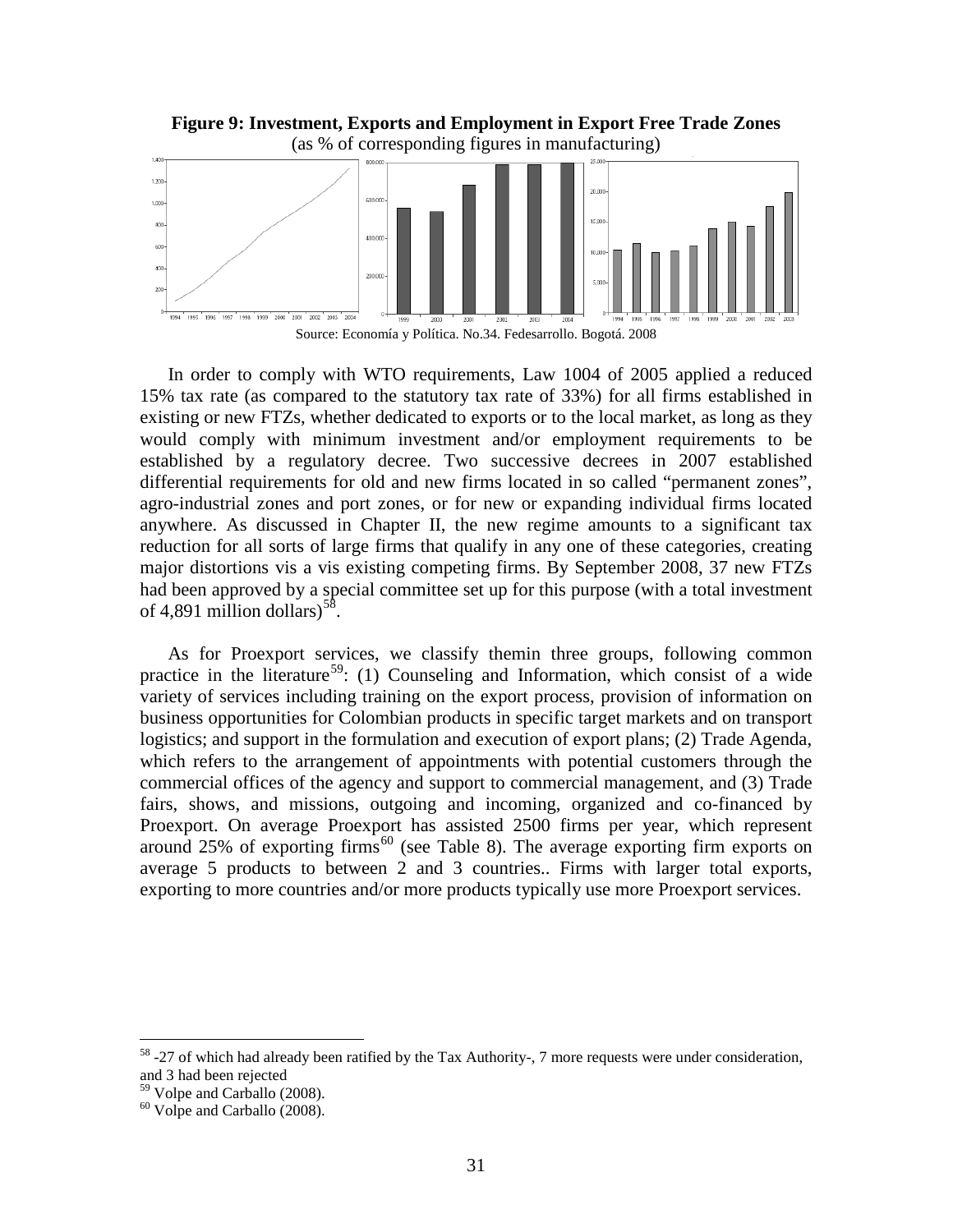| Year | Total exports | Number of<br>countries | Number of<br>products | Number of<br>exporting firms | Number of exporters<br>served by<br><b>PROEXPORT</b> |
|------|---------------|------------------------|-----------------------|------------------------------|------------------------------------------------------|
| 2003 | 13,100        | 182                    | 4.516                 | 9,881                        | 2,933                                                |
| 2004 | 16,700        | 192                    | 4,639                 | 11,189                       | 2,109                                                |
| 2005 | 21,200        | 185                    | 4,688                 | 11,695                       | 2,690                                                |
| 2006 | 24,400        | 197                    | 4.679                 | 11.399                       | 2.752                                                |

<span id="page-32-0"></span>**Table 8: Characterization of exporting firms and Proexport coverage**

Source: Volpe and Carballo. (2008). Exports in USD million.

Use of Proexport services varies widely by sector: more than 50% of exporting firms in most manufacturing sectors (and up to nearly 80% in the food and beverages and textile and clothing industries) use some Proexport services, while these figures are substantially lower for natural resource based exporting firms (see [Figure 10\)](#page-32-1).

<span id="page-32-1"></span>

**Figure 10: Proexport services, participation by sector 2006**

Source: Ministry of Industry and Trade and calculations by the authors. Note: ACM refers to trade agenda, trade missions and counseling; A refers to trade agenda; C refers to counseling; and M refers to trade missions.

# **c. Use and perception of adequacy of instruments: results of Fedesarrollo EOS**

[Table 9](#page-33-0) of the special EOS module undertaken for this study indicates an increasing percentage of firms report having used Bancoldex credit lines (from 48% before the 90's to 64% after 2000) and Proexport services (from an average of 37% before the 90's to 44% after 2000). There was also a modest increase in the use of Plan Vallejo (from 48% to 52%). The use of other export promotion instruments has been more stable overtime. As expected, small firms have had less access to all instruments.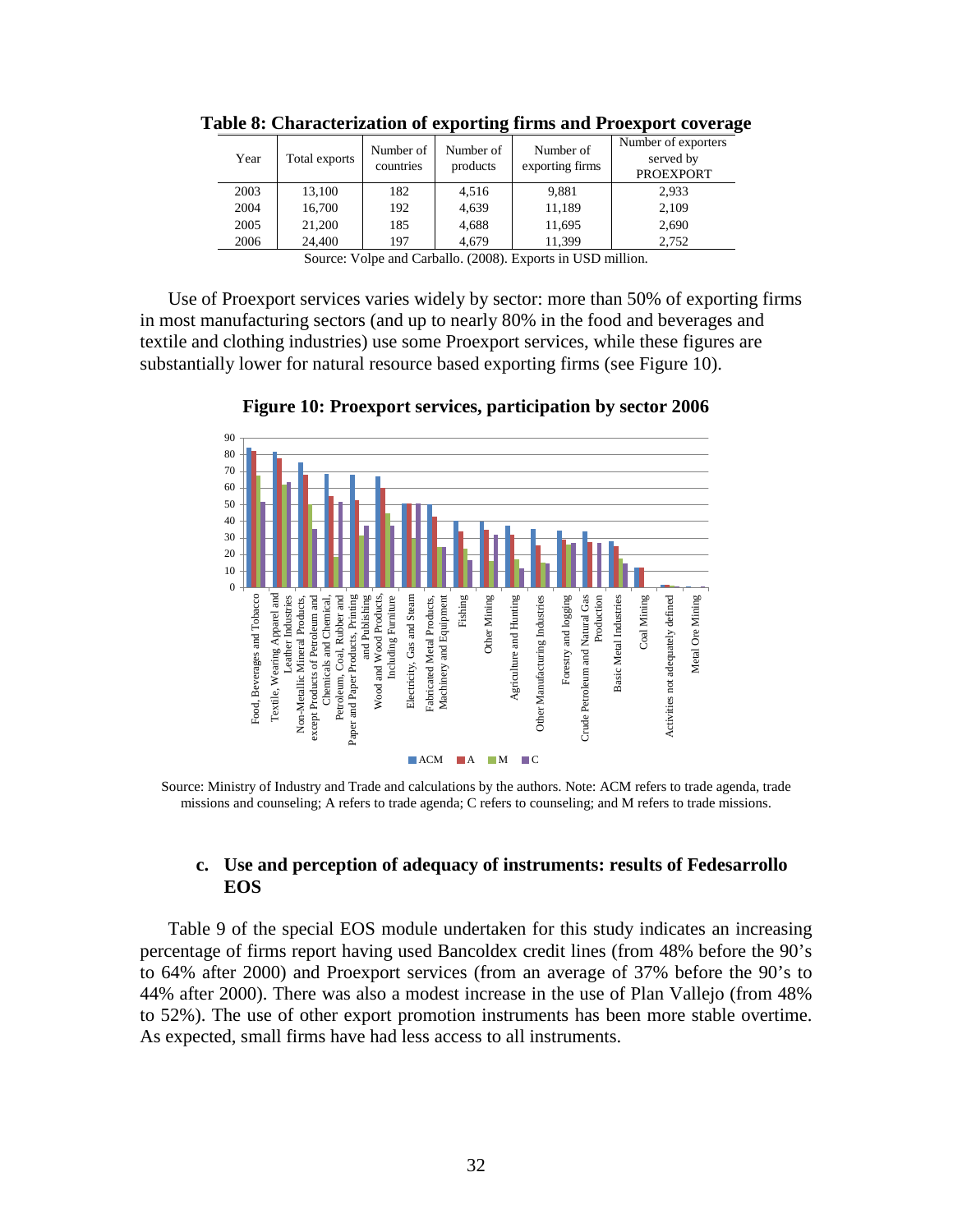<span id="page-33-0"></span>

| <b>Policy instrument</b>                                    | <b>Before</b><br>1990 | 1990 to<br>2000 | $2000$ to<br>present |
|-------------------------------------------------------------|-----------------------|-----------------|----------------------|
| Bancoldex credit lines                                      | 48                    | 54              | 64                   |
| Export insurance or other insurance with government support | 31                    | 30              | 30                   |
| Exchange-rate hedging with government support               | 25                    | 23              | 26                   |
| Cat or Cert.                                                | 46                    | 54              | 45                   |
| Free export zones                                           | 31                    | 36              | 35                   |
| Plan Vallejo                                                | 48                    | 53              | 52                   |
| Market information                                          | 34                    | 38              | 43                   |
| Fairs and events                                            | 41                    | 43              | 48                   |
| Contact with potential clients                              | 37                    | 36              | 41                   |
| ATPA, ATPDEA or other special tariff agreement              | 31                    | 35              | 36                   |

**Table 9: Use of instruments by firms in the sample**

Source: Fedesarrollo EOS, October 2008.

[Table 10](#page-33-1) summarizes the opinions of firms about the adequacy of these instruments over time<sup>61</sup>. Contemporary opinions favor Plan Vallejo over all other instruments. CERT and exchange-rate hedges get the lowest marks. Opinion trends over time indicate improvements in perceptions about the adequacy of most instruments: highly significant in the case of Plan Vallejo; significant in the case of Proexport services, FTZ's and preferential trade agreements; and more modest in the case of export credit. On the contrary, perceptions about the adequacy of CERT fall sharply over time <sup>[62](#page-33-3)</sup>

There are some differences of opinion by size of firm. Large firms rate Bancoldex export credit and Proexport services significantly more favorably (specially market information and trade agenda services) than medium size and small firms. The same is true, though less significantly, for Plan Vallejo and ATPDEA usefulness. These differences of opinion probably reflect differences in access. On the contrary, small firms rate CERT subsidies significantly higher than large or medium size firms, probably because these subsidies make a more meaningful difference for those small firms that receive them (see Appendix 1).

<span id="page-33-1"></span>

| <b>Policy instrument</b>                                    | <b>Before</b><br>1990 | 1990 to<br>2000 | 2000 to<br>present |
|-------------------------------------------------------------|-----------------------|-----------------|--------------------|
| Bancoldex credit lines                                      | 24                    | 11              | 16                 |
| Export insurance or other insurance with government support | 69                    | 48              | 38                 |
| Exchange-rate hedging with government support               | 65                    | 61              | 54                 |
| Cat or Cert.                                                | 16                    | 21              | 56                 |
| Free export zones                                           | 41                    | 32              | 23                 |
| Plan Vallejo                                                | 24                    | 10              | 9                  |
| Market information                                          | 53                    | 32              | 25                 |
| Fairs and events                                            | 53                    | 36              | 31                 |
| Contact with potential clients                              | 68                    | 47              | 38                 |
| ATPA, ATPDEA or other special tariff agreement              | 45                    | 26              | 22                 |

**Table 10: % firms rating instruments as inadequate**

Source: Fedesarrollo EOS, October 2008.

<span id="page-33-2"></span> $61$  Figure 29 tabulate responses only by firms that answered the question for all three periods. Table 3 in Appendix 1 show responses by all firms that gave assessments for each individual period. Differences are, in general, not large.

<span id="page-33-3"></span> $62$  Perceptions of adequacy may be affected by increases or decreases (as in the case of CERT) of the amount of subsidy per beneficiary.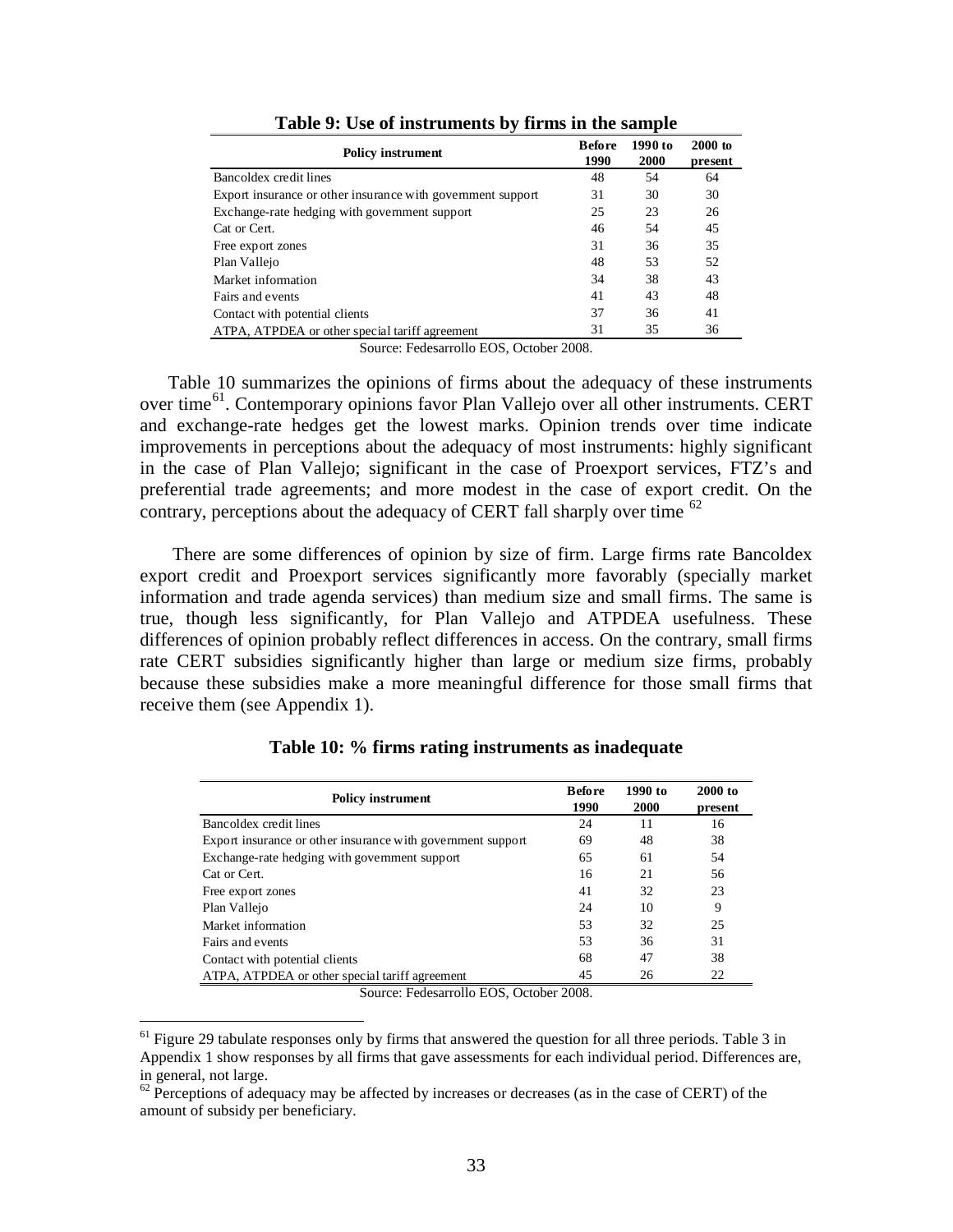#### **d. Estimates of impact**

Growth rates of non-traditional exports followed closely the evolution of the real exchange rate, including the equivalent subsidies of different export promotion instruments, as shown [Figure 11](#page-34-0) for the period 1967 to 1993.



<span id="page-34-0"></span>**Figure 11: Real exchange rate change and non-traditional exports growth**

This impressionistic evidence has been confirmed by several previous econometric studies<sup>[63](#page-34-1)</sup>, including controls such as the degree of capacity utilization and/or indicators of external demand. Such results suggest a positive impact of export subsidies. However, most of the variation of the effective real exchange rate was due to variations in the real exchange rate and not on the subsidies themselves. Some of these studies also found important differences in the response of exports to the effective real exchange rate in different sectors. Typically, elasticities were lower or non significant in the case of capital-intensive sectors.

We performed similar exercises on more recent data for the manufacturing sector. The model used was an ISIC 3-digit sector level fixed effects regression explaining export growth. Export promotion policies were used as explanatory variables together with contemporary world imports (as an indicator of external demand), real devaluation and GDP growth per year. Results are shown in [Table 11](#page-35-0) below. Export promotion policy variables enter the estimation as a share of exports<sup>[64](#page-34-2)</sup>. The first regression also includes tariffs and tax exemption rates among the explanatory variables. All policy variables enter the regressions with a lag. Together with the fixed effects, this should mitigate biases from potential endogeneity of these variables.

<span id="page-34-1"></span> 63 See, for example, (Villar (1984), Villar (1992), Ocampo y Villar (1993), Steiner y Wüllner (1994), Mesa, Cock y Jiménez (1999), Echavarria (1980 ), Botero y Meisel (1988), Alonso (1993), Quintero (1997), Roberts and Tybout (1997), Urrutia et al (2001).

Source: Ocampo and Villar (1993)

<span id="page-34-2"></span><sup>64</sup> Bancoldex credit and Cert subsidies correspond to amounts effectively received by each sector. Plan Vallejo refers to all imports entering under Plan Vallejo exemptions under the corresponding ISIC code. While it is often true that inputs belong in the same ISIC category than the final products they are used to produce, the measure as it is may be reflecting exemptions on inputs used by other exporting sectors (competition in the domestic market) and/or missing exempt input imports corresponding to the ISIC sectors under consideration. The value of exempt imports corresponding to each ISIC 3 digit sector, regardless of the ISIC code of the imported inputs, which would be a more accurate measure of subsidies under Plan Vallejo, has been requested to DIAN but is not yet available.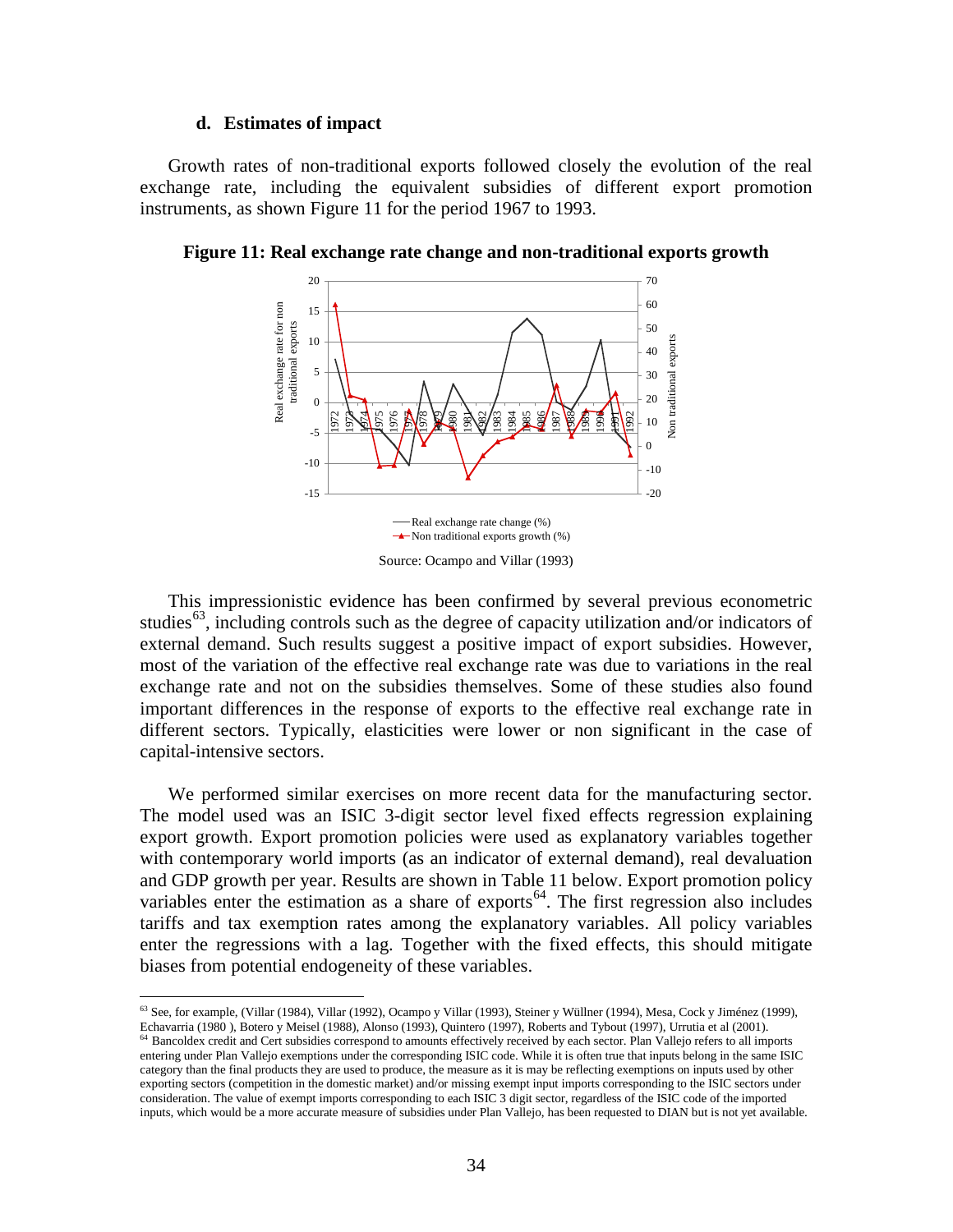Coefficients on the export promotion policy variables are significant, except for CERT, and have the expected sign, indicating that Plan Vallejo and export credit did have a positive effect on export growth in the period under examination, after controlling for other determinants of sector level export growth. Usage of Proexport services was also included, but results are swept away by the sector-level fixed effects because of little variance over time<sup>[65](#page-35-1)</sup>. The coefficient on tariffs is negative and significant indicating that protection does not seem to contribute to export growth, and the coefficient on the tax exemption rate is found to be not significantly different to zero. We explored the effect of interactions, but didn't find statistically significant effects of these variables.

| Dependent variable: annual export growth (%) | (1)                   | (2)                   |
|----------------------------------------------|-----------------------|-----------------------|
| Plan Vallejo / Exports (t-1)                 | 0.33<br>$(0.176)$ *   | 0.38<br>$(0.151)$ **  |
| Bancoldex credit / Exports (t-1)             | 0.15<br>$(0.704)$ *   | 0.15<br>$(0.060)$ **  |
| CERT / Exports $(t-1)$                       | 3.07<br>(5.459)       | 2.05<br>(4, 387)      |
| Tariff $(t-1)$                               | $-7.77$<br>$(3.937)*$ |                       |
| Tax exemption rate $(t-1)$                   | $-0.60$<br>(0.777)    |                       |
| World imports (log)                          | 0.18<br>$(0.098)$ *   | 0.16<br>$(0.092)$ *   |
| Real exchange rate change (t-1)              | 2.50<br>$(0.369)$ *** | 2.34<br>$(0.385)$ *** |
| Real exchange rate change (t-2)              | 0.96<br>$(0.362)$ **  | 0.88<br>$(0.374)$ **  |
| Real GDP growth                              | 2.34<br>$(0.953)$ **  | 2.25<br>$(1.014)$ **  |
| Constant                                     | $-5.32$<br>(3.376)    | $-6.27$<br>$(3.431)*$ |
| Number of observations<br>$R^2$              | 233<br>0.23           | 308<br>0.23           |

<span id="page-35-0"></span>**Table 11: Determinants of sector level export growth, 1996-2006 Fixed effects regression**

Note: Robust standard errors, clustered by year. ISIC 3-digit sector fixed effects. \*\*\* 1% significant, \*\* 5% significant and \* 10% significant.

Some studies have attempted to separate long-term and short-term effects of the real exchange rate and external demand<sup>[66](#page-35-2)</sup>. They have found strong evidence of long-term effects and weak or no evidence of short-term effects and volatility. These studies do not include the equivalent subsidy of the different export promotion instruments, though. However, their results could lead to the hypothesis that stable instruments (such as Plan Vallejo or export credit) could have been more effective that those whose subsidy rate

<span id="page-35-2"></span><span id="page-35-1"></span><sup>&</sup>lt;sup>65</sup> We only have Proexport services data available for three years.<br><sup>66</sup> Reinhart (1994), Caballero y Corbo (1989), Arize et al (1999), Misas, Ramírez and Silva (2001)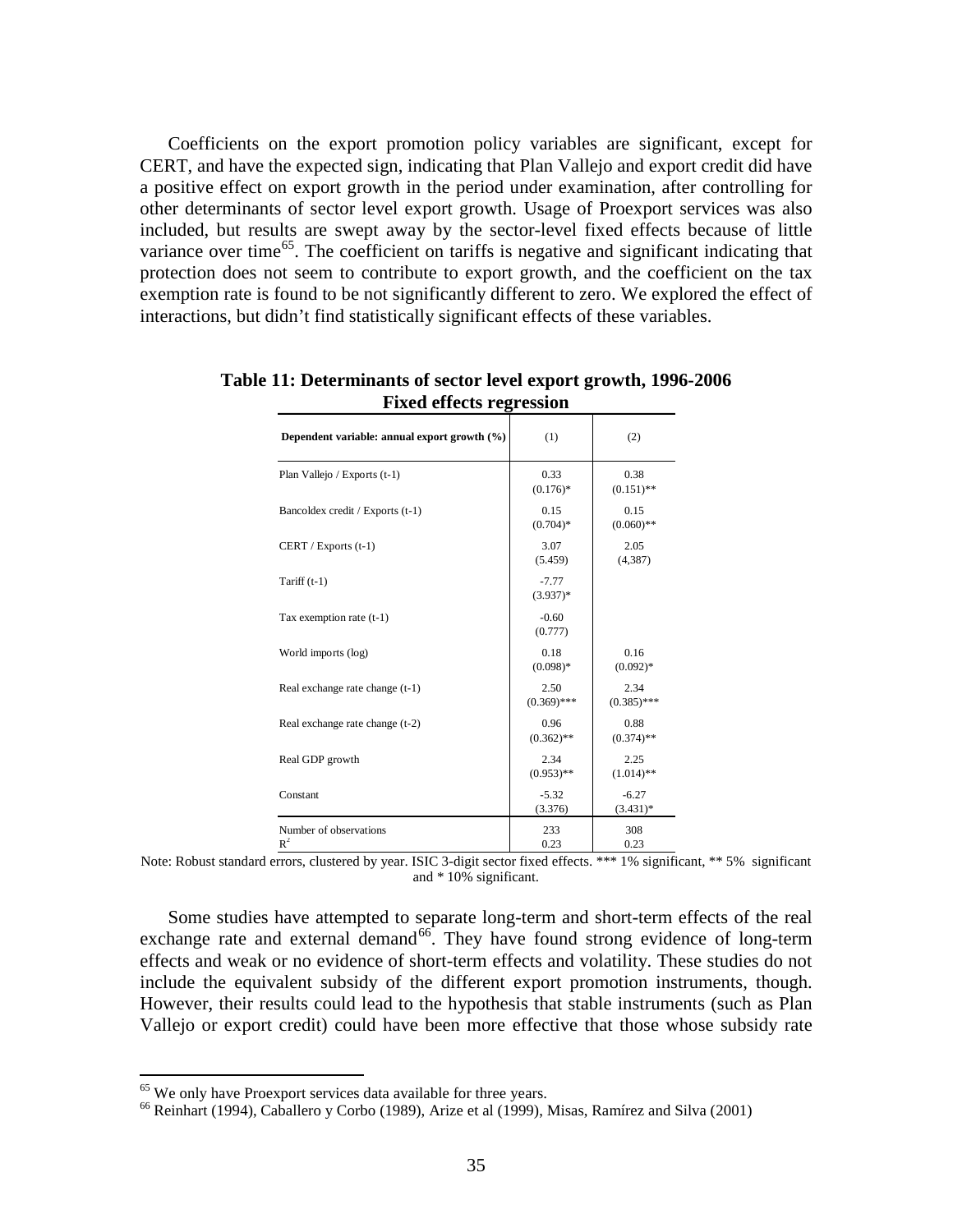has varied significantly overtime (like in the case of the CAT/CERT), consistent with our results.

A recent study<sup>[67](#page-36-0)</sup> estimated the effects of Proexport services, by using multiple treatment matching techniques on export data for all exporting firms using different combinations of these services or none at all. They found that firms that do not use Proexport services tend to have a weaker export performance than those that use any Proexport service, both in terms of increases in number of markets and products exported<sup>[68](#page-36-1)</sup>. They also found that those that used all Proexport services showed better export performance than those that used only one type of service. Estimated impact was lower for those that only attended fairs or missions but did not use trade agenda or information services.

In contrast to the above mentioned results, a rather negative assessment of the role of export promotion policies on the development of new export sectors comes from a recent study on the determinants of success in the emergence of four specific groups of products: cut flowers, underwear and swimwear, sanitary products and confectionery products<sup>[69](#page-36-2)</sup>. The study concluded that "the export discoveries" studied emerged exclusively from the private initiative of entrepreneurs who bore all the costs and assumed all the risks of the investments. Information regarding these potential new exports in none of the cases came from public information or strategic alliances between the government and the entrepreneurs. Neither was there a deliberate policy to support the sectors or products where discoveries occurred. Exporters recognized having benefited from policies specifically designed to promote non-traditional exports<sup>[70](#page-36-3)</sup>, but deemed the scope of their impact as limited. Plan Vallejo had the greatest effect since it allowed producers to overcome import restrictions. In some cases Proexpo credits were useful, as were some other promotional measures, such as participation in international fairs, dissemination of information about foreign markets, and organization of commercial missions to different countries to bring sellers and buyers together. But exporters considered that the support of the government in helping investors to solve coordination problems or to deal with market failures was neither well organized nor systematic. The main obstacles faced by pioneers were related to transportation, infrastructure, export/import procedures (registration), phytosanitary issues (specially in the cases of flowers, mangos, and confectionery goods), and entry barriers or protectionist measures faced in foreign markets (e.g. dumping cases and phytosanitary barriers). Other common uncertainties were those related to the level of knowledge of foreign markets, competitors, the size and characteristics of the demand, and consumers<sup> $\hat{}$ </sup> needs. The government was helpful only in specific cases, and only sporadically with respect to these problems. In general terms, these obstacles were solved through

<span id="page-36-1"></span><span id="page-36-0"></span><sup>&</sup>lt;sup>67</sup> Volpe and Carballo (2008).<br><sup>68</sup> Firms that used all services tended to have a rate of growth of exports 27% higher (13% in number of countries and 12% in number of products exported) than for similar firms that didn't use any Proexport service.<br><sup>69</sup> Arbeláez, Meléndez and León (2007).

<span id="page-36-2"></span>

<span id="page-36-3"></span> $\frac{1}{20}$  They also acknowledged the contribution of a positive macro and trade policy environment.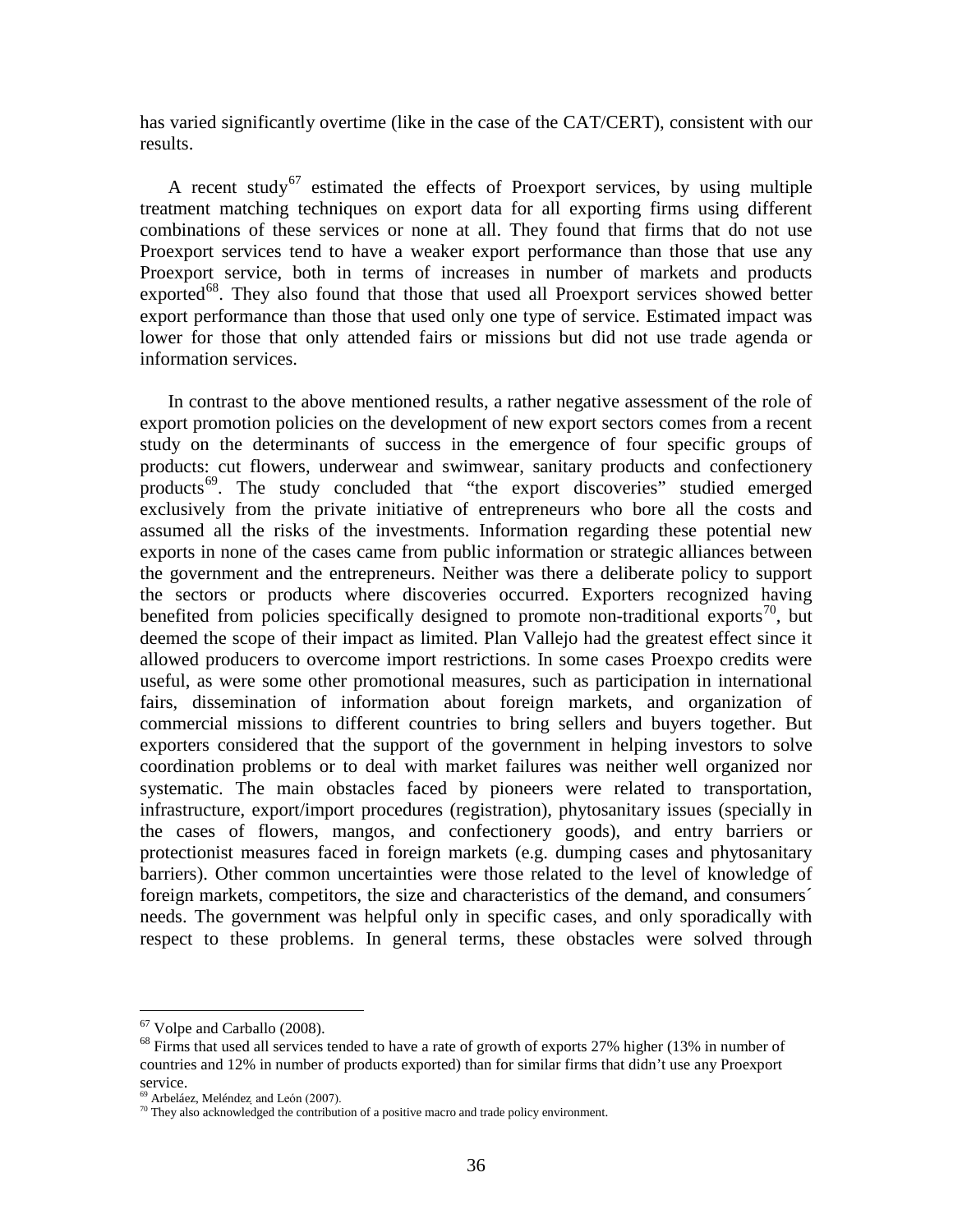coordination among pioneers (as in the case of flowers), or individually (as in the case of manufacturing export discoveries) $^{71}$  $^{71}$  $^{71}$ .

## **e. Conclusion**

Colombia has been relatively successful in diversifying its exports and obtaining high rates of non-traditional exports growth since 1967. But, how much of these achievements can be attributed to export promotion instruments or to the overall macro environment, including real exchange rate levels and volatility? And how adequate has been the design of export promotion instruments? It would appear from previous studies that there was an important positive combined effect of real exchange management and export subsidies from 1967 up to 1991. It is difficult, though to separate these effects.

From 1991 onwards new evidence from this study suggest a positive and significant effect of Plan Vallejo (the duty drawback system) and export credit, in spite of the higher REER volatility environment and the sharp reduction of the magnitude of subsidies from there on. Firms assessments also suggest that Plan Vallejo continues to play an important role, in spite of tariff reductions, specially for capital intensive sectors and sectors intensive in imported inputs for which the combined effect of duties and delays in VAT rebates could be substantial. It thus appears to be an effective "second-best" policy, given the permanence of tariffs and delays in VAT rebates.

Also, firms report increasing use and satisfaction with Proexport services, especially with trade agenda and market information services, which apparently respond to important perceived market failures. A recent study estimated a significant effect of these services in increasing the number of markets and products exported. However, it appears that such services or other promotion instruments have played a minor role in the successful development of new export sectors, as indicated from available studies for four cases.

Subsidies, like CAT/CERT or initial subsidized export credit through Proexpo probably had justification in epochs of high tariffs (as not all firms could access Plan Vallejo due to high transaction costs) and reduced access to credit. As these costs and constraints have eased (see next section on access to credit by SMEs), there appeared to be little justification for keeping outright subsidies and indeed they have tended to disappear, with temporary exceptions as the recent selective compensation for real exchange appreciation.

It is more difficult to assess the effects of FTZs. When they were Export Promotion Zones they had much lower importance, in terms of investment, exports or employment, than successful uses of such instruments elsewhere. Now that they have been converted to general purpose free trade zones and their use is exploding, it may be that they facilitate some new export initiatives, but this is not their exclusive objective anymore so they can not be classified as "export promotion interventions", but rather as a way to

<span id="page-37-0"></span> $71$  The study notes that foreign partners were significantly more positive in their assessment of Government contributions than local producers.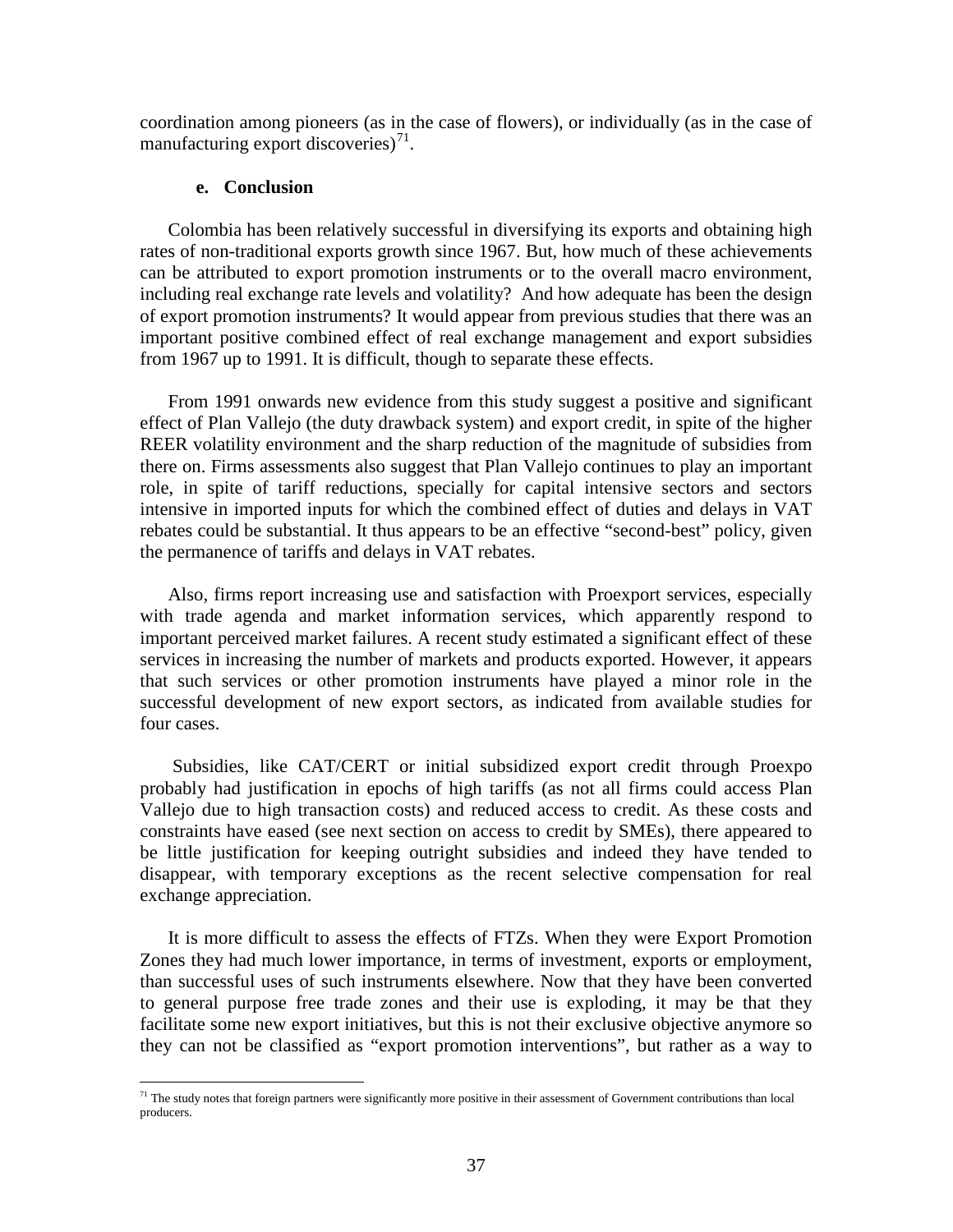grant tax incentives to large investment projects whether intended for exports or for the domestic market.

Finally, there are no estimates of the effects of exchange rate hedging or export insurance supports. There maybe some market failures in these markets, but they don't seem to justify the liberal use of subsidies recently given to currency hedges to some sectors.

## **2. Training**

## **a. Rationale and evolution**

Externalities associated with training and skills acquisition have been recognized for long. On the one hand, individual workers can not appropriate the full social benefits of investments in their own skills, as long as there are agglomeration benefits: a more skilled worker will not only be more productive but increase the productivity of others with whom he interacts, in his own firm and elsewhere. Thus, left to themselves individuals will underinvest in training. Neither can firms investing in training of their workforce appropriate fully the resulting benefits, as a consequence of labor mobility. Other firms in the same or other sectors, in the national economy or elsewhere, will benefit from such an investment. Hence a classic market failure develops: left by themselves, firms and individuals will invest sub-optimally in training, in the aggregate. These arguments have led many countries to either subsidize private training or, more often in Latin America, to create public training institutes financed out of taxes<sup>[72](#page-38-0)</sup>.

Colombia created SENA -the National Institute for Learning-, a public agency devoted to technical training, financed by a compulsory "contribution" (a tax) on wages in 1957. SENA's board has been presided by the Minister of Labor (now Social Protection) and is composed by representatives of Government, employers and unions. Although there was a general consensus on the positive contributions of SENA in its initial years of activity, since the early nineties, with the increased competitive pressures originating in trade opening, there have been strong critiques about the inefficiency and inadequacy of many SENA programs. Consequently there have been several attempts at major reform, mostly directed towards establishing a competitive market for training services, which have faced significant union and political opposition and resulted in marginal or incremental adjustments (in 1990 and 1994), providing some limited room for competition of training services financed through the wage tax. A couple of recent studies have attempted to evaluate the effectiveness of  $\overline{\text{SENA}}^{73}$  $\overline{\text{SENA}}^{73}$  $\overline{\text{SENA}}^{73}$  and found large inefficiencies (significantly larger costs than private sector providers); lower impact of SENA programs, as compared to private service, on future wages and firms productivity; and a poor opinion by firms on the adequacy and quality of programs.

Further, firms and trainees that pay for the services were choosing SENA in less than 16% of the cases and even those that get free access to SENA's services chose it only in

<span id="page-38-1"></span><span id="page-38-0"></span><sup>&</sup>lt;sup>72</sup> See Burki, Perry, Gill, Guasch and Maloney (2002).<br><sup>73</sup> Gaviria and Nuñez (2003); Barrera and Corchuelo (2004).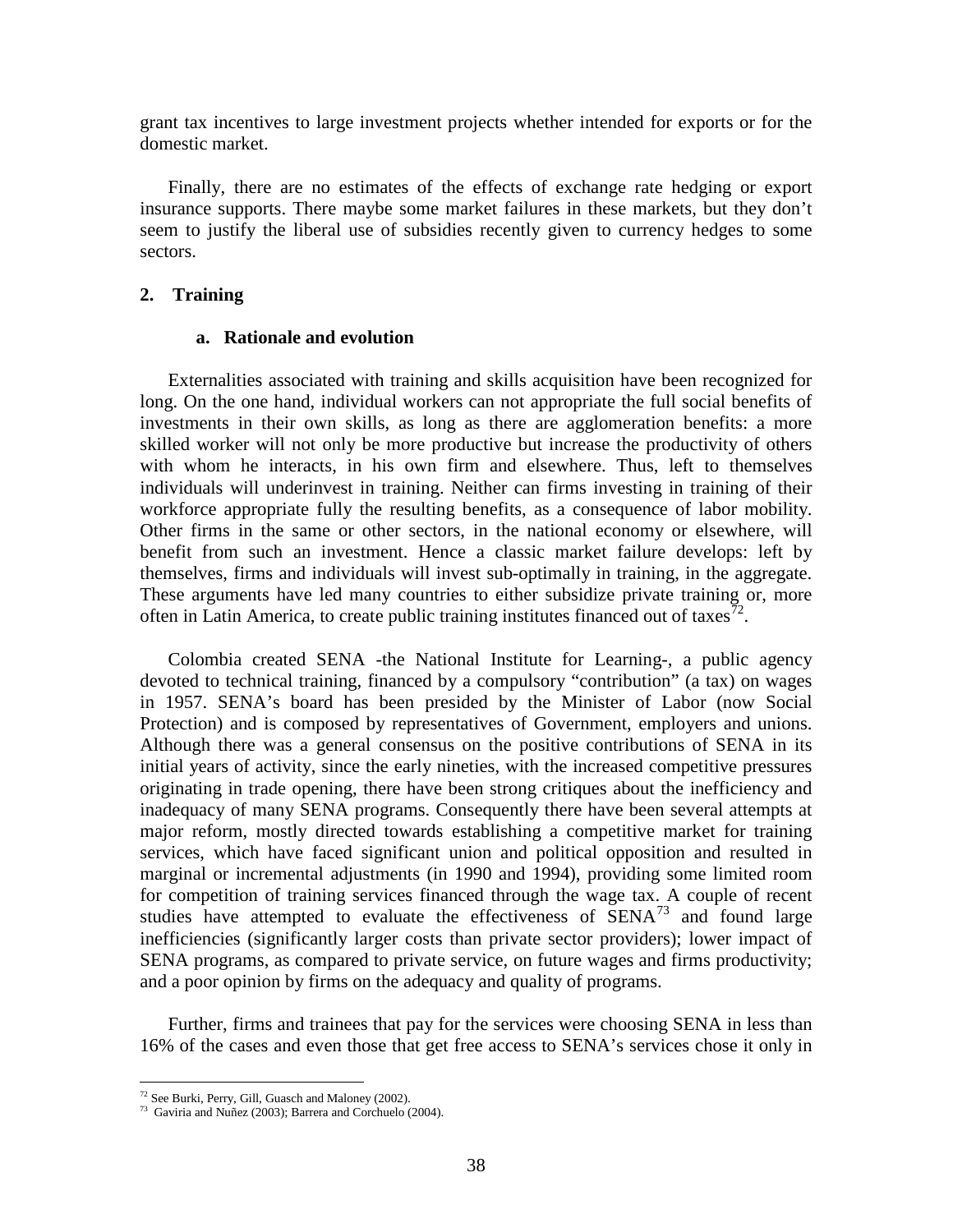50% of the cases. Thus, in spite of its huge budget, the Institute was effectively supplying only around 20% of training services (17% by other public institutes, 38% by private providers, and 25% firm-based).

### **b. Firms assessments on skills availability**

To start with, most firms do not see skills availability as a binding constraint for growth or competitiveness. A Fedesarrollo special survey carried on in 2003 indicated that only around 13% of firms considered that the "quality of the supply of production workers" was a "major obstacle" affecting the ability to compete and 28% more ranked this factor as a "minor obstacle" for competitiveness. The corresponding figures for the "quality of trained personnel (technicians)" were just 15% and 35%. Comparatively, firms ranked taxes, access to or cost of capital and labor costs and labor market rigidity as significantly more serious obstacles to compete (see [Figure 12\)](#page-39-0). This notwithstanding, 61.7% of firms answered in the same survey that the quality of the supply of trained personnel was low. Corresponding figures were 47.5% for large firms and 72.1% for small firms, indicating that the latter have more difficulty in obtaining adequately trained workers when they need them.

<span id="page-39-0"></span>

## **Figure 12: Weighted competition obstacle index**

Source: Fedesarrollo SENA survey, 2003.

In the same vein, only 7% of firms responding to the special module of the Fedesarrollo Survey carried out for this study ranked the lack of adequately qualified human capital (either with basic or specialized technical skills or professional training) as a major factor limiting firm expansion. To compare with, the corresponding figure for "high cost of financing" was 15%. There were large differences, though, among large and small firms: the latter quoted the lack of adequately qualified workers as one of the five main factors limiting firm expansion in 52% of the cases with respect to basic technical skills, 35.4% to professional skills and 18.8% to specialized technical skills. The corresponding figures for large firms were just 9.7%, 5.5% and 5.9% (see [Table 12\)](#page-40-0).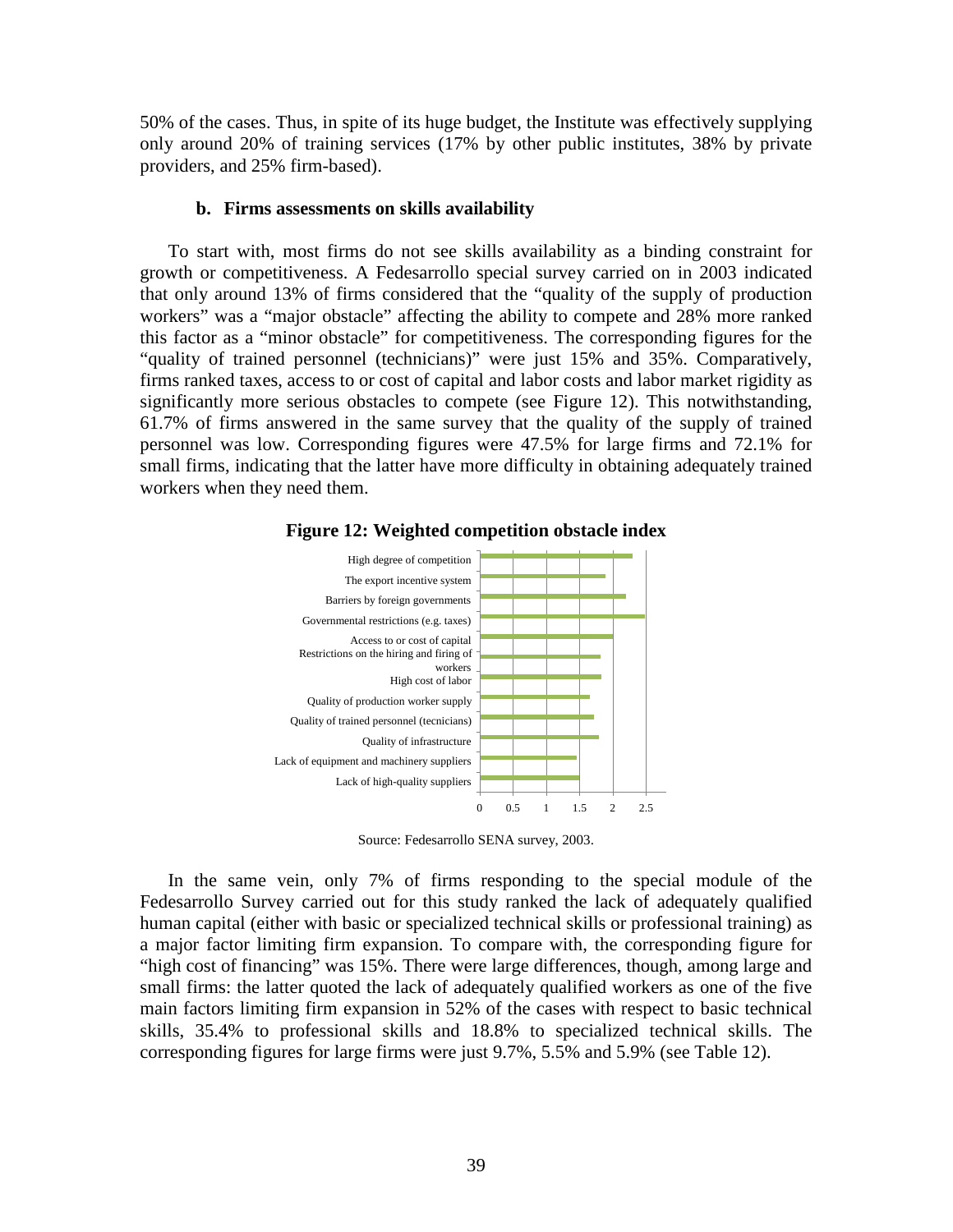<span id="page-40-0"></span>

| Restrictions to productive investment                                     |      | National total |      | Large firms | Medium firms |          | Small firms |          |
|---------------------------------------------------------------------------|------|----------------|------|-------------|--------------|----------|-------------|----------|
|                                                                           | 1:   | $1 - 5$ ;      | 1:   | $1: -5:$    | 1;           | $1: -5:$ | 1;          | $1; -5;$ |
| High credit cost                                                          | 20.2 | 15             | 18.6 | 14          | 20.2         | 15       | 26.7        | 22       |
| Lack of collateral to access credit                                       | 2.4  | 2              | 2.1  |             | 2.1          |          | 4.4         | 3.0      |
| Lack of human capital adequately qualified at professional level          | 2.2  | 6.7            | 1.7  | 5.1         | 3.3          | 5.0      | 2.5         | 35.1     |
| Lack of human capital adequately qualified at technical specialized level | 2.9  | 8.3            | 2.2  | 5.5         | 2.2          | 7.4      | 7.4         | 30.2     |
| Lack of human capital adequately qualified at technical basic level       | 2.2  | 9.6            | 2.2  | 8.8         | 1.1          | 8.7      | 4.9         | 15.9     |

**Table 12: Limitations for productive investment**

Source: Fedesarrollo EOS, October 2008

Interestingly, in our interviews with the private competitiveness council, managers of highly innovative firms quoted the low supply of qualified specialized professional as the factor limiting their potential to expand exports in frontier sectors. A similar opinion came from ACOPI, the association of small industrial enterprises -the other extreme- for whom low skills of micro and small entrepreneurs themselves are the main limiting factor for competitiveness. This opinion coincides with the EOS' result and resonates with the findings of recent studies on informality that have concluded that in most cases micro firms remain informal because of their low productivity potential, which in turn is a reflection of low skills of micro entrepreneurs. In other words, lack of adequate skills seems to be a severely limiting factor at the wide bottom (micro and small firms) and at the narrow top (the leading technological firms), but not for the majority of medium size and large firms.

## **c. Use of training providers**

A special Fedesarrollo 2003 SENA special survey found that around 70% of firms sponsored SENA apprentices, 60% used training services (35% used **specialized** training services) and 52% hired SENA graduates. Use of some new SENA services, such as technological services were, however, quite low (around 12%) Differences by size of firm remained large. Nearly 90% of large firms still sponsored apprentices, 76% used training services (50% specialized training services) and 63% hired SENA graduates, while the corresponding numbers for small firms were 48%, 44% (25% specialized) and 48%. Use of technological services was equally low by all firm sizes.

The EOS module designed for this study shows lower figures than the 2003 Survey. Around 34% of firms reported using SENA general training services and 33% specialized training services. Similarly, 37% reported using other public training services, 30% private training services and 34% reported carrying on in house on-the-job training. Small firms used less private training services and more specific training through SENA than large and medium firms. There appear to be no major differences by size in the use of other public training services or on in house training. From the answers it appears that firms have reduced the use of all types of external training services overtime, while keeping the same level of on the job training efforts.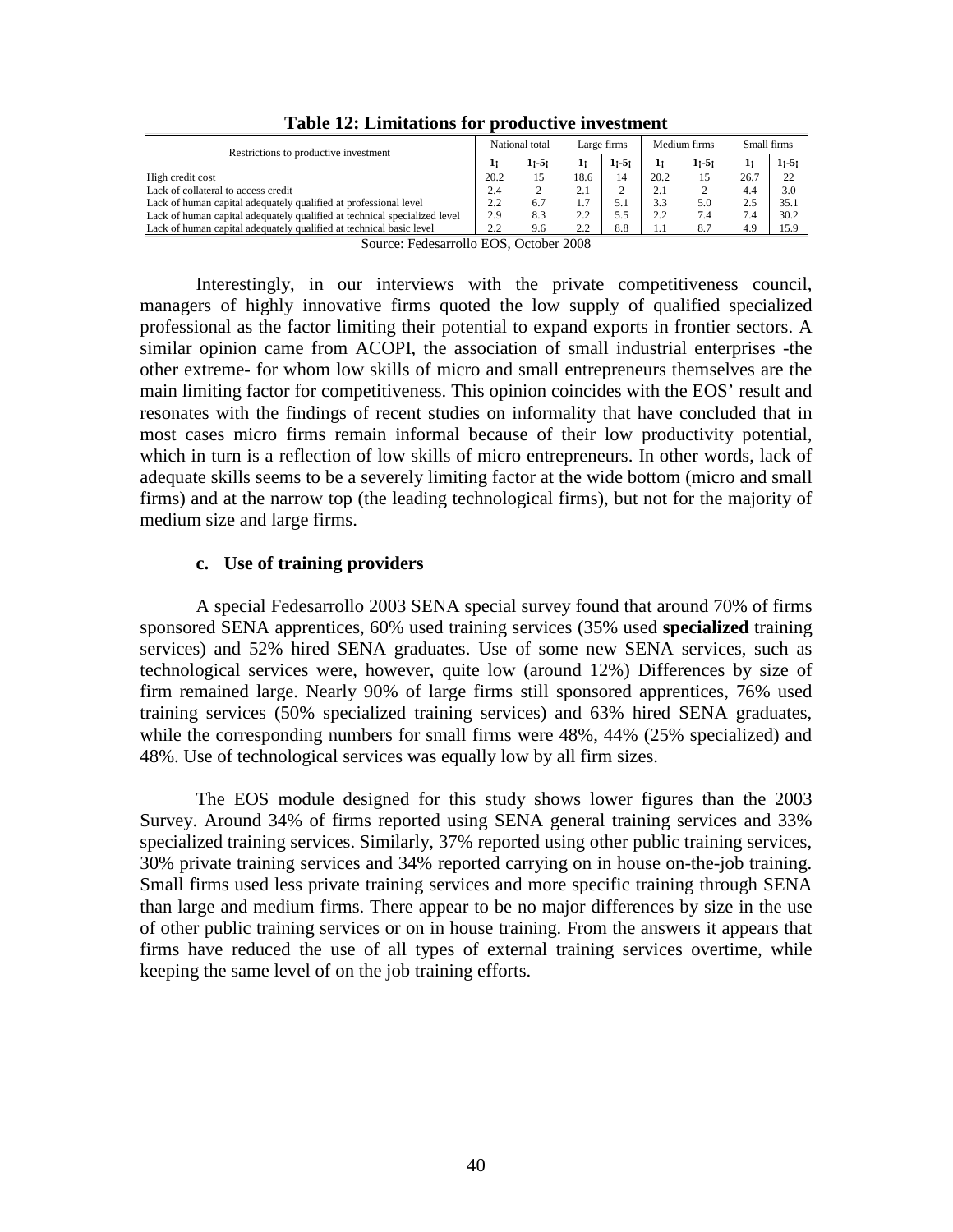| <b>Policy instrument</b>                          | Total                | Large | Medium | Small |  |  |  |  |  |  |
|---------------------------------------------------|----------------------|-------|--------|-------|--|--|--|--|--|--|
| Basic training through SENA                       | 34                   |       |        | 36    |  |  |  |  |  |  |
| Specific training through SENA                    | 33                   | 36    | 23     | 45    |  |  |  |  |  |  |
| Training through other government owned institute | 37                   | 36    | 42     | 33    |  |  |  |  |  |  |
| Training through private institute                | 30                   | 30    | 33     | 25    |  |  |  |  |  |  |
| Training within the firm                          | 34                   | 36    | 30     | 40    |  |  |  |  |  |  |
| -----<br>$\sim$<br>$\sim$                         | $\sim$ $\sim$ $\sim$ |       |        |       |  |  |  |  |  |  |

# **Table 13: Use of training programs**

Source: EOS Fedesarrollo Survey. 2008.

Workers with higher education (tertiary) prefer private training services. The probability of attending private training services also increases with the level of formality and with the education profile of parents (see Barrera and Corchuelo, 2004).

# **d. Assessment of training providers**

Firms are generally very critical of the quality of training services, especially of those offered by SENA. To begin with, nearly 80% of those that answered that there was a low supply of skilled workers in the special 2003 Survey (61% of the sample), stated that SENA and other technical programs and technical schools failed to improve labor skills for experienced workers and more than 80% considered that they also failed to develop labor skills for new graduates (see Quitar Figure  $13^{74}$  $13^{74}$  $13^{74}$ ).

# <span id="page-41-0"></span>**QuitarFigure 13: Reasons for "low" supply of trained workers (For the 61% that consider the supply to be low)**



Source: Fedesarrollo SENA Survey, 2003.

When comparing SENA to other providers, a large majority of firms answered that SENA had less incentives and ability to adjust to technical changes in training needs and higher costs. A majority also felt that efficiency and quality was lower (see [Figure 15\)](#page-42-0). Small firms tended to have a more positive perception of quality than medium or large firms (a simple majority of small firms ranked SENA quality as higher than competitors)

<span id="page-41-1"></span> <sup>74</sup> Fedesarrollo, SENA Survey, 2003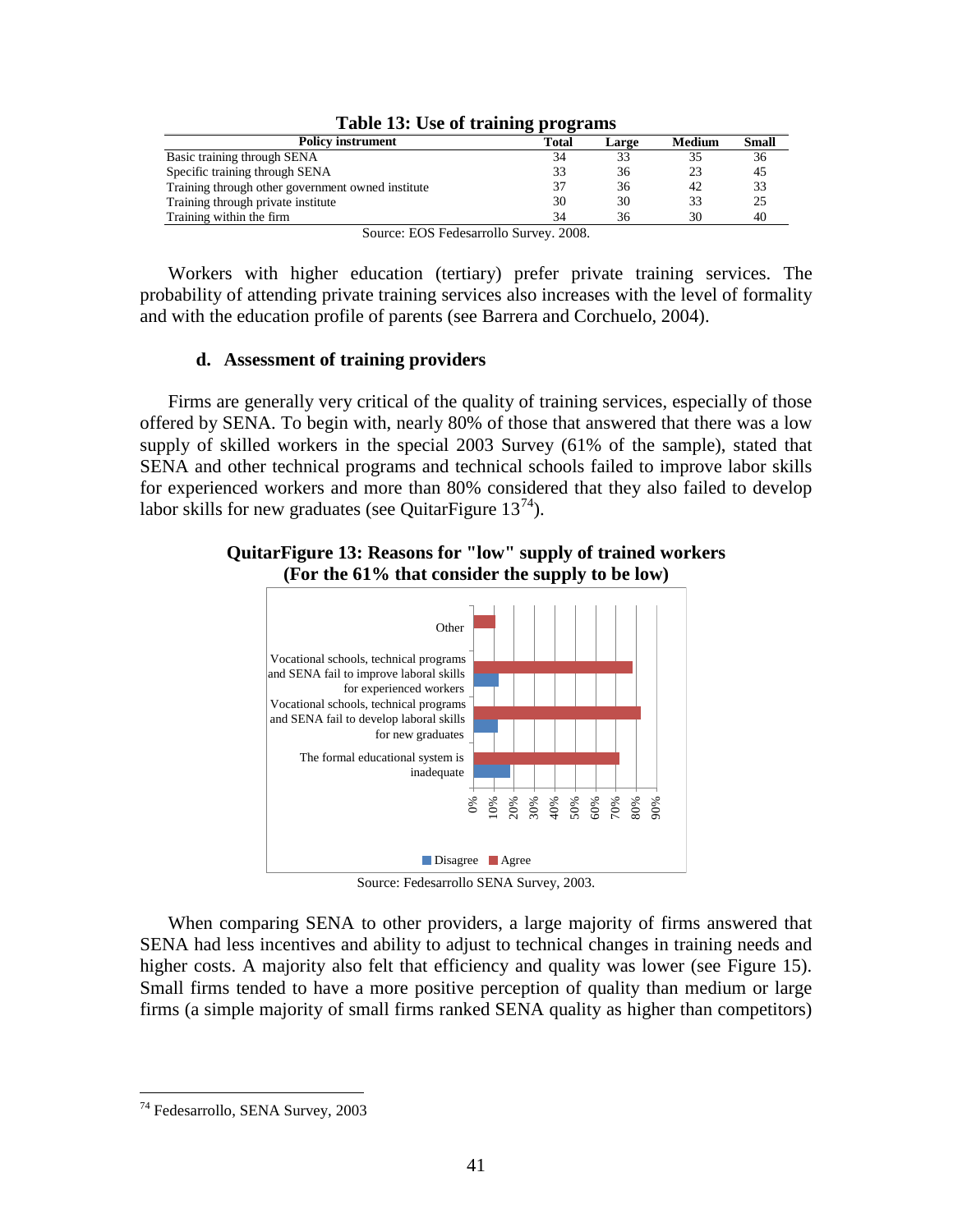<span id="page-42-0"></span>but similar perceptions of poor incentives and ability to adjust to changing needs and higher costs<sup>[75](#page-42-2)</sup>.



**Figure 14: SENA versus others providers of training: Index**

Source: Fedesarrollo SENA Survey (2003)

The EOS module designed for this study indicates that perceptions about the adequacy of SENA programs have improved overtime. While 38% of firms thought that general training in SENA was deficient before the nineties, only 24% considered it deficient in the present decade (see [Table 14\)](#page-42-1). The corresponding figures for specialized training are 45% and 27%. Ratings are better for private providers and in house training (only 18% and 15%, respectively, thought that their services were deficient) and worst for other public provider services (54% considered them deficient), for which there is little perception of improvement overtime. Contrary to previous surveys results, small firms rate SENA services worst than large firms. Similar differences are found in their ratings of private training services, indicating that small firms have less access than large firms to high quality private services, though they still rank them as more adequate than SENA's.

<span id="page-42-1"></span>

| <b>Policy instrument</b>                          | <b>Before</b><br>1990 | 1990 to<br>2000 | 2000 to<br>present |
|---------------------------------------------------|-----------------------|-----------------|--------------------|
| Basic training through SENA                       | 38                    | 24              | 24                 |
| Specific training through SENA                    | 45                    | 28              | 27                 |
| Training through other government owned institute | 58                    | .54             | 54                 |
| Training through private institute                | 29                    | 27              | 18                 |
| Training within the firm                          |                       | 16              |                    |

**Table 14: % firms rating instruments as inadequate**

Source: Fedesarrollo EOS, October 2008.

When asked about desired changes in SENA in the 2003 special SENA Survey, about 50% of firms responding indicated that they would prefer SENA to administer the training budget (financed out of wage taxes) and let employers and trainees to choose

<span id="page-42-2"></span> $75$  Fedesarrollo (2004).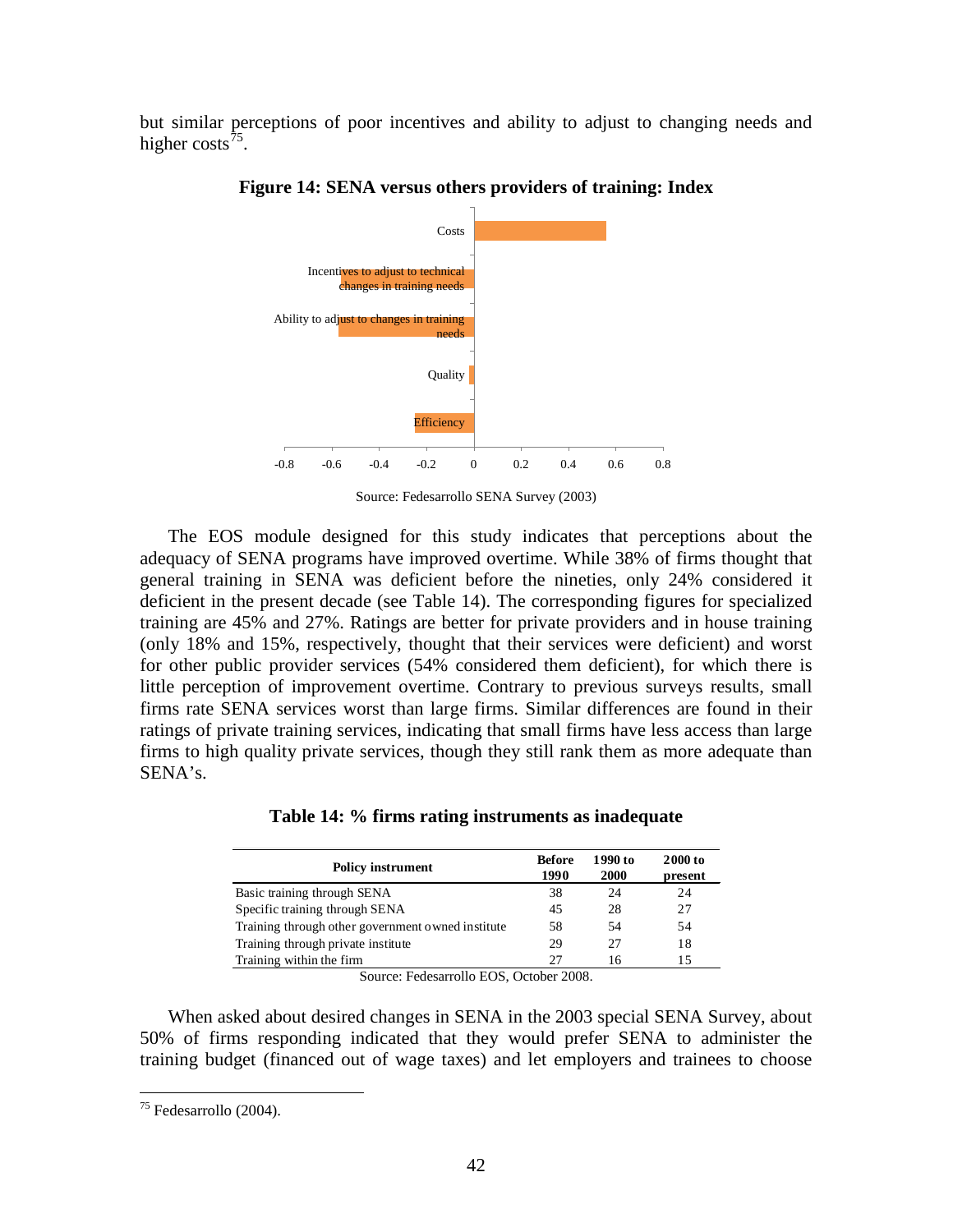providers and 43% preferred to keep SENA virtual monopoly ("keep SENA as it is") but improve programs and efficiency. Only 2% thought that no major changes were needed. A large fraction of firms of firms also considered that SENA required significant improvements in attention to firms with needs for technical improvements (62%), poor workers (59%), unemployed workers (58%) and SMEs (57%), as well as on selection of young students (43%), worker trainees (35%) and firms (35%). Less than 10% of firms answered there was little need for change in most of these dimensions.

# **e. Impact**

Gaviria et al (2003), controlling for selection biases, found, somewhat surprisingly, a significantly negative effect on wages and employment probability of attending SENA versus equivalent workers that did not undergo training. They also found negative, though lower, effects of training in other public institutions and high and significantly positive effects on both wages and probability of employment of attending private training services.

Barrera and Corchuelo (2004), in a more detailed exercise, arrived at a just slightly different conclusion. According to them, SENA training seems to yield modest positive effects on wages for male and formal workers, as compared to wages of similar workers with no training. However, if the comparison group is other trainees, attending SENA yields negative results. Further, SENA returns seem to be a negative function of education levels and a negative function of years of experience.

The study by Barrera and Corchuelo interestingly replicates some previous studies, using their data and more updated econometric techniques to deal with selection biases. They consistently find modest or negative results for SENA training, except for the earlier period (around 30 years ago). Further, SENA trainees come today from the lower tail of the ability distribution, while this does not seem the case thirty years ago. The authors hypothesize that these changes may be explained by the fact that SENA was initially not just a relatively effective monopoly provider, but the only option for income constrained workers, while the difficulties in SENA to adapt to changing technologies and needs, more competition from other providers and higher incomes and financial market access, has increasingly driven SENA as a "last resort" and rather obsolete, inefficient and ineffectual training provider.

# **f. Conclusion**

All results presented in this section suggest the urgent need for facilitating increased competition in training services and doing away with SENA's virtual monopoly in the use of earmarked wage taxes. These in addition have been found to be an important incentive for informality<sup>[76](#page-43-0)</sup>. The political economy question that remains unanswered, though, is why several reform initiatives in this direction have failed to succeed and changes have been rather marginal.

<span id="page-43-0"></span> $76$  See Cunningham et al  $(2000)$ .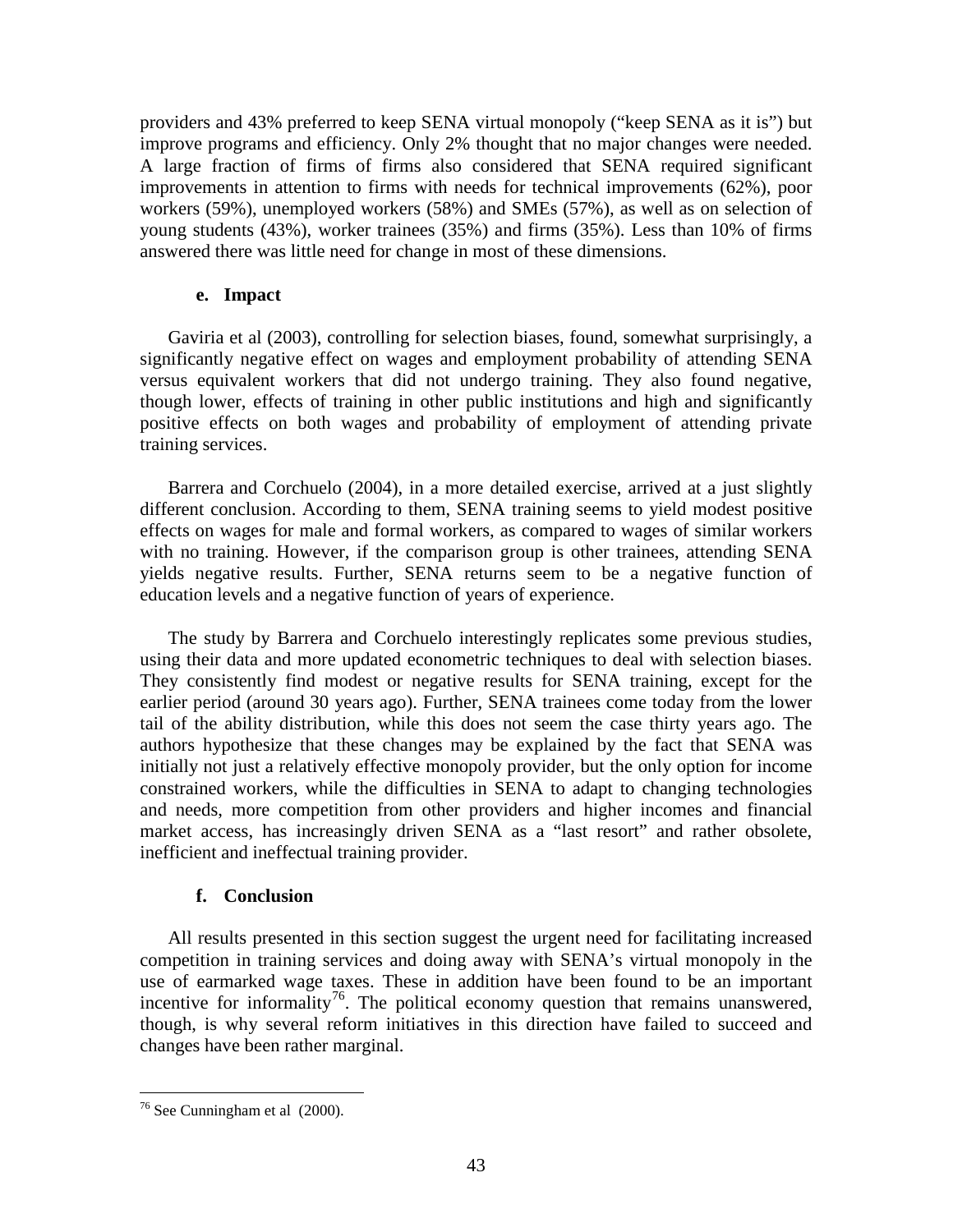## **3. Microfirms and SMEs: access to credit and other financial services**

## **a. Rationale for interventions**

Micro enterprises constitute around 96% of firms in Colombia and, together with SMEs, are responsible for around 80% of private employment<sup>77</sup>. Most of micro enterprises are informal, low productivity and high rotation firms with little growth potential. However, a fraction of them can be highly productive (TFP above average in their sectors) and have significant growth potential, often impaired by lack of access to credit, training, marketing support and formal institutions<sup>[78](#page-44-1)</sup>. As firms grow in size, growth potential increases and formality and access to credit and other services and institutions improve. However, limitations remain associated with the higher transaction costs associated in extending credit and other services to small as compared to large firms. In particular, costs associated with information gathering, credit analysis, account management and legal aspects related to collateral and enforcement have large fixed components and hence do not grow in proportion to the size of loans and beneficiary firms. Such large differences in transaction costs are usually considered as leading to important market failures.

Which interventions might be efficient in reducing these transaction costs and facilitating micro and SME firms with growth potential to achieve it, by overcoming restrictions in access to credit and other services, while avoiding subsidizing micro and SME firms with no growth potential? There are probably no clear-cut answers to this question and, thus, interventions in these areas must be judged by the balance between Type I (leaving firms with growth potential without access to credit and other services) and Type II (subsidizing firms with no growth potential) errors. In particular, given the much higher proportion of micro and SME firms without growth potential, generalized subsidies to all micro or SME firms would be highly inefficient. On the contrary, some market based interventions, which mostly firms with growth potential may take advantage of, might show a positive benefit/cost ratio.

Colombia has had a relatively long history of interventions geared to extend credit access to micro, small and medium enterprises<sup> $79$ </sup>. Early interventions took the form of the creation of a state owned specialized financial intermediary (Corporación Financiera Popular), which operated between 1968 and 1998*,* and a guarantee fund (Fondo Nacional de Garantías-FNG) which was created in 1982 with equity provided by the Instituto de Fomento Industrial (IFI) and the Association of Pymes –ACOPI-. The latter has been frequently capitalized with public budget resources<sup>[80](#page-44-3)</sup>. IFI and, afterwards, Bancoldex

 $\overline{a}$ 

<span id="page-44-0"></span><sup>77</sup> CONPES Policy Document No. 3484.

<span id="page-44-2"></span><span id="page-44-1"></span><sup>&</sup>lt;sup>78</sup> See Perry, Maloney, Arias and Saavedra (2007), and Cardenas et al (2007).<br><sup>79</sup> In addition there are other programs to support micro and SME creation and growth, such as officially supported venture capital and incubators, technical assistance and subsidies to R&D, which we do not discuss here.

<span id="page-44-3"></span><sup>80</sup> A new capitalization is envisaged through a draft law on Financial Reform being discussed in Congress at the time of writing.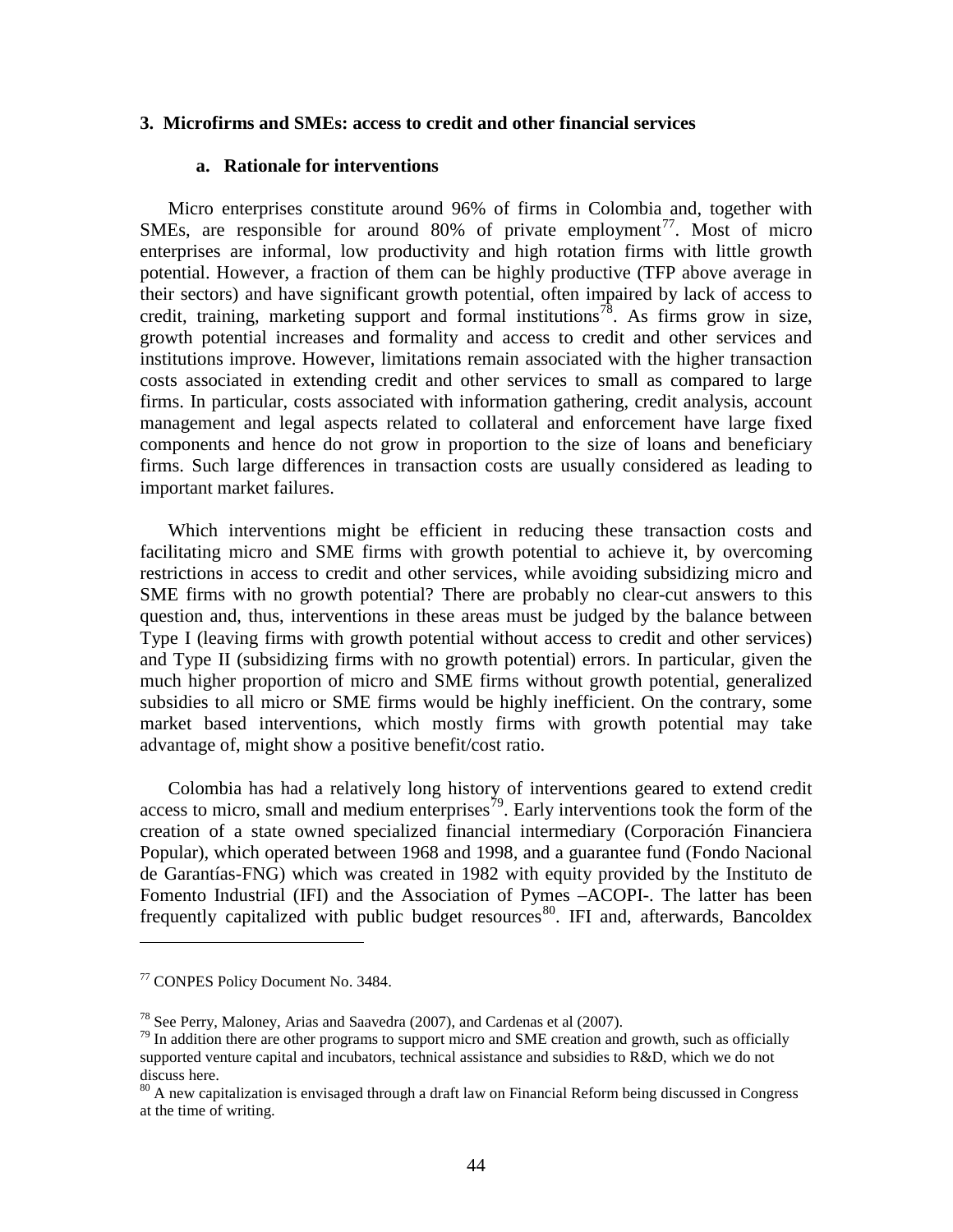since 2003, when IFI was merged with Bancoldex, have offered special credit lines and financial services for microenterprises and SMEs (MIPYMES). As shown below, both FNG and Bancoldex operations with microenterprises and SMEs have grown significantly in recent years $81$ . More recently, the Banca de Oportunidades program launched in 2006 has promoted agreements between authorities and commercial banks to extend access of financial services to municipalities without previous banking facilities, thus helping local microenterprises and SMEs access financial services. There have been as well recent regulatory changes geared to facilitating the development of microcredit by commercial Banks<sup>[82](#page-45-1)</sup> and financial leasing and factoring, which are of special importance for MIPYMES. Most commercial Banks have opened specialized sections on microcredit and SMEs, utilizing techniques developed by NGO's working in this field, like scoring, to help assess risk profiles and bring down transaction costs. Few of these instruments are exempt from Type II errors (with the exception of regulatory changes), but may have a positive benefit/cost ratio depending on implementation details.

To begin with, some of these interventions appear in principle to be adequate secondbest responses to a market failure typical of underdeveloped credit markets. In such markets, due to excessive asymmetric information and enforcement problems, credit is usually rationed in an inefficient manner through the generalized use of collateral and personal relations. Such a market failure should be overcome, in the long run, through institutional solutions: reducing asymmetric information costs through credit bureaus; improving (legal and judiciary) enforcement institutions; and influencing informal institutions ("repayment culture"). However, such "first best" actions are frequently slow to evolve (e.g., improving the judiciary) or politically difficult to establish. Thus, due to constitutionally mandated protection of privacy and a historical tradition and prevalent culture of protecting the debtor (common to other Latin American countries), efforts to institute effective credit bureaus and to reform laws relating to creditor rights have faced significant political opposition. In such circumstances, credit rationing through generalized use of collateral and personal relations might prevail for a long time, and second best interventions oriented to overcome restrictions of access to credit by micro and SME firms with growth potential, originated in their lack of collateral and direct relations with bank managers, might be an efficient solution.

In this light, partial credit guarantees by FNG appear as a particularly potentially efficient second best policy. It can be argued that a centralized guarantee fund will achieve both savings from broader risk pooling and economies of scale in setting up scoring and other techniques to reduce the effect of asymmetric information problems. As long as commercial banks retain a significant share of risk, Type II errors might be kept under control. The devil is in the details and while the Colombian and Chilean guarantee funds appear to perform rather well, this is not the case of similar initiatives in other Latin American countries, as discussed below<sup>[83](#page-45-2)</sup>.

<span id="page-45-2"></span><span id="page-45-1"></span><span id="page-45-0"></span><sup>&</sup>lt;sup>81</sup> Salazar, Natalia and M.F. Guerra (2007).<br><sup>82</sup> Mostly related to flexibilizing interest rate "caps" ("usura" limits) that were constraining its development  $^{83}$  IDB.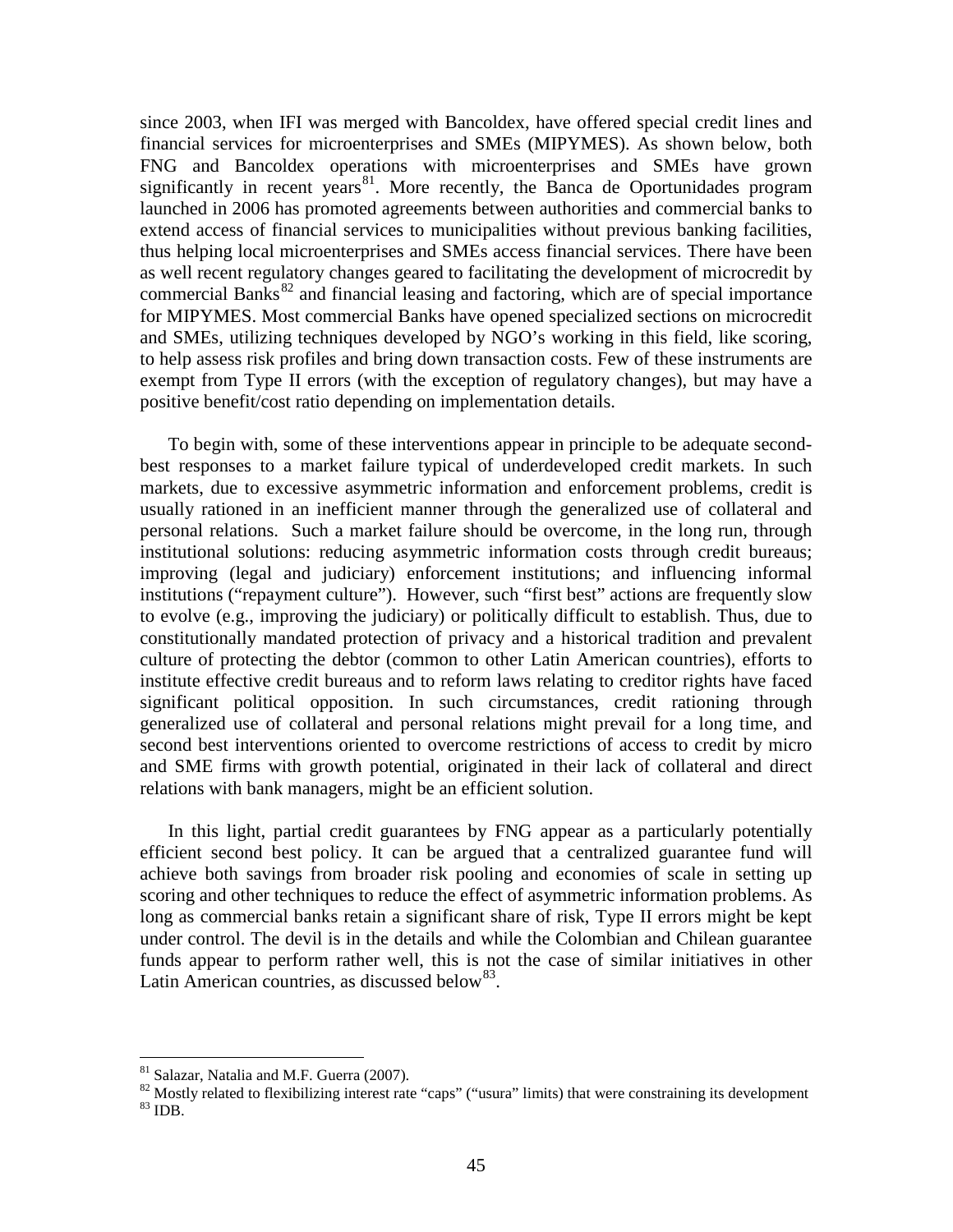Similarly, Government sponsored agreements with commercial banks to attend underserved areas may be an efficient second best policy, as long as Government compensations are not excessive. These, however, should be preferably subsidies allocated through auctions instead of rather opaque regulatory agreements, as seem to be the case in Colombia.

More debatable is the use of subsidized rediscount facilities. The initial high subsidy of IFI lines has been replaced by a much lower subsidy implicit in Bancoldex lines. Bancoldex do not receive direct public subsidies, though there are some implicit subsidies through the use of public capital. Bancoldex rediscount lines appear attractive to banks as they reduce their liquidity risks and costs. Credit risk remains with banks, limiting the scope for distortions. SMEs often request simultaneously FNG partial guarantees and credits supported through Bancoldex rediscount lines. Given the large expansion of credit to SMEs in recent years, as shown below, the combination of these two instruments appears to have been highly effective.

A clearly inferior second best solution was the establishment of a public bank, as there is no reason to believe that such an institution would be better than private banks in collecting information or assessing risks, not to mention the fact that it is prone to be affected by political interference. In fact, for these reasons the initial solution of a specialized public bank (CFP) was abandoned early in Colombia in favor of more market friendly interventions.

### **b. Evolution of access to credit and public programs**

[Figure 16](#page-47-0) shows the evolution of credit to microenterprises and SMEs by type of financial intermediary, which followed closely the performance of overall credit until 2002. Growth has been quite fast in recent years, though comparable figures are not available. as shown in the figure, most SME credit is presently supplied through commercial Banks and other private financial institutions: direct official credit contribution is quite small. However, credit through commercial Banks is partially supported through FNG guarantees and Bancoldex (and Finagro) SME rediscount credit lines, which have grown significantly in recent years (Figure 22).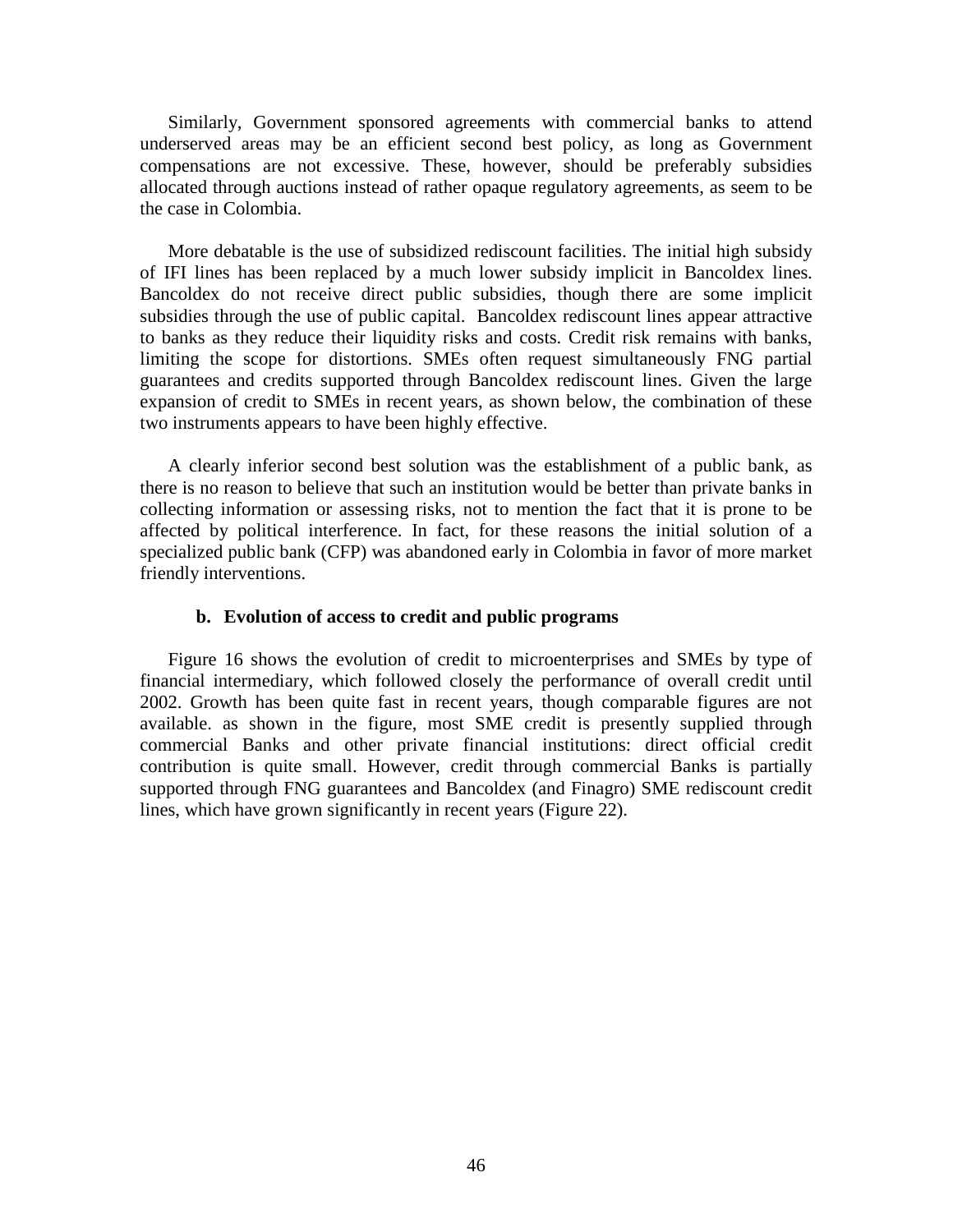<span id="page-47-0"></span>**Figure 15: Credit amounts provided to microfirms and SMEs firms by each type of financial institution**



Source: Superfinanciera and calculations from the authors.

Since IFI was merged with Bancoldex in 2003, Bancoldex liquidated most previous IFI credit lines in favor of large firms and gave a strong push to the consolidation of microenterprise and SME credit lines as shown in panel B, Figure 22. Relatively large explicit subsidies in initial CFP and IFI lines were substituted by market based rates in Bancoldex lines, with relatively low implicit subsidies originated in the use of official capital and multilateral credit lines.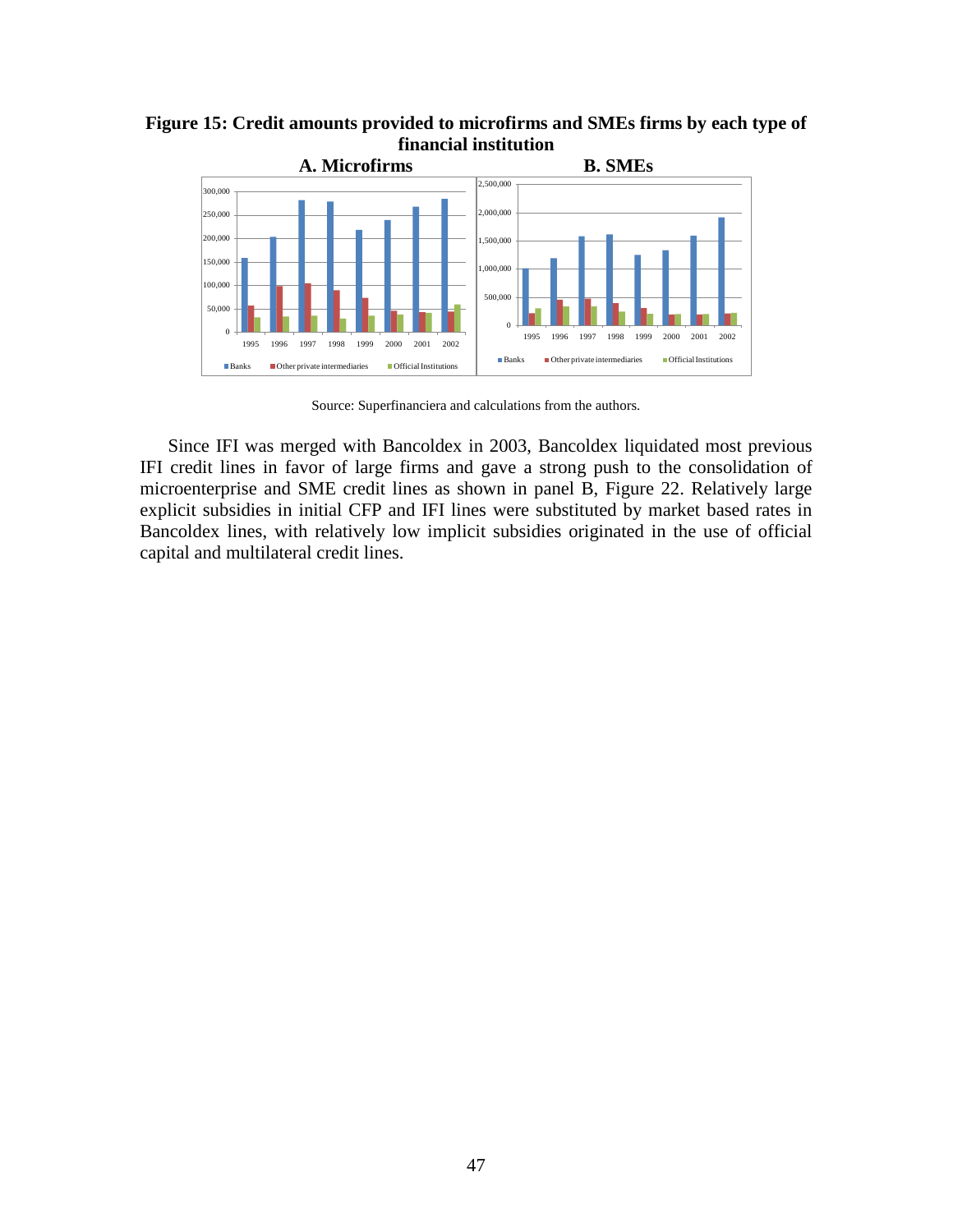

**Figure 16**

# **B. Bancoldex credits by size of firm**



Source: [www.sigob.gov.co,](http://www.sigob.gov.co/) Bancoldex 2006 and authors' calculations.

## c. **Assessments of access to financial services by SMEs**

A recently launched biannual SME Survey by ANIF (National Association of Financial Institutions), Bancoldex and Banco de la República, gives a clear assessment of SMEs' present access to credit and other financial services. [Figure 18](#page-49-0) shows that around 54% of SMEs in industry actually demand credit; corresponding rates for SMEs in retail trade and services are 48% and 43% respectively. Credit approval rates are very high (around 95%), Most of credit is used for working capital, and only a small fraction goes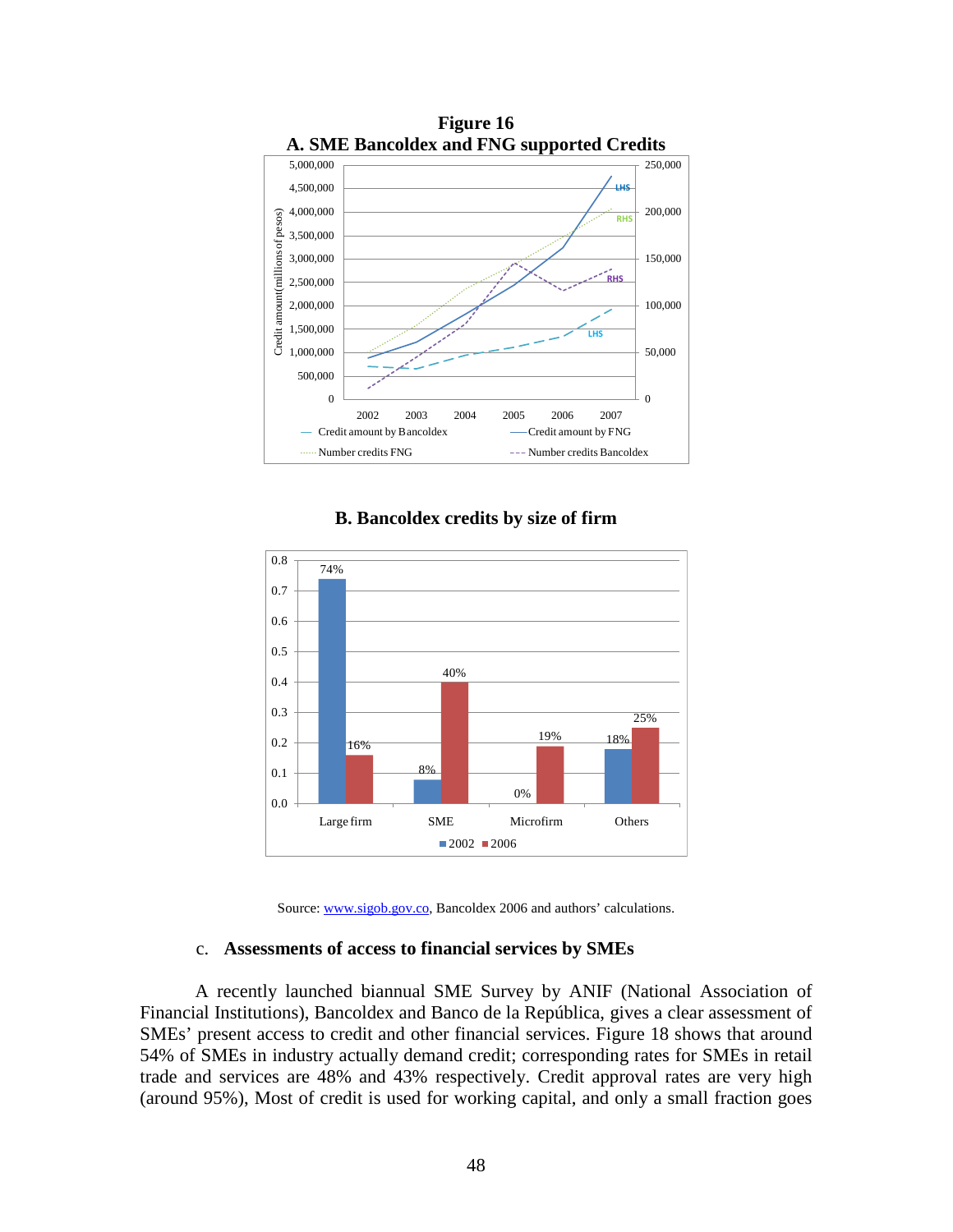to acquiring machinery or debt consolidation (Panel B). Indeed, recent assessments by users suggest that SME access to short and medium term credit is presently indeed quite satisfactory, but that is not the case for longer-term credit for investment (see below).



<span id="page-49-0"></span>**Figure 17: Percentage of Pymes (SMEs) that asked for and obtained credit**

Source: ANIF. SME Survey, Authors estimates. [84](#page-49-1)



#### B. Use of SME Credit

[Figure 19](#page-50-0) shows the use of other sources of financial resources by SMEs. It is to be noted that use of leasing and factoring is quite low, as compared to what happens in other latitudes. Also, as in other countries, access to capital markets is quite limited.

<span id="page-49-1"></span> <sup>84</sup> ANIF in association with Bancoldex, BID y Banco de la República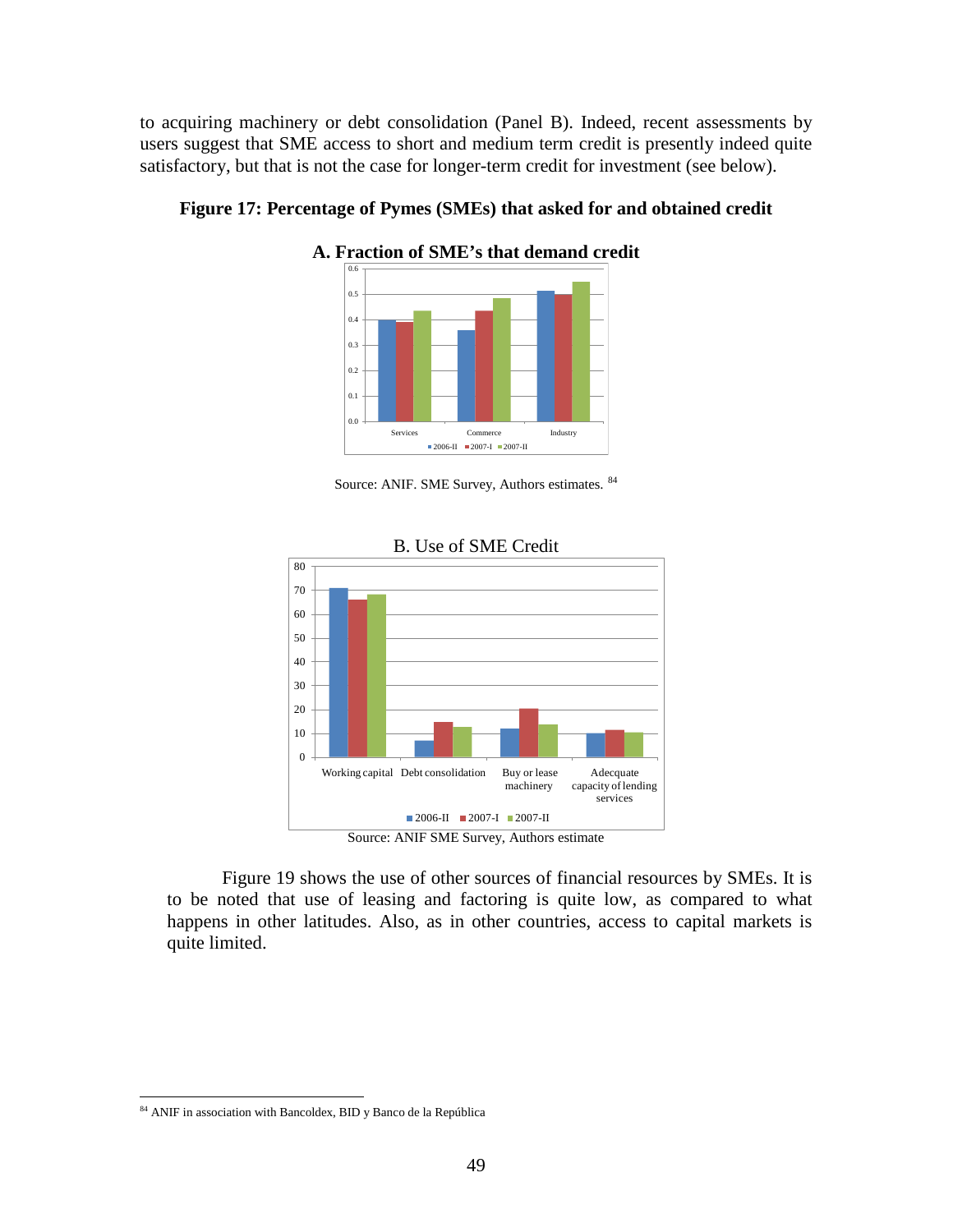<span id="page-50-0"></span>

**Figure 18: Other financial sources of SMEs** 

Source: ANIF. SME Survey; Authors calculations

The Asobancaria SME Survey suggests that working capital is well supplied; that credit for investment is somewhat more limited; and that factoring services are quite underdeveloped (Figure 26). A recent Fedesarrollo study on the subject came to similar conclusions<sup>[85](#page-50-1)</sup>. In contrast, acomparative study by IDB (2006) indicated that Colombia was well behind other Latin American countries such as Argentina and Chile in the development of risk capital funds and "angel" investors  $86\degree$  Given the increasingly recognized importance of private equity funds for emerging successful micro and small enterprises, Bancoldex has recently launched a promising Fund of Funds initiative in this regard<sup>[87](#page-50-3)</sup>.



**Figure 19: Adequacy of access to financial and other services by SMEs**

<span id="page-50-2"></span><span id="page-50-1"></span> $^{85}$  Salazar and Guerra (2007)  $^{86}$  IDB (2006).

<span id="page-50-3"></span>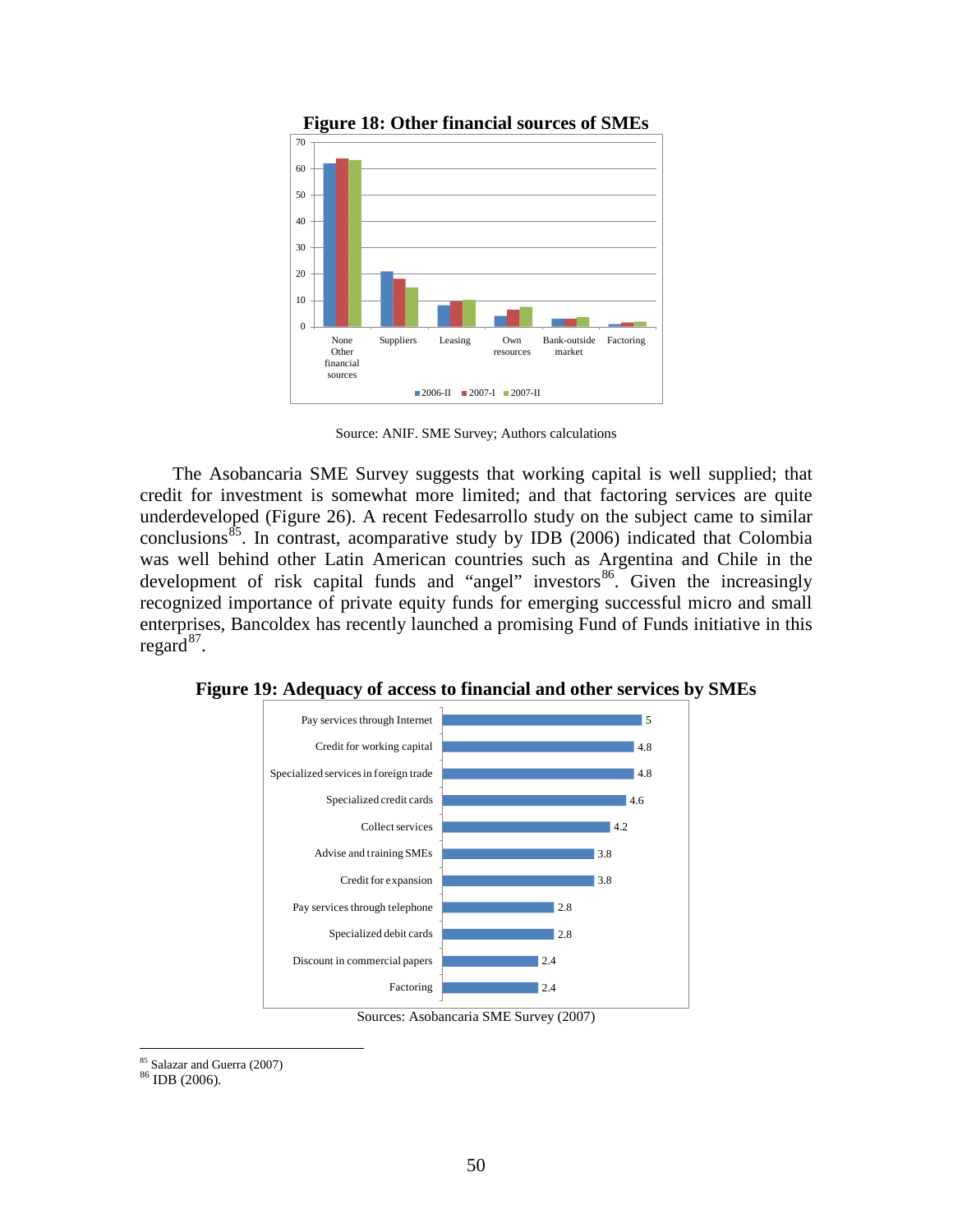## **d. Assessments by firms responding the Fedesarrollo 2008 EOS**

<span id="page-51-0"></span>Previous Fedesarrollo EOSs coincide with previous indicators that the importance of restrictions of access and cost of credit as a constraint to investment has been rapidly diminishing, as shown in [Figure 21.](#page-51-0)





Source: Fedesarrollo EOS, annual investment module.

The module added to the EOS for this study found that lack of access to credit is not an important concern for small firms. However, cost of credit is still mentioned by around 21% of small firms find cost of credit as their main restriction to investment, and 12.5% as the second most important restriction. The corresponding figures for medium-sized firms are 14.7% and 18.9% and for large firms 11.9% and 13.5%.. Access to risk capital also appears as a significant restriction for small firms (6.8% indicated it was their main restriction, as compared to 1.1% and 0,9% among large and medium sized firms, respectively).

Around 64% of small firms reported using Bancoldex credit, 29% official agricultural credit and 23% FNG guarantees. Use of Bancoldex credit increased over time, while official agricultural credit diminished.

| Table 15: Use of Official Credit Lines (% over total firms responding each period) |  |  |  |  |  |
|------------------------------------------------------------------------------------|--|--|--|--|--|
|                                                                                    |  |  |  |  |  |

|                                                             | <b>Before</b> | 1990 to | 2000 to |
|-------------------------------------------------------------|---------------|---------|---------|
| <b>Policy instrument</b>                                    | 1990          | 2000    | present |
| IFI credit lines                                            | 45            | 44      | 12      |
| Bancoldex credit lines                                      | 48            | .54     | 64      |
| Finagro, Caja Agraria o Banco Agrario credit lines          | 35            | 33      | 29      |
| Collateral obtained through Fondo de Garant'as              | 25            | 26      | 23      |
| Export insurance or other insurance with government support | 31            | 30      | 30      |
| Exchange-rate hedging with government support               | 25            | 23      | 26      |

Source: Fedesarrollo EOS, October 2008.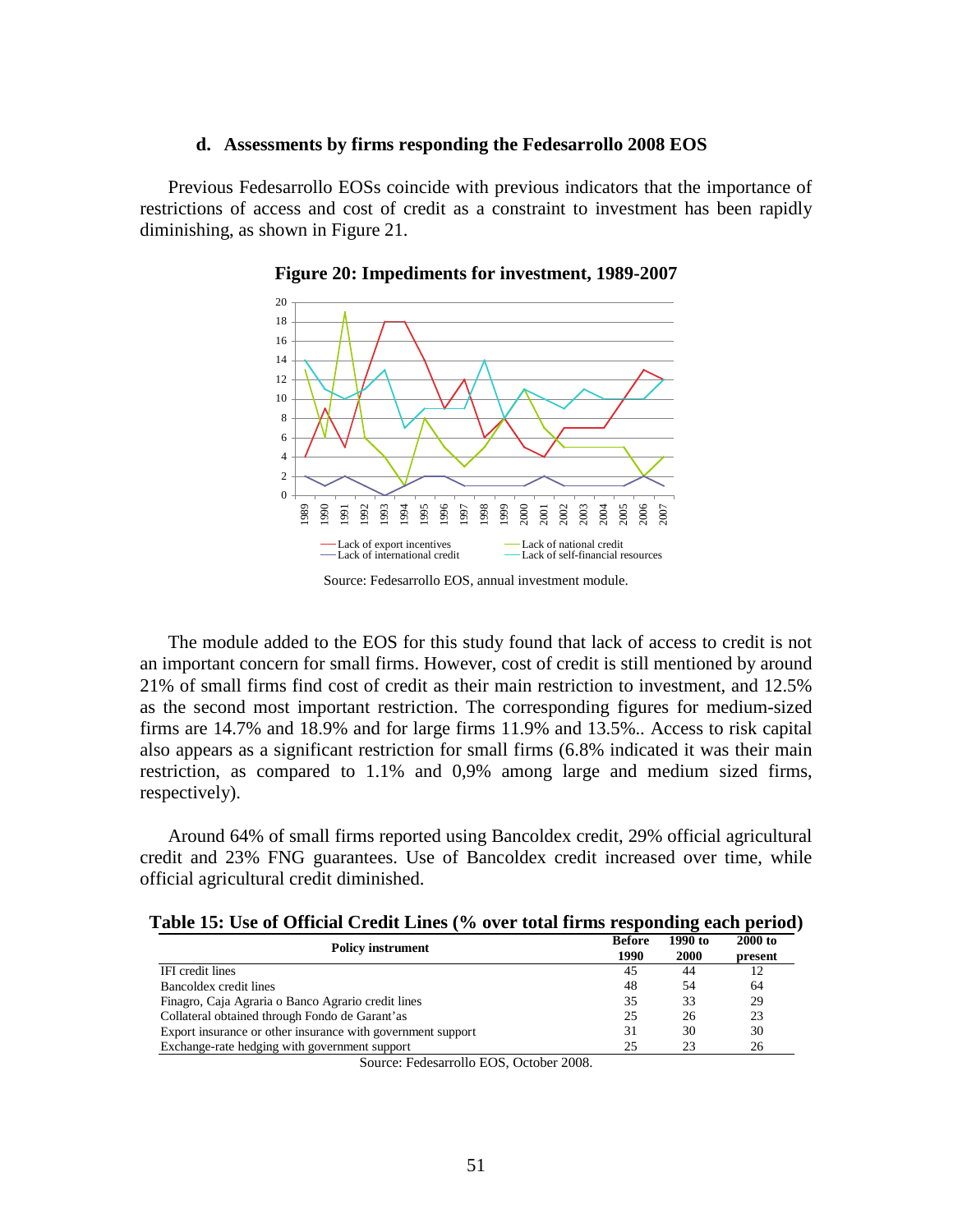[Table 16](#page-52-0) indicates that a high proportion of firms (39%) assess today official agricultural credit lines as not adequate for their needs. These percentages are much lower in the case of Bancoldex lines (16%) and FNG guarantees (29%). There have been significant improvements in perception of adequacy of FNG guarantees overtime and more modest ones with respect to Bancoldex lines, in contrast to a deterioration of opinion on agricultural official lines and former IFI lines.

These assessments vary significantly in some cases by size of firm. The fraction of large firms that deem as "excellent" Bancoldex lines is much larger than in the case of small firms, reflecting remaining difficulties of SMEs in accessing export credit. On the contrary, the fraction of small firms that deem as "excellent" or "good" FNG guarantees and agricultural official lines is much larger than in the case of big firms, indicating that these services are proportionally more important for small firms.

<span id="page-52-0"></span>

| <b>Policy instrument</b>                                    | <b>Before</b><br>1990 | 1990 to<br>2000 | 2000 to<br>present |
|-------------------------------------------------------------|-----------------------|-----------------|--------------------|
| IFI credit lines                                            | 17                    | 16              | 38                 |
| Bancoldex credit lines                                      | 24                    | 11              | 16                 |
| Finagro, Caja Agraria o Banco Agrario credit lines          | 27                    | 27              | 39                 |
| Collateral obtained through Fondo de Garantías              | 43                    | 36              | 29                 |
| Export insurance or other insurance with government support | 69                    | 48              | 38                 |
| Exchange-rate hedging with government support               | 65                    | 61              | 54                 |

#### **Table 16: % firms rating instruments as inadequate**

Source: Fedesarrollo EOS, October 2008.

## **g. Conclusion:**

Market failures in financial sectors are widely recognized. There is, however, less agreement on interventions to support SMEs' access to credit. In this section we take the position that those interventions that facilitate access to credit to many small firms with growth potential, while avoiding subsidizing credit to small firms with no or low growth potential (Type II errors) may have a positive social benefit cost ratio. In this context, we find that Colombian policy has moved from highly inefficient interventions (a dedicated public bank and highly subsidized rediscount credit lines) towards more efficient and effective interventions.

In particular, we argue that FNG guarantees seem to focus well, as a second best policy, on a specific observable market failure (many small firms with growth potential lack access because there is credit rationing through use of colaterals). We further show that the growth in the combined use of FNG guarantees and Bancoldex rediscount lines has facilitated a fast increase in credit to SME's in recent years (admittedly in a context of high liquidity and economic growth), to the point that access to credit does not seen anymore as a major restriction for investment (though cost still is for many). Eliminating regulatory hurdles has also contributed to the recent growth in microcredit by commercial banks. While the rationale for rediscount lines is more tenuous, the fact that credit risk is retained by commercial banks (and partially by FNG) and that there are no explicit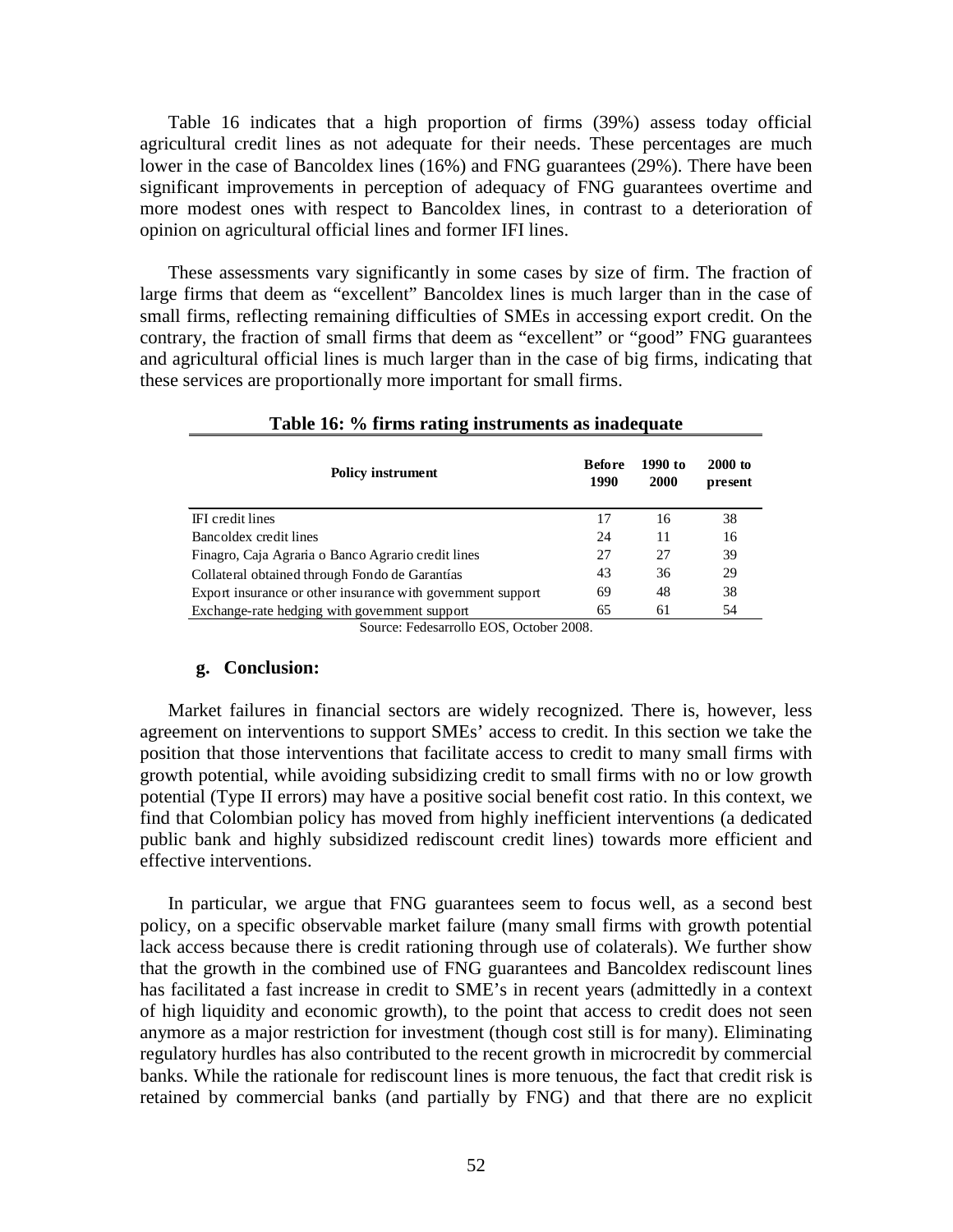subsidies (possibly some implicit subsidies through the use of Bancoldex official capital and multilateral credit lines), limit the possibilities of high distortions.

## **V. Vertical PDPs' case studies**

Colombia's approach to PDPs has been highly sector-specific. This is true looking at trade policies and is also evident at a glace in the tax system that has been plagued by sector-specific tax incentives over the years, which have been, along with tariffs, the most important policy instruments used by the Colombian government to encourage productive growth. In 2004, the National Economic and Social Policy Council (CONPES) calculated that income tax benefits granted to specific sectors or activities amounted that year to about 1.41% of GDP  $(\$1,520 \text{ million})^{88}$ . The legislation resulting in this value is still in place[89.](#page-53-2) [Table 17](#page-53-0) gives a flavor of the history of income tax rate dispersion across sectors, looking at manufacturing between 1993 and 2007.

<span id="page-53-0"></span>**Table 17: Average effective income tax by manufacturing sector**

|                                       | 1993-1999      |             | 2000-2007      |             |  |  |
|---------------------------------------|----------------|-------------|----------------|-------------|--|--|
| 3-digit ISIC                          |                |             |                |             |  |  |
|                                       | Mean effective | Std. Dev.   | Mean effective | Std. Dev,   |  |  |
|                                       | tax rate       | of tax rate | tax rate       | of tax rate |  |  |
| Food products                         | 24.7           | 1.5         | 26.8           | 2.4         |  |  |
| Tobacco                               | 19.1           | 6.9         | 28.9           | 5.1         |  |  |
| <b>Textiles</b>                       | 21.6           | 4.0         | 33.2           | 1.1         |  |  |
| Wearing apparel, except footwear      | 26.8           | 2.8         | 29.0           | 0.8         |  |  |
| Leather products                      | 26.8           | 3.1         | 32.2           | 1.8         |  |  |
| Footwear except rubber or plastic     | 25.7           | 5.6         | 33.3           | 1.0         |  |  |
| Wood products, except furniture       | 23.2           | 3.7         | 31.4           | 3.6         |  |  |
| Furniture, except metal               | 30.3           | 3.0         | 31.0           | 5.7         |  |  |
| Paper and products                    | 20.3           | 5.7         | 17.0           | 3.5         |  |  |
| Printing and publishing               | 19.5           | 0.9         | 29.8           | 4.3         |  |  |
| Industrial chemicals                  | 27.5           | 1.7         | 28.2           | 2.3         |  |  |
| Other chemicals                       | 29.1           | 1.8         | 29.2           | 1.9         |  |  |
| Miscellaneous petroleum and coal proc | 24.6           | 7.7         | 32.1           | 5.6         |  |  |
| Pottery, china, earthware             | 19.9           | 5.9         | 17.4           | 11.7        |  |  |
| Other non-metallic mineral products   | 20.9           | 2.8         | 31.4           | 3.6         |  |  |
| Iron and steel                        | 24.3           | 3.5         | 29.3           | 4.7         |  |  |
| Nonferrous metals                     | 26.7           | 2.0         | 26.0           | 3.7         |  |  |
| Fabricated metal products             | 27.2           | 2.2         | 33.5           | 1.0         |  |  |
| Machinery, no electric                | 27.7           | 3.1         | 32.7           | 1.9         |  |  |
| Transport equipment                   | 25.8           | 3.5         | 30.5           | 6.2         |  |  |
| Other industries                      | 27.5           | 2.2         | 29.9           | 1.8         |  |  |
| Total manufacturing                   | 24.7           | 3.5         | 29.2           | 3.5         |  |  |

Source: Ministry of Finance - DIAN, and calculations by the authors.

Protectionism dominated the PDP system until 1991, and despite the fact that the country went through trade liberalization in the early 1990s and a number of other types of PDPs are in place, there continues to be widespread protectionist practices. In manufacturing, high tariff levels were maintained until liberalization. Effective tariff rates, went from an average of 38% over the period 1980-89 to one of 15% in the 1990s, and have remained close to that level during the present decade, but liberalization was not

<span id="page-53-1"></span> <sup>88</sup> Source: CONPES (2004) Policy Document No.3280.

<span id="page-53-2"></span><sup>&</sup>lt;sup>89</sup> Law 788 of 2002 granted tax incentives for investment including income tax exemptions to fluvial transportation services and eolic energy and biomass energy generation (over 15 years), hotel services (over 30 years), ecotourism (over 20 years), and software (over 10 years), among others. Law 863 of 2003 allowed deduction of fixed assets investments from taxable income.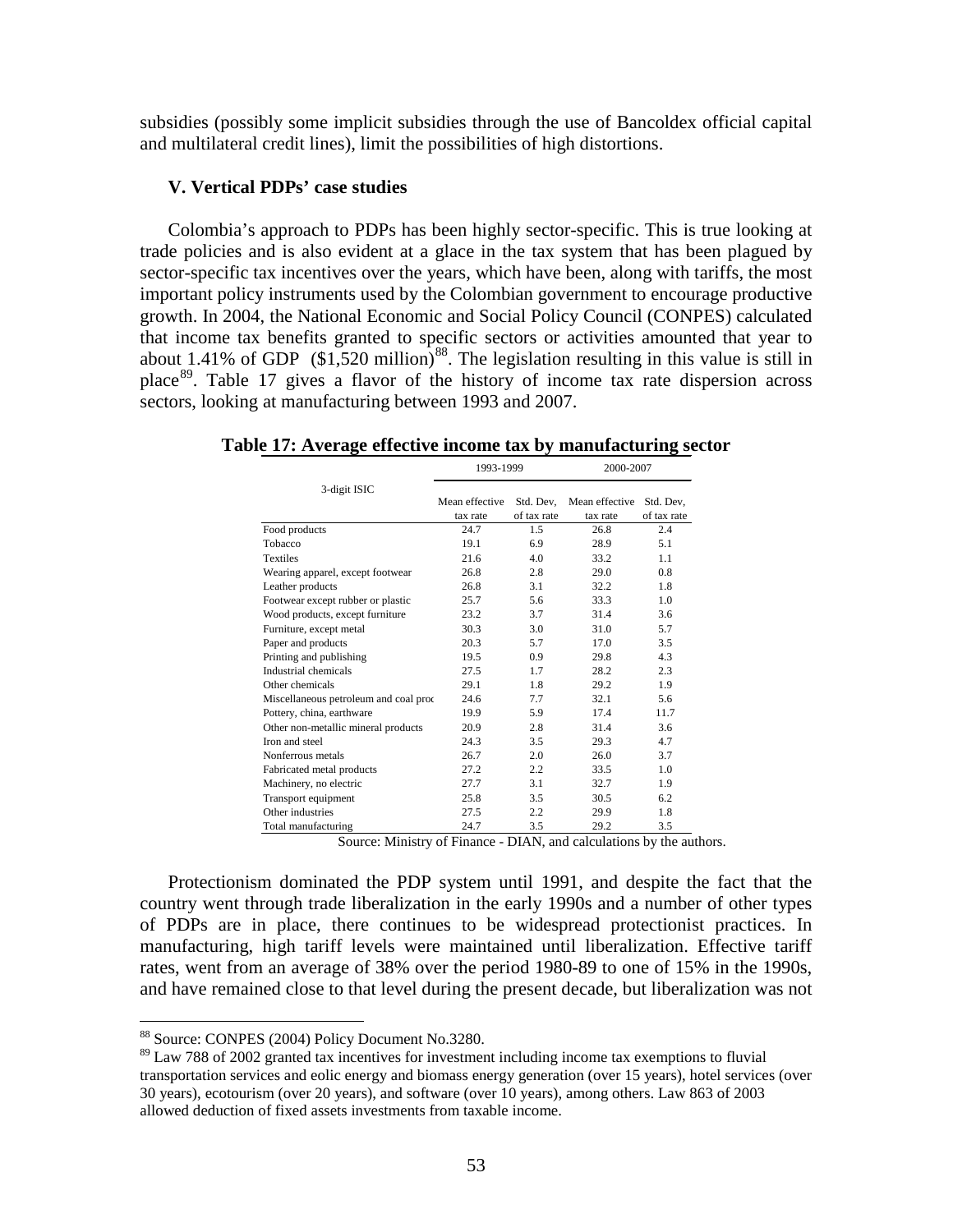uniform across sectors and in many cases was partially reversed later on through renewed tariff rate hikes. [Table 18](#page-54-0) shows tariff dispersion across manufacturing sectors.

<span id="page-54-0"></span>

|                                           |       | 1980-1989           |       | 1990-1999           | 2000-2007                                                                        |                     |  |
|-------------------------------------------|-------|---------------------|-------|---------------------|----------------------------------------------------------------------------------|---------------------|--|
| 3-digit ISIC                              | Rates | <b>Tariff Rates</b> | Rates | <b>Tariff Rates</b> | Mean Tariff St. Dev, of Mean Tariff St. Dev, of Mean Tariff St. Dev, of<br>Rates | <b>Tariff Rates</b> |  |
| Food products                             | 35.4  | 15.5                | 20.8  | 8.6                 | 18.2                                                                             | 3.7                 |  |
| Beverages                                 | 60.0  | 20.1                | 18.2  | 9.1                 | 18.2                                                                             | 2.9                 |  |
| Tobacco                                   | 34.2  | 15.8                | 16.3  | 12.0                | 18.0                                                                             | 3.0                 |  |
| <b>Textiles</b>                           | 59.9  | 29.6                | 20.0  | 7.4                 | 17.9                                                                             | 3.4                 |  |
| Wearing apparel, except footwear          | 80.0  | 32.0                | 22.4  | 6.7                 | 19.8                                                                             | 0.8                 |  |
| Leather products                          | 41.8  | 23.8                | 16.2  | 9.8                 | 13.3                                                                             | 5.7                 |  |
| Footwear except rubber or plastic         | 67.8  | 23.0                | 22.5  | 8.0                 | 19.2                                                                             | 1.8                 |  |
| Wood products, except furniture           | 45.1  | 18.7                | 15.8  | 8.3                 | 13.3                                                                             | 3.8                 |  |
| Furniture, except metal                   | 52.5  | 14.2                | 21.2  | 6.1                 | 18.3                                                                             | 3.6                 |  |
| Paper and products                        | 33.6  | 12.4                | 13.9  | 7.9                 | 12.2                                                                             | 4.9                 |  |
| Printing and publishing                   | 34.7  | 24.4                | 15.6  | 11.6                | 13.8                                                                             | 8.4                 |  |
| Industrial chemicals                      | 21.8  | 9.9                 | 7.9   | 5.6                 | 6.2                                                                              | 3.7                 |  |
| Other chemicals                           | 20.3  | 15.8                | 10.0  | 7.2                 | 8.8                                                                              | 4.8                 |  |
| Petroleum refineries                      | 12.6  | 7.7                 | 8.3   | 4.3                 | 8.1                                                                              | 3.3                 |  |
| Miscellaneous petroleum and coal products | 21.6  | 8.4                 | 9.9   | 5.5                 | 8.1                                                                              | 3.0                 |  |
| Rubber products                           | 39.7  | 21.3                | 16.1  | 7.5                 | 13.8                                                                             | 3.9                 |  |
| Plastic products                          | 57.5  | 17.6                | 19.6  | 6.5                 | 18.3                                                                             | 4.0                 |  |
| Pottery, china, earthware                 | 49.7  | 23.5                | 19.4  | 9.7                 | 16.3                                                                             | 3.5                 |  |
| Glass and products                        | 32.4  | 11.1                | 15.2  | 8.7                 | 12.9                                                                             | 4.6                 |  |
| Other non-metallic mineral products       | 30.3  | 9.5                 | 15.3  | 6.6                 | 13.1                                                                             | 3.5                 |  |
| Iron and steel                            | 21.0  | 9.1                 | 8.8   | 5.1                 | 8.4                                                                              | 3.5                 |  |
| Nonferrous metals                         | 20.5  | 10.6                | 7.9   | 4.9                 | 7.0                                                                              | 2.9                 |  |
| Fabricated metal products                 | 39.5  | 12.9                | 16.0  | 7.5                 | 13.9                                                                             | 4.4                 |  |
| Machinery, no electric                    | 23.0  | 18.4                | 9.6   | 6.4                 | 9.2                                                                              | 4.9                 |  |
| Machinery, electric                       | 33.5  | 20.7                | 11.5  | 7.5                 | 10.3                                                                             | 5.6                 |  |
| Transport equipment                       | 36.5  | 39.2                | 14.2  | 12.1                | 12.4                                                                             | 8.2                 |  |
| Professional and scientific equipment     | 25.2  | 13.4                | 8.5   | 6.1                 | 7.4                                                                              | 4.3                 |  |
| Other industries                          | 42.2  | 16.7                | 18.4  | 8.9                 | 15.6                                                                             | 5.7                 |  |

**Table 18: Average tariff rates by manufacturing sector**

Source: DNP, Dirección de Desarrollo Empresarial.

Sector specific incentives have been, however, not mentioned out loud in public speech until recently. Colombia has historically maintained the fiction that there is no industrial policy targeting incentives to particular sectors. This has resulted in lack of transparency about the way benefits are granted, and in substantial capture by economic groups of politicians and other actors that participate in the policy-making process. Our hypothesis is that targeted policies in Colombia in general have not followed a market failure rationale. Their implicit logic has rather been one of defending the rents of particular groups. The pervasiveness of rough and inefficient instruments, such as permanent tariffs and income tax exemptions, suggests that this is indeed the case and that, in most cases, the cumulative interventions have basically been the result of effective lobbying. Moreover, policies meant to be horizontal have rarely been purely horizontal, as benefits have concentrated in the same hands over time. To explore these ideas, we will review the experience of two manufacturing sectors that have been object over the years, and still are, of extensive government intervention under different combinations of targeted PDPs: Textiles and Wearing Apparel, and Palm Oil.

In 2008, however, the Colombian government changed its speech to be explicit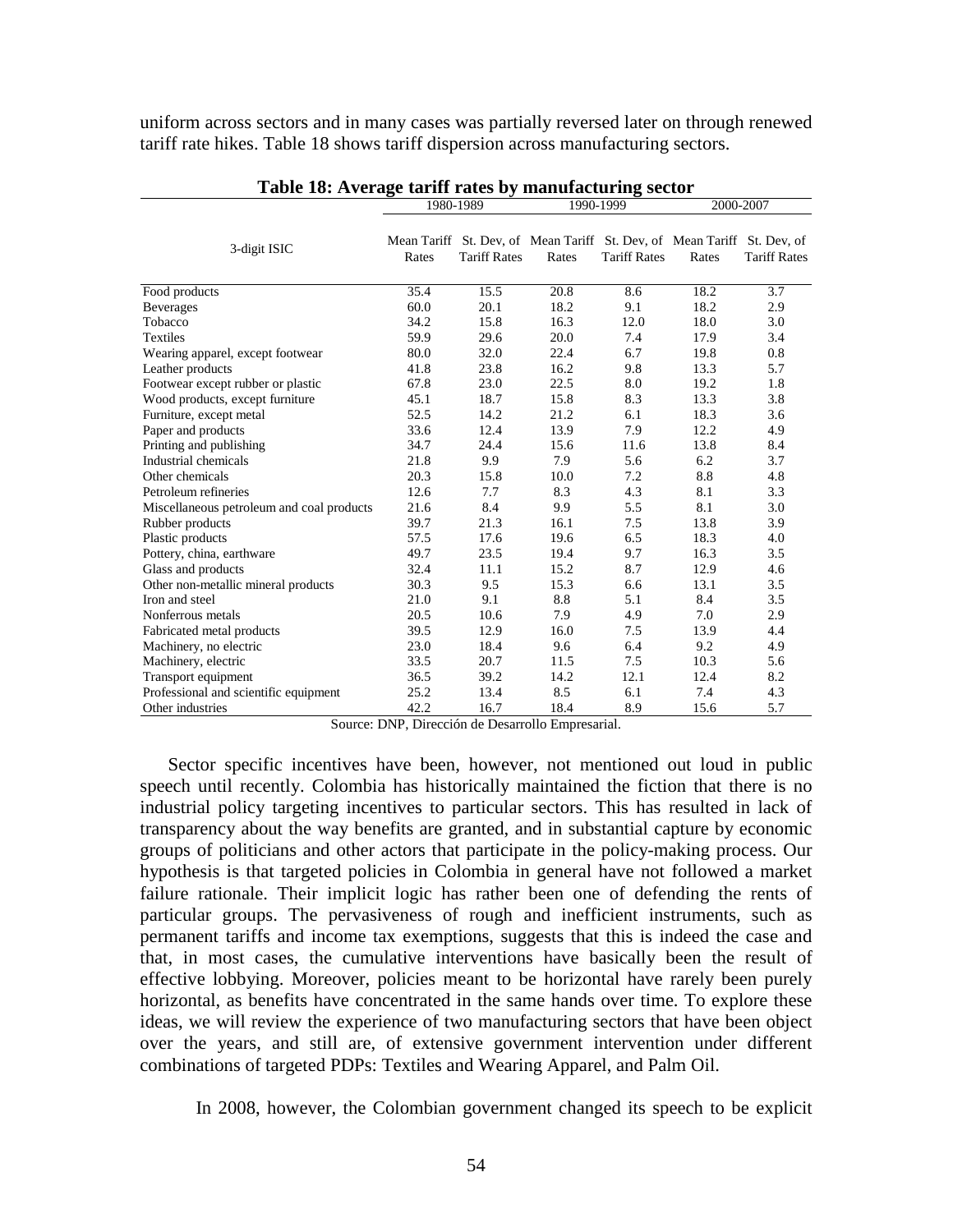about the interest to promote particular sectors, and put together tentative lists of sectors for targeted policies (none of them final) that fall more under this type of rationale. Software falls in this category and has already participated in the design of a Business Plan, the recently introduced policy instrument through which the government intends to bring together the efforts of all relevant government institutions and the private sector to facilitate the sector's development. We will use this case to explore to what extent the more recent sector-specific policies indeed follow a different logic than earlier PDPs.

We intend to connect policies and policy instruments to their underlying rationality, to identify if there are market failures particular to the sectors under review and to establish whether the targeted policies in place have chosen the right instruments, have an adequate design and have been useful to address them. We also establish their connection with the productive activity of each of these sectors by considering them against the observed sector dynamics.

# **1. Textiles and Apparel**

# **a. Sector performance**

The ISIC 2-digit Textiles and Apparel sector, represents 6% of Colombian manufacturing in terms of output and 19% in terms of employment. Figures 28 and 29 show the sector's dynamics since 1977 in terms of these variables.

[Figure 22](#page-56-0) shows a good growth rhythm in the 80s and early 90s, followed by a negative average growth rate between 1993 and 2002, and then recovery at a good pace until 2006, following the overall economy cycles. The picture is quite different, however, when the Textiles and Apparel sub-sectors are considered separately. While the Textiles sector has shrinked over time, Apparel has grown steadily since 1999. As a share of total manufacturing output, however, the sector has been falling since 1992. The sector's share over employment is more stable, but despite two small recovery episodes, employment shows a negative trend after 1993, explained wholly by the shrinking of the textiles subsector. The jump in 1992 in [Figure 23,](#page-56-1) while more noticeable in the employment series is common to all variables from DANE's Annual Manufacturing Survey, and is due to methodological changes introduced to the survey on that year.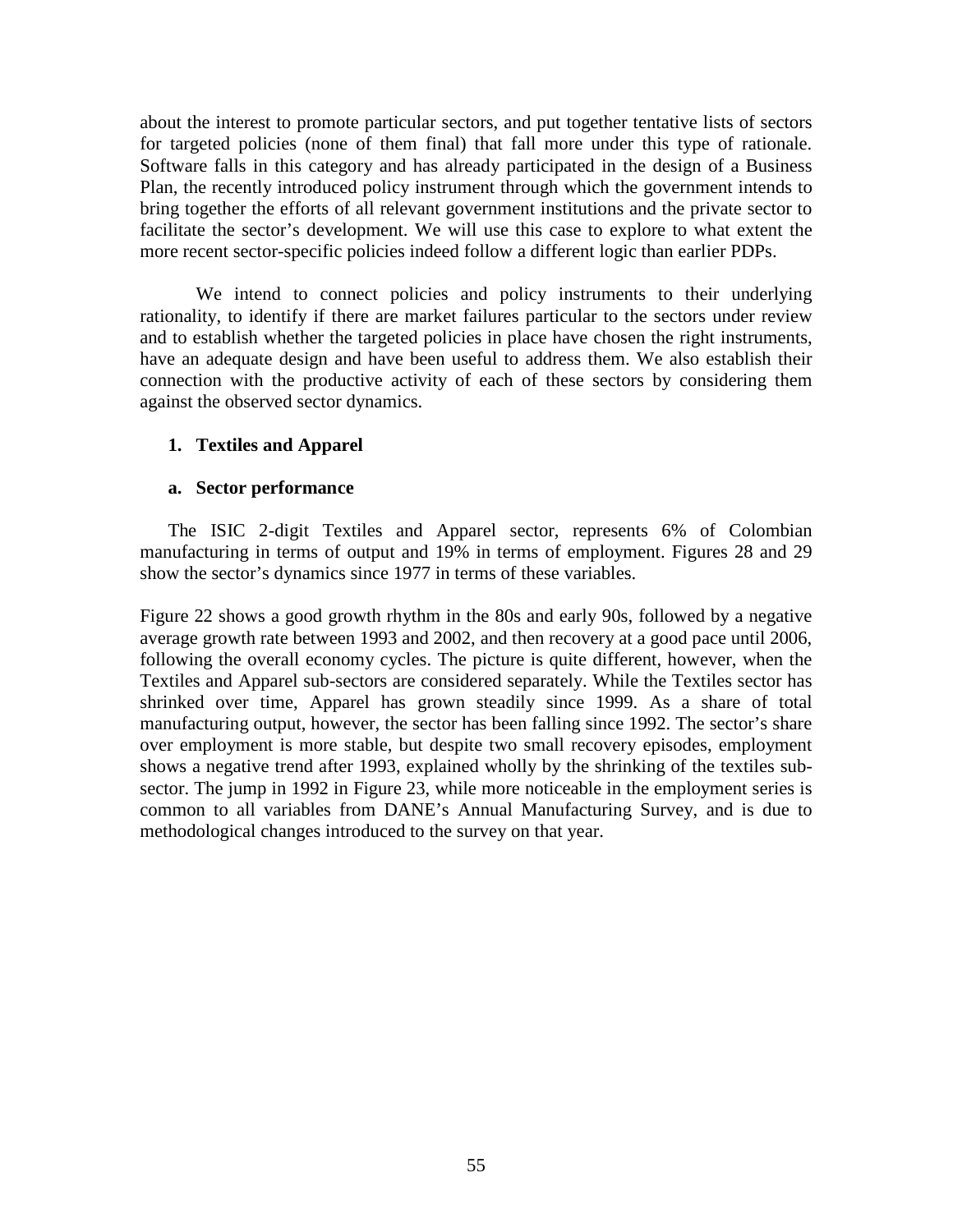<span id="page-56-0"></span>

Source: DANE, Annual Manufacturing Survey

<span id="page-56-1"></span>

[Figure 24](#page-57-0) shows that the Textiles sub-sector decreasing trend is explained by substantial exit of productive units between 1998 and 2002, and little or no net entry after that year. The remaining plants are somewhat larger than before both in output and employment (see Figures 31 and 33). The Apparel sub-sector shows no net entry of plants either and an even more marked trend towards larger plants.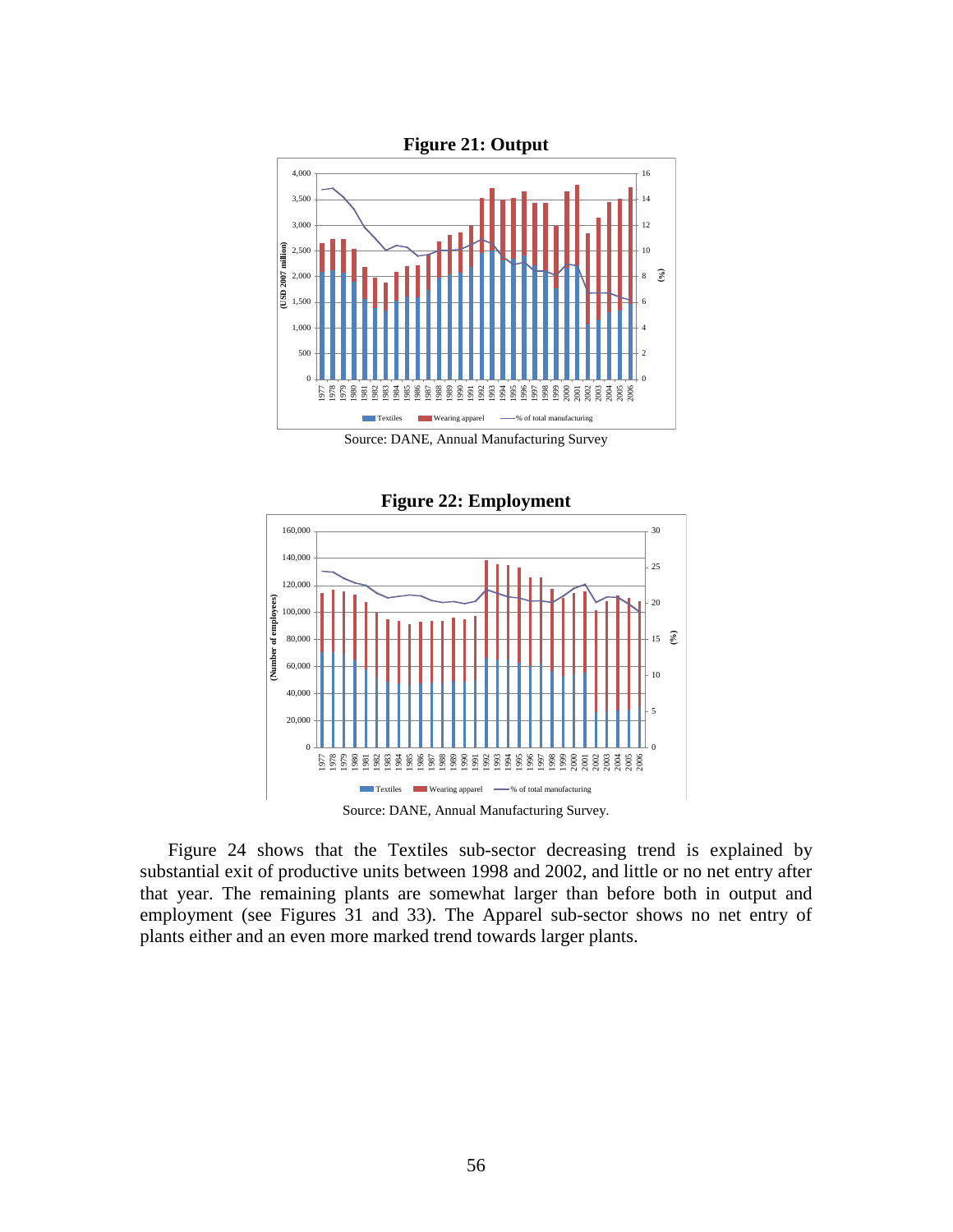<span id="page-57-0"></span>

Source: DANE, Annual Manufacturing Survey.



**Figure 24: Plant size by output**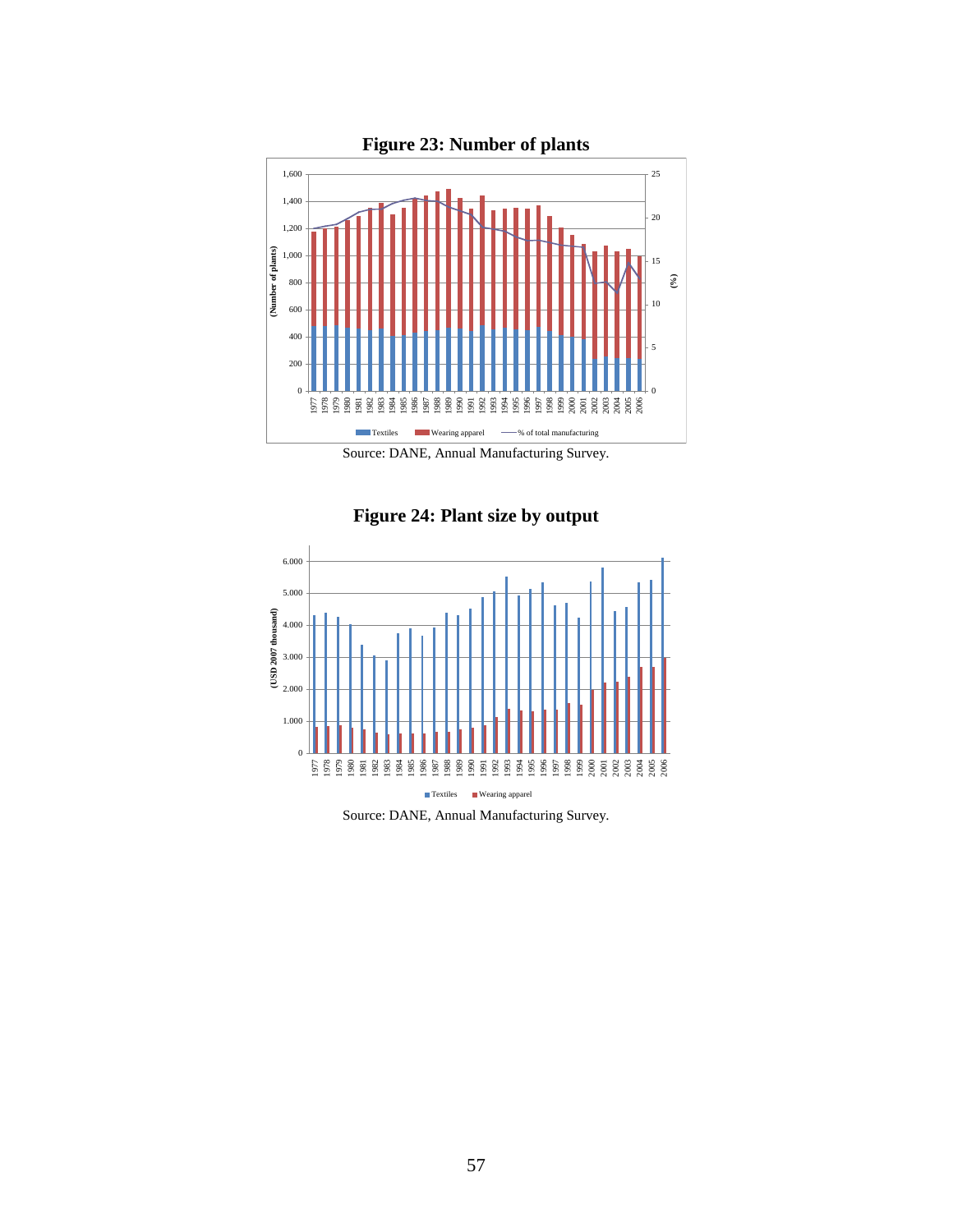

## **Figure 25: Plant size by employment**

Source: DANE, Annual Manufacturing Survey.

The positive growth performance of wearing apparel is easily associated to its exports dynamics. Apparel exports grew at a good pace between the mid-1980s and the mid-1990s, then slowed down and seem to have picked up a good growth rhythm since 2002. As a share of total manufacturing exports, however, Textile and Apparel exports fell steadily in the 1990s, and again started falling after 2004.



Source: DANE.

Finally, while with regards to labor productivity growth the Textiles and Apparel sector has underperformed relative to the average of manufacturing (see [Figure 28\)](#page-59-0), with respect to total factor productivity growth (TFP) it has done better (see [Figure 29\)](#page-59-1). Annual average TFP growth for the whole period is of about 2.4%, which is however not impressive, if productivity is to be the motor of economic growth.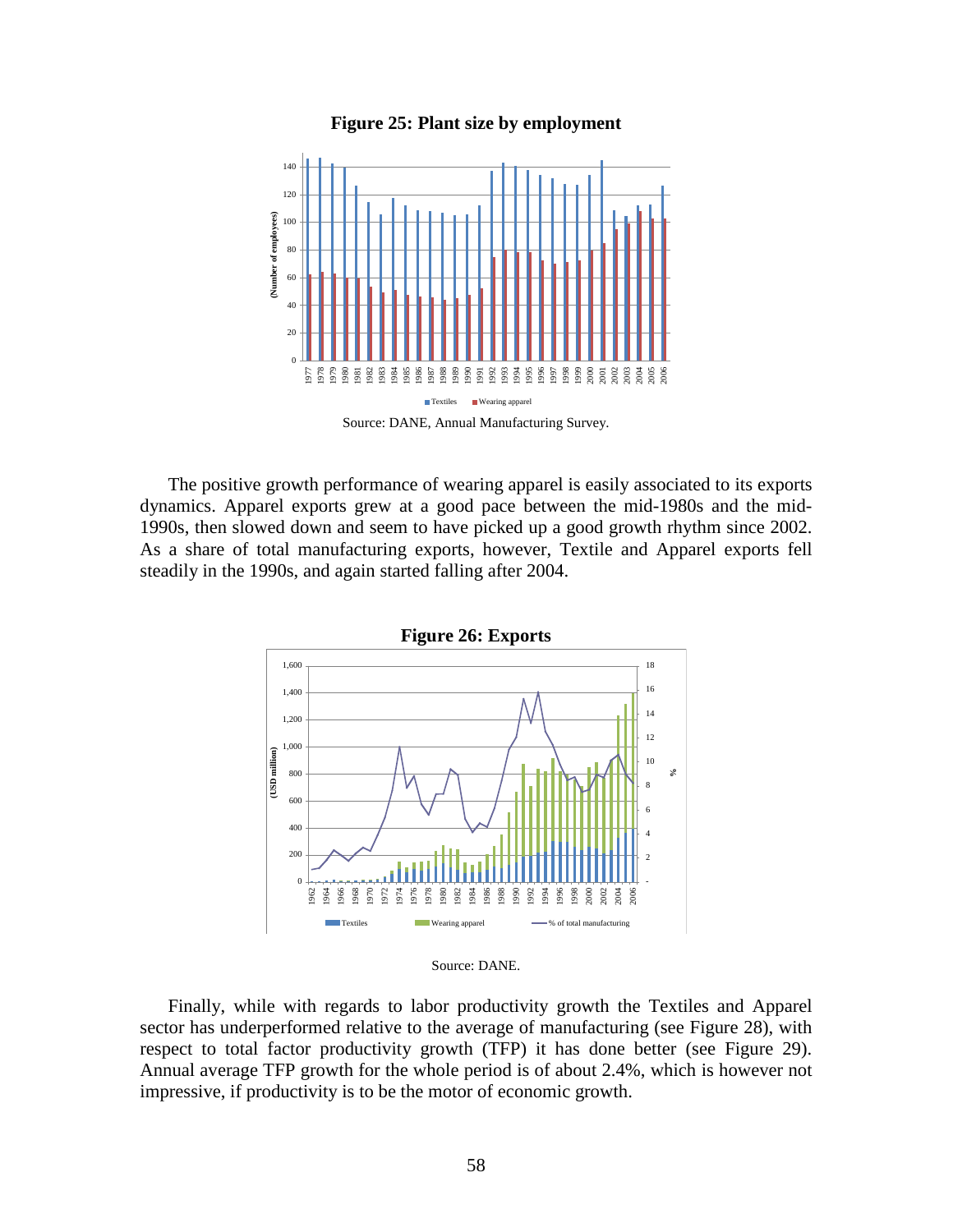<span id="page-59-0"></span>

<span id="page-59-1"></span>

### **b. Use of policy instruments**

Can this sector's performance be in any way tracked back to the many PDPs it has been exposed to throughout the years? In this section we characterize the ways and extent in which the textiles sector has taken advantage of government aids, using Fedesarrollo EOS module<sup>[90](#page-59-2)</sup>, all sources of available data.

[Table 19](#page-61-0) shows the proportion of firms that report to have used each policy instrument available. We have grouped instruments or programs by broad categories,

<span id="page-59-2"></span>Fedesarrollo EOS figures for the Textiles sector pending to be updated.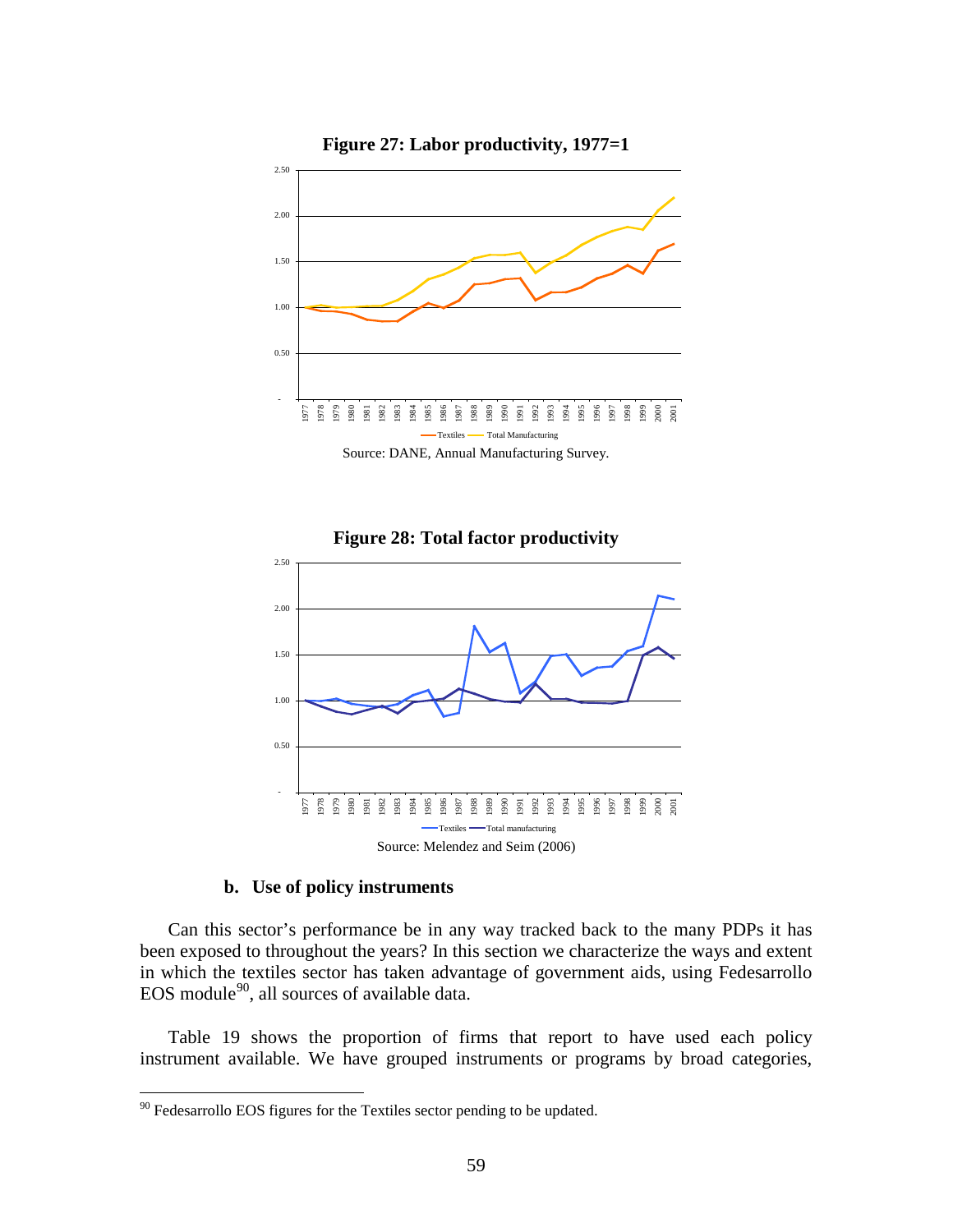depending on their guiding policy objectives. We find a higher share of firms reporting use of most instruments since 2000. While there is a potential bias from a better recollection of the recent years, there seems to be an undeniable increasing trend in firm participation, probably triggered by a more proactive government in this last period.

Before 1990, export promotion policies were the more widely used. Arbeláez et al (2007) report that when asked about the role played by the government, exporting firms in the wearing apparel business stated there are two areas of policy in which the action of the government is recognized by the industry to have facilitated export activities: policies contributing to lowering the final price of the export products in the foreign markets to improve their ability to compete, and policies contributing to reach the potential demand in the foreign markets.

In the first category, preferential trade agreements appear to have played an important role in facilitating competitiveness of the industry's products in the foreign markets. The textile and apparel sector as a whole has been affected by (1) the Andean Group's - Colombia, Ecuador, Venezuela, Bolivia and Peru- reorientation towards a more opendoors integration model (1989-1993) that brought about the adoption of a common external tariff system by 1995; (2) the signing of the G3 trade agreement with Venezuela and Mexico (1994) to further the rapid insertion of the Colombian economy in the international markets; and most importantly (3) the signing of ATPA (1991) and later of ATPDEA (2002), unilateral tariff preference agreements with the United States. 45% of the firms report to have used one or more of these agreements in the present decade.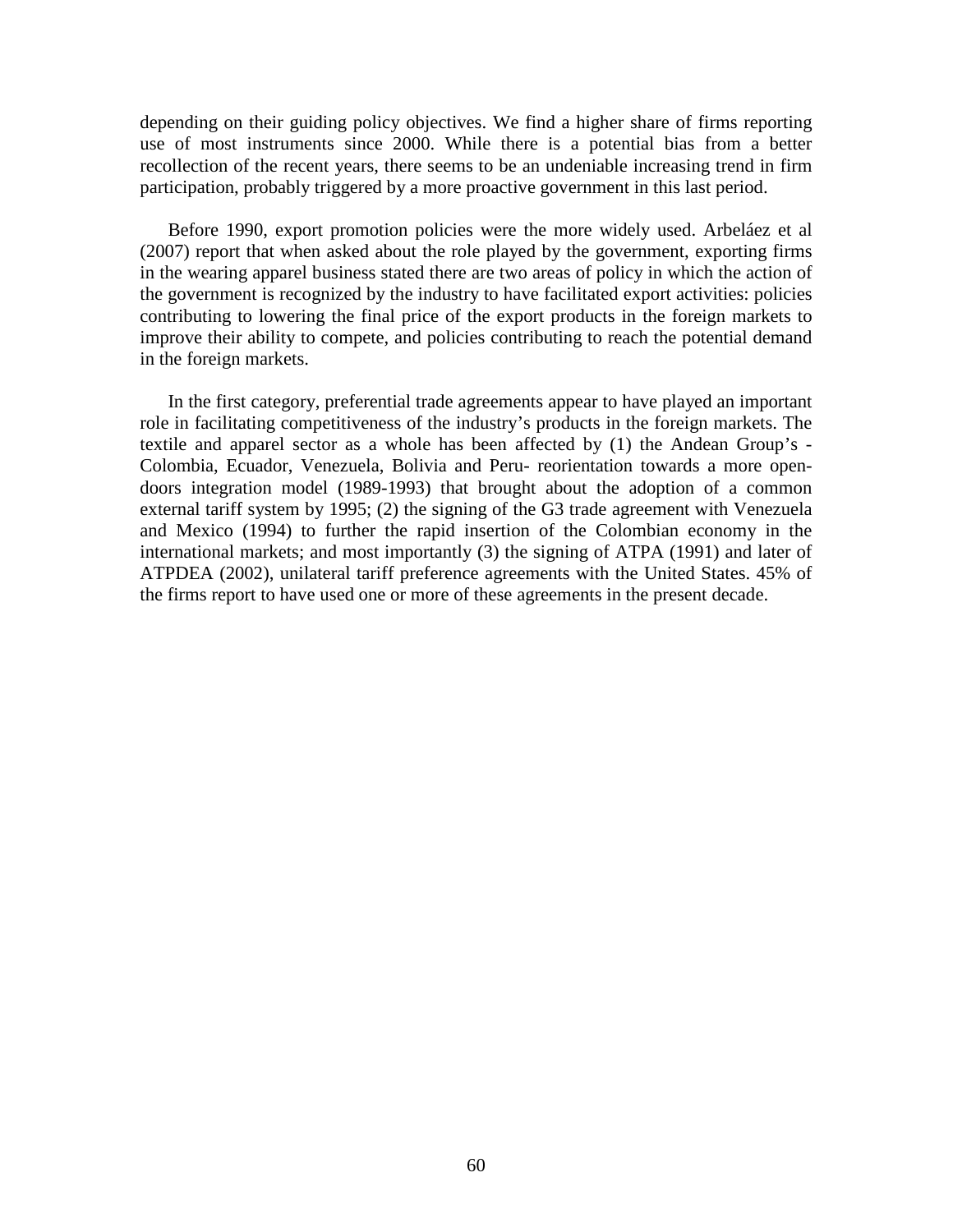<span id="page-61-0"></span>

|                                                             | <b>Before</b> | 1990 to  | 2000 to      |
|-------------------------------------------------------------|---------------|----------|--------------|
| <b>Policy instrument</b>                                    | 1990          | 2000     | present      |
| <b>Financial instruments</b>                                |               |          |              |
| <b>IFI</b> credit lines                                     | 15            | 25       | 5            |
| Bancoldex credit lines                                      | 20            | 25       | 80           |
| Finagro, Caja Agraria o Banco Agrario credit lines          | 15            | 15       | 20           |
| Collateral obtained through Fondo de Garant'as              | $\Omega$      | 5        | 5            |
| Export insurance or other insurance with government support | 10            | 15       | 25           |
| Exchange-rate hedging with government support               | 10            | 10       | 25           |
| <b>Export promotion instruments</b>                         |               |          |              |
| Cat or Cert.                                                | 20            | 25       | 25           |
| Free export zones                                           | 20            | 30       | 35           |
| Plan Vallejo                                                | 20            | 25       | 50           |
| Market information                                          | 15            | 20       | 45           |
| Fairs and events                                            | 15            | 20       | 55           |
| Contact with potential clients                              | 20            | 30       | 50           |
| ATPA, ATPDEA or other special tariff agreement              | 20            | 25       | 45           |
| Protection from foreign competition                         |               |          |              |
| Tariff protection                                           | 20            | 20       | 45           |
| Other form of protection                                    | $\Omega$      | $\Omega$ | $\mathbf{0}$ |
| <b>Technological Innovation</b>                             |               |          |              |
| Colciencias funds for technological innovation              | 15            | 15       | 15           |
| Support from Corpoica or Fondos Parafiscales                | 15            | 15       | 20           |
| Incubator program or similar                                | 10            | 10       | 15           |
| Tax incentives and/or subsidies                             |               |          |              |
| Income tax exemption or deduction                           | 20            | 20       | 50           |
| VAT tax exemption or reduction                              | 20            | 25       | 50           |
| Direct subsidy                                              | 10            | 10       | 10           |
| <b>Training</b>                                             |               |          |              |
| Basic training through SENA                                 | 15            | 20       | 55           |
| Specific training through SENA                              | 15            | 20       | 45           |
| Training through other government owned institute           | 15            | 15       | 15           |
| Training through private institute                          | 15            | 15       | 20           |
| Training within the firm                                    | 20            | 20       | 40           |
| <b>Other</b>                                                |               |          |              |
| Quality certification program                               | 15            | 20       | 30           |
| Phitosanitary certification program                         | 10            | 15       | 20           |
| Red tape reduction program                                  | 15            | 20       | 40           |

|  |  |  | Table 19: Use of policy instruments, EOS |  |
|--|--|--|------------------------------------------|--|
|--|--|--|------------------------------------------|--|

Source: Fedesarrollo, EOS, October 2008, PDP Module

In the same category, Plan Vallejo, a program under which the local industry is allowed to by-pass tariffs when importing inputs to be used in the production of exports, has also contributed to lower export costs. In practice Plan Vallejo not only affects the prices paid for imported inputs but also those of the local competitors selling to exporters. While such program is unnecessary under an open market regime, it has remained useful to the industry as the local market for inputs continues to be protected. 20% to 25% of firms report to have used it before 2000, and the share seems to have increased in more recent years.

In the second category, of policies contributing to reach the potential demand in the foreign markets, in the recent years Proexport has played a proactive role as trade facilitator through its international offices. In particular it has facilitated the interaction of the potential buyers (department stores, specialty stores and other) with the potential sellers, often represented by the larger apparel Colombian firms. While this is still an incipient effort from the side of the government, it is immensely valued by the industry and has apparently proved useful in terms of materializing new business opportunities, particularly in the U.S. market (Arbeláez et al, 2007). 45% of the firms report to have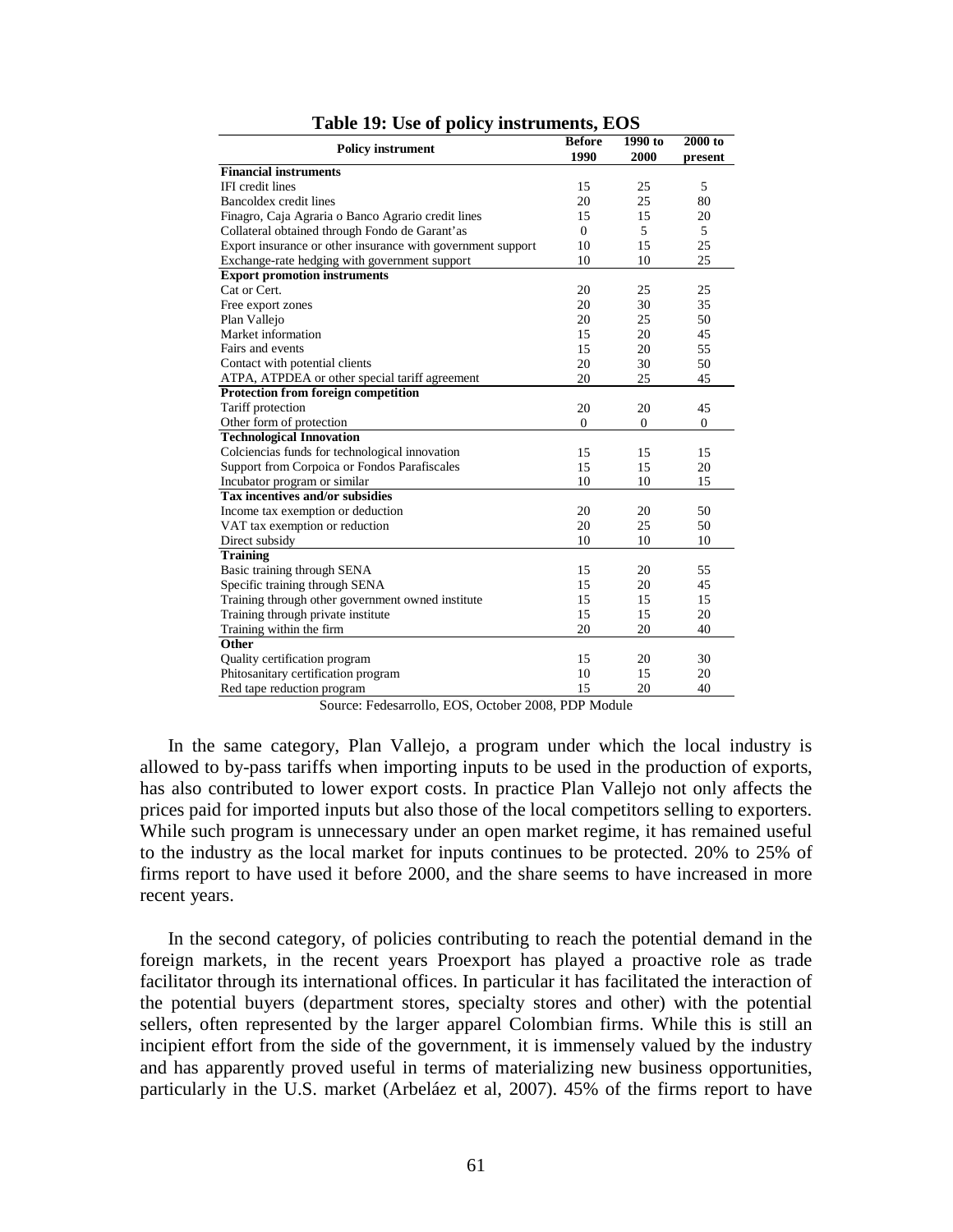benefited from market information and 55% report to have participated in fairs since 2000.

Bancoldex credit (to exporters until 1991 and to all producers after merger with IFI) also reportedly reached 25% of all textile firms before 2000. The proportion after this year is much higher, of 80%. [Figure](#page-62-0) 30 shows the evolution of Bancoldex Credit to the Textiles and Apparel sector since 1995. With the exception of 2006, when Textiles and Apparel accounted for 6% of all Bancoldex credit, financing from Bancoldex was, however, more important in value before 2000. Also, since 2000, it has mostly gone to the shrinking Textiles sub-sector.

<span id="page-62-0"></span>With respect to the use of CERTs – a subsidy (used to pay taxes) to exporters, set at different rates over exports for selected sectors, Textiles and Apparel continues to get a major share of them. They have however become much smaller than they used to by in the past (see [Figure 31\)](#page-63-0).



**Figure 29: Bancoldex credit**

Source: Ministry of Industry and Trade and calculations from the authors.

The proportion of firms who report to have used or benefited from tariff protection is also increasing overtime, from 20% to 45% before and after 2000, respectively. This pattern of response probably obeys to a perception of higher foreign competition in a context of increasing globalization in recent years, despite lower tariff protection. Figures 37 and 38 show the nominal and effective tariff rates over time.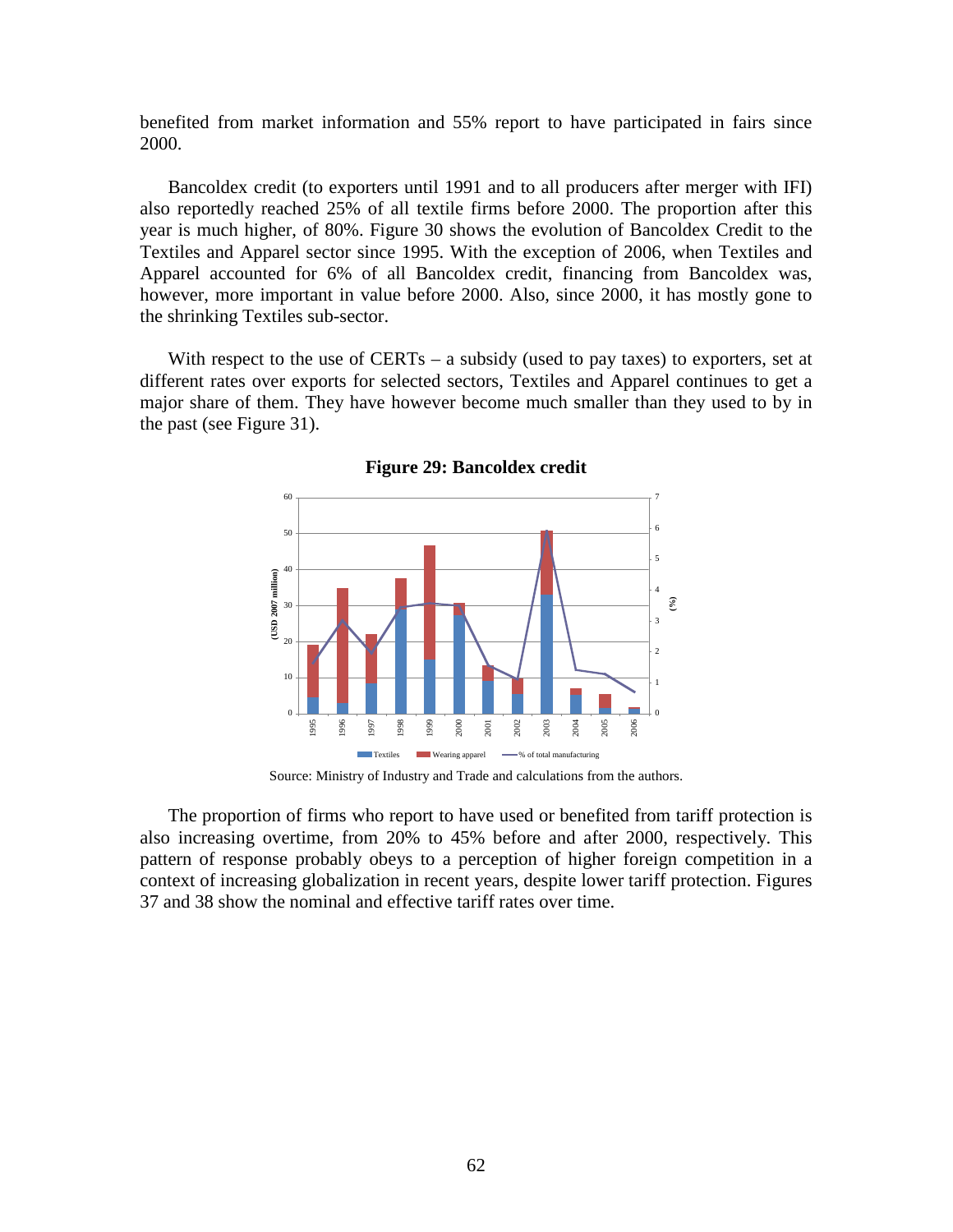<span id="page-63-0"></span>

<span id="page-63-1"></span>While tariff protection is much lower nowadays than it was in the 1980s, Textiles and Apparel remains protected above average manufacturing. The nominal tariffs shown in [Figure](#page-63-1) 32 are around 20%, but effective protection is much higher (see [Figure 33\)](#page-64-0).



**Figure 31: Nominal tariff rates**

Source: DNP, Dirección de Desarrollo Empresarial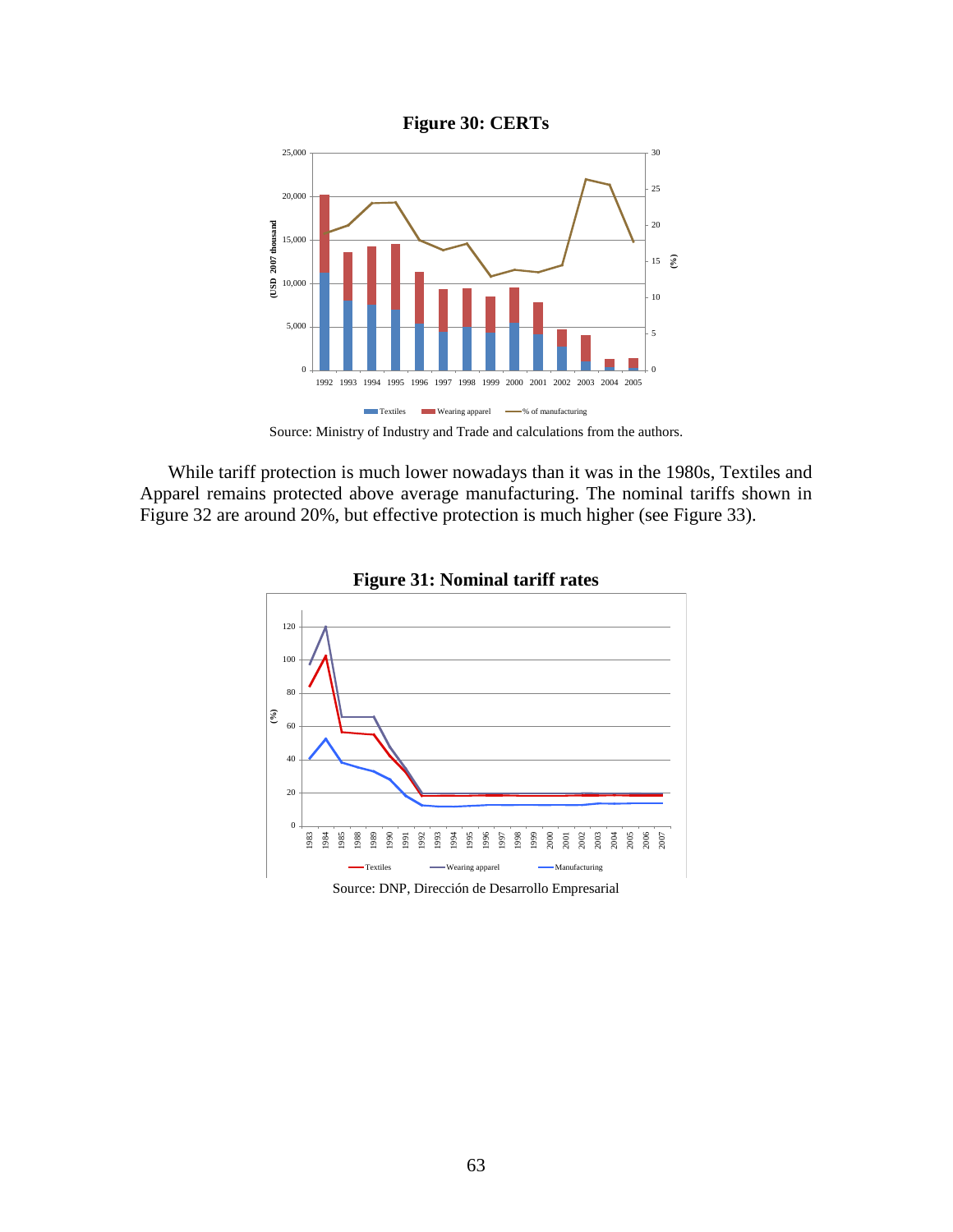

<span id="page-64-0"></span>

Source: DNP, Calculations by Rodrigo Moreira. Dirección de Desarrollo Empresarial.

Only 15% to 20% of firms report to have benefited from the policy instruments in the Technological Innovation category.

With respect to tax incentives, the high proportion of firms who allegedly have benefited from this type of instruments after 2000 probably reflects to use of the tax reduction "for investment in fixed assets" introduced in 2004. [Figure 34](#page-64-1) shows the breaking point this measure introduced to the effective income tax rate that is obtained after multiplying the nominal income tax rate by the discount factor resulting from accounting for all exemptions and deductions<sup>[91](#page-64-2)</sup>. Note that the nominal income tax rate in 2004 was of 38.5%.

<span id="page-64-1"></span>

**Figure 33: Effective income tax rate**

Source: DIAN and calculations from the authors.

<span id="page-64-2"></span> $91$  Using the nominal tax rate we calculated the tax amount payable by each 3-digit ISIC after eliminating all tax deductions and exemptions. The discount factor if the ratio of this calculated tax and the actually paid.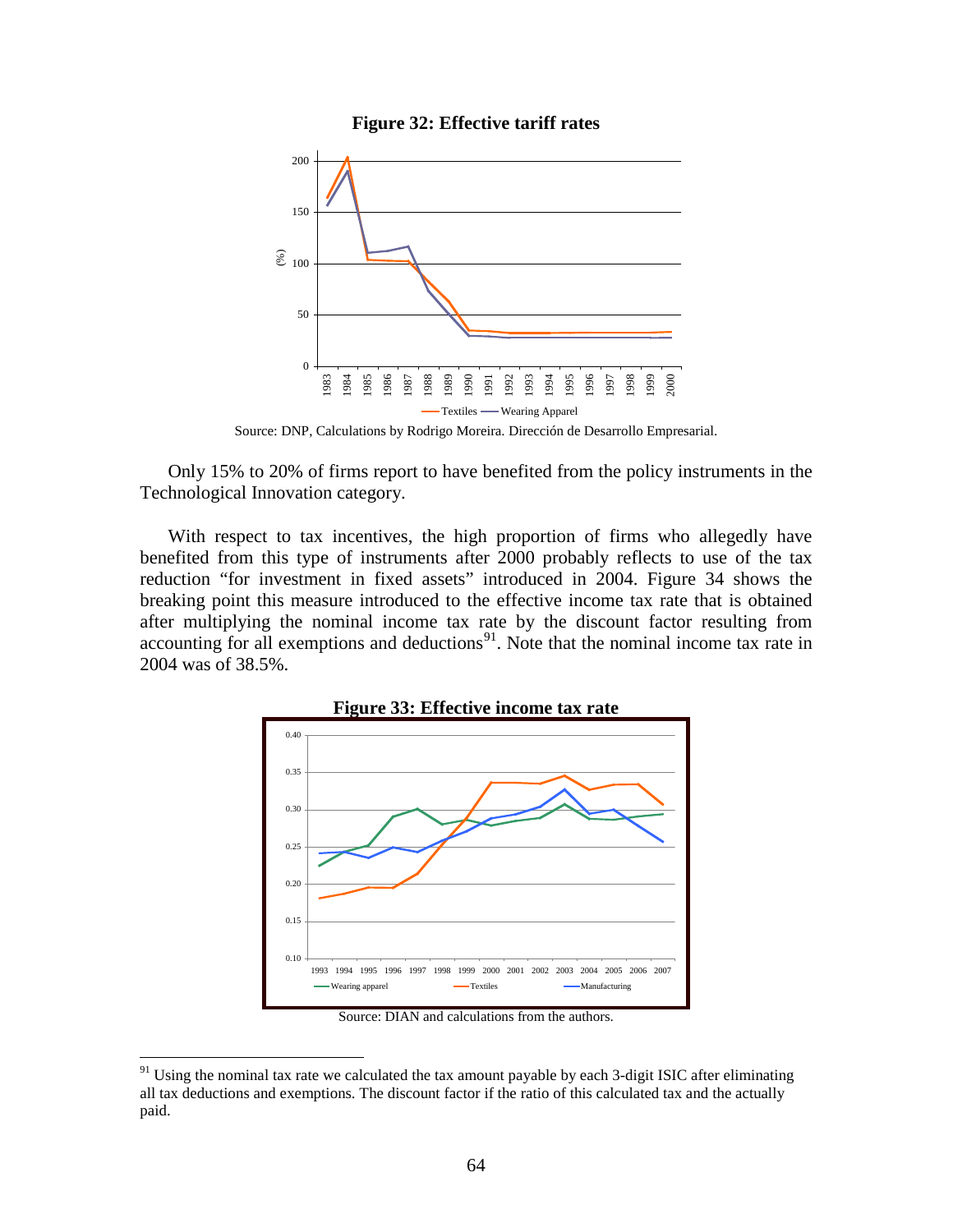Since 1998 Apparel has had a much lower effective income tax rate than Textiles – more deductions and exemptions. The former sub-sector is systematically below the manufacturing average on this account over the whole period, while the former is above. In value, however, tax deductions and exemptions to Textiles and Apparel peaked in 1998 and had since then been falling, despite increasing effective tax rates – the initial decline coincides with the recession of 1999. In 2004, they recover reaching a value of more than twice the previous year, which is later sustained; this is the effect of the socalled investment deduction.

[Figure 35](#page-65-0) shows that the Textiles sub-sector takes the greater advantage of this opportunity and is able to multiply by several times its tax deductions from previous years.

<span id="page-65-0"></span>Finally, firms report increasing use of general and specific training through SENA and of programs related to quality and control certification. They also report being increasingly affected over time by red tape reduction efforts.



**Figure 34: Income tax reductions and exemptions**

Source: DIAN and calculations from the authors.

[Table 20](#page-66-0) presents a summary of the dynamics of both performance and policy use over time.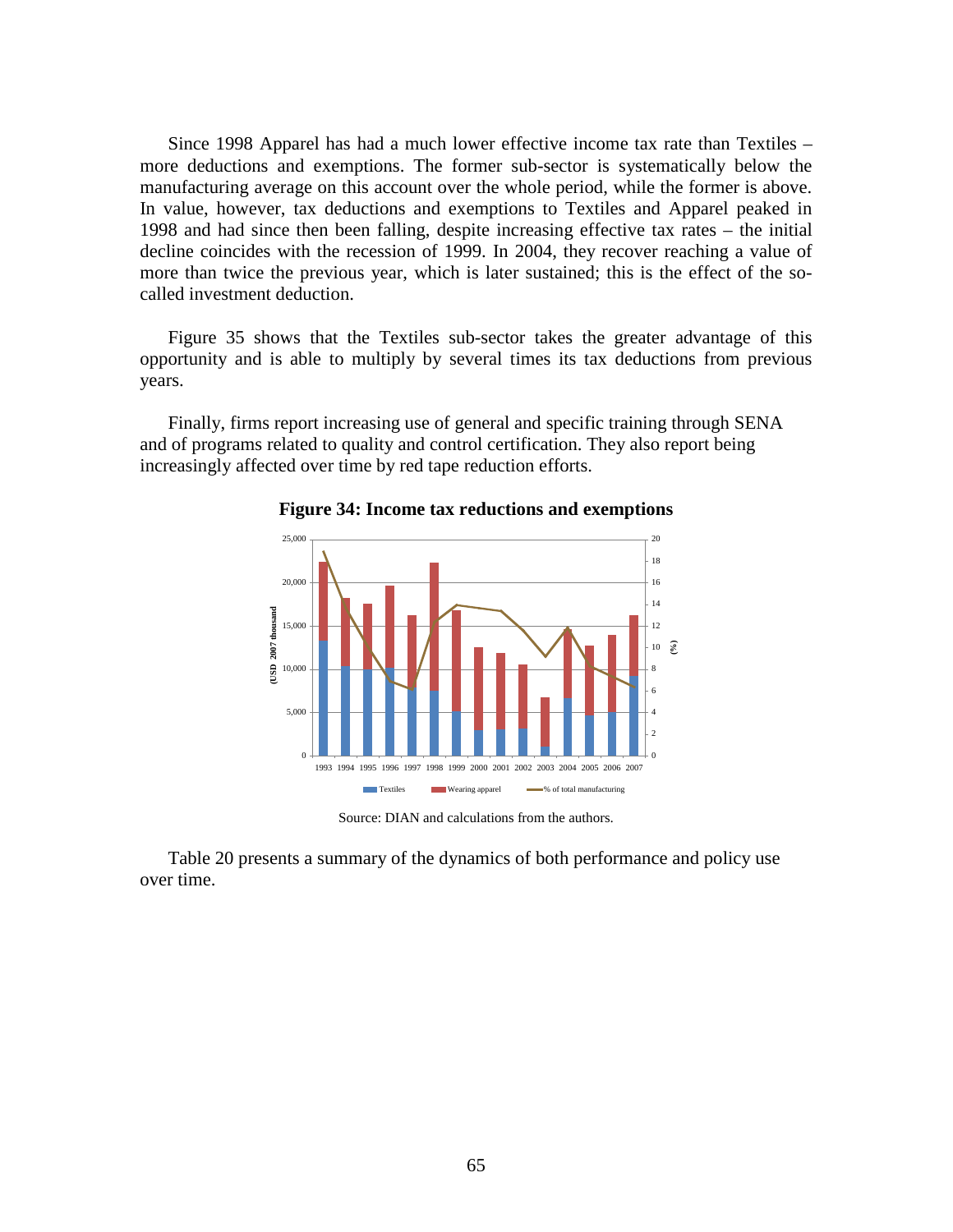<span id="page-66-0"></span>

|                            |        | Output Employment | <b>Exports</b><br>(USD) | <b>Number</b><br>of<br>plants | Plant<br>size by<br>output | <b>Plant size</b><br>by number<br>of<br>employees | <b>TFP</b>               | Labor<br>productivity | <b>Effective</b><br>income<br>tax rate | Tax<br>reductions<br>and<br>exemptions<br>in value | <b>Nominal</b><br>tariff rate | <b>Effective</b><br>tariff rate | <b>Bancoldex</b><br>credit | <b>CERTs</b> |
|----------------------------|--------|-------------------|-------------------------|-------------------------------|----------------------------|---------------------------------------------------|--------------------------|-----------------------|----------------------------------------|----------------------------------------------------|-------------------------------|---------------------------------|----------------------------|--------------|
| <b>Textiles</b>            |        |                   |                         |                               |                            |                                                   |                          |                       |                                        |                                                    |                               |                                 |                            |              |
| 1980-1990                  | 0.9    | $-2.9$            | 0.5                     | 3.7                           | 1.1                        | $-2.7$                                            | 5.4                      | 3.9                   |                                        |                                                    | $-14.8$                       | $-14.8$                         | -                          |              |
| 1990-1995                  | 2.4    | 5.1               | 16.2                    | $-2.8$                        | 2.7                        | 5.4                                               | $-4.8$                   | $-2.6$                | 2.6                                    | $-9.1$                                             | 0.2                           | $-1.4$                          | $\overline{\phantom{a}}$   | $-11.3$      |
| 1995-2000                  | $-1.5$ | $-2.9$            | $-3.1$                  | $-1.0$                        | 0.9                        | $-0.5$                                            | 11.0                     | 1.4                   | 11.5                                   | $-21.8$                                            | 0.0                           | 0.6                             | 42.9                       | $-4.9$       |
| 2000-2006                  | $-6.3$ | $-9.1$            | 7.2                     | $-5.1$                        | 2.1                        | $-1.0$                                            | ٠                        | 3.1                   | $-0.1$                                 | $-2.7$                                             | 0.0                           | ۰                               | $-39.3$                    | $-46.9$      |
| <b>Wearing Apparel</b>     |        |                   |                         |                               |                            |                                                   |                          |                       |                                        |                                                    |                               |                                 |                            |              |
| 1980-1990                  | 2.0    | $-0.4$            | 14.7                    | 4.3                           | 0.0                        | $-2.2$                                            | 5.4                      | 2.3                   |                                        |                                                    | $-16.0$                       | $-4.4$                          | $\overline{\phantom{a}}$   |              |
| 1990-1995                  | 8.6    | 8.9               | 3.1                     | $-1.7$                        | 10.1                       | 10.5                                              | $-4.8$                   | $-0.3$                | 3.9                                    | $-5.8$                                             | 0.0                           | $-11.4$                         | $\overline{\phantom{a}}$   | $-4.4$       |
| 1995-2000                  | 4.7    | $-3.2$            | $-0.7$                  | 4.7                           | 8.5                        | 0.3                                               | 11.0                     | 8.2                   | 2.0                                    | 4.7                                                | 0.0                           | $-22.2$                         | $-25.0$                    | $-11.4$      |
| 2000-2006                  | 7.2    | 4.4               | 9.3                     | 2.7                           | 7.1                        | 4.4                                               | $\overline{\phantom{a}}$ | 2.6                   | 0.7                                    | $-12.8$                                            | $-0.3$                        | ۰                               | $-29.7$                    | $-22.2$      |
| <b>Total Manufacturing</b> |        |                   |                         |                               |                            |                                                   |                          |                       |                                        |                                                    |                               |                                 |                            |              |
| 1980-1990                  | 4.0    | $-0.4$            | 4.2                     | 5.2                           | 3.2                        | $-1.2$                                            | 1.5                      | 4.4                   |                                        |                                                    | $-12.7$                       | $-9.2$                          | $\overline{\phantom{a}}$   |              |
| 1990-1995                  | 6.9    | 6.2               | 7.7                     | 2.8                           | 4.7                        | 4.0                                               | $-0.2$                   | 0.6                   | $-0.9$                                 | 13.7                                               | 0.3                           | $-1.7$                          | ٠                          | $-12.6$      |
| 1995-2000                  | 0.6    | $-4.2$            | 6.6                     | 3.2                           | 2.6                        | $-2.4$                                            | 10.0                     | 5.1                   | 4.2                                    | $-12.2$                                            | 0.0                           | 0.4                             | $-5.5$                     | 1.9          |
| 2000-2006                  | 6.8    | 1.8               | 7.4                     | 6.7                           | 5.0                        | 0.1                                               |                          | 4.9                   | $-0.6$                                 | 13.0                                               | 1.4                           | $\overline{\phantom{a}}$        | $-18.7$                    | $-35.2$      |

**Table 20: Average annual growth rates**

Source: DANE, Ministry of Industry and Trade, DIAN, DNP and calculations by the authors

#### **c. Conclusions**

If PDP design is to be evaluated based on there being a good match between reported market failures and policy instruments made available, then both general and specific training programs, as well as red tape reduction programs, and financial instruments directed toward giving firms access to lower costs of financing are good policies. These are policies that can be tailored to particular sector-level needs, but which are in principle of horizontal character. Just as well, a request for lower taxes should be understood as a request for a horizontal policy and not for differential tax benefits.

The point to make here, is that firms in the Textile and Apparel sector appear to be requesting horizontal policies as a response to the problems they face, which are often times government failures transversal to all productive sectors. Sector-specific policies in the shape of tax reductions or exemptions or import tariffs, are bad policies to the extent they are not designed to solve the problems allegedly limiting investment. And they are also bad or useless costly policies when considered against firm performance. The Textiles sub-sector produced 399.3 thousand dollars more in output in 2006 than in 2002. During the same period it recovered 6185.7 thousand dollars in tax reductions and exemptions. This occurred while the Apparel sub-sector experienced substantial growth under higher income tax rates.

The Textile and Apparel sector experienced the higher average TFP growth after the recession of 1999, when a number of inefficient plants exited the industry. The review of this experience of permanent targeted government interventions in different shapes raises the concern of whether some low-productivity firms –particularly in the Textile subsector– have been keep artificially active, with a resulting detrimental effect on aggregate productivity, when in absence of these policies they would have closed operations.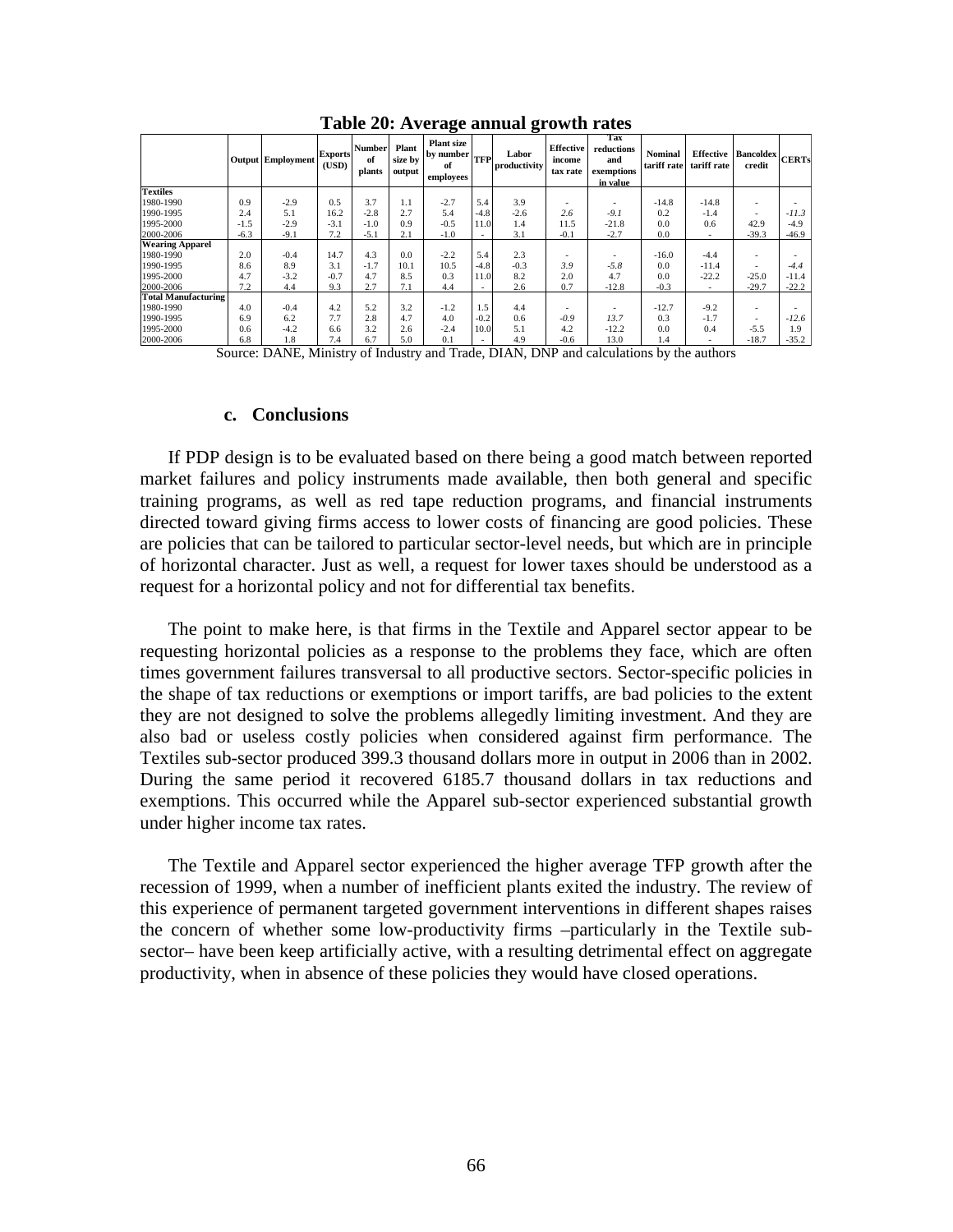## **2. Palm Oil**

## **a. Sector performance**

Palm oil comes from the kernel and fruit of African Oil Palm. In its crude form and in its "simple" refined form, Palm Oil is a commodity. Oils and fat with specific characteristics as well as bio-fuels can be obtained by further refinement, hydrogenation and mixtures, and sold in the market as differentiated products with value added. Oil palm is a permanent plantation that takes around 2 years to start production, and other 5 years to reach its peak. It keeps productive for over 50 years.

As can be seen in [Figure 36,](#page-67-0) the total planted area of Oil Palm has grown steadily over time. Growth was particularly high, however, during the second half of the 80s, when the planted area more than doubled. By 2006 Oil Palm plantations occupied more than 250 thousand land acres, representing about 8% of all permanent crops planted areas in Colombia. Consequent output increases were accompanied by substantial productivity growth between 1992 and 2004. In recent years, however, the yield by acre deteriorates.

<span id="page-67-0"></span>

**Figure 35: Planted area and yield by acre**

The Oil Palm plantations dynamics were also accompanied by substantial entry of extraction plants, which went from 2 in 1983 to 26 in 2001<sup>[92](#page-67-1)</sup>, with a noteworthy jump in the number of extraction plants in 1990. The pattern of refinery plants is quite different, with much less fluctuation and a decreasing tendency since 1994.

In terms of money value, the story of output growth is less appealing. The impressive growth rates shown above, in particular, do not reflect in the value of refinery activities, which follow a different dynamic. Employment in Palm Oil production has also been falling since 1995 (see [Figure 37\)](#page-68-0).

Source: Ministry of Agriculture

<span id="page-67-1"></span> $92$  Changes from ISIC Revision 2 to ISIC Revision 3 coding in the Annual Manufacturing Survey in 2002 prevent the series from this source from being updated.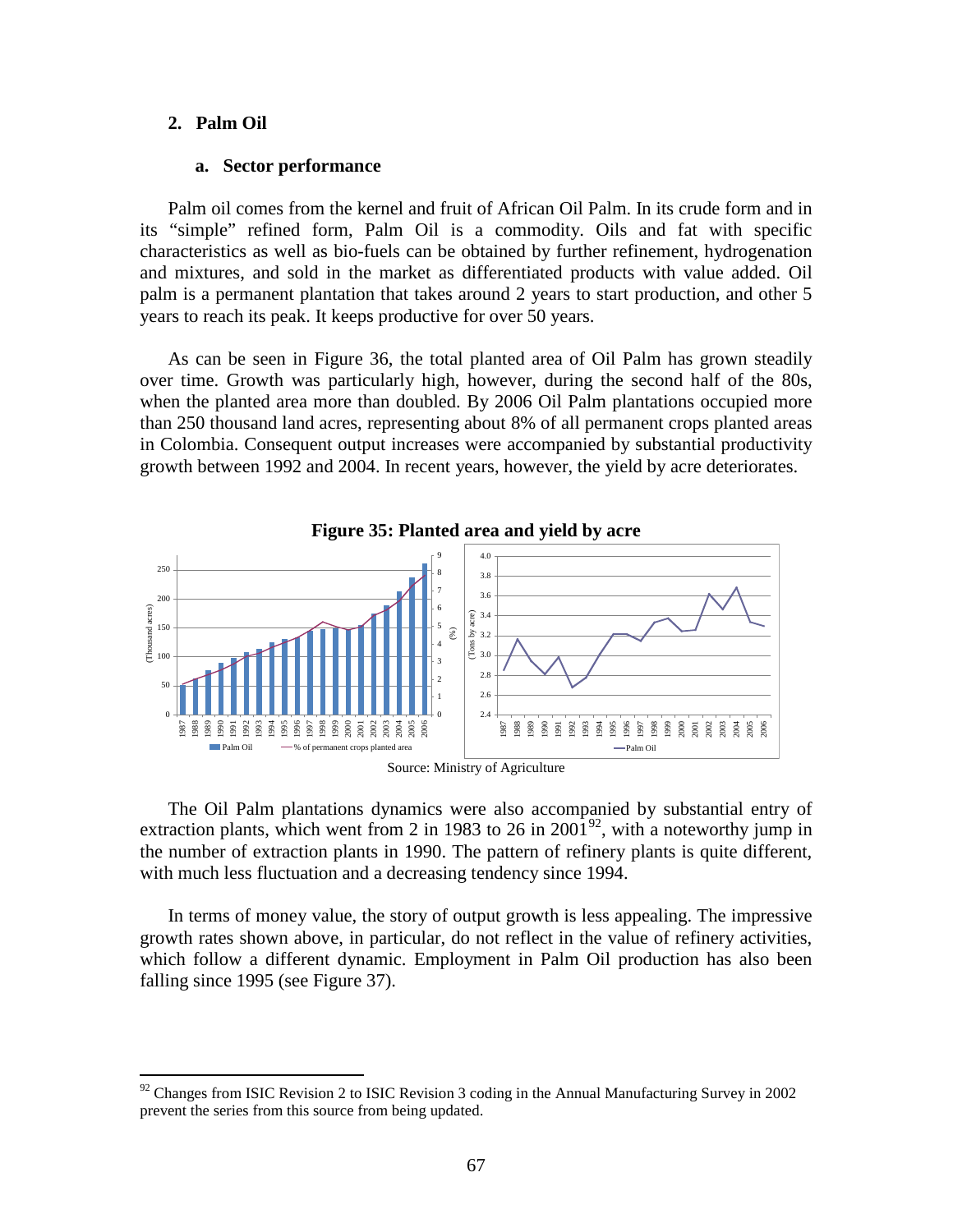<span id="page-68-0"></span>

**Figure 36: Output value and permanent employment**

Finally, [Figure 38](#page-68-1) shows Palm Oil export dynamics since 1990. Exports took-off only in 1994, and grew steadily until 1999, when they started to fall. Deterioration during the following years was, however, followed by recovery at even higher rates than in the previous period of positive growth and peaked in 2004. 2005 and 2006 again saw exports decline.

<span id="page-68-1"></span>



## **b. Use of policy instruments**

Oil palm was introduced in Colombia in 1932 but its commercial expansion started only 20 years later as a result of government measures to promote economic growth based on import substitution. Under a government program to encourage oil crops, plantations were started in the Caribbean coastal plain, the Middle Magdalena Valley, the foothills of the Eastern Plains –Llanos Orientales– and the Southwest of the country. The planted area tripled in the 1980's and Palm Oil became an important raw material in the productive chain of oilseeds, oils, and fats.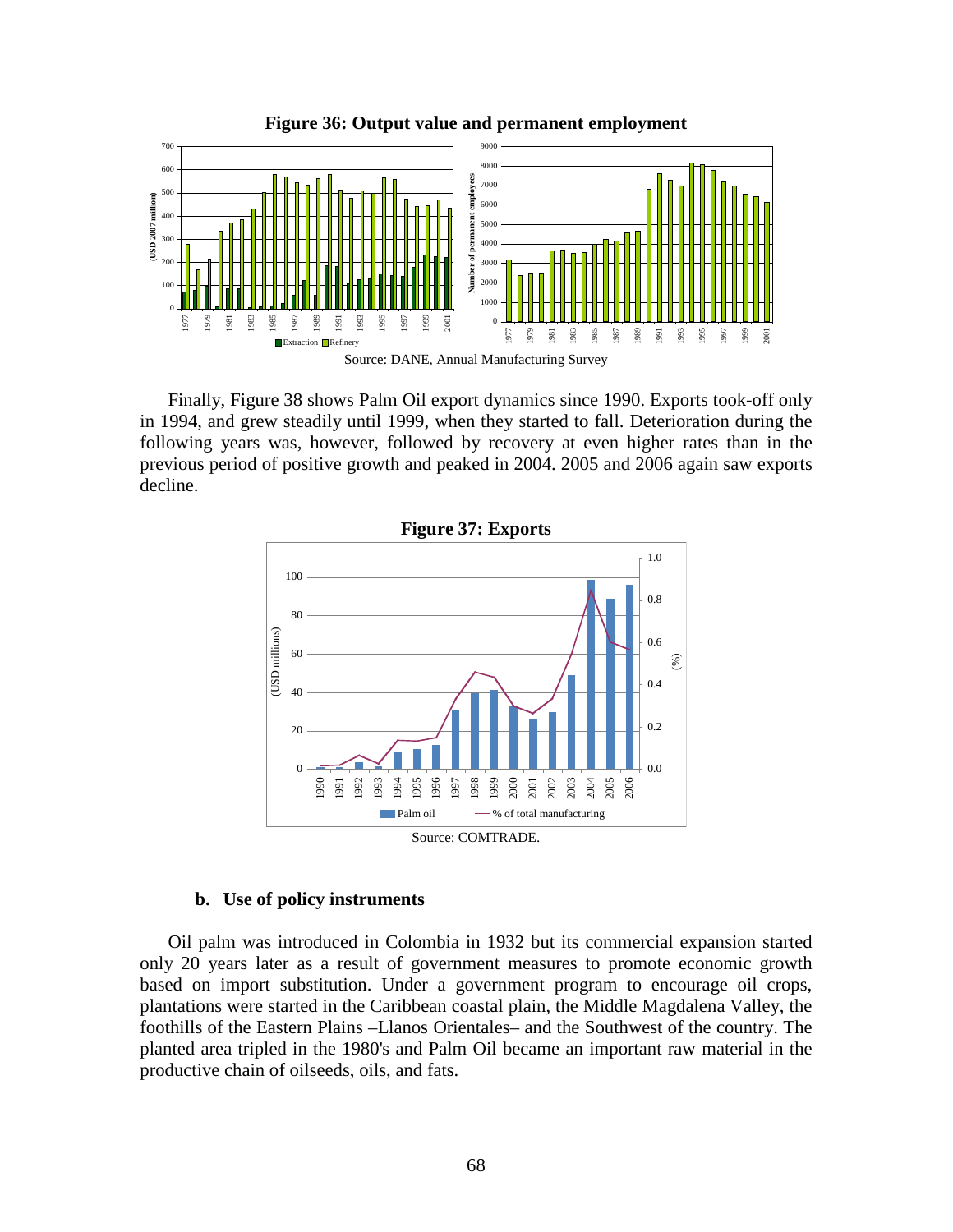The government first promoted Oil Palm production in 1957 through an extension to Oil Palm of the Obligatory Absorption Law that subjected cotton imports to the clearance of the local production in the market (Decree 290 of 1957). This regulation not only forced national producers of oils and fats to buy the complete internal oleaginous production in order to gain access to import licenses, but also granted special tax treatments to private investments in delayed yield crops. Almost simultaneously, Law 26 of 1959 determined that all commercial banks had to assign 15% of their deposits to the promotion of agriculture, livestock and fishing and special credit lines were created for late yielding cropping, from which the sector greatly benefited.

The measures described above were complemented by a plan of private/public joint ventures promoted by the government for plantations of 5 million square meters, and by technical support and seed distribution for smaller crops, often as part of a process of "leaded colonization" by which lands were offered in exchange for entering Oil Palm agriculture in specific areas. The government implemented a diffusion campaign through written press and agricultural fairs, while simultaneously persuading experienced oil and fat producers to assemble extraction plants in the plantation areas that later proved vital for the success of Oil Palm plantations. In addition, research to foster oleaginous production in Colombia, motivated a plantation of 100-150 mother-trees in order to supply high value seeds, that was also vital in providing high quality Oil Palm seeds. As is evident, the government was an active participant in fostering the sector's development.

In 1963 several funds were created to handle resources destined to finance agricultural and industrial activities, the first of which was the Private Investments Fund –FIP (for its acronym in Spanish). 15 million dollars were destined to promote new plantations of Oil palm (of 87 million requested to the Inter American Development Agency). Small farmers also had access to credit through Caja Agraria, the government owned rural bank.

During the late 1960s and 1970s, however, a change in the national development strategy towards export promotion, in combination with plant diseases and competition from other oleaginous, slowed Palm Oil's production dynamics. At the same time competition proved useful to discipline producers, and generate productivity gains through genetic progress. It also fostered cooperation.

In the 1980s, internal prices rose, taxes were reduced and financial support was incremented, allowing producers to capitalize on their experience. Even though all efforts to stimulate production were directed towards developing the internal market to reduce Colombian dependency on foreign supply of oleaginous, the boom of the 80s resulted in excess production in the 90s, giving origin to an export supply.

Trade liberalization undergone in the 90s brought about efforts to compensate losses from higher exposure to foreign competition. In particular, various financial mechanisms to support agricultural products were put in place, from which Oil Palm greatly benefited. [Figure 39](#page-70-0) shows how Finagro's investment and human capital credit lines for this product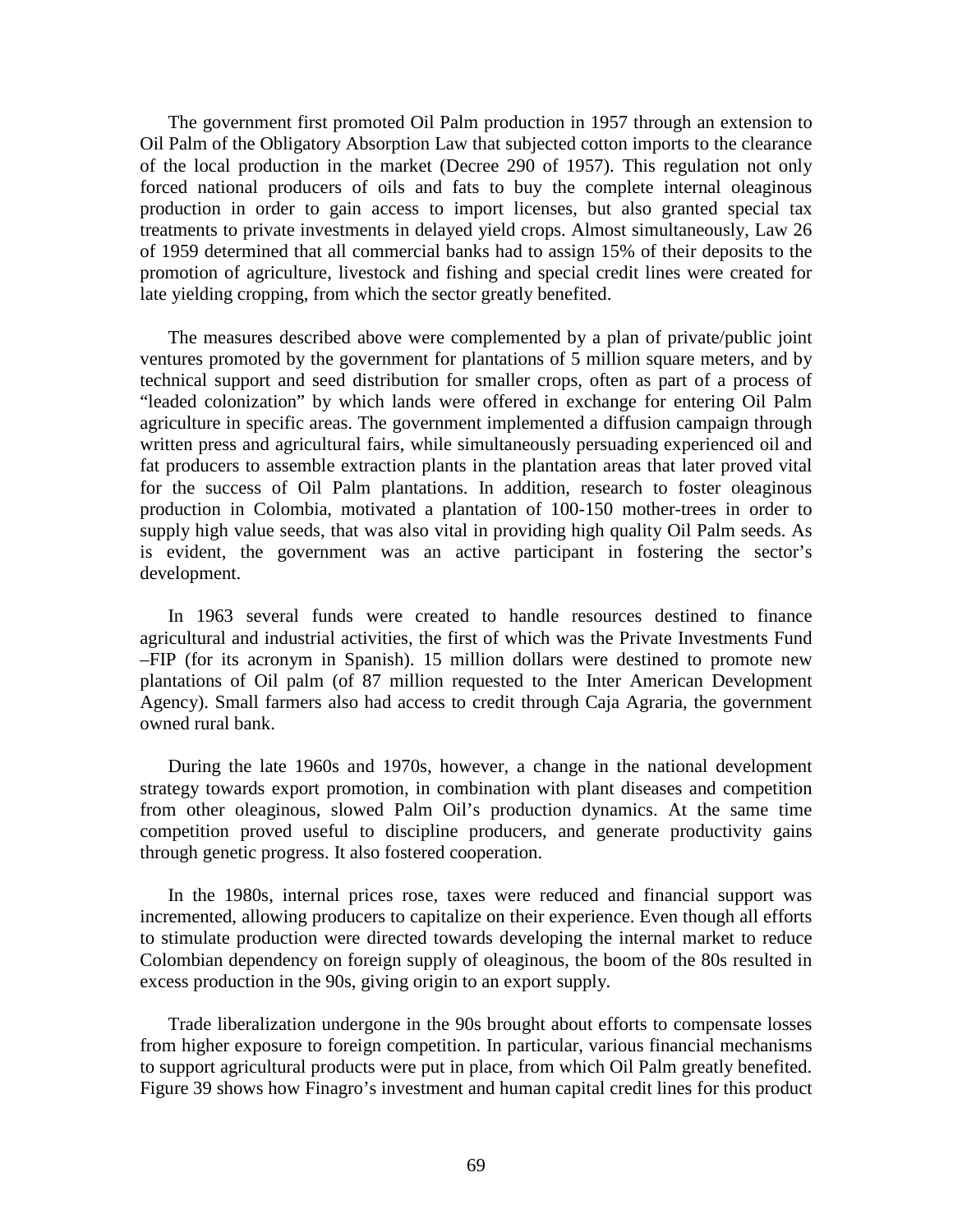<span id="page-70-0"></span>have increased in value, especially since 1999. As a % of total credits, financing to Oil Palm from Finagro peaked in 2002 when it reached almost 25%. After that year there is a break in the tendency and Oil Palm loses importance as a creditor. In 2006, however, this participation was still significant, if about 18%.



**Figure 38: Credit from Finagro**

Source: 2006 Agricultural Statistical Yearbook and calculations by the authors.

Several forms of government intervention have accompanied the observed growth of palm oil exports. Aside from the support to local production described above, there are two policy areas that have proved critical for the sector's performance: (1) the adoption, in the context of trade liberalization in the 90s, of a band-tariff system for a set of agricultural products including Oil Palm, and (2) the creation of a price stabilization fund, to protect Palm Oil production and exports from international price fluctuations. These instruments were put in place in 1994 and 1996, respectively.

The band tariff system is a protection system by which variable tariff rates adjust as required to keep domestic prices within a reference price band, is in place. Prices are monitored constantly, and the floor and ceiling of the band are reviewed every 6 months. Table 26 shows the resulting average tariff rates over the period 1996-2004 under this system. The nominal tariff rate to which these may be compared is 20%.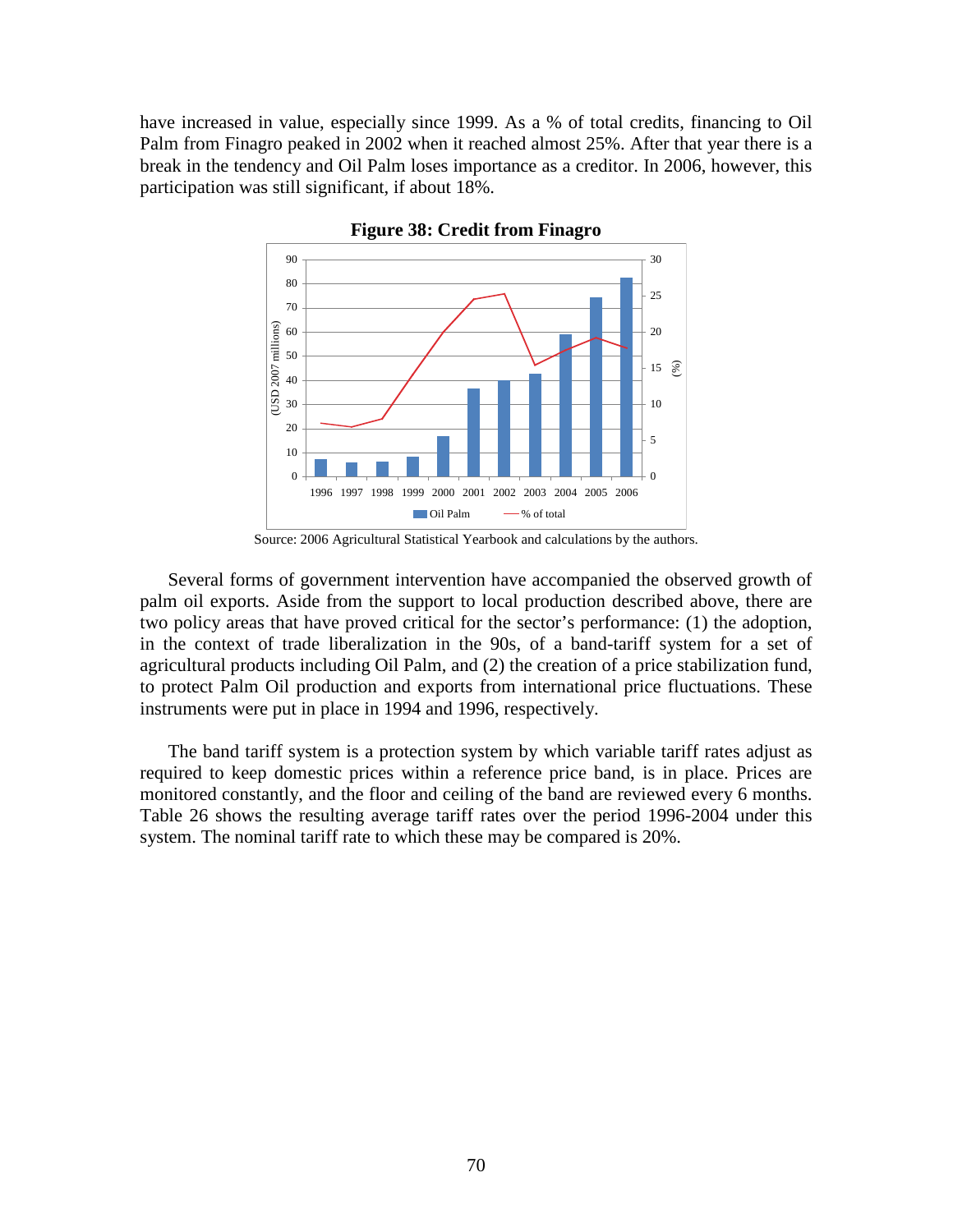| Crop                              | Average tariff rates under band tariff system (%) |      |      |       |      |      |      |      |      |  |
|-----------------------------------|---------------------------------------------------|------|------|-------|------|------|------|------|------|--|
|                                   | 1996                                              | 1997 | 1998 | 1999  | 2000 | 2001 | 2002 | 2003 | 2004 |  |
| Wheat                             | 5.2                                               | 19.1 | 43.1 | 48.0  | 34.0 | 22.4 | 13.1 | 10.6 | 4.5  |  |
| Barley                            | 8.8                                               | 16.8 | 39.0 | 37.9  | 28.6 | 16.8 | 14.8 | 8.2  | 9.9  |  |
| Yellow corn                       | 8.1                                               | 27.3 | 48.0 | 65.3  | 70.2 | 50.9 | 26.5 | 14.8 | 6.4  |  |
| White corn                        | 4.4                                               | 19.9 | 32.6 | 49.3  | 67.5 | 35.5 | 16.8 | 6.9  | 6.9  |  |
| Rice                              | 17.0                                              | 21.5 | 21.1 | 45.6  | 69.7 | 79.8 | 49.3 | 32.2 | 19.8 |  |
| Sorghum                           | 8.1                                               | 27.3 | 48.0 | 65.3  | 70.2 | 50.9 | 26.5 | 14.8 | 6.4  |  |
| Soybeans                          | 3.7                                               | 6.0  | 24.8 | 56.1  | 39.6 | 38.5 | 25.4 | 10.8 | 0.2  |  |
| Peanuts                           | 3.7                                               | 6.0  | 24.8 | 56.1  | 39.6 | 38.5 | 25.4 | 10.8 | 0.2  |  |
| Brown sugar                       | 3.7                                               | 6.0  | 24.8 | 56.1  | 39.6 | 38.5 | 25.4 | 10.8 | 0.2  |  |
| White sugar                       | 22.4                                              | 25.2 | 55.6 | 106.9 | 72.0 | 41.2 | 68.8 | 43.2 | 42.7 |  |
| Palm Oil                          | 18.0                                              | 19.0 | 8.0  | 52.0  | 42.0 | 40.0 | 29.0 | 20.0 | 15.0 |  |
| $\alpha$ are $\alpha$ in $\alpha$ |                                                   |      |      |       |      |      |      |      |      |  |

# **Table 21: Tariff rates for selected agricultural sectors, 1996-2004 (under the band-tariff system)**

Source: Ministry of Agriculture.

<span id="page-71-0"></span>[Figure 40](#page-71-0) shows effective tariffs for Palm Oil computed from nominal tariffs, before the band system is activated.

**Figure 39: Effective tariff**



Source: DNP – Calculations by Rodrigo Moreira. Dirección de Desarrollo Empresarial.

The Palm Oil price stabilization fund has its origin in Law 101 of 1993, that established the creation of price stabilization funds for agricultural, farming and fishery products, as special accounts designed to "ensure a fair income to producers, regulate national production and increasing exports, by financing the stabilization of prices to producers". The Palm Oil price stabilization fund was organized under these dispositions by Decree 2354 of 1996, as part of the Fund for Palm Promotion (Fondo de Fomento Palmero) that had been created in 1994.

Notwithstanding all of the above, Palm Oil is also subject of preferential treatments through taxation. [Figure 41](#page-72-0) shows the effective income tax rate, calculated as described above, for the 4-digit ISIC Vegetable and Animal Oils and Fats, to which Palm Oil belongs.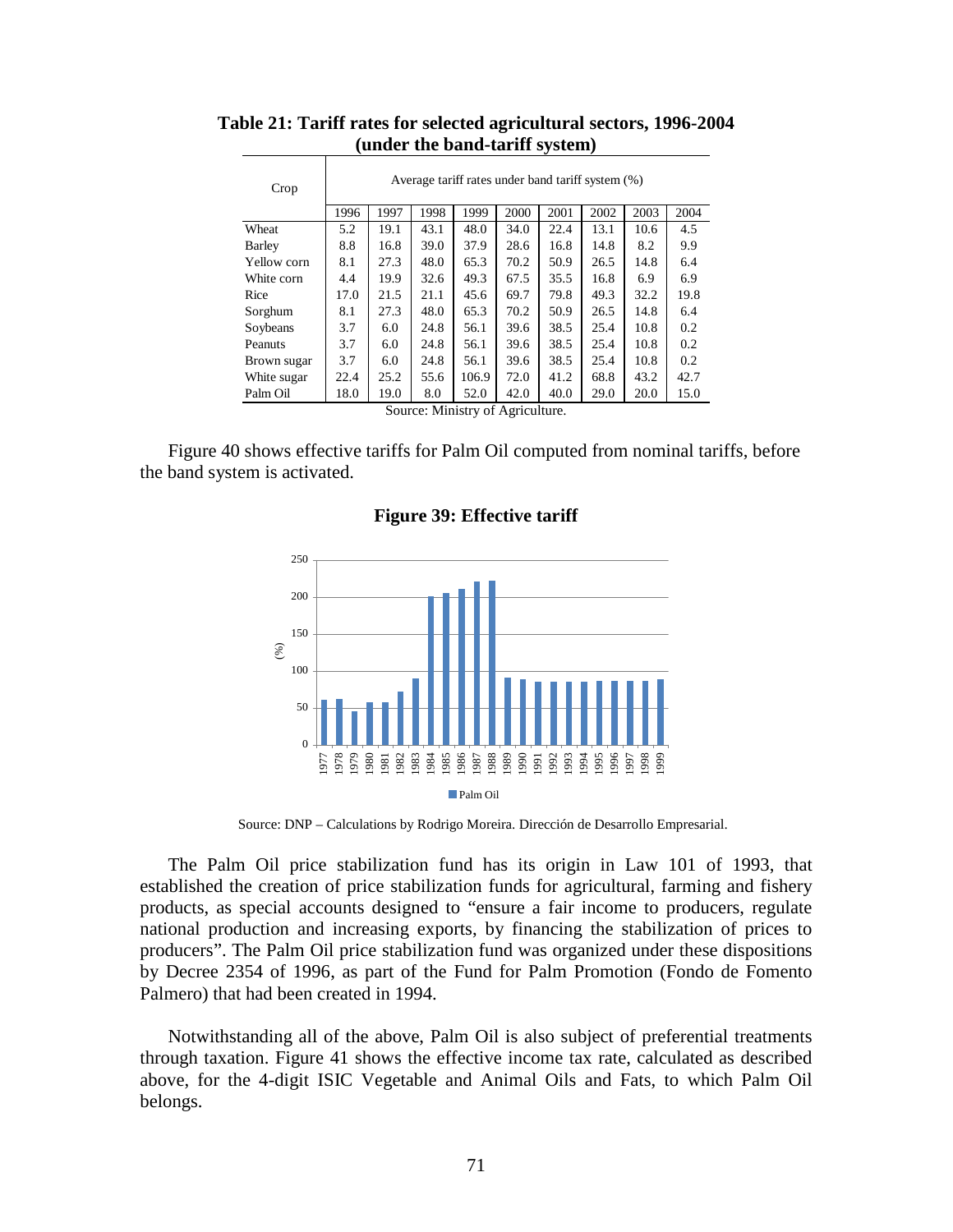

**Figure 40: Effective income tax rate**

Source: Ministry of Finance – DIAN and calculations by the authors

<span id="page-72-0"></span>[Figure 42](#page-72-0) shows that since 2004, income tax reductions and exemptions to the Vegetable and Animal Oils and Fats sector have amounted to more than 60 USD 2007 million per year.



**Figure 41: Income tax reductions and exemptions**

Source: Ministry of Finance – DIAN and calculations by the authors

The drop in the effective income tax rate in 2004, as well as the magnitude of tax benefits since that year, probably results from the combination of the 40% reduction for investment in fixed assets mentioned above, the 10% reduction of the taxable database for new investments in reforestation, and the income tax exemption to new plantations during 2003-2013, intended to promote bio-diesel production.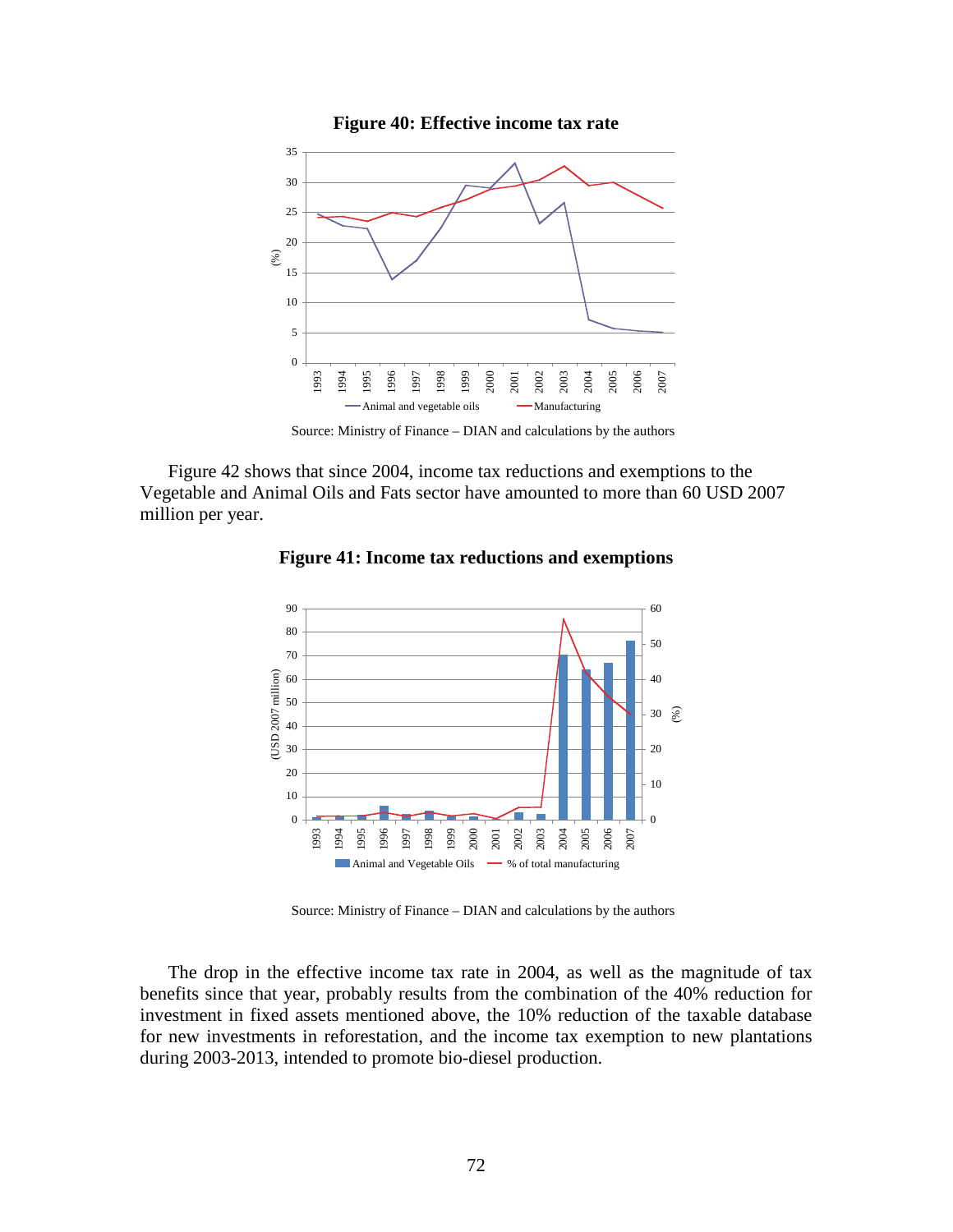Incentives to bio-diesel production also include VAT tax exemptions, and the mandate that vehicles in cities with population of more than 500,000 must use a mix of gasoline with 10% bio-fuels.

Other policies of more transversal character, but relevant for the Palm Oil sector particularly looking at bio-diesel production, are tariff exemptions on inputs used in exports production through Plan Vallejo, tariff exemptions to machinery imports, and the Free Trade Zone regulations for agro-industrial projects (including bio-diesel) according to which investments of USD 16.4 million or above, or creating 500 work places will benefit from a 15% income tax rate (compared to the current nominal tax rate of 33% in 2008), regardless of being physically located within the Free Trade Zone. For the final draft we hope to collect quantitative evidence of use of these instruments.

<span id="page-73-0"></span>We do have evidence for use of CERTs by Palm Oil exporters (see [Figure 43\)](#page-73-0). These type of subsidies peaked for the sector in 2000, when they represented about 2,3% of all CERTs granted, and have been falling both in value and as a share of total CERTs since then.



[Table 22](#page-74-0) presents a summary of the dynamics of both performance and the record available of policy use over time.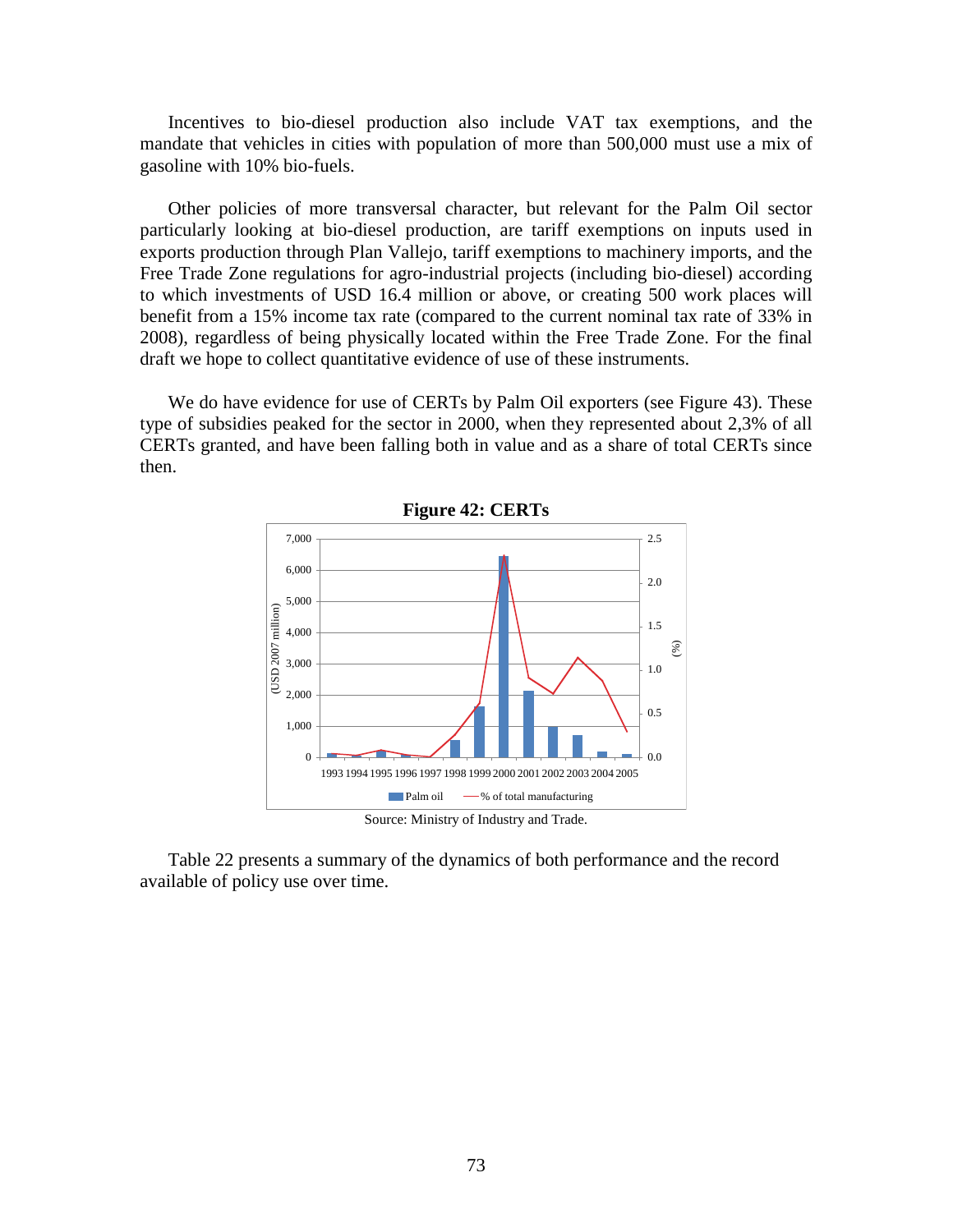<span id="page-74-0"></span>

|                                          | 1980-1990 | 1990-1995 | 1995-2000 | 2000-2006 |
|------------------------------------------|-----------|-----------|-----------|-----------|
| Output                                   | 8.3       | $-1.4$    | $-1.5$    |           |
| Employment                               | 10.5      | 3.5       | $-4.5$    |           |
| Exports (in USD)                         |           | 65.4      | 25.4      | 19.6      |
| Number of plants                         | 10.7      | $-3.3$    | $-0.4$    |           |
| Plant size by output                     | $-3.9$    | $-2.7$    | 2.1       |           |
| Plant size by number of employees        | $-1.9$    | 2.1       | $-1.0$    |           |
| Cropland area                            |           | 7.9       | 2.4       | 9.9       |
| Yield by acre                            |           | 4.6       | 0.6       | $-1.6$    |
| Labor productivity                       | $-2.0$    | $-4.7$    | 3.2       |           |
| Effective income tax rate**              |           | $-3.4$    | 5.4       | $-22.1$   |
| Tax reductions and exemptions in value** |           | 18.4      | $-4.0$    | 73.1      |
| Tariff rate                              | 8.9       | $-15.2$   | 0.2       | 0.3       |
| Effective tariff rate                    | 7.1       | $-1.1$    | 0.2       |           |
| Finagro credit                           |           |           | 8.1       | 23.5      |
| <b>CERTs</b>                             |           | 21.1      | 99.7      | $-57.1$   |

**Table 22: Average change rates (%)**

Source: DANE, Ministry Agriculture, Ministry of Industry and Trade, DIAN, DNP and calculations by the authors. \*\*For 4-digit ISIC code Animal and Vegetable Oils.

#### **c. Conclusions**

Palm Oil has been object of a number of targeted policies over the years. It seems subsequent governments have implicitly agreed its development is of strategic importance for Colombia. Another possible explanation would be successful sector lobby capacity to materialize policy requests.

Regretfully the picture is one of pervasive protectionism and preferential treatments that are hard to justify on grounds of market failures. Interestingly, however, distortions introduced by policy interventions have resulted in significant sector expansion and successful export activity. Colombia is today the larger Palm Oil producer in South America and the fifth Palm Oil exporter worldwide.

The story of export success has its origins in tariff protection and price stabilization, but for unexpected reasons: artificially high prices in the domestic market apparently created excess domestic supply and allowed entry into the world markets of producers that otherwise would have been unable to compete. Some of them took advantage of this opportunity, made substantial investments, and affirm that they would be able to compete in the international markets in absence of government support<sup> $93$ </sup>. But many have survived both as producers and exporters thanks to perks from the government, without being efficient enough.

We will risk the following hypothesis about the main restriction to investment affecting Palm Oil production, to offer an explanation about why poorly designed PDPs have had a relative success in promoting growth and development in this particular case: Palm Oil production is affected by substantial coordination failures due to both large scale economies at the processing plants, that require either huge investments in Oil Palm

<span id="page-74-1"></span><sup>&</sup>lt;sup>93</sup> From interview with Carlos Antonio Espinosa, one of the largest Palm Oil producers in Colombia.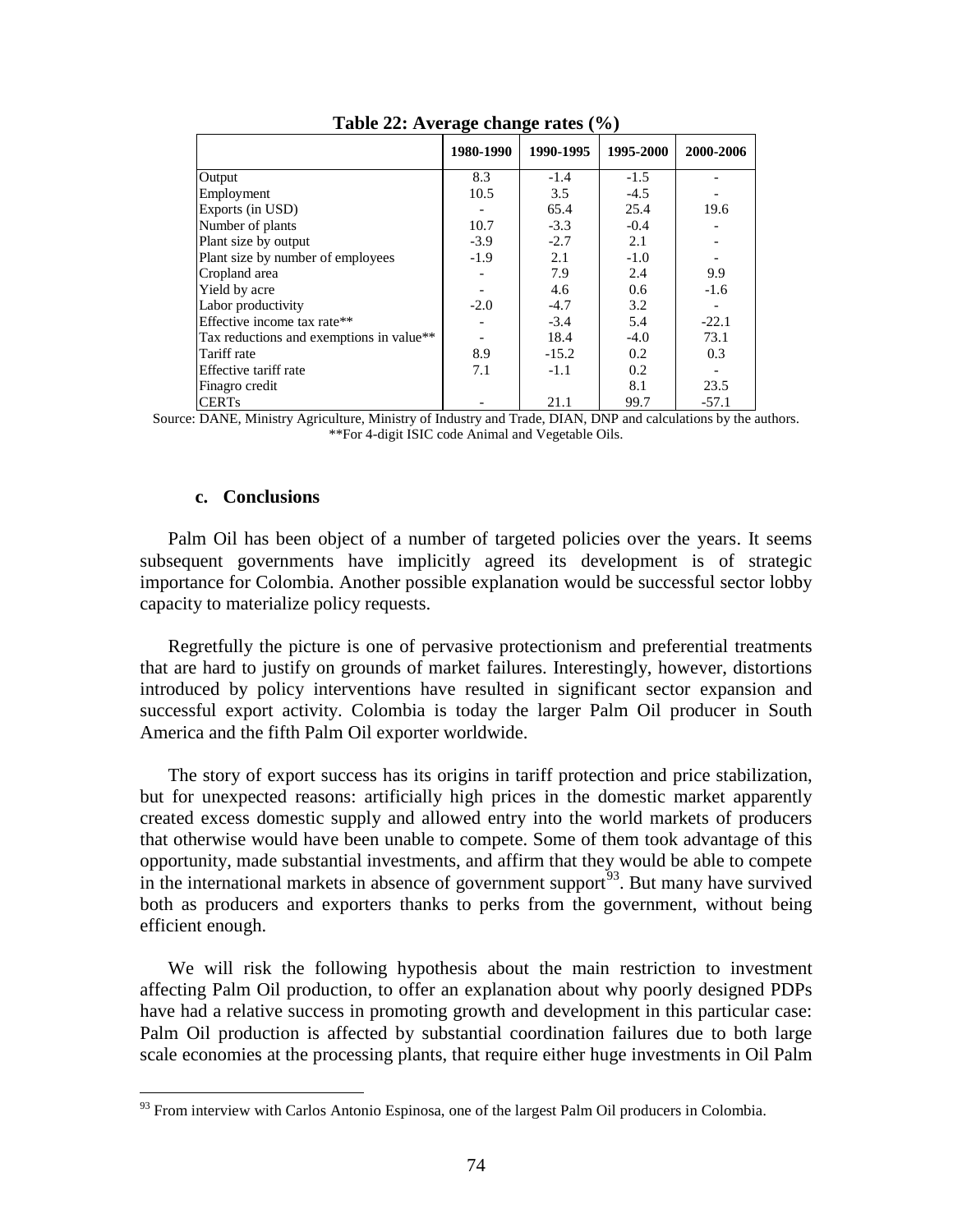production (vertical integration) or coordination with a number of smaller Oil Palm plantations located in a particular distance range, to operate at cost efficient levels. This latter option involves contracts able to guarantee recovery of huge long-term investments in Oil Palm. Price differentials and other targeted PDPs facilitated investments in scale and allowed producers to largely bypass coordination needs. If this is the case, the correct question to pose is if alternative policies could have achieved similar results at lower costs.

Can this be a case of successful infant industry protection? Even if this was the case in the beginning, the extremely generous tax incentives of recent years, when the industry was already mature and a consolidated exporter cannot be justified on that ground. They seem the consequence of a traditional rent seeking process, taking advantage of the new priority given to rural public security to which employment in Palm Oil can allegedly contribute. Such incentives might have had some effect on increases in planted area and production, but not on employment, yields or exports, all of which actually fell in this period.

Finally, the appearance of bio-fuels in the picture is good news for the industry. This possibility, that was not foreseen when governments initially decided to favor the Palm Oil industry, may well result in a better cost-benefit evaluation of the PDPs examined in the future.

#### **3. Software and Information Technologies (IT)**

#### **a. Sector performance**

Despite having been identified almost a decade ago for its growth potential, its potential spillovers to other productive sectors, and, through them, for its key role as motor for aggregate productivity growth, the Colombian Software and IT sector remains relatively small and with its activity concentrated in the domestic market (only 10% of income comes from export activities<sup>94</sup>). According to DANE's Annual Services Survey  $( EAS$  for its acronym in Spanish)<sup>[95](#page-75-1)</sup>, however, between 2000 and 2005 (the last year for [Figure 44](#page-76-0) ). In fact, employment growth was more spectacular than output growth: which there is data available), average output growth was of 6.5% per year, not insignificant Also, there was substantial entry of new firms between 2002 and 2004, although this tendency apparently reversed in 2005, and, like output, employment followed a sustained growth trend during the period, unaffected by firm turnover (see employment went from 10,585 employees to around 20,620 between 2000 and 2005, almost doubling, while output went from USD 403.7 millions to USD 553.8 million, showing an overall increase of 37% over the same period. The result in terms of labor productivity performance is consequently not appealing.

<span id="page-75-0"></span><sup>&</sup>lt;sup>94</sup> Source: Software and IT Business Plan, 2008.

<span id="page-75-1"></span><sup>&</sup>lt;sup>95</sup> DANE EAS is representative for the Software and IT sector until 2005. It samples all legally constituted firms with 20 or more employees, and it includes a probabilistic sample of the legally constituted smaller firms below that size.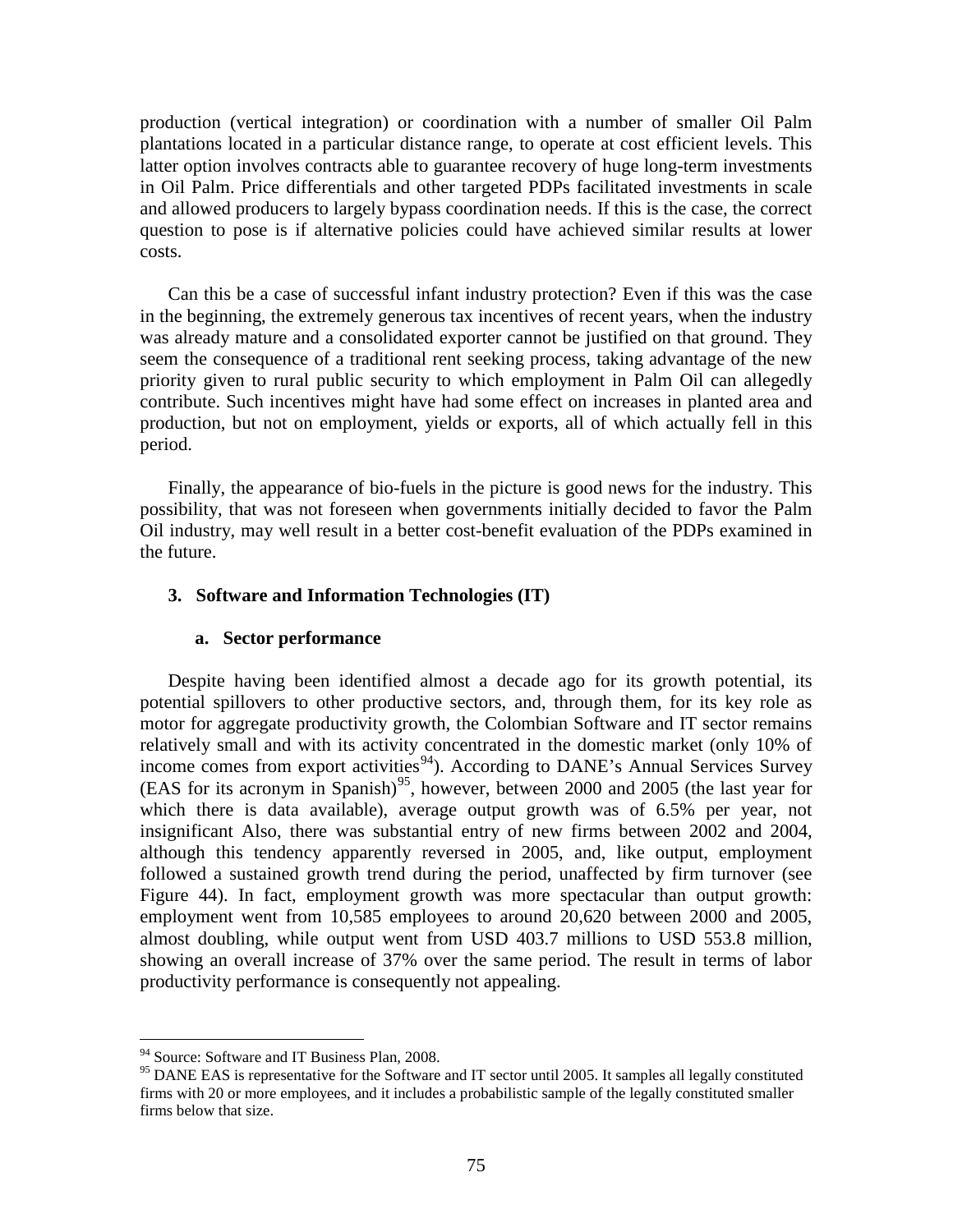Falling labor productivity was accompanied by a trend toward larger firms in terms of employment. The trend of firm size in terms of output is also increasing but not so markedly.

<span id="page-76-0"></span>

**Figure 43: Output, employment and number of firms**

Source: EAS, DANE and calculations by the authors.

[Table 23](#page-76-1) completes the sector's picture by looking at performance by firm size measured by employment, in the most recent year for which data are available<sup>[96](#page-76-2)</sup>. We find a sector composed of a small number of very large firms, of about 1,500 employees on average, that account for 21% of output and 48% of employment, a tier of medium to large firms of 143 employees on average, that account for 60% of output and 37% of employment, another tier of small to medium firms of 39 employees on average, that account for 12% of output and 11% of employment, and finally a larger group of smaller firms of 12 employees on average that account only for 7% of output and 4% of employment.

<span id="page-76-1"></span>

|               | Output             |               | Number of firms |      | <b>Employment</b> |               | Labor<br>productivity | Averge firm<br>size by |
|---------------|--------------------|---------------|-----------------|------|-------------------|---------------|-----------------------|------------------------|
|               | <b>USD million</b> | $\frac{0}{0}$ | No.             | $\%$ | No.               | $\frac{0}{0}$ | <b>USD</b>            | employment             |
| Total         | 554                | 100           | 192             | 100  | 20,620            | 100           | 26,857                | 107                    |
| Less than 25  | 38                 | 7             | 76              | 39   | 899               | 4             | 42,223                | 12                     |
| $25$ to $64$  | 69                 | 12            | 56              | 29   | 2,176             | 11            | 31,685                | 39                     |
| 65 to 129     | 103                | 19            | 28              | 15   | 2,303             | 11            | 44,598                | 82                     |
| 130 to 209    | 81                 | 15            | 13              | ⇁    | 2,006             | 10            | 40,208                | 155                    |
| 210 to 434    | 146                | 26            | 13              | ┑    | 3,390             | 16            | 43,029                | 262                    |
| 435 and above | 118                | 21            | 6               | 3    | 9.846             | 48            | 11,950                | 1,521                  |

**Table 23: Statistics by firm size (by number of employees), 2005**

Source: EAS, DANE and calculations by the authors.

### **b. Use of policy instruments**

The Software and IT sector is newer than both manufacturing sectors reviewed previously, and for that reason government policies explicitly put in place to support it and promote its growth, date to the 2000s. We have identified government efforts on three fronts that should have by now shown their effects on sector performance:

• Financial support programs: "design and development of new software products" has been since the early 2000s among the list of activities/products that may

<span id="page-76-2"></span><sup>&</sup>lt;sup>96</sup> Size categories are determined by DANE.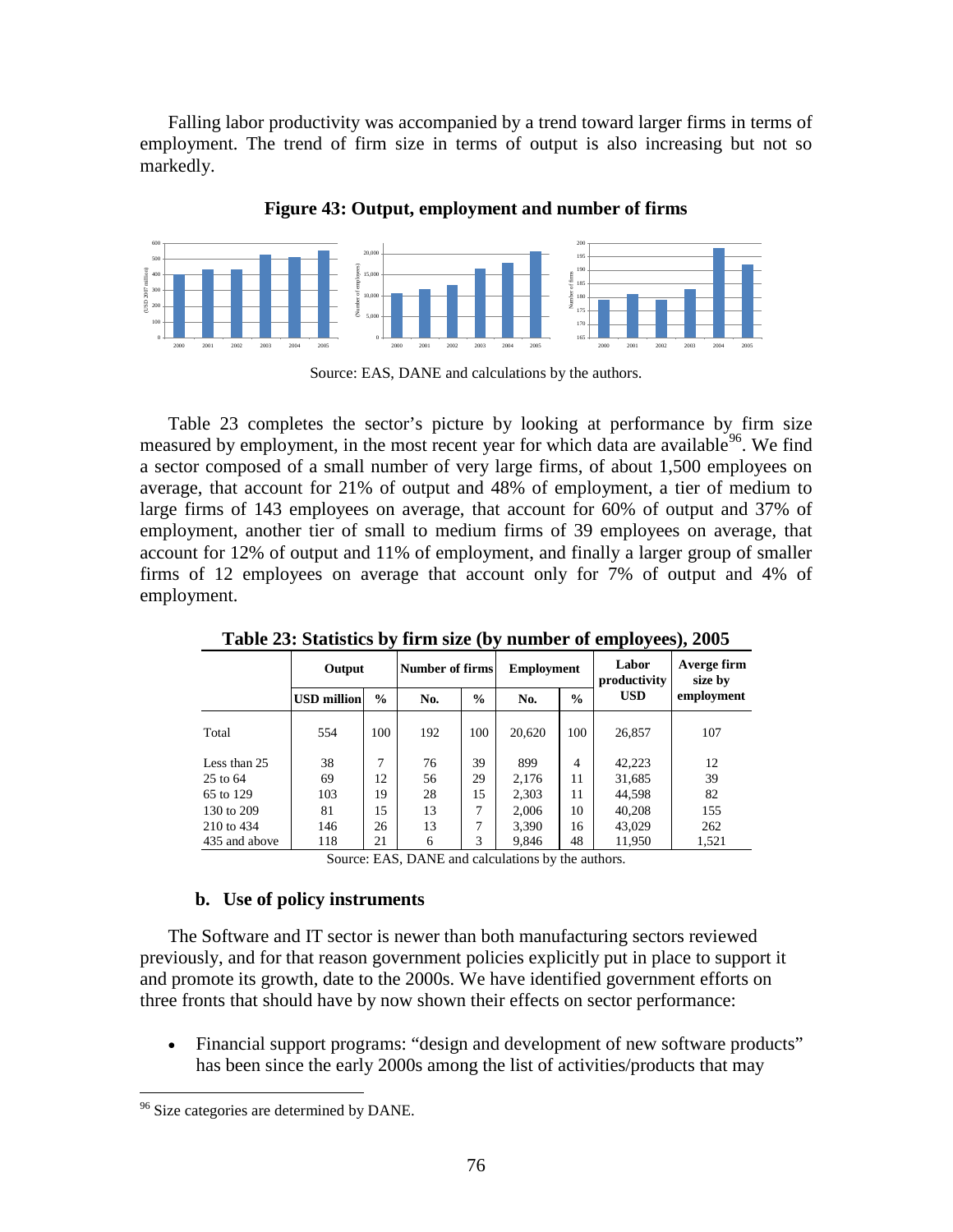access funding through special support programs from at list three public institutions: FOMYPIME, Proexport (through Programa Nacional de Productividad y Competitividad, PNPC) and Colciencias.

- Income tax exemptions: in 2002 rents generated by the development of new software products were declared exempt of income tax for ten years by Law 788 (Article 18).
- Competitiveness Agreement: the government signed a Competitiveness Agreement with the Software and IT sector in 2000, by which both parts committed themselves to actions in the following areas: recognition of the Software and IT industry; improvement of telecommunications infrastructure according to modern technologies; human resources development; legal framework development; adoption of international standards; strengthening of firm management; access to risk capital and strengthening of the sector's business association. A set of concrete actions was agreed upon, and there is a review record available from the Ministry of Industry and Trade stating that of a total of 26 commitments, 14 were complied with, 9 were in progress at the time of the review, and 3 had not been addressed at all. Among the first group, probably the most relevant in terms of their potential impact are those associated to setting quality standards for academic programs in engineering (Decree 792 of 2001), facilitating certified training, and creating a quality certification program (through SENA and PNPC-Proexport<sup>[97](#page-77-0)</sup>). Among the second group, the most salient commitment is about intellectual property rights protection legislation and enforcement and piracy control. Finally, among the commitments not addressed at the time of the review, was a commitment from the Ministry of Industry and Trade to consolidate a risk capital supply for the sector.

Regretfully there is no updated record available of the firms who have directly benefited from the policy instruments that are not targeted sector-wide, but instead require self-selection from the firms' side, like quality certification programs.

More recently, in 2008, as has been mentioned above, the Software and IT sector was object of a jointly developed Business Plan with the government. This plan offers a diagnostic of the Software and IT sector and its potential vis a vis international markets, and, in similar spirit to the previous Competitiveness Agreement, it identifies a set of actions to facilitate the sector's development. The list of restrictions and actions required to overcome them coincides in many cases with those included in the Competitiveness Agreement, revealing that even where commitments were deemed complied, there still is room for improvement. [Table 24](#page-78-0) summarizes the "market failures" and interventions to address them identified<sup>[98](#page-77-1)</sup>.

 $97$  At the time of the review 19 firms had been certified.

<span id="page-77-1"></span><span id="page-77-0"></span><sup>&</sup>lt;sup>98</sup> Taken directly from the Software and IT Business Plan.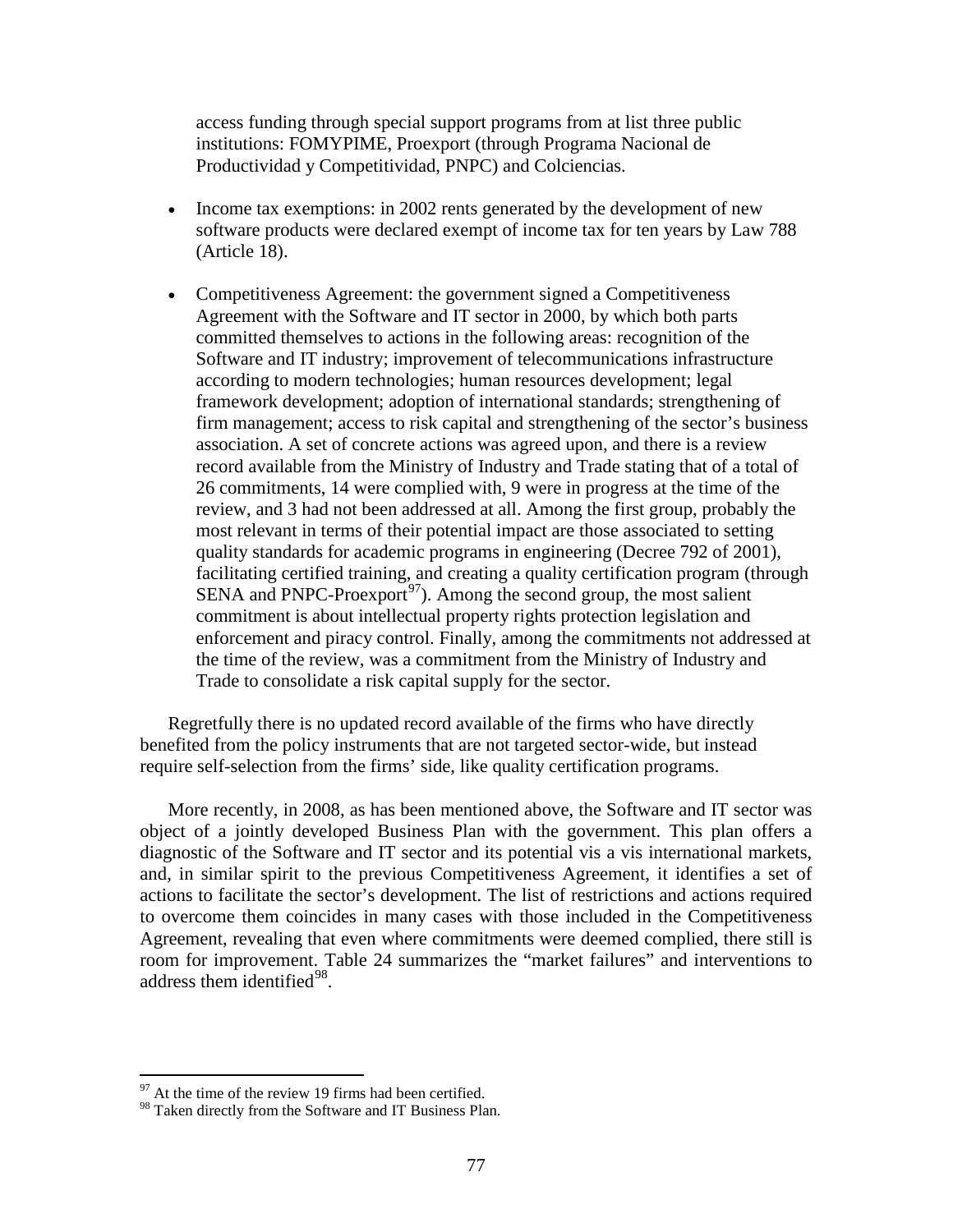<span id="page-78-0"></span>

| <b>Market Failure</b>      | <b>Horizontal actions</b>                                                        | <b>Vertical actions</b>        |
|----------------------------|----------------------------------------------------------------------------------|--------------------------------|
|                            | 1. Development of inter-institutional                                            |                                |
|                            | programs                                                                         |                                |
|                            | 2. Design of short term bilingual programs                                       |                                |
|                            | 3. Strengthening of bilingual education in                                       |                                |
| Poor of insufficient human | school                                                                           |                                |
| capital                    | 4. Design of financial instruments for                                           |                                |
|                            | education                                                                        |                                |
|                            | 5. Development of information systems for                                        |                                |
|                            | education monitoring                                                             |                                |
|                            | 6. Diffusion programs in education                                               |                                |
|                            | institutions                                                                     |                                |
|                            | 7. Ajustment of regulations affecting the                                        |                                |
|                            | industry: customs, trade, exchange rate and                                      |                                |
|                            | accounting                                                                       |                                |
| Regulatory inadequacy      | 8. Monitoring of telecommunication and                                           | 1. Improvement of tax benefit  |
|                            | information services regulation                                                  | for technological information  |
|                            |                                                                                  | content                        |
|                            | 9. Promotion of double taxation agreements                                       | 2. Design of an offset program |
|                            | with strategic countries                                                         | for public purchases           |
|                            | 10. Design of public/private promotion                                           |                                |
|                            | funds                                                                            |                                |
|                            | 11. Design of financial instruments                                              |                                |
|                            | 12. Development of business associations<br>13. Development of commercialization |                                |
|                            | channels                                                                         |                                |
|                            |                                                                                  | 3. Stregthening of individual  |
|                            | 14. Quality certification                                                        | property rights                |
| Insufficient product       |                                                                                  | 4. Support to public programs  |
| development and lacking    | 15. Promotion of foreign investment                                              | that promote productive        |
| production capacity        |                                                                                  | transformation                 |
|                            | 16. Design of a private investment fund,                                         |                                |
|                            | supported by Bancoldex                                                           |                                |
|                            | 17. Promotion of private intervention in                                         |                                |
|                            | government programs                                                              |                                |
| Poor or insufficient       | 18. Design of technological parks                                                |                                |
| infrastructure services    | 19. Access to telecommunication channels                                         |                                |
|                            | Course Rusiness Don IT Corvises                                                  |                                |

**Table 24: Market failures identified and actions agreed upon**

Source: Business Plan IT Services

The jargon used in the Software and IT Business Plan resembles that used in the call for papers that gives origin to this document. Policy actions are classified as horizontal or vertical, and associated to restrictions to investment tagged as market failures. The category "regulatory inadequacy category" packs, however, actions that correspond to solving government failures (adjustment of existing regulations, monitoring of existing regulations), with others that are more likely associated to other types of market failures (design of promotion funds, design of financial instruments), and other of the problem category labels could probably be revised to directly state the information or coordination externalities that the policy action agreed upon is expected to address.

Interestingly, out of 23 necessary interventions identified, 19 are presented in the Business Plan as horizontal policy requests, and only 4 are openly associated to specific needs of the Software and IT sector. Some would argue, however, that horizontal policy actions often turn out to be very sector specific in practice. This reflection should serve to somewhat moderate our conclusions with respect to the desirable degree of transversality of adequately designed PDPs.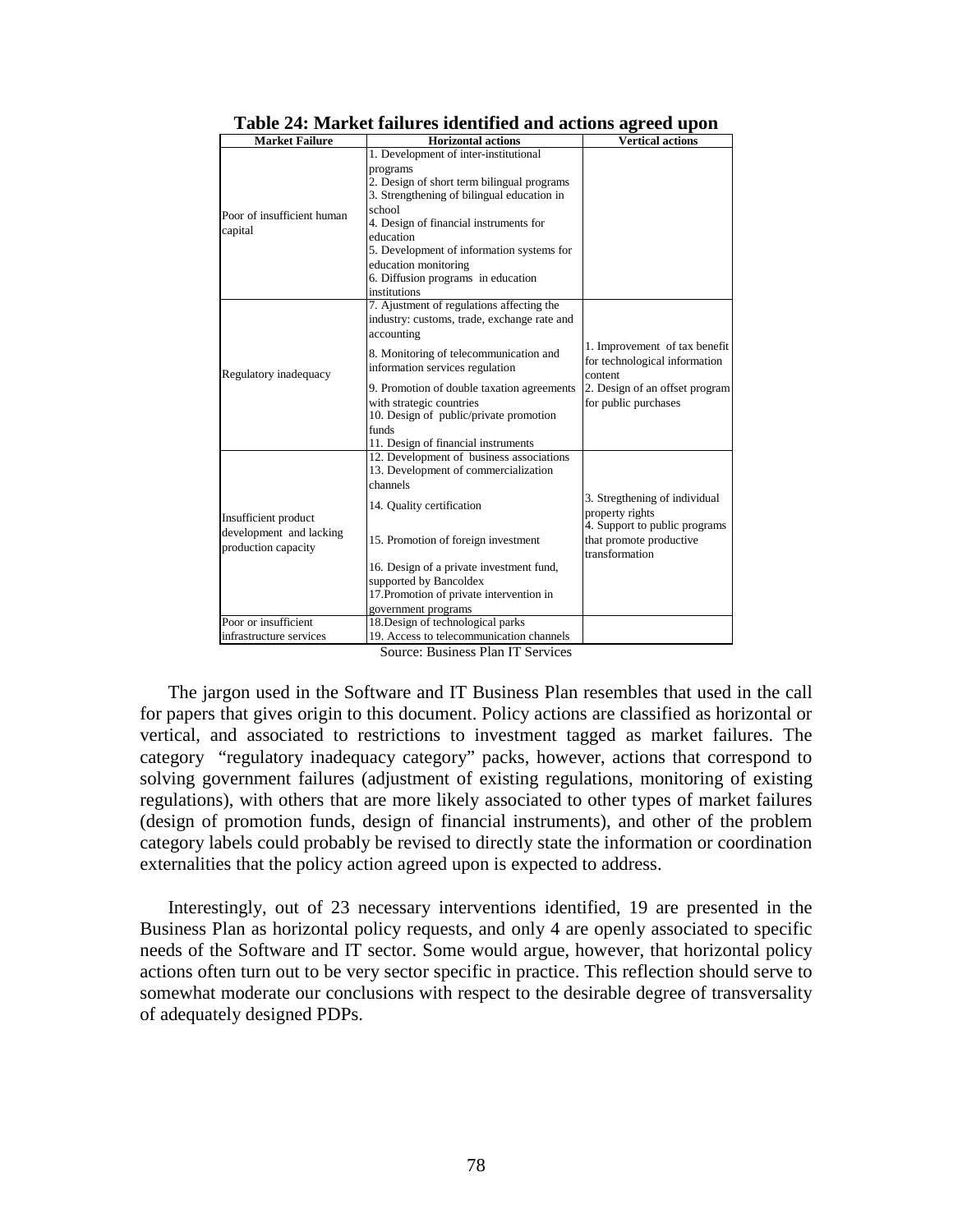#### **c. Conclusions**

The Software and IT sector's development is still recent. The study of its case is however, appealing, since it combines both tracks of policy-making described in Chapter II. Identified in the early 2000s as a "strategic" sector, it has been object of pervasive tax exemptions, and of overlapping funding programs from various government institutions, and also, simultaneously, has been a pioneer sector in the two more recent attempts of a new way of policy-making that intends to identify good policies through close interaction with the interested private parties, Competitiveness Agreements and Business Plans.

Neither tax exemptions nor the proliferation of wide-scope funding programs can be justified on grounds of the market (or government) failures identified in the 2008 Business Plan, nor on their impact on productivity performance. Insufficient human capital, quality standards and certification, and intellectual property rights protection adequately conceived and enforced are at the root of the problems preventing the Software and IT sector to grow at its full potential. These are the "activities" at the root of the coordination failures holding back this sector, and for this reason the requests for policies in these categories in Table 29 are well justified and would, if implemented, represent good policy. The request for "tax benefit improvements" is for the same reason, suspect. It is conceptually related to "regulatory inadequacy" but does not really address an identified market failure, and comes from a sector that is already exempt from income tax on new product development.

While Business Plans indeed represent a progress in terms of traditional policymaking, in particular with regards to the process of eliciting the needs from the private sector, reflections in the previous paragraph serve well to present two concerns about the shape they can take in practice. The first has to do with the overlap of policies that come out of the joint exercise that gives origin to a Business Plan and targeted policies already in place. Business Plans should consolidate the full set of policies addressing the particular sector needs, but not automatically "absorb" policies already in place that do not respond to the particular needs identified. So the concern is about political interference in Business Plans and the government's capacity to eliminate all other targeted policies once the Business Plan is in its final shape.

The second concern is about implementation enforcement. While it is true that Business Plans go some steps forward relative to Competitiveness Agreements, there is no guarantee that the interventions identified will take place in a given time frame. They also require the compliance of more than one government institution and some of the interventions require going through Congress. So there is a risk that Business Plans do not materialize or materialize in shapes different to those originally conceived. So Business Plans are originated through a process that is an example of good policy-making according to the more recent literature, and do have merit as potential route maps. But they cannot be automatically qualified as "good policy" without revising their contents, which may include "good" and "bad" policies, and it remains to see how they translate in actual policies; so the jury is still out.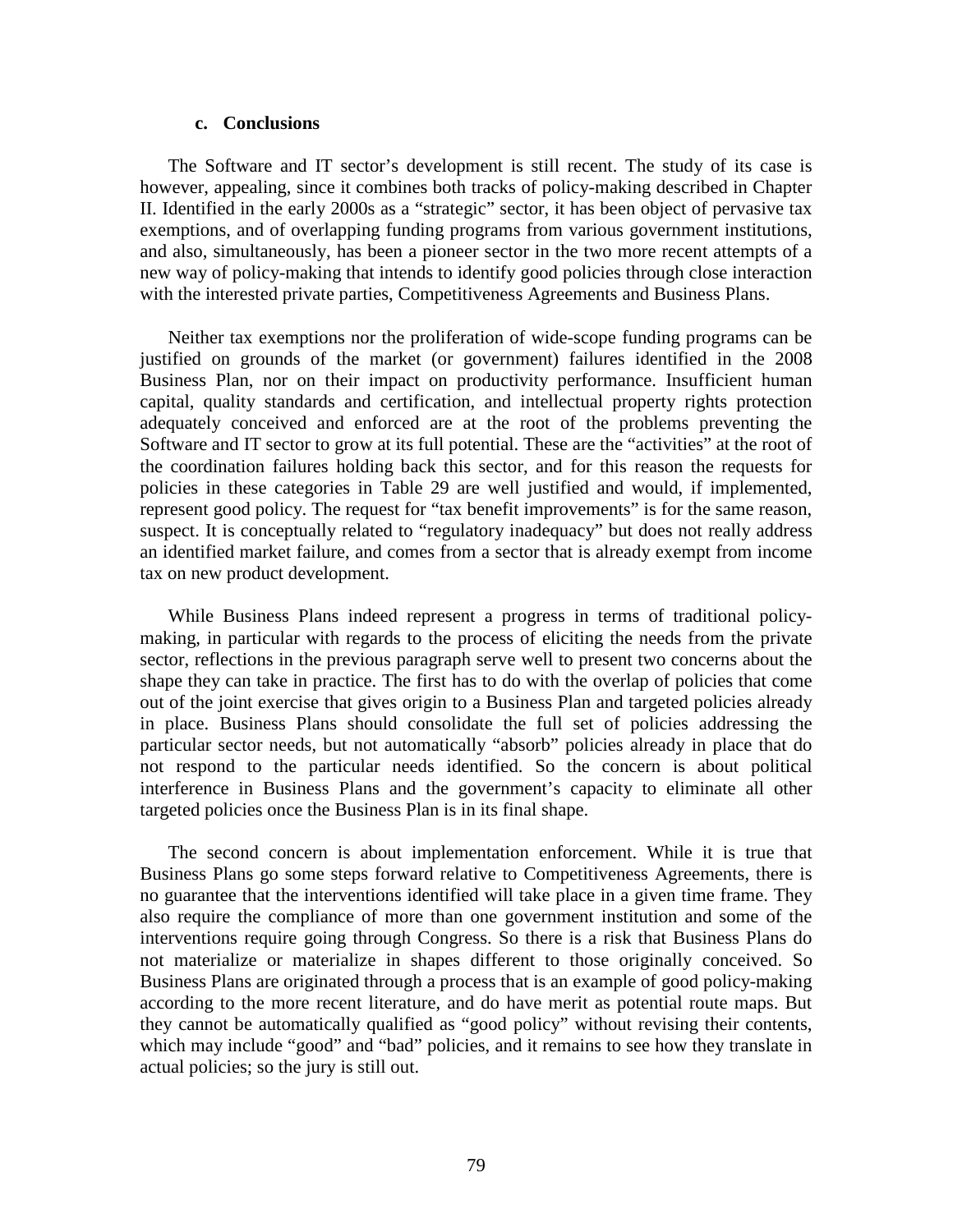#### **VI. Conclusions**

In Colombia, use of sector-specific or region-specific PDPs as well as of more horizontal incentive policies has been extensive, despite the fiction maintained until recently of moderate government intervention. PDPs, with few exceptions, have been rarely associated in speech to market failures that must be addressed - this is particularly true for vertical PDPs targeting sectors or particular groups of firms-. More commonly, PDPs have been connected to economic reactivation or 'competitiveness', a term that until recently dominated the policy-making jargon justifying a mixed set of policies tied up by loose rationality. There has always been also a set of PDPs that, in spirit of "second best" policies, address government failures deemed to be more difficult to correct by first best interventions.

However, the shift from protectionism towards a more open economy in the early nineties has led to a change in productive development policies in Colombia. Up to the eighties traditional "industrial policies", based on selective trade protectionism, tax incentives and subsidized credit for "strategic industries", prevailed. There were no open consultations with the private sector and opaque rent seeking influences were generalized. But, since then, Colombia has made progress in structuring a well designed institutional setting for PDPs, sufficiently embedded within a network of linkages with private groups to elicit information about the constraints and opportunities facing the private sector that require government intervention. This has been a process of trial and error that started with liberalization in the early 1990s and that, while still lacking in many dimensions, is starting to reflect in some interesting courses of policy action. In this setting, at least in theory, the State's role is seen more as that of a coordinator and specific public goods provider rather than that of a provider of subsidies and protection. There are some quite promising developments, in particular the creation of a Private Competitiveness Council that has been accepted by the Government as the main counterpart in structuring the "competitiveness and productivity" system of participative PDP policy formulation and the joint elaboration of "business plans" for selected sectors, through a rigorous process that mix technical scanning with some competition for limited Government resources.

However, several concerns remain. The first one relates to the "sustainability" of this process, as since the early nineties every new Government (including the transition from Uribe's first to second administration) has substantially changed the institutional structure, the process and the policy contents. The presence of the Private Competitiveness Council might help giving more continuity to the present structure towards the future. The second one refers to implementation. Though some ministries and Government agencies (those led by more technocratic ministers and directors) are clearly committed to the more modern PDP process and contents, specially to the selected "business sector plans", some key ministries and agencies (specially in agriculture and transport infrastructure) are not bound by this process and continue to carry on a more traditional clientelistic and rent seeking policy agenda. More generally, the new institutional setting for PDP design coexists with the traditional clientelistic track of policy-making, in which economic groups and other private actors obtain rents (tax cuts,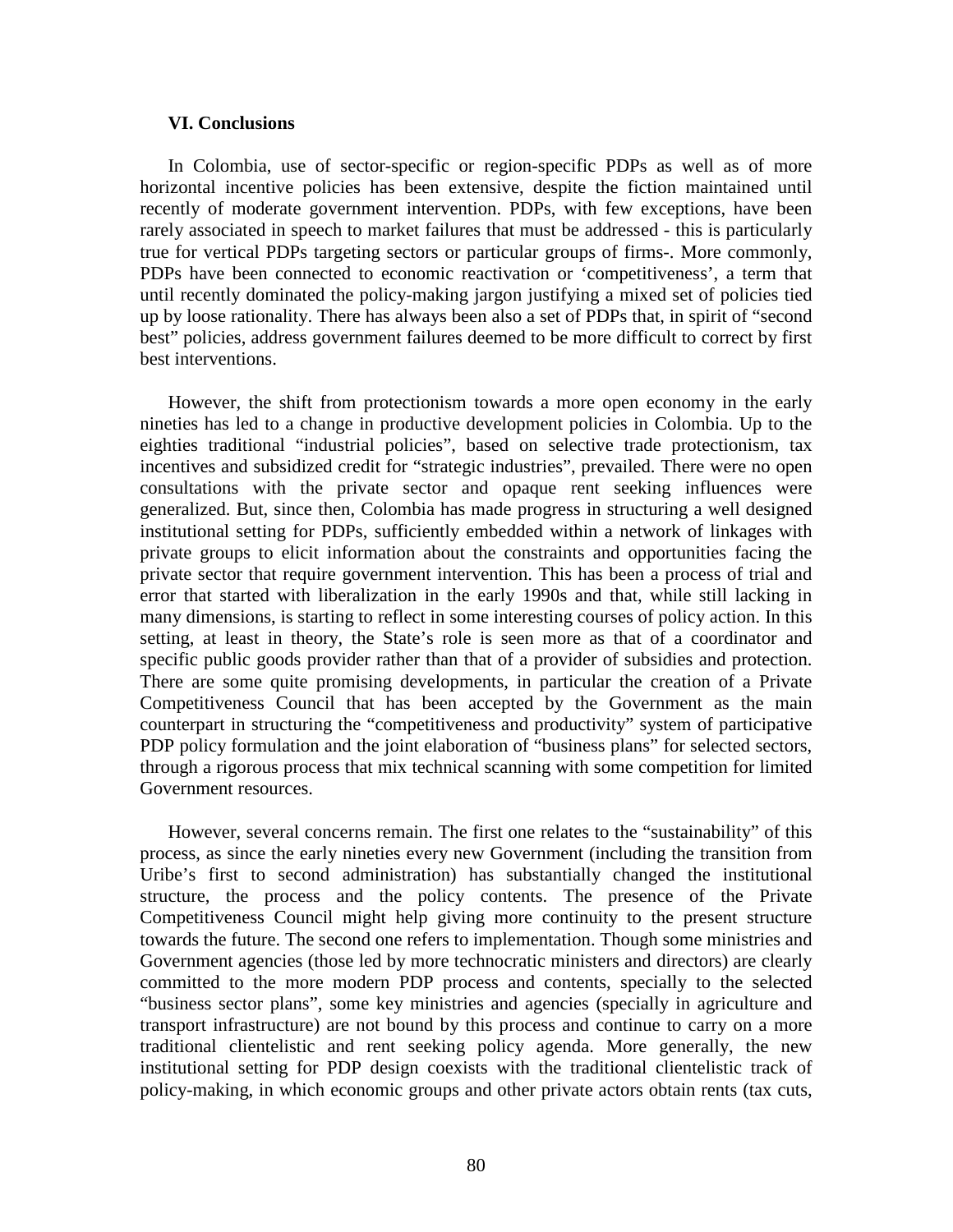public subsidies, etc) by entering in transactions with Government and Congress... As a consequence, the overall set of PDPs in place still lacks coherence and is often not guided by a sound open process of organized policy consultation with the private sector. In fact, clientelistic practices and rent seeking, and as a consequence tax incentives and subsidies that can not be justified by market failures, have actually increased in intensity in recent years, alongside with the institutionalization of a parallel modern participatory PDP process. Why this has happened and if and how these parallel tracks will eventually converge remains an open question for fruitful future research.

These tensions are apparent in the more detailed analysis that we conducted on both specific horizontal and vertical interventions. With respect to the former category of horizontal interventions, we found that, although there has been significant progress in designing export promotion policies to address actual market failures (linked to the process of opening of new export lines and markets –Proexport services-) or Government failures (the duty drawback system), and to reduce subsidies in export credits (through Bancoldex), there have been some important reversals in other aspects. In particular, export subsidies (CERTs) that had been previously eliminated, were temporarily restored for some vocal export sectors allegedly to "compensate" for currency appreciation pressures. Worst, in reforming Export Zones to conform to WTO agreements, a new regime of highly discretional FTZ advantages for large investments was created which is creating major distortions among similar firms. We also found that policies to support access to finance for microfirms and SMEs have evolved in a way that relates better to potential market failures, while SME credit subsidies have been significantly reduced. On the other hand, training policies remain dominated by a virtual monopoly of a public institute generously financed by an earmarked tax on wages, that does not have the ability to adjust to changing needs determined by the fast pace of technological progress and a more complex economy, and that has successfully resisted several attempts to institute a more competitive system of training services.

In the second category of vertical interventions we analyzed the cases of two mature sectors that have been object of multiple policies over the years (Textiles and Apparel, and Palm Oil) and of a younger sector that has been more recently identified as a strategic sector for economic growth. In the first two cases we found it is hard to relate benefits in a discernible way to market failures, or to productivity increases. In fact, government support seems to have allowed the survival of productive units that would have otherwise exited the industry, hurting aggregate productivity. In the case of Palm Oil, where coordination failures pose a significant restriction for growth, government support appears to have been useful to bypass these failures by facilitating production at larger scales. However it did so at a much higher cost than would have represented to address the source of the coordination failures directly. Finally, in the case of Software the more modern Business Plan approach to develop a competitive sector coexists with tax incentives and other traditional interventions. The government faces the challenge of transiting to a unified PDP system that is all encompassing: Business Plans must only absorb the policies in place that are justified by the restrictions to productive investment identified by the private actors, and not automatically "absorb" policies already in place that do not respond to the particular needs identified. So there is the remaining concern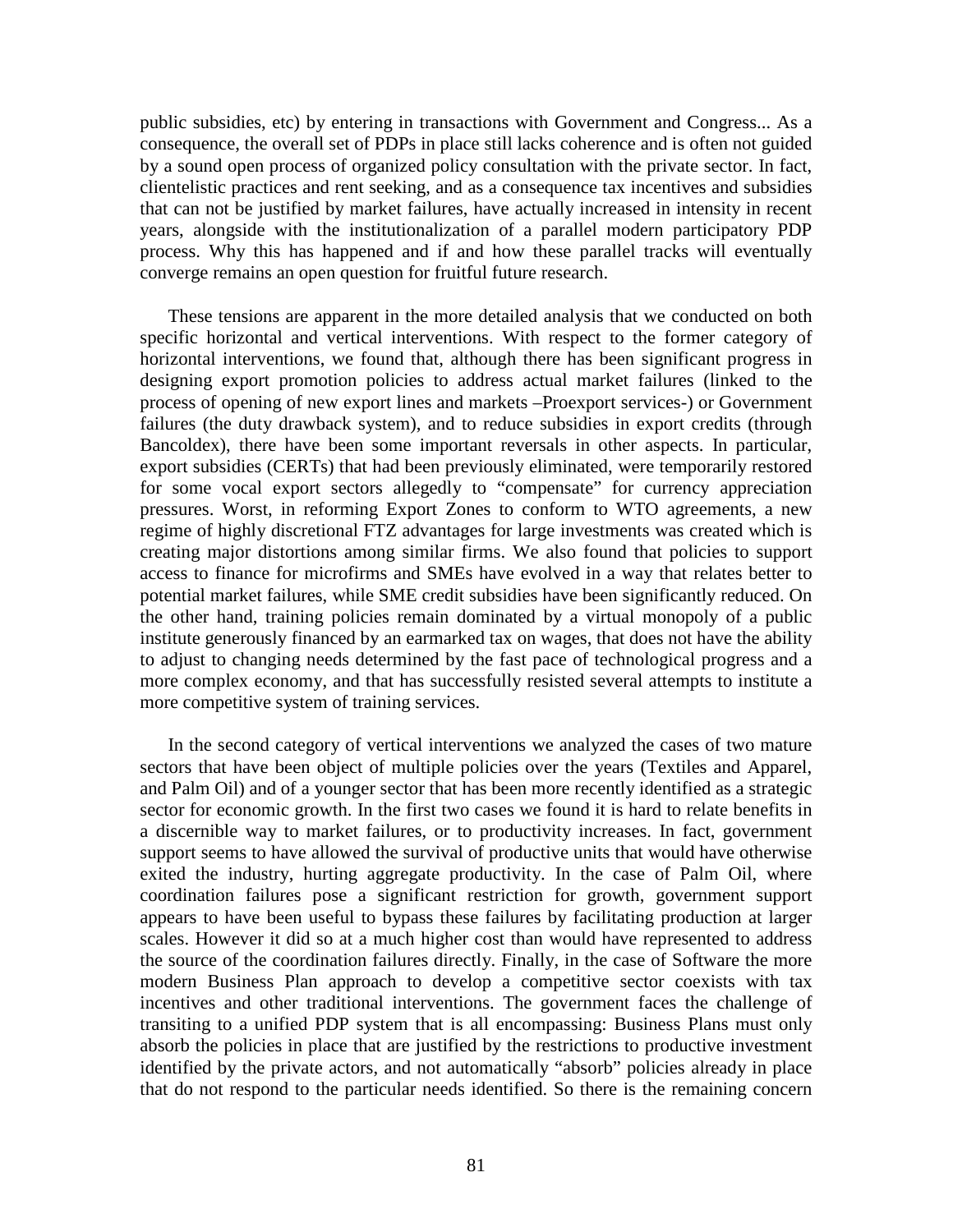about political interference in Business Plans and the government's capacity to eliminate all other targeted policies once a Business Plans is in its final shape.

We close with two final reflections. The first is that while vertical policies targeting the origin of coordination failures affecting particular sectors can be justified in a case by case basis, Colombia must continue in the effort to adequately provide a basic set of horizontal public goods that are productivity enhancing to all private actors: improved basic education, adequate infrastructure services, further red-tape reduction, advances in quality control and certification, a working competition policy. These policy areas have a central place among policy requests by the private sector and their provision has the potential of multiplying the impact on productivity of all other policy efforts.

The second and final remark is that efforts towards "good" policy making must be complemented with an additional effort to reach firms and sectors that, while not traditionally participants in consultation processes, may contribute significantly to aggregate productivity once the information and/or coordination failures facing them are solved. So far, efforts to bring the private sector closer to the policy making process have been to a large extent restricted to the larger actors.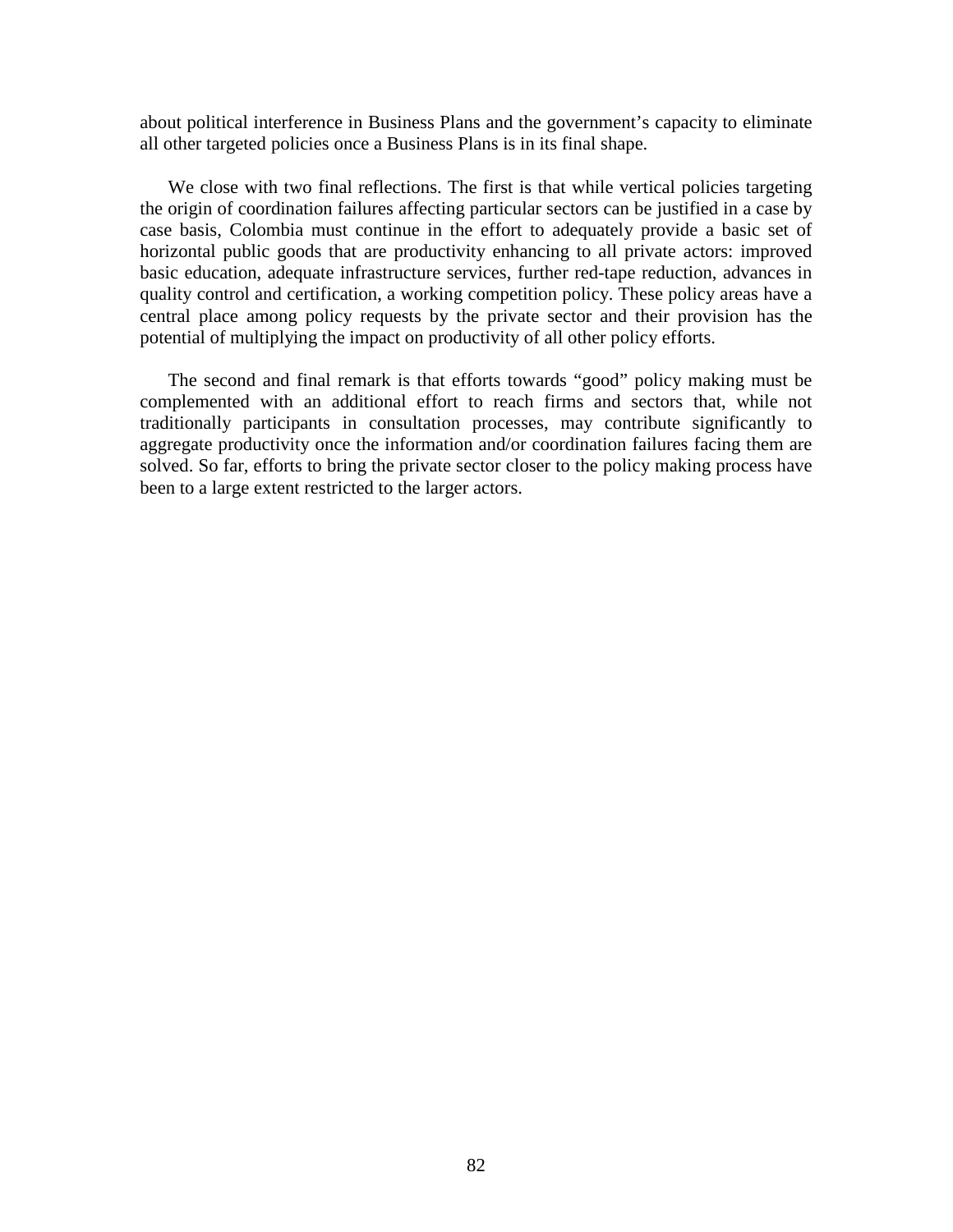### **References**

Arbeláez M.A. and M. Meléndez (2006), "Gobierno y Sector Privado: Oponentes o Aliados en el Proceso de Desarrollo?". *Coyuntura Económica*, Vol. XXXVI No. 2 segundo semestre de 2006.

Arbeláez, Meléndez and León (2007). The Emergence of new successful export activities in Colombia. Fedesarrollo.

Alonso, G. (1993), "La oferta de exportaciones menores en Colombia, 1970– 1992", Coyuntura Económica, Vol. XXIII, No. 2.

ANIF in association with Bancoldex, IDB and Banco de la República. (2006, 2007) SME Survey.

Arize, A. (1999), "The Demand for LDC Exports: Estimates from Singapore", The International Trade Journal, Vol. XIII, No.4.

Asobancaria (2007), "Alternativas de financiamiento para el desarrollo de las pymes", Powerpoint Presentation

Barrera, F. and A. Corchuelo. (2004) SENA's returns: A re-evaluation.

Beck, Thorsten, Demirguc-Kunt, Asli and Levine, Ross, "Law and Firms' Access to Finance" (July 2004). World Bank Policy Research Working Paper No. 3194.

Beck, Thorsten, Asli Demirguc-Kunt, Vojislav Maksimovic; Journal of Money, Credit & Banking, Vol. 36, 2004.

Berry, Albert. Valoración de políticas de apoyoa la pequeña empresa: Primera aproximación a una metodología regional. IADB 2002. Annex for Colombia by Beatriz Marulanda.

B.O.T. Concesiones de Gerencia (2006). "Rediseño del arreglo institucional de la política de productividad y competitividad actual. Documento de Diagnóstico". Power Point Presentation consultancy report.

Botero, Carmen H. y Adolfo Meisel (1988); "Funciones de oferta de las exportaciones menores colombianas"; Ensayos Sobre Política Económica, No. 13.

Burki, Perry, Gill, Guasch and Maloney (2002) "Closing the gap in education and technology", WB.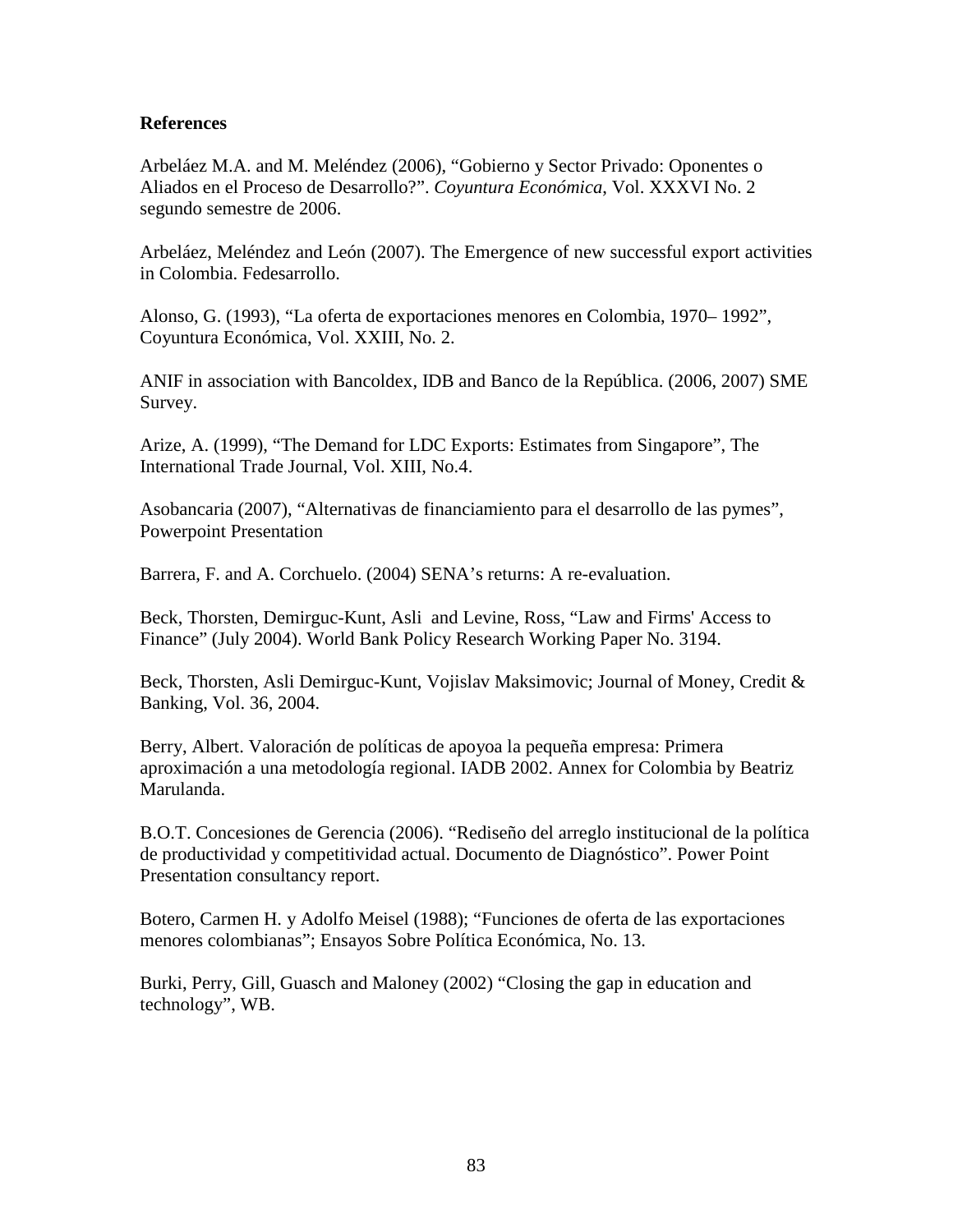Caballero, R., Corbo, V. (1989) The effect of real exchange rate uncertainty on exports: empirical evidence. The World Bank Economic Review.

Cárdenas M. and S. Rozo. (2008) "Informalidad empresarial en Colombia:alternativas para impulsar la productividad, el empleo y los ingresos". Fedesarrollo.

CONPES (1994) "Por una Colombia competitiva". Policy Document No. 2724

CONPES (2004) "Agenda interna para la Productividad y Competitividad". Policy Document No. 3297.

CONPES (2004), "Optimización de los instrumentos de desarrollo empresarial". Policy Document No. 3280

CONPES (2006), "Institucionalidad y principios rectores de política de productividad y competitividad". Policy Document No. 3439.

CONPES (2008), "Política nacional para la transformación productiva y la promoción de las micro, pequeñas y medianas empresas: un esfuerzo público-privado". Policy Document No. 3484

CONPES (2008), "Política nacional de productividad y competitividad". Policy Document No. 3527.

CAF and Corporación de Calidad. Evaluacion de convenios de competitividad exportadora. Bogota, 2002.

Cunningham W. (2000)

De Ferranti, D., G. Perry, D. Lederman, W. Maloney (2002). Chapter 4 in "From natural resources to the knowledge economy". The World Bank.

De Ferranti, D., G. Perry, I. Gil, J. L. Guash, W. Maloney, C. Sánchez-Páramo, N. Shady (2002). Chapters 1 and 3 in "Closing the gap between education and technology". The World Bank.

De La Torre, Augusto, Gozzi, Juan Carlos and Schmukler, Sergio L., Innovative Experiences in Access to Finance: Market Friendly Roles for the Visible Hand? (August 1, 2007). World Bank Policy Research Working Paper No. 4326.

Echavarría, Juan José (1980); "La evolución de las exportaciones colombianas y sus determinantes: un análisis empírico"; Revista Banco de la República, Vol. LIII, No.633.

Economía y Política. No.34. Fedesarrollo. Bogotá. 2008.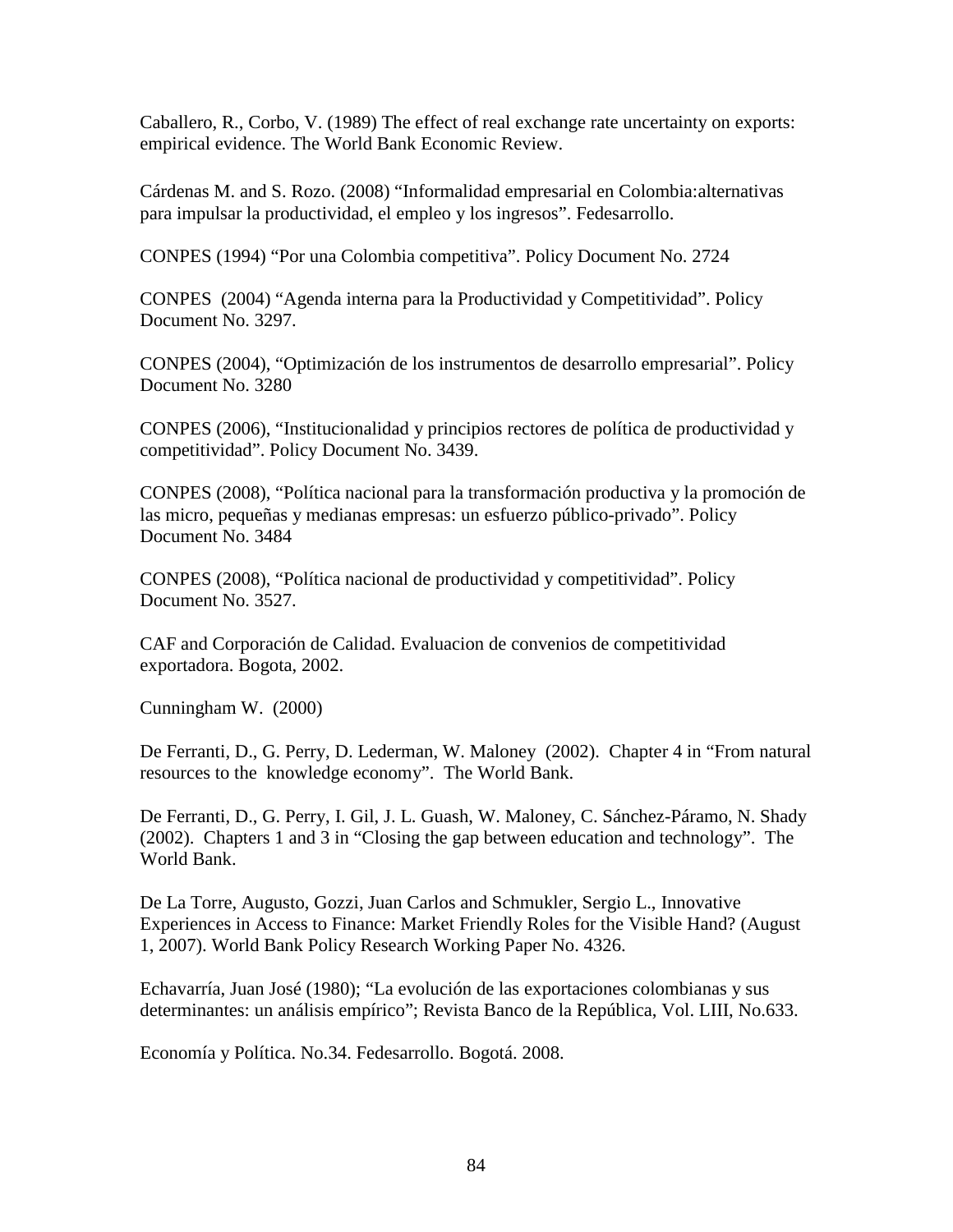Eslava, M., J. Haltiwanger, A. Kugler and M. Kugler. 2004. "The effects of structural reforms on productivity and profitability enhancing reallocation: evidence from Colombia." Journal of Development Economics, 75: 333-371.

Eslava, M., M, Meléndez. 2009. "Politics, policies, and the dynamics of aggregate productivity in Colombia". Manuscript, IDB.

Fernandes, A. 2003. "Trade Policy, Trade Volumes and Plant-Level Productivity in Colombian Manufacturing Industries." The World Bank, Policy Research Working Paper Series.

Florez, Luis Bernardo. MISAS, Gabriel. La competitividad y el plan del salto social. Bogotá. July 2008.

Garay, Luis J. (1998) Colombia: estructura industrial e internacionalización 1967-1996.

Gaviria, A. and J. Nuñez. 2003. "Evaluating the Impact of SENA on earnings and employment". Archivos de Economía 002646.Harrison A. and A. Rodriguez-Clare (2008). "Industrial policy for developing countries", manuscript.

Gómez, Hernando José. Competitividad empresarial y desarrollo regional. Consejo Privado de competitividad, Universidad Javeriana de Cali, June 2008. Powerpoint presentation.

Harrison and Rodriguez-Clare (2007), "Trade, Foreign Investment, and Industrial Policy", mimeo.

Hausmann and Klinger (2007), "Achieving Export Led Growth in Colombia", mimeo.

Hausmann R. and B. Klinger (2006), "Structural Transformation and Patterns of Comparative Advantage in the Product Space", mimeo.

Hausmann R. and Rodrik, D. (2003) "Economic Development as self-discovery" Harvard University.

IDB (2006), "Acceso de las pequeñas y medianas empresas al financiamiento". Grupo DFC.

Imbs, J., y R. Wacziarg (2003). "Stages of Diversification," American Economic Review.

Lederman, D., W. Maloney. (2007). "Trade structure and growth" in "Natural resources: neither curse nor destiny". The World Bank and Standford university Press.

Levine , Loayza, and Beck "Financial Intermediation and Growth: Causality and Causes" (Journal of Monetary Economics, August 2000, v16, n1: 31-77).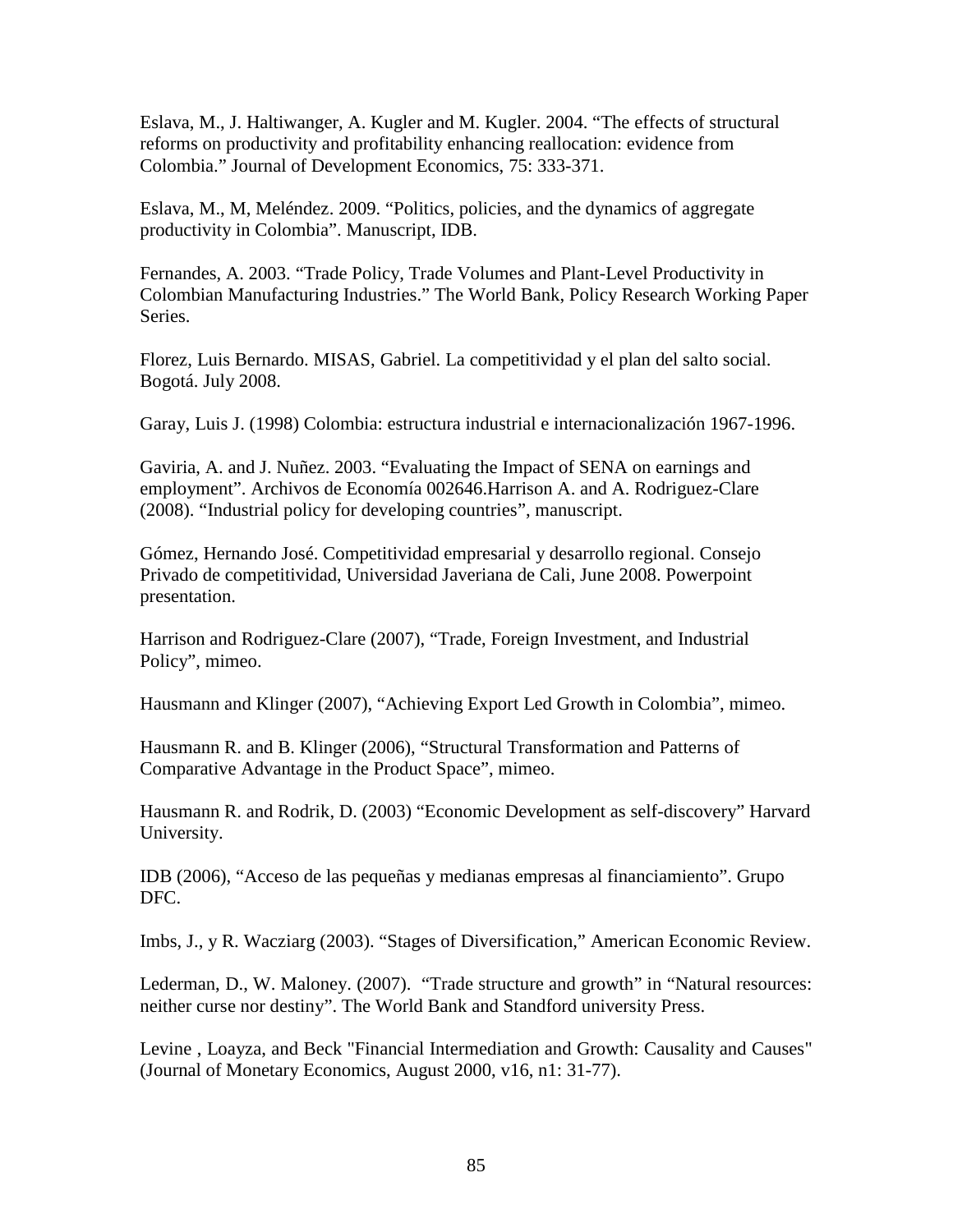Levine, R (2004). "Finance and Growth: Theory and Evidence". NBER Working paper.

Maloney, W., G. Perry. (2005). "Towards an efficient innovation policy in Latin America". Cepal Review 87, December.

Medina P., M. Meléndez and K. Seim (2003) "Productivity dynamics of the Colombian manufacturing sector", CEDE Working Paper No. 2003-23.

Meléndez, M, K. Seim (2006) "Trade Policy Reform and Productivity: The Colombian Manufacturing Sector from 1977 to 2001, mimeo Fedesarrollo.

Meléndez, M., A. Harker (2007) "Competitiveness and growth in Latin America and the Caribbean: Revisiting economic growth in Colombia – a microeconomic perspective", IDB. Working Paper CSI-112, CO-P1082.

Mesa, F., M. Cock, A. Jiménez (1999), "Evaluación Teoríca y Empírica de la exportaciones no tradicionales en Colombia", Revista de Economia del Rosario.

Middleton, John, Adrian Ziderman and Arvil van Adams (1993) "*Skills for Productivity"*. New York, Oxford University Press.

Misas, M., M.T. Ramírez, L.F. Silva (2001), "Exportaciones no tradicionales en Colombia y sus determinantes", mimeo Banco de la República.

Ministry of Industry and Trade (2008), Business Plan IT Services.

Ocampo, J.A., L. Villar (1993); "Colombian manufactured exports 1967-1991", in Manufacturing Export in the Developing World: problems and possibilities, New York: Roultadge.

Perry, G., O. Arias, P. Maloney, A. and J. Saavedra (2007), "Informalidad: Escape y exclusión", Estudios del Banco Mundial sobre América Latina y el Caribe, World Bank.

Perry, G. (2008). "El Legado económico del Gobierno Lleras Restrepo", mimeo Fedesarrollo.

Private Council for Competitiveness (2008), "Colombian Competitiveness Report".

Quintero, A. (1997); "Modelo de exportaciones no tradicionales en Colombia: una aplicación del procedimiento máximo verosímil de Johansen", mimeo Universidad de los Andes.

Reinhart, C (1995), "Devaluation, Relative Prices, and International Trade Evidence from Developing Countries", IMF Staff Papers, Vol 42, No. 2.

Rodrik, D. (2004) "Industrial policy for the twenty-first century". Harvard University.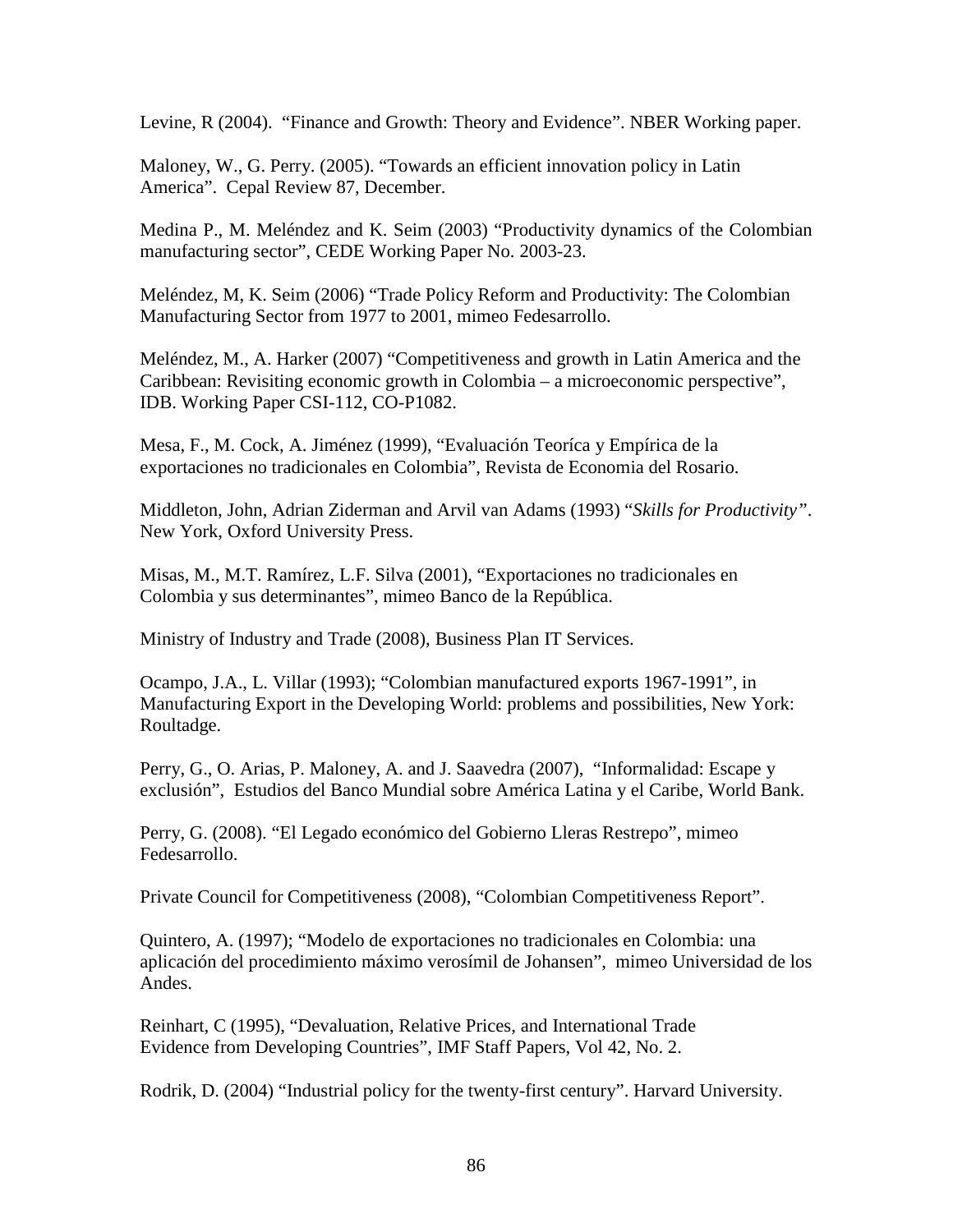Salazar, N. and M.F. Guerra (2007). "El acceso al financiamiento de las MIPYMES en Colombia: el papel del Gobierno", mimeo Fedesarrollo.

Singa, J.P. (2007), "ILO Database on Exporting Processing Zones".

Steiner, R y A. Wüllner (1994), "Efecto de la volatilidad de la tasa de cambio en las exportaciones no tradicionales", Coyuntura Economica, Vol. 24, No. 4.

Tybout, James R. and Roberts, Mark J. (1997) The Decision to Export in Colombia: An Empirical Model of Entry with Sunk Costs. The American Economic Review, Vol. 87, No. 4.

Urrutia, M., C. E. Posada, A. Pontón and O. Martínez (2001), "Exportaciones no tradicionales de Colombia", Borradoresde Economía, Banco de la República, No 170.

Villar, L. (1984), "Determinantes de la evolución de las exportaciones menores en Colombia, 1960-1981", Coyuntura Económica, Vol. XIV, No. 3.

Villar, L.(1992); "Política cambiaria y estrategia exportadora", en Apertura dos años después, Asociación Bancaria y de Entidades Financieras de Colombia.

Volpe C. and J. Carballo (2008) "Heterogeneous Activities and Heterogeneous Effects: The Impact of Export Promotion on Developing Countries' Firm Performance", mimeo, IDB.

The World Bank Group SME Department: <http://www1.worldbank.org/devoutreach/march03/article.asp?id=191>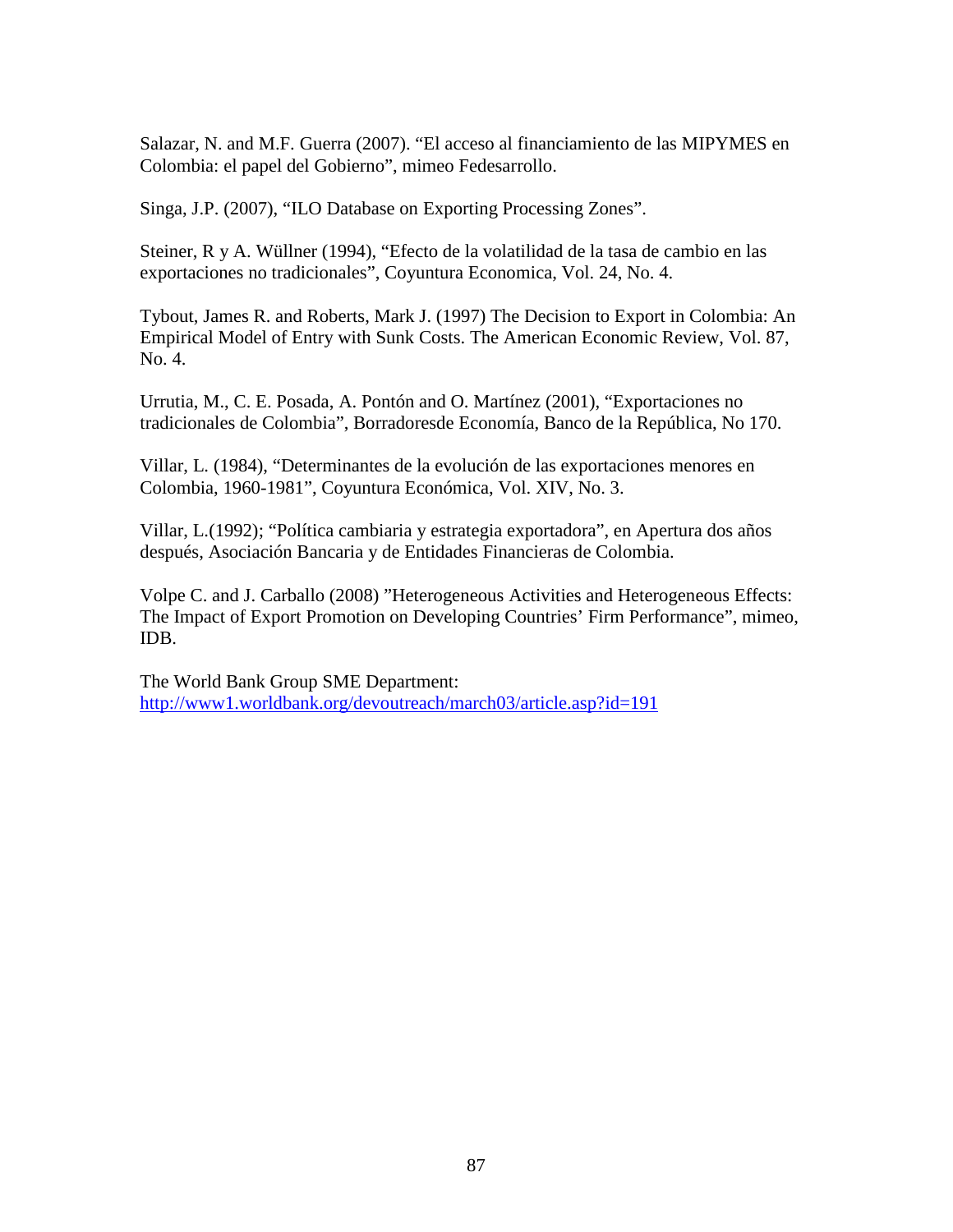## **Appendix 1**

### **1. Domestic Agenda for Productivity and Competitiveness**

The National Planning Department keeps a case by case record of the policy requests formulated during the Domestic Agenda discussion tables in 2004, and of the government's reactions to those requests since then. This record was made available to the research team for the purpose of this study.

In order to use this information, it was necessary to convert it into a workable database, by assigning codes to text entries. This included coding sectors and regions and also classifying both policy requests and justifications offered in broad categories.

The database consists of 4,079 sector-region entries comprising 25 ISIC 3-digit sectors and 31 departments (geopolitical regions akin to states).

| 1 igure 111 11 erectiveu problemb |
|-----------------------------------|
|                                   |
|                                   |
|                                   |
|                                   |
|                                   |
|                                   |
|                                   |
|                                   |
|                                   |
|                                   |
|                                   |
|                                   |
|                                   |
|                                   |
|                                   |
|                                   |
|                                   |
|                                   |
|                                   |
|                                   |
|                                   |
|                                   |

### **Figure A1 1: Perceived problems**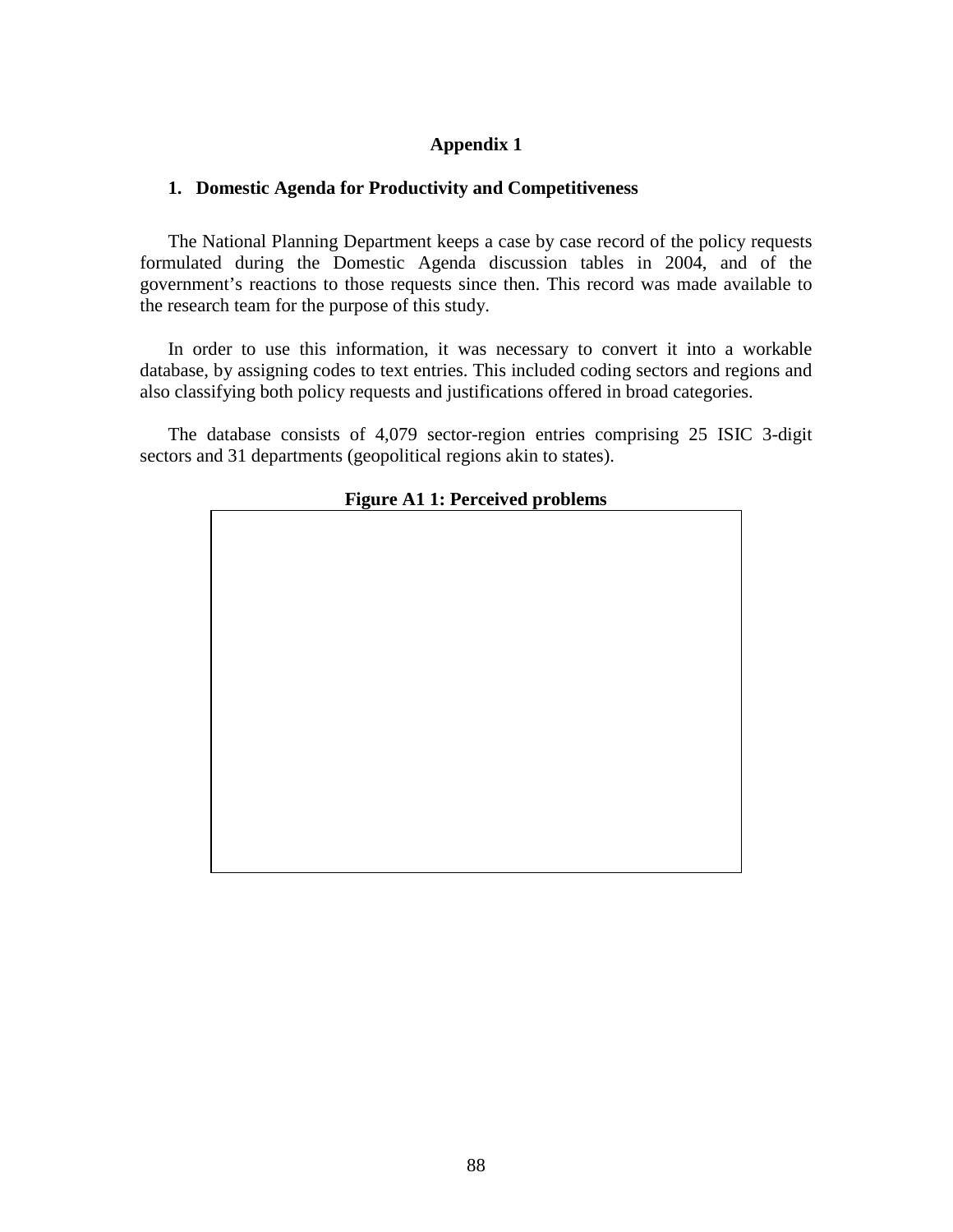

#### **Figure A1 2: Policies requested**

Source: DNP Domestic Agenda database and calculations from the author.

#### **2. Fedesarrollo's Entrepreneurial Opinion Survey (EOS)**

Fedesarrollo's Entrepreneurial Opinion Survey (EOS) is a monthly survey representative for the manufacturing sector at the national level. It is sampled to provide robust results for two types of segmentations: (1) by size (large versus medium and small firms) and (2) by international exposure (exporters versus non-exporters).

In addition to the basic questionnaire, the October 2008 EOS included a thematic module on Productive Development Polices (PDPs) designed for the purpose of this study. 202 manufacturing firms responded.

The assessment of perceived problems obtained by means of the PDP module added to the EOS in October 2008, gives a slightly different picture about the most frequent concerns of the private sector than the records from the Domestic Agenda. Three things may explain the differences: (1) the EOS is representative of the manufacturing sector while the Domestic Agenda was wider in terms of sector reach but selected to only those sectors interested in participating in the policy-making process; (2) the EOS reaches entrepreneurs and not sector representatives; (3) the EOS reaches entrepreneurs that may not participate at all in policy-making, while interaction within the Domestic Agenda by definition occurred with those who participate.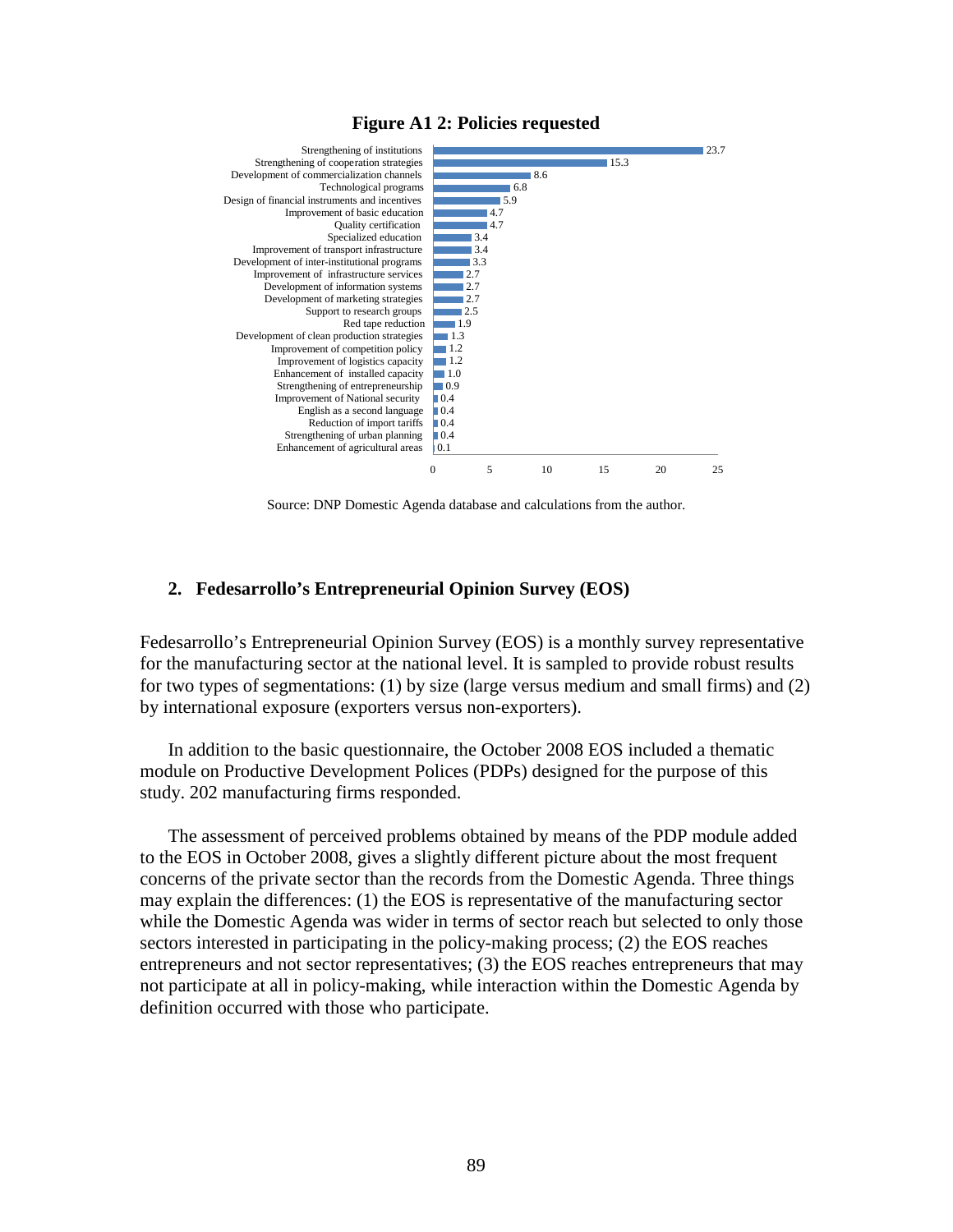|                                                             | <b>Before</b> | 1990 to | 2000 to        |
|-------------------------------------------------------------|---------------|---------|----------------|
| <b>Policy instrument</b>                                    | 1990          | 2000    | present        |
| <b>Financial instruments</b>                                |               |         |                |
| <b>IFI</b> credit lines                                     | 45            | 44      | 12             |
| Bancoldex credit lines                                      | 48            | 54      | 64             |
| Finagro, Caja Agraria o Banco Agrario credit lines          | 35            | 33      | 29             |
| Collateral obtained through Fondo de Garant'as              | 25            | 26      | 23             |
| Export insurance or other insurance with government support | 31            | 30      | 30             |
| Exchange-rate hedging with government support               | 25            | 23      | 26             |
| <b>Export promotion instruments</b>                         |               |         |                |
| Cat or Cert.                                                | 46            | 54      | 45             |
| Free export zones                                           | 31            | 36      | 35             |
| Plan Vallejo                                                | 48            | 53      | 52             |
| Market information                                          | 34            | 38      | 43             |
| Fairs and events                                            | 41            | 43      | 48             |
| Contact with potential clients                              | 37            | 36      | 41             |
| ATPA, ATPDEA or other special tariff agreement              | 31            | 35      | 36             |
| Protection from foreign competition                         |               |         |                |
| Tariff protection                                           | 59            | 59      | 54             |
| Other form of protection                                    | 1             | 1       | $\overline{2}$ |
| <b>Technological Innovation</b>                             |               |         |                |
| Colciencias funds for technological innovation              | 42            | 46      | 40             |
| Support from Corpoica or Fondos Parafiscales                | 31            | 29      | 26             |
| Incubator program or similar                                | 25            | 23      | 20             |
| Tax incentives and/or subsidies                             |               |         |                |
| Income tax exemption or deduction                           | 58            | 59      | 60             |
| VAT tax exemption or reduction                              | 51            | 48      | 54             |
| Direct subsidy                                              | 9             | 10      | 9              |
| <b>Training</b>                                             |               |         |                |
| Basic training through SENA                                 | 69            | 68      | 62             |
| Specific training through SENA                              | 57            | 56      | 52             |
| Training through other government owned institute           | 28            | 26      | 23             |
| Training through private institute                          | 37            | 34      | 31             |
| Training within the firm                                    | 48            | 45      | 46             |
| Other                                                       |               |         |                |
| Quality certification program                               | 55            | 60      | 62             |
| Phitosanitary certification program                         | 28            | 29      | 25             |
| Red tape reduction program                                  | 43            | 43      | 41             |

### **Table A1 1: Use of policy instruments (% over total firms responding each period)\***

\* Percentages were calculated over the firms responding for the period in question, regardless if they did not provide a response for the other periods.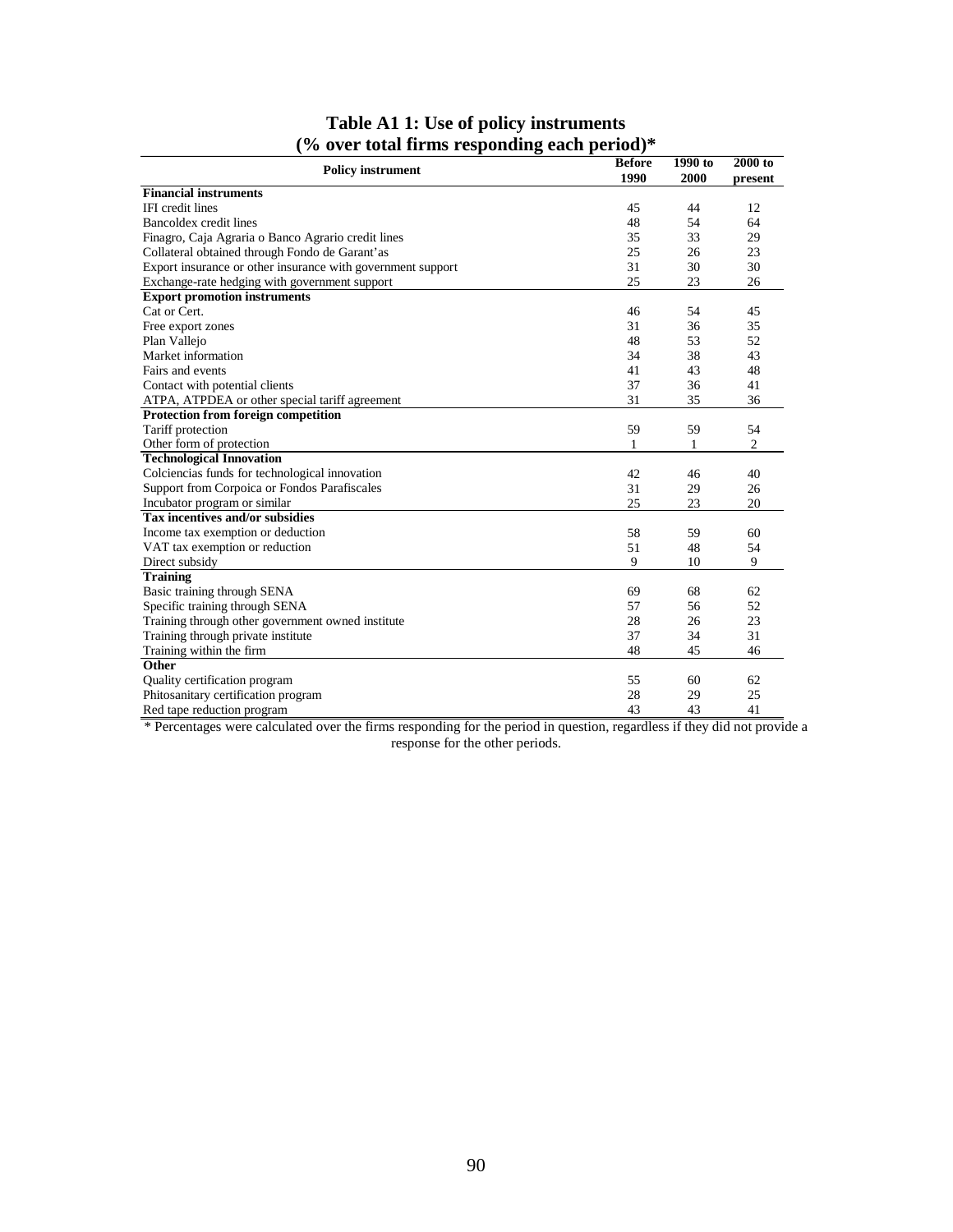| <b>Policy instrument</b>                                    | Large          | <b>Medium</b> | <b>Small</b> |
|-------------------------------------------------------------|----------------|---------------|--------------|
| <b>Financial instruments</b>                                |                |               |              |
| <b>IFI</b> credit lines                                     | 12             | 13            | 11           |
| Bancoldex credit lines                                      | 59             | 80            | 50           |
| Finagro, Caja Agraria o Banco Agrario credit lines          | 30             | 35            | 11           |
| Collateral obtained through Fondo de Garant'as              | 15             | 33            | 50           |
| Export insurance or other insurance with government support | 32             | 35            | 11           |
| Exchange-rate hedging with government support               | 22             | 37            | 22           |
| <b>Export promotion instruments</b>                         |                |               |              |
| Cat or Cert.                                                | 55             | 37            | 17           |
| Free export zones                                           | 40             | 35            | 11           |
| Plan Vallejo                                                | 67             | 35            | 17           |
| Market information                                          | 41             | 52            | 33           |
| Fairs and events                                            | 47             | 52            | 44           |
| Contact with potential clients                              | 42             | 48            | 22           |
| ATPA, ATPDEA or other special tariff agreement              | 37             | 39            | 28           |
| <b>Protection from foreign competition</b>                  |                |               |              |
| Tariff protection                                           | 54             | 65            | 33           |
| Other form of protection                                    | $\overline{c}$ | $\mathbf{0}$  | 6            |
| <b>Technological Innovation</b>                             |                |               |              |
| Colciencias funds for technological innovation              | 40             | 46            | 28           |
| Support from Corpoica or Fondos Parafiscales                | 29             | 24            | 17           |
| Incubator program or similar                                | 21             | 22            | 11           |
| Tax incentives and/or subsidies                             |                |               |              |
| Income tax exemption or deduction                           | 62             | 70            | 33           |
| VAT tax exemption or reduction                              | 55             | 65            | 22           |
| Direct subsidy                                              | 9              | 15            | $\mathbf{0}$ |
| <b>Training</b>                                             |                |               |              |
| Basic training through SENA                                 | 62             | 67            | 50           |
| Specific training through SENA                              | 54             | 59            | 33           |
| Training through other government owned institute           | 24             | 22            | 17           |
| Training through private institute                          | 38             | 20            | 28           |
| Training within the firm                                    | 51             | 37            | 44           |
| Other                                                       |                |               |              |
| Quality certification program                               | 64             | 59            | 61           |
| Phitosanitary certification program                         | 29             | 22            | 17           |
| Red tape reduction program                                  | 41             | 48            | 28           |

**Table A1 2: Use of policy instruments by size, 2000 to present**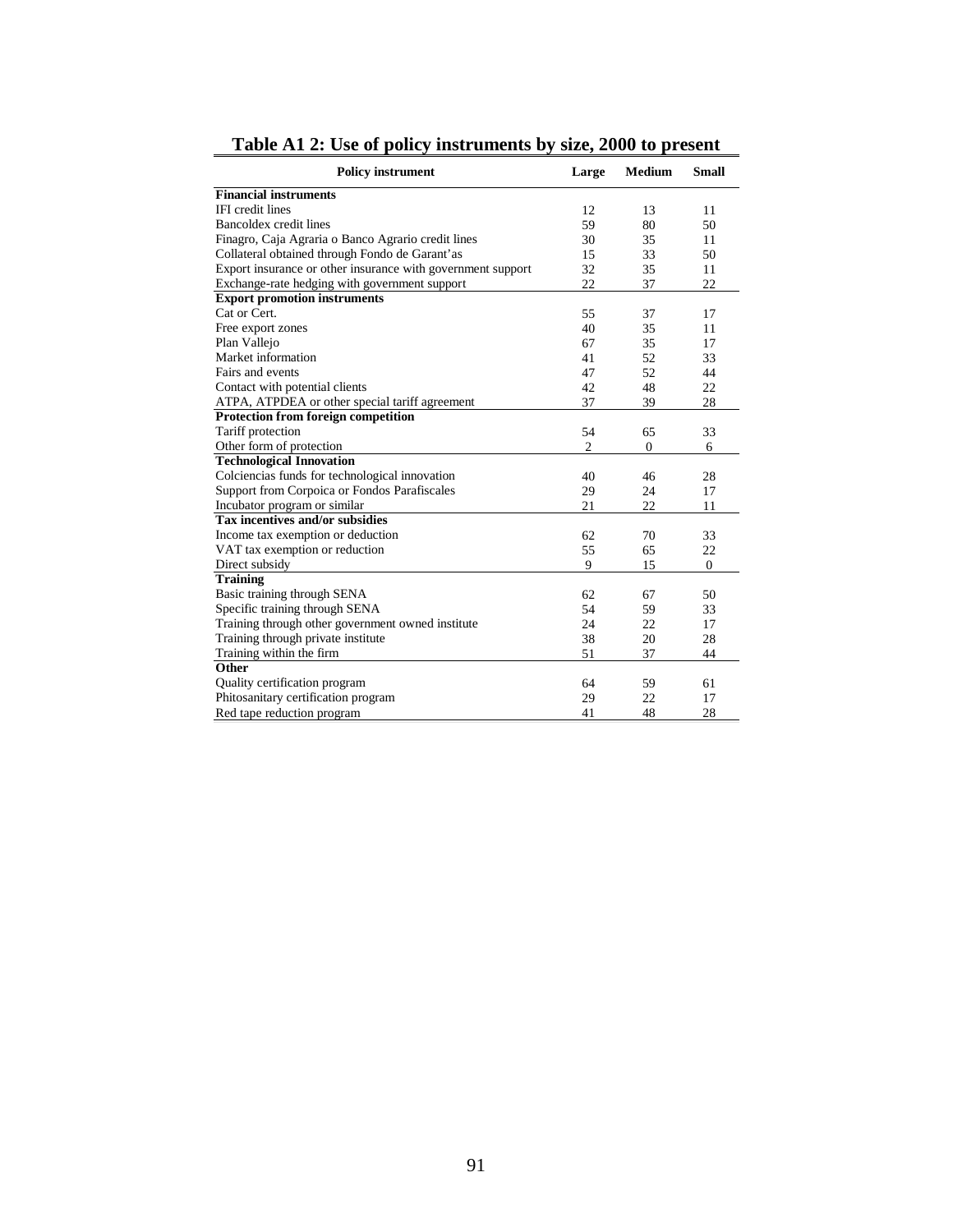| <b>Policy instrument</b>                                    | <b>Total</b> | Large | <b>Medium</b> | <b>Small</b> |
|-------------------------------------------------------------|--------------|-------|---------------|--------------|
| <b>Financial instruments</b>                                |              |       |               |              |
| IFI credit lines                                            | 36           | 38    | 38            | 33           |
| Bancoldex credit lines                                      | 50           | 42    | 58            | 43           |
| Finagro, Caja Agraria o Banco Agrario credit lines          | 49           | 50    | 50            | 33           |
| Collateral obtained through Fondo de Garant'as              | 34           | 40    | 33            | 20           |
| Export insurance or other insurance with government support | 31           | 32    | 29            | 33           |
| Exchange-rate hedging with government support               | 42           | 35    | 50            | 50           |
| <b>Export promotion instruments</b>                         |              |       |               |              |
| Cat or Cert.                                                | 65           | 68    | 70            | 43           |
| Free export zones                                           | 36           | 35    | 40            | $\mathbf{0}$ |
| Plan Vallejo                                                | 32           | 27    | 36            | 33           |
| Market information                                          | 40           | 29    | 48            | 50           |
| Fairs and events                                            | 42           | 43    | 41            | 40           |
| Contact with potential clients                              | 38           | 31    | 43            | 50           |
| ATPA, ATPDEA or other special tariff agreement              | 37           | 31    | 44            | 33           |
| Protection from foreign competition                         |              |       |               |              |
| Tariff protection                                           | 50           | 58    | 44            | 33           |
| Other form of protection                                    | 60           | 50    | $\mathbf{0}$  | 100          |
| <b>Technological Innovation</b>                             |              |       |               |              |
| Colciencias funds for technological innovation              | 40           | 36    | 42            | 45           |
| Support from Corpoica or Fondos Parafiscales                | 36           | 33    | 40            | 43           |
| Incubator program or similar                                | 35           | 33    | 38            | 33           |
| Tax incentives and/or subsidies                             |              |       |               |              |
| Income tax exemption or deduction                           | 40           | 33    | 49            | 33           |
| VAT tax exemption or reduction                              | 45           | 39    | 51            | 43           |
| Direct subsidy                                              | 48           | ÷,    | 64            | $\mathbf{0}$ |
| <b>Training</b>                                             |              |       |               |              |
| Basic training through SENA                                 | 34           | 33    | 35            | 36           |
| Specific training through SENA                              | 33           | 36    | 23            | 45           |
| Training through other government owned institute           | 37           | 36    | 42            | 33           |
| Training through private institute                          | 30           | 30    | 33            | 25           |
| Training within the firm                                    | 34           | 36    | 30            | 40           |
| <b>Other</b>                                                |              |       |               |              |
| Quality certification program                               | 23           | 21    | 18            | 43           |
| Phitosanitary certification program                         | 28           | 28    | 25            | 33           |
| Red tape reduction program                                  | 29           | 27    | 29            | 40           |

### **Table A1 3: % firms rating instrument as inadequate, 2000 to present (over total firms responding)**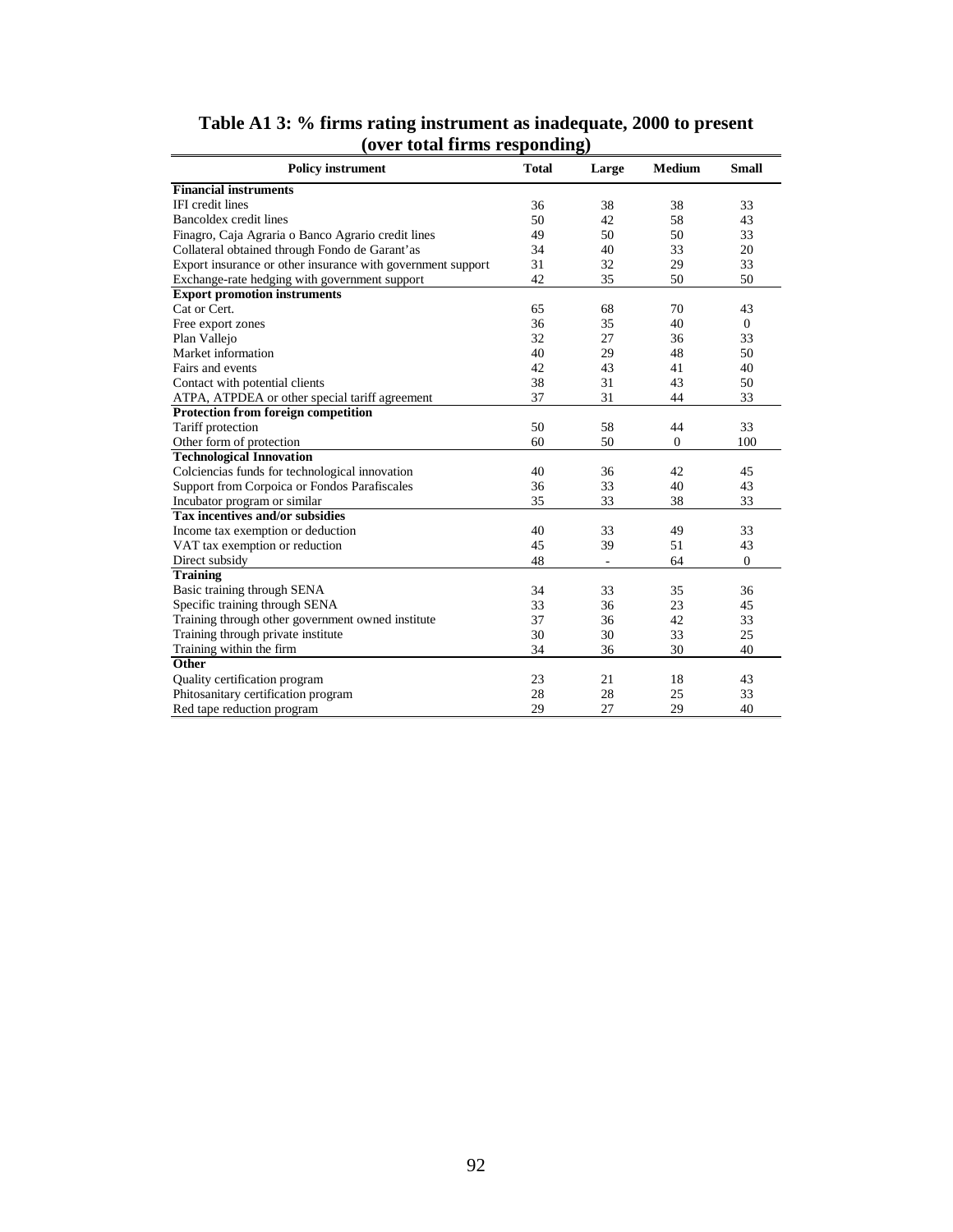|                                                             |             | $1990$ to      | 2000 to |
|-------------------------------------------------------------|-------------|----------------|---------|
| <b>Policy instrument</b>                                    | Before 1990 | 2000           | present |
| <b>Financial instruments</b>                                |             |                |         |
| IFI credit lines                                            | 17          | 16             | 38      |
| Bancoldex credit lines                                      | 24          | 11             | 16      |
| Finagro, Caja Agraria o Banco Agrario credit lines          | 27          | 27             | 39      |
| Collateral obtained through Fondo de Garant'as              | 43          | 36             | 29      |
| Export insurance or other insurance with government support | 69          | 48             | 38      |
| Exchange-rate hedging with government support               | 65          | 61             | 54      |
| <b>Export promotion instruments</b>                         |             |                |         |
| Cat or Cert.                                                | 16          | 21             | 56      |
| Free export zones                                           | 41          | 32             | 23      |
| Plan Vallejo                                                | 24          | 10             | 9       |
| Market information                                          | 53          | 32             | 25      |
| Fairs and events                                            | 53          | 36             | 31      |
| Contact with potential clients                              | 68          | 47             | 38      |
| ATPA, ATPDEA or other special tariff agreement              | 45          | 26             | 22      |
| Protection from foreign competition                         |             |                |         |
| Tariff protection                                           | 25          | 33             | 41      |
| Other form of protection                                    | 100         | 100            | 100     |
| <b>Technological Innovation</b>                             |             |                |         |
| Colciencias funds for technological innovation              | 64          | 50             | 49      |
| Support from Corpoica or Fondos Parafiscales                | 76          | 69             | 62      |
| Incubator program or similar                                | 70          | 61             | 52      |
| Tax incentives and/or subsidies                             |             |                |         |
| Income tax exemption or deduction                           | 48          | 44             | 31      |
| VAT tax exemption or reduction                              | 49          | 42             | 41      |
| Direct subsidy                                              | 75          | $\overline{0}$ | 75      |
| <b>Training</b>                                             |             |                |         |
| Basic training through SENA                                 | 38          | 24             | 24      |
| Specific training through SENA                              | 45          | 28             | 27      |
| Training through other government owned institute           | 58          | 54             | 54      |
| Training through private institute                          | 29          | 27             | 18      |
| Training within the firm                                    | 27          | 16             | 15      |
| Other                                                       |             |                |         |
| Quality certification program                               | 47          | 22             | 14      |
| Phitosanitary certification program                         | 54          | 31             | 27      |
| Red tape reduction program                                  | 70          | 49             | 31      |

**Table A1 4: % firms rating instrument as inadequate (over firms reporting use of policy instruments in all periods)**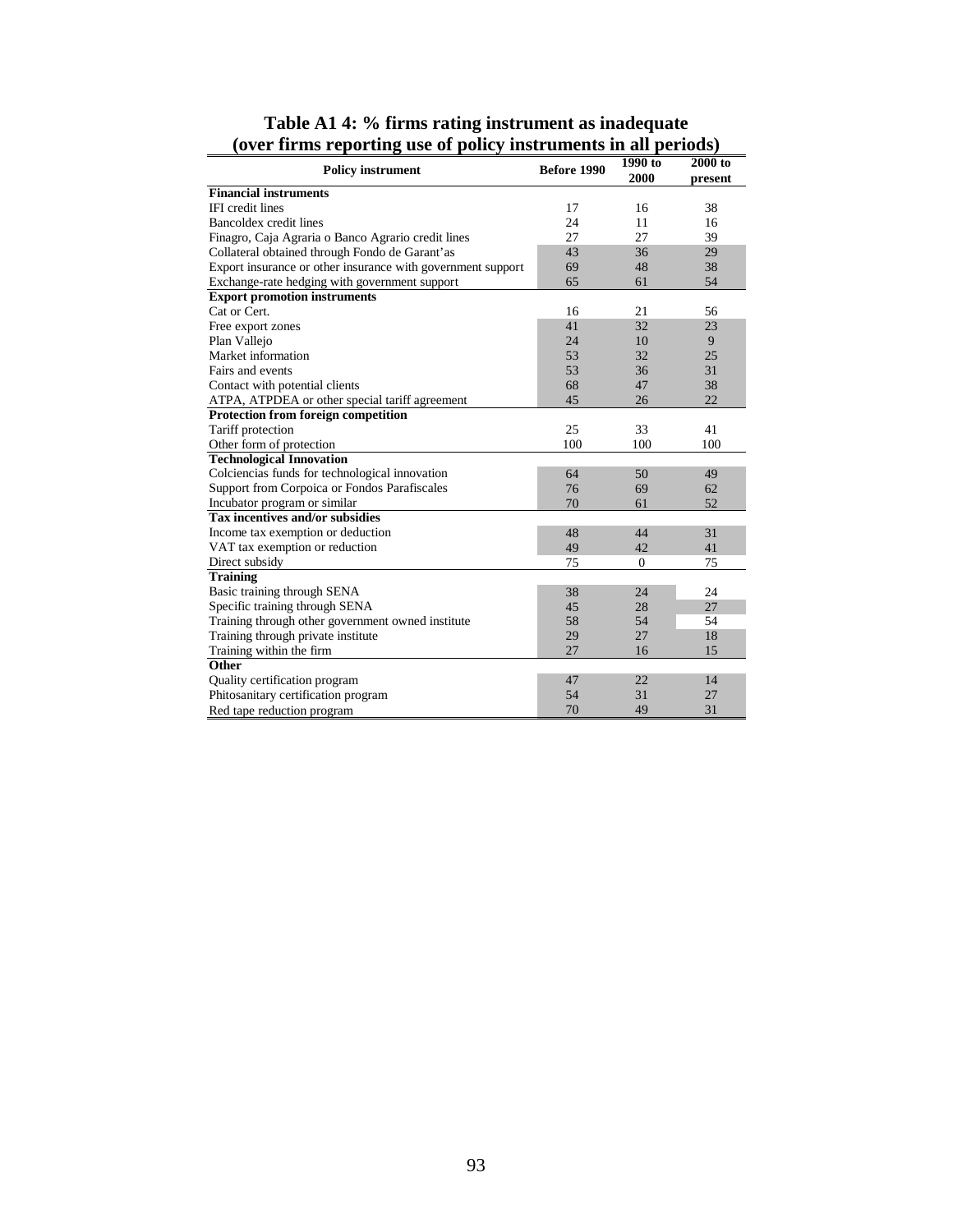| $\frac{1}{20}$ over total in the responding |                |       |        |       |  |  |
|---------------------------------------------|----------------|-------|--------|-------|--|--|
|                                             | Total          | Large | Medium | Small |  |  |
| Tax reduction                               | 17             | 19    | 19     | 13    |  |  |
| Lower costs of financing                    | 12             | 7     | 13     | 25    |  |  |
| Improvement of infrastructure services      | 11             | 12    | 13     |       |  |  |
| Reduction of payroll taxes                  | 11             | 7     | 16     | 25    |  |  |
| Tax rule stability                          | 6              | 10    |        |       |  |  |
| Control to smugglers                        | 6              | 7     |        | 13    |  |  |
| Tariff reduction (inputs)                   | 6              | 4     | 6      | 13    |  |  |
| General support                             | 6              | 3     | 13     |       |  |  |
| Protection from imports competition         | 5              | 7     |        |       |  |  |
| Exchange rate stability                     | 5              | 3     | 9      |       |  |  |
| Reduction of labor market rigidities        | $\overline{c}$ | 3     |        |       |  |  |
| Better integration agreements               | $\overline{c}$ | 3     |        |       |  |  |
| Red tape reduction                          | $\overline{c}$ |       | 3      |       |  |  |
| Technological innovation and R&D            | $\overline{c}$ | 1     | 3      |       |  |  |
| Training                                    | $\overline{c}$ |       | 3      | 13    |  |  |
| Tax incentives for investment               | $\overline{c}$ | 3     |        |       |  |  |
| Policy transparency                         | $\overline{c}$ | 3     |        |       |  |  |
| Access to financing                         |                |       | 3      |       |  |  |
| Fairs                                       |                |       |        |       |  |  |
| Incentives for foreign investment           |                |       |        |       |  |  |
| National security                           |                |       |        |       |  |  |

### **Table A1 5: Most desired policies (% over total firms responding)**

# **Table A1 6: Participation in PDP policy-making (% over total firms in each category)**

|                                                |                | <b>Total</b>   | Large    |                | <b>Medium</b> |    | <b>Small</b>             |    |          |  |
|------------------------------------------------|----------------|----------------|----------|----------------|---------------|----|--------------------------|----|----------|--|
| Participation in the formulation of policies   | Yes            | No             | Yes      | N <sub>o</sub> | Yes           | No | Yes                      | No |          |  |
|                                                | 30             | 70             | 38       | 63             | 16            | 84 | 29                       | 71 |          |  |
| If affirmative:                                |                |                |          |                |               |    |                          |    |          |  |
| Participated before 1991                       |                | 11             |          | 18             | 3             |    | $\Omega$                 |    |          |  |
| Participated in the 90's                       |                | 14             |          | 20             | 3             |    | 9                        |    |          |  |
| Has participated in the present decade         | 27             |                |          | 33             |               | 15 | 26                       |    |          |  |
| Participation has been:                        |                |                |          |                |               |    |                          |    |          |  |
| Direct, through firm manager or special office |                | 13             |          | 15             | 6             |    | 20                       |    |          |  |
| Direct, through a professional lobbyst         |                | $\overline{2}$ | 3        |                | $\Omega$      |    | $\Omega$                 |    |          |  |
| Through a business association                 |                | 15             | 18       |                |               | 10 | 8                        |    |          |  |
| Other                                          | 1              |                | 2        |                | $\Omega$      |    |                          |    | $\Omega$ |  |
| Participation in the context of:               |                |                |          |                |               |    |                          |    |          |  |
| Negotiations of Competitiveness Agreements     |                | 4              | 5        |                | 3             |    | $\Omega$                 |    |          |  |
| Discussion of Domestic Agenda                  | 5<br>7         |                | $\Omega$ |                | 10            |    |                          |    |          |  |
| Formulation of National Development Plan       | 1              |                | 2        |                | $\theta$      |    | $\Omega$                 |    |          |  |
| Communal Councils                              | $\overline{c}$ |                |          | $\overline{c}$ | 0             |    | 5                        |    |          |  |
| Business association initiatives               |                | 16             |          | 20             | 11            |    | 14                       |    |          |  |
| Other                                          |                | $\overline{2}$ | 2        |                | 1             |    | $\mathbf{0}$             |    |          |  |
| Participation mechanisms are:                  |                |                |          |                |               |    |                          |    |          |  |
| Adequate because the government provides       |                | 3              |          | 6              | 1             |    | $\Omega$                 |    |          |  |
| sufficient spaces for participation            |                |                |          |                |               |    |                          |    |          |  |
| Only for firms represented by a business       |                | 11             |          | 13             | 7             |    | 9                        |    |          |  |
| association                                    |                |                |          |                |               |    |                          |    |          |  |
| Only for large firms                           |                | 6              |          | 6              | 3             |    |                          | 13 |          |  |
| Only for groups with political power in the    |                | 6              |          | 7              | 3             |    | $\overline{\mathcal{L}}$ |    |          |  |
| regions                                        |                |                |          |                |               |    |                          |    |          |  |
| Not working due to lack of mechanisms to       |                | 4              |          | 5              | 1             |    | 4                        |    |          |  |
| implement the policies formulated.             |                |                |          |                |               |    |                          |    |          |  |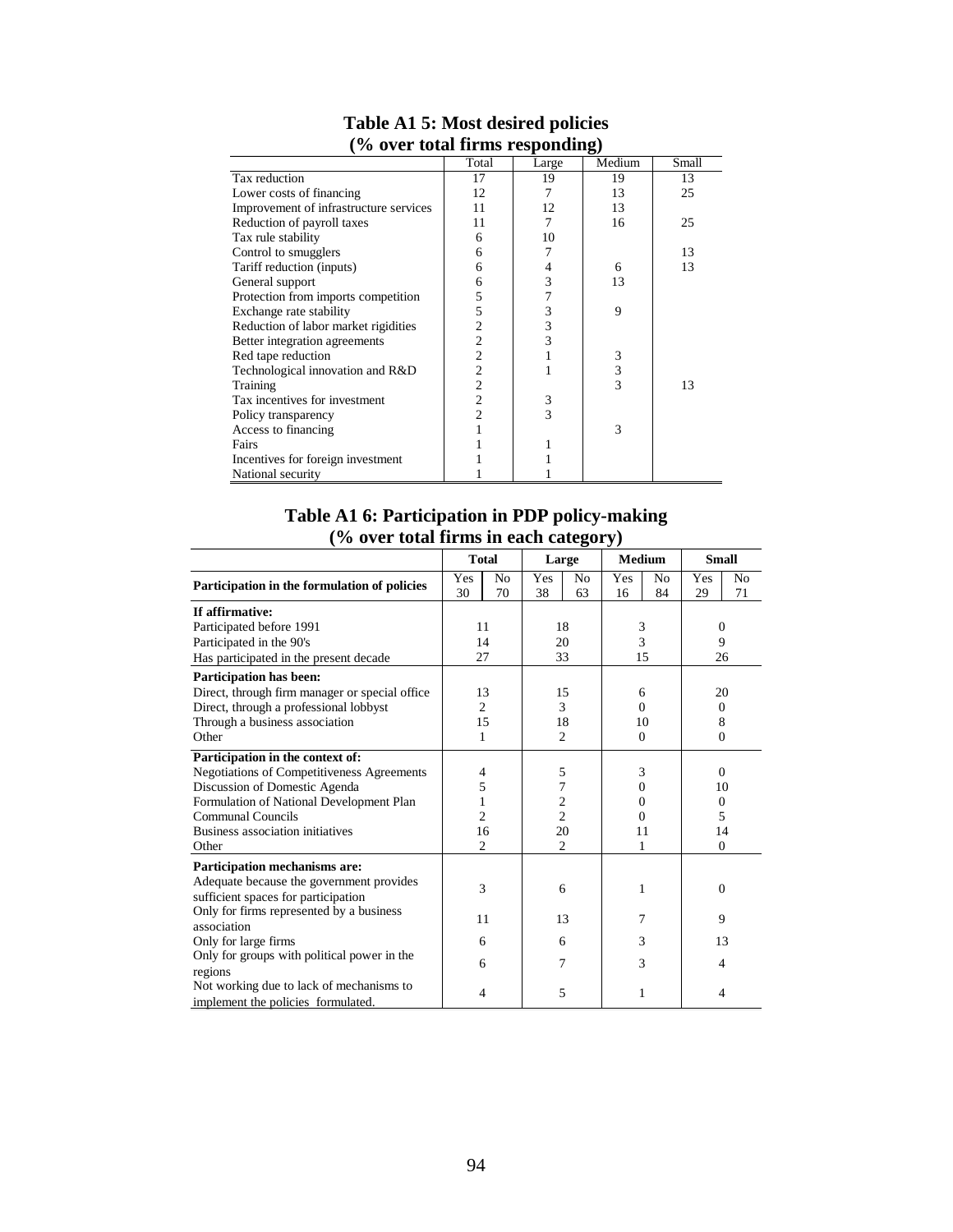|                                                | <b>Total</b>   | Large | <b>Medium</b>  | <b>Small</b> |
|------------------------------------------------|----------------|-------|----------------|--------------|
| If affirmative:                                |                |       |                |              |
| Participated before 1991                       |                |       |                |              |
| Permanently                                    | 35             | 29    | 100            |              |
| Sporadically                                   | 65             | 71    | $\Omega$       |              |
| Participated in the 90's                       |                |       |                |              |
| Permanently                                    | 36             | 33    | 100            |              |
| Sporadically                                   | 64             | 67    | $\mathbf{0}$   |              |
| Has participated in the present decade         |                |       |                |              |
| Permanently                                    | 39             | 46    | 22             | 17           |
| Sporadically                                   | 61             | 54    | 78             | 83           |
| Participation has been:                        |                |       |                |              |
| Direct, through firm manager or special office | 42             | 40    | 36             | 71           |
| Direct, through a professional lobbyst         | 5              | 7     | $\Omega$       | $\Omega$     |
| Through a business association                 | 49             | 48    | 64             | 29           |
| Other                                          | $\overline{4}$ | 5     | $\mathbf{0}$   | $\Omega$     |
| Participation in the context of:               |                |       |                |              |
| Negotiations of Competitiveness Agreements     | 12             | 12    | 18             | $\Omega$     |
| Discussion of Domestic Agenda                  | 17             | 18    | $\overline{0}$ | 33           |
| Formulation of National Development Plan       | 4              | 5     | $\Omega$       | $\Omega$     |
| Communal Councils                              | 6              | 6     | $\Omega$       | 17           |
| Business association initiatives               | 55             | 52    | 73             | 50           |
| Other                                          | 6              | 6     | 9              | $\mathbf{0}$ |
| Participation mechanisms are:                  |                |       |                |              |
| Adequate because the government provides       | 10             | 15    | 5              | $\mathbf{0}$ |
| sufficient spaces for participation            |                |       |                |              |
| Only for firms represented by a business       | 37             | 36    | 43             | 31           |
| association                                    |                |       |                |              |
| Only for large firms                           | 22             | 17    | 21             | 44           |
| Only for groups with political power in the    | 19             | 19    | 21             | 13           |
| regions                                        |                |       |                |              |
| Not working due to lack of mechanisms to       | 12             | 14    | 10             | 13           |
| implement the policies formulated.             |                |       |                |              |

### **Table A1 7: Participation in PDP policy-making (% over participating firms in each category)**

# **Table A1 8: Participation in PDP policy-making by channel (% over total replies of participating firms in each category)**

|                             | Total | Large | Medium | Small |
|-----------------------------|-------|-------|--------|-------|
| One or more congressmen     | 60    | 55    | 78     |       |
| The President               | 18    | 19    |        |       |
| A Minister or Vice-minister | 11    | 10    |        |       |
| Other public officials      |       | 10    |        |       |
| No response                 |       |       |        |       |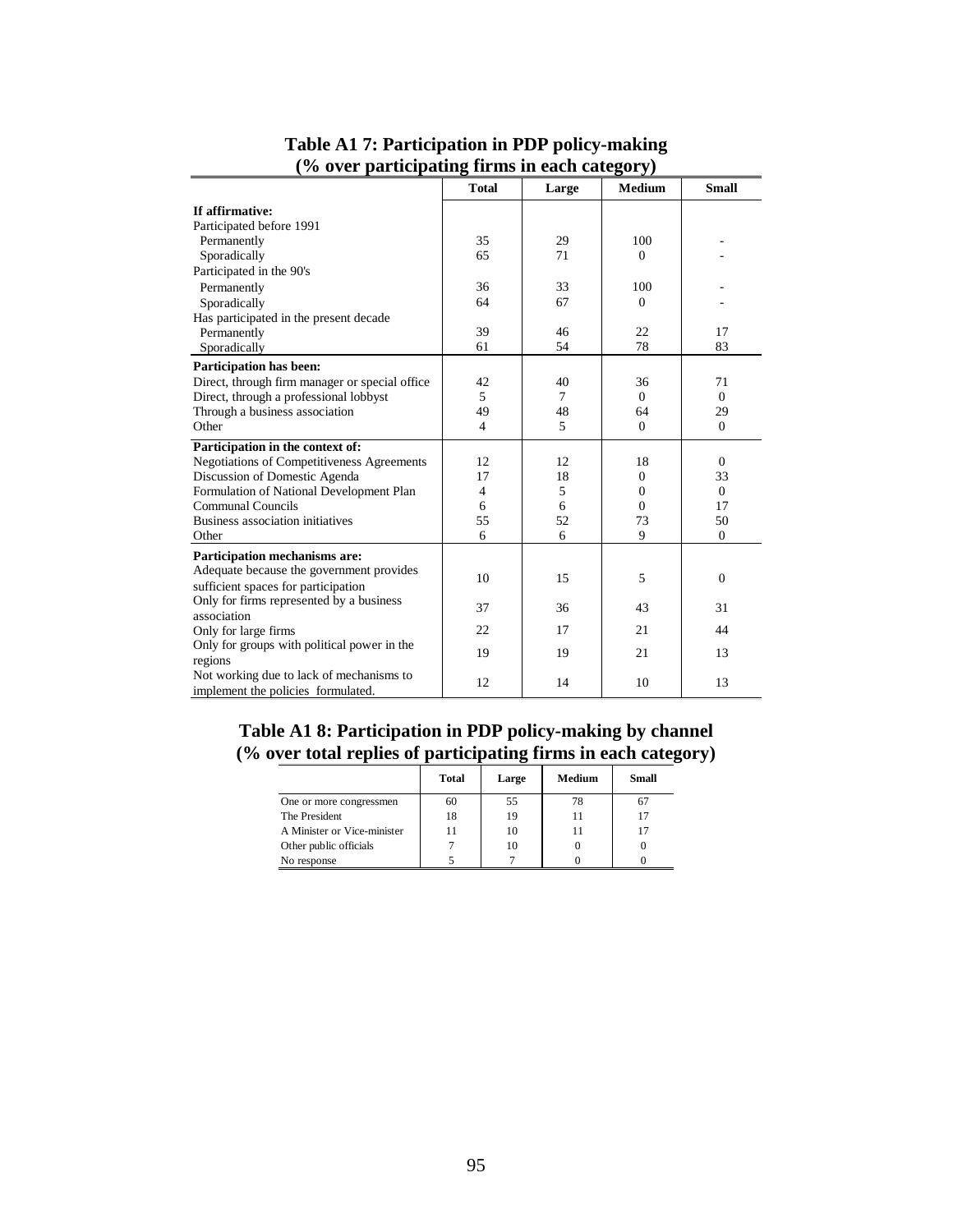|                             | Large | Medium | Small | Total |
|-----------------------------|-------|--------|-------|-------|
| One or more congressmen     | 68    | 21     | 12    | 100   |
| The President               | 80    | 10     | 10    | 100   |
| A Minister or Vice-minister | 67    | 17     | 17    | 100   |
| Other public officials      | 100   |        |       | 100   |

# **Table A1 9: Participation in PDP policy-making by channel (% over total replies of participating firms reaching each channel)**

#### **Table A1 10 Participation in PDP policy-making by channel (% over total firms in each category)**  $\overline{\phantom{0}}$

|                             | Total | Large | Medium | Small |
|-----------------------------|-------|-------|--------|-------|
| One or more congressmen     | 18    |       |        |       |
| The President               |       |       |        |       |
| A Minister or Vice-minister |       |       |        |       |
| Other public officials      |       |       |        |       |
| No response                 |       |       |        |       |

|  |  | Table A1 11: Interaction effectiveness, by channel $\left(\frac{0}{0}\right)$ |  |  |
|--|--|-------------------------------------------------------------------------------|--|--|
|  |  |                                                                               |  |  |

|                             | Succesful: a similar policy<br>was implemented | Moderately succesful: a<br>similar policy has some<br>times been implemented | Moderately succesful: the<br>requested policy was not<br>implemented but a<br>compensatory policy was<br>implemented in its place | Not successful: the policy<br>request was denied |
|-----------------------------|------------------------------------------------|------------------------------------------------------------------------------|-----------------------------------------------------------------------------------------------------------------------------------|--------------------------------------------------|
| One or more congressmen     | 25                                             | 25                                                                           | 25                                                                                                                                | 25                                               |
| The President               | 39                                             | 50                                                                           | 11                                                                                                                                |                                                  |
| A Minister or Vice-minister | 20                                             | 29                                                                           | 34                                                                                                                                | 17                                               |
| Other public officials      | 23                                             | 15                                                                           | 15                                                                                                                                | 46                                               |
| Other channel               | 38                                             | 25                                                                           | 25                                                                                                                                | 13                                               |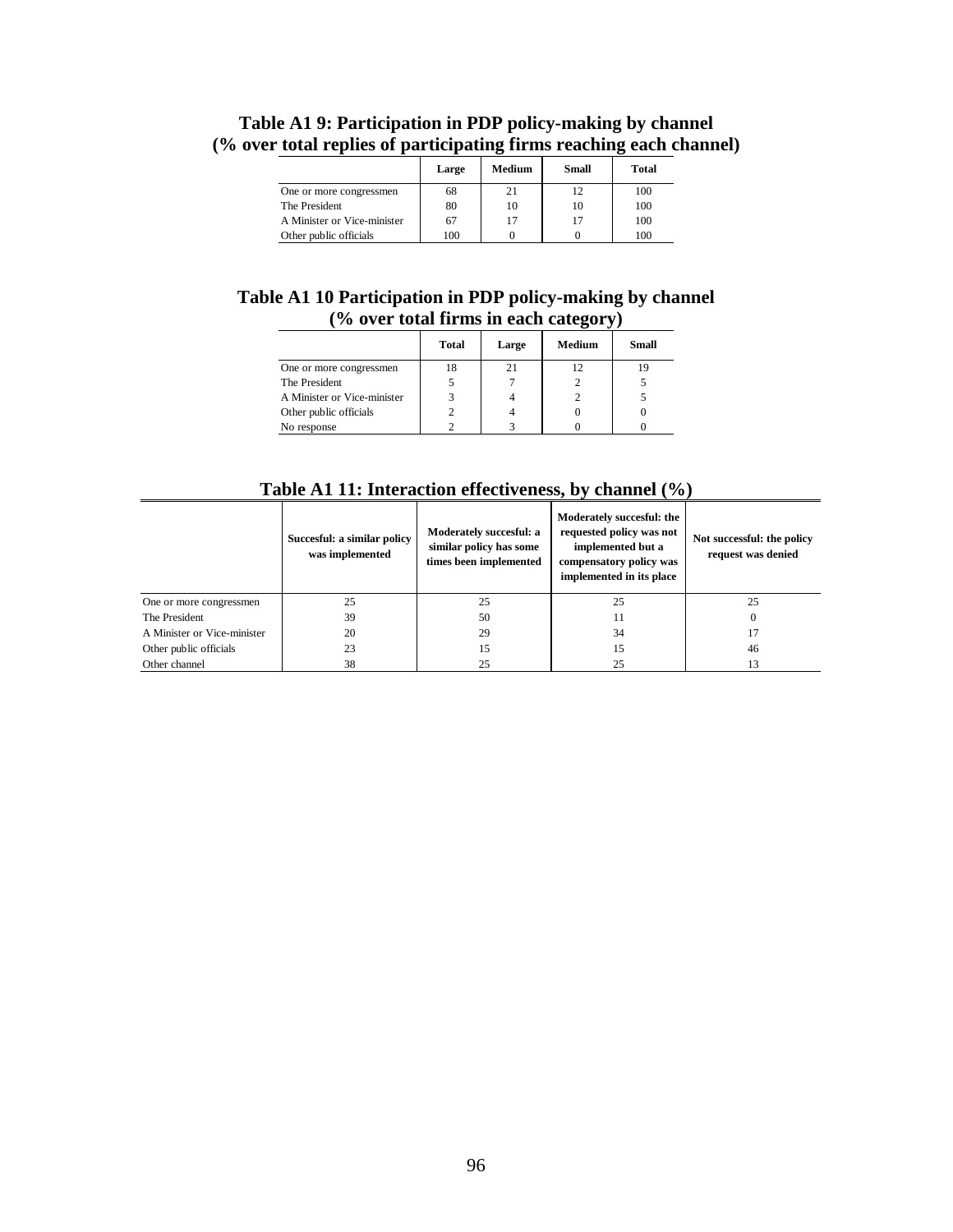#### **DOCUMENTOS DE TRABAJO – WORKING PAPERS**

Ordenados por el número del documento

TODOS LOS DOCUMENTOS ESTÁN DISPONIBLES EN LA PÁGINA WEB DE FEDESARROLLO EN PDF

#### [www.fedesarrollo.org.co](http://www.fedesarrollo.org.co/)

- *1. MACROECONOMIC PERFORMANCE AND INEQUALITY*  BERNAL, Raquel; CÁRDENAS SANTA MARÍA, Mauricio; NÚÑEZ, Jairo; SÁNCHEZ, Fabio. Bogotá, FEDESARROLLO, noviembre 1997, 39 p.
- *2. COLOMBIA AND THE NAFTA* BUSSOLO, Mauricio; ROLAND-HOLST, DAVID. Bogotá, FEDESARROLLO, enero 1998, 31 p.
- 3. IVA: PRODUCTIVIDAD, EVASIÓN, Y PROGRESIVIDAD STEINER, Roberto; SOTO, Carolina. Bogotá, FEDESARROLLO, febrero 1998, 36 p.
- 4. THE TECHNICAL SPECIFICATION OF FEDESARROLLO'S LONG RUN GENERAL EQUILIBRIUM MODEL BUSSOLO, Mauricio; ROLAND-HOLST, David; MENSABRUGHE, Dominique Van Der. Bogotá, FEDESARROLLO, marzo 1998, 40 p.
- 5. OIL, COFFEE AND THE DYNAMIC COMMONS PROBLEM IN COLOMBIA CÁRDENAS SANTA MARÍA, Mauricio; PARTOW, Zeinab. Bogotá, FEDESARROLLO, abril 1998, 40 p.
- **6.** DOES INDEPENDENDENCE MATTER? THE CASE OF THE COLOMBIAN CENTRAL BANK CÁRDENAS SANTA MARÍA, Mauricio; PARTOW, Zeinab. Bogotá, FEDESARROLLO, mayo 1998, 140 p.
- **7.** COSTO DE USO DEL CAPITAL Y TASAS MARGINALES EFECTIVAS DE TRIBUTACION EN COLOMBIA STEINER, Roberto; SOTO, Carolina. Bogotá, FEDESARROLLO, junio 1998, 28 p.
- 8. EVASION DEL IMPUESTO A LA RENTA EN COLOMBIA: 1988 1995 STEINER, Roberto; SOTO, Carolina. Bogotá, FEDESARROLLO, julio 1998, 28 p.
- **9.** BEYOND HECKSCHER-OHLON: TRADE AND LABOUR MARKET INTERACTIONS IN A CASE STUDY FOR CHILE BUSSOLO, Maurizio; MIZALA, Alejandra; ROMAGUERA, Pilar. Bogotá, FEDESARROLLO, agosto 1998, 40 p.
- **10.** A 1994 DETAILED SOCIAL ACCOUNTING MATRIX FOR COLOMBIA BUSSOLO, Maurizio; CORREA, Ricardo. Bogotá, FEDESARROLLO, noviembre 1998, 40p.
- 11. THE POLITICAL ECONOMY OF EXCHANGE RATE POLICY IN COLOMBIA JARAMILLO, Juan C.; STEINER, Roberto; SALAZAR, Natalia. Bogotá, FEDESARROLLO, enero 1999, 44 p.
- 12. DECENTRALIZATION AND BAILOUTS IN COLOMBIA ECHAVARRÍA, Juan José; RENTERÍA, Carolina; STEINER, Roberto. Bogotá, FEDESARROLLO, agosto 2000, 43 p.
- 13. THE CENTRAL BANK IN COLOMBIA ALESINA, Alberto; CARRASQUILLA, Alberto; STEINER, Roberto. Bogotá, FEDESARROLLO, agosto 2000, 43 p.
- *14. THE COLOMBIAN BUDGET PROCESS*  AYALA, Ulpiano; PEROTTI, Roberto. Bogotá, FEDESARROLLO, agosto 2000, 26 p.
- 15. DECENTRALIZATION IN COLOMBIA ALESINA, Alberto; CARRASQUILLA, Alberto; ECHAVARRÍA, Juan José. Bogotá, FEDESARROLLO, agosto 2000, 24 p.
- **16.** COLOMBIA'S ELECTORAL AND PARTY SYSTEM: PROPALS FOR REFORMS ROLAND, Gerard; ZAPATA, Juan Gonzalo. Bogotá, FEDESARROLLO, agosto 2000, 24 p.
- **17.** CHECKS AND BALANCES: AN ASSESSMENT OF THE INSTITUTCIONAL SEPARATION OF POLITICAL POWERS IN COLOMBIA KUGLER, Maurice; ROSENTHAL, Howard. Bogotá, FEDESARROLLO, agosto 2000, 24 p.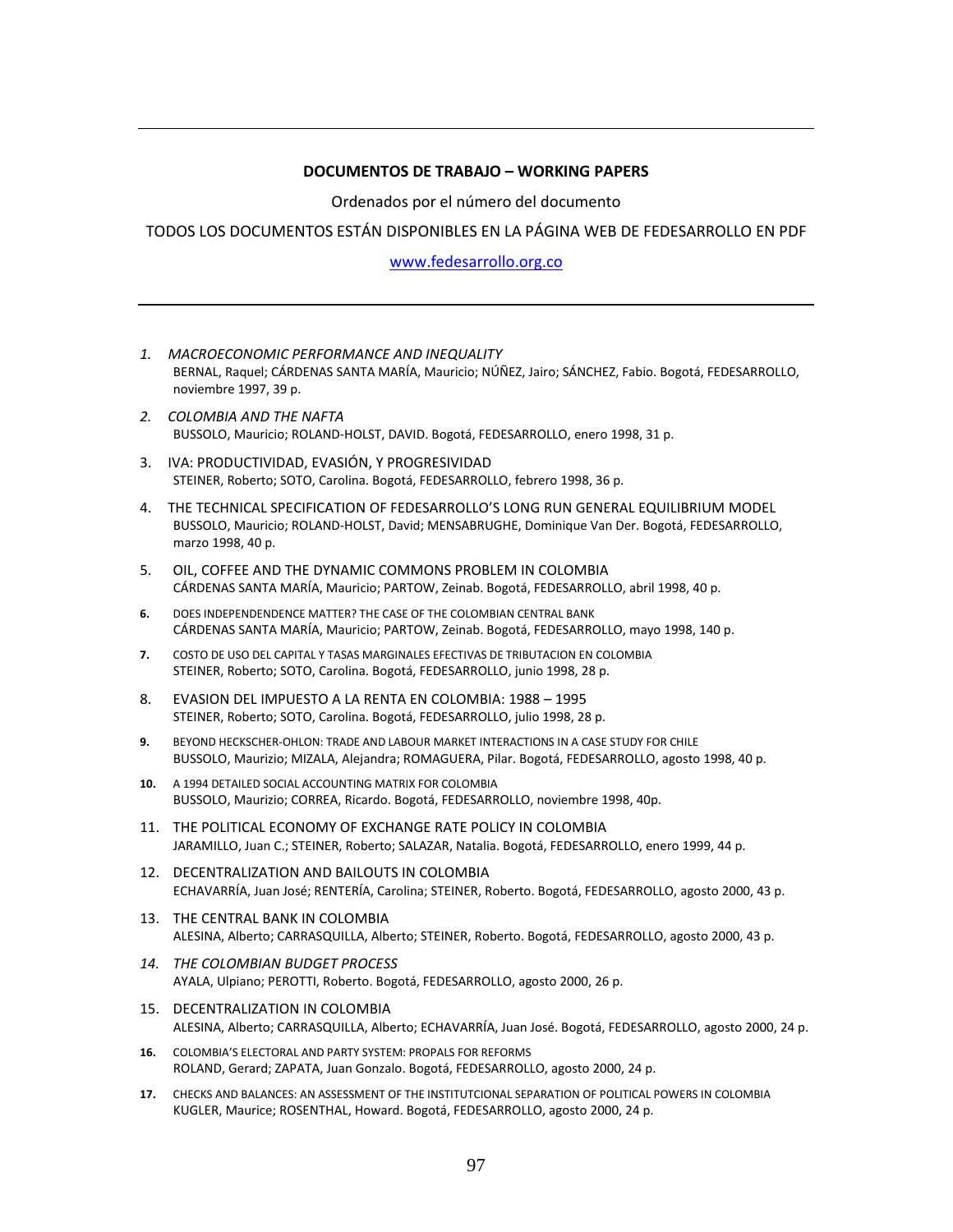- **18.** PUBLIC SPENDING ON SOCIAL PROTECTION IN COLOMBIA: ANALYSIS AND PROPOSALS PEROTTI, Roberto. Bogotá, FEDESARROLLO, agosto 2000, 47 p.
- 19. EDUCATION REFORM IN COLOMBIA BORJAS, George J; ACOSTA, Olga Lucía. Bogotá, FEDESARROLLO, agosto 2000, 26 p.
- **20.** UNDERSTANDING CRIME IN COLOMBIA AND WHAT CAN BE DONE ABOUT IT LEVITT, Steven; RUBIO, Mauricio. Bogotá, FEDESARROLLO, agosto 2000, 41 p.
- 21. INSTITUTIONAL REFORMS IN COLOMBIA ALESINA, Alberto. Bogotá, FEDESARROLLO, noviembre 2000, 26 p.
- 22. TASA DE CAMBIO, DEUDA EXTERNA E INVERSIÓN EN COLOMBIA ECHAVARRÍA, Juan José; ARBELÁEZ R., María Angélica. Bogotá, FEDESARROLLO, junio 2003, 42 p.
- 24. EMBARAZO Y FECUNDIDAD ADOLESCENTE BARRERA O., Felipe; HIGUERA J., Lucas. Bogotá, FEDESARROLLO, junio 2004.
- 25. OBSTÁCULOS PARA EL DESARROLLO DEL GAS NATURAL EN COLOMBIA CABALLERO A., Carlos; REINSTEIN G., David. Bogotá, FEDESARROLLO, agosto 2004, 26 p.
- 26. LAS REMESAS EN COLOMBIA: COSTOS DE TRANSACCIÓN Y LAVADO DE DINERO CÁRDENAS SANTA MARÍA, Mauricio; CADENA O., Ximena, Bogotá, FEDESARROLLO, octubre 2004, 26 p.
- 27. EL MODELO GRAVITACIONAL Y EL TLC ENTRE COLOMBIA Y ESTADOS UNIDOS CÁRDENAS SANTA MARÍA, Mauricio; SANTA MARÍA, Mauricio; GARCÍA J., Camilo. Bogotá, FEDESARROLLO, octubre 2004.
- 28. POLITICAL INSTITUTIONS AND POLICY OUTCOMES IN COLOMBIA: THE EFFECTS OF THE 1991 **CONSTITUTION** CÁRDENAS SANTA MARÍA, Mauricio; JUNGUITO, Roberto; PACHÓN, Mónica. Bogotá, FEDESARROLLO, enero 2005.
- 29. RACE AND ETHNIC INEQUALITY IN HEALTH AND HEALTH CARE IN COLOMBIA BERNAL SALAZAR, Raquel; CÁRDENAS SANTA MARÍA, Mauricio. Bogotá, FEDESARROLLO, enero 2005.
- 30. MIGRACIONES INTERNACIONALES EN COLOMBIA: ¿QUÉ SABEMOS? CÁRDENAS SANTA MARÍA, Mauricio; MEJÍA MANTILLA, Carolina. Bogotá, FEDESARROLLO, septiembre, 2006. 50  $p<sub>0</sub>$
- 31. LA ECONOMÍA POLÍTICA DEL PROCESO PRESUPUESTAL EN COLOMBIA CÁRDENAS SANTA MARÍA, Mauricio; MEJÍA MANTILLA, Carolina; OLIVERA, Mauricio. Bogotá, FEDESARROLLO, septiembre, 2006, 69 p.
- 32. FINANCIAL SERVICES IN THE COLOMBIA U.S. FREE TRADE AGREEMENT ARBELÁEZ RESTREPO, María Angélica; FLÓREZ, Andrés; SALAZAR FERRO, Natalia. Bogotá, FEDESARROLLO, agosto 2006, 55 p.
- 33. LA INDUSTRIA DEL CEMENTO EN COLOMBIA CÁRDENAS SANTA MARÍA, Mauricio; MEJÍA MANTILLA, Carolina; GARCÍA A., Fabián. Bogotá, D.C.: FEDESARROLLO, enero 2007, 41 p.
- 34. THE DEVELOPMENT OF COLOMBIAN BOND MARKET AGUILAR LONDOÑO, Camila María; CÁRDENAS SANTA MARÍA, Mauricio; MELÉNDEZ ARJONA, Marcela; SALAZAR FERRO, Natalia. Bogotá, FEDESARROLLO, febrero 2007, 45 p.
- 35. INFORMALIDAD EN COLOMBIA: NUEVA EVIDENCIA CÁRDENAS SANTA MARÍA, Mauricio; MEJÍA MANTILLA, Carolina
- 36. ECONOMIC GROWTH IN COLOMBIA: A REVERSAL OF "FORTUNE" CÁRDENAS SANTA MARÍA, Mauricio. Bogotá, FEDESARROLLO, marzo 2007, 36 p.
- 37. HÁBITOS DE LECTURA Y CONSUMO DE LIBROS EN COLOMBIA REINA E., Mauricio; GAMBOA, Cristina. Bogotá, FEDESARROLLO, septiembre 2007, 20 p.